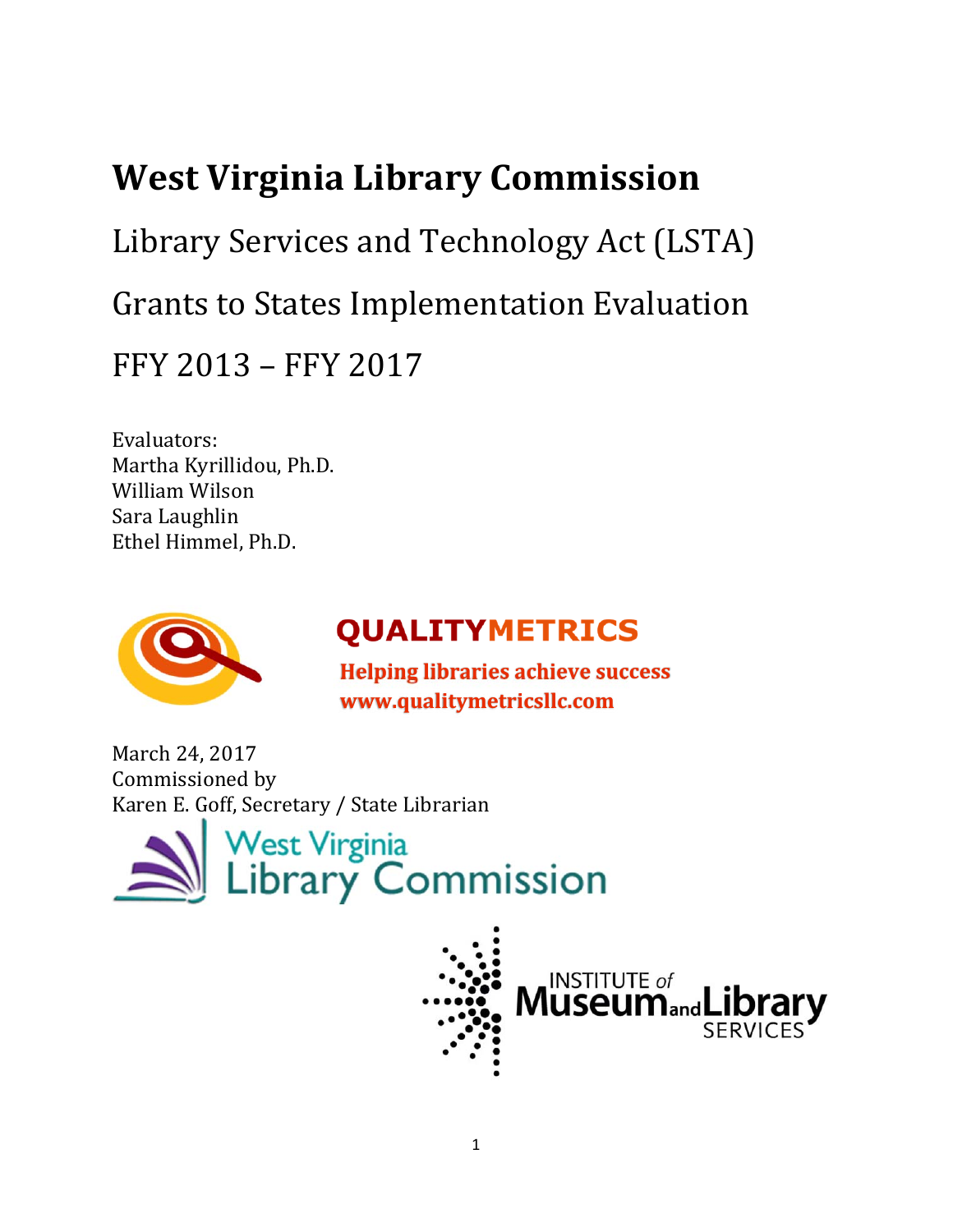## **Table of Contents**

| A-1. To what extent did your Five-Year Plan activities make progress towards each goal?                                                                                                          |
|--------------------------------------------------------------------------------------------------------------------------------------------------------------------------------------------------|
| A-2. To what extent did your Five-Year Plan activities achieve results that address national priorities<br>associated with the Measuring Success focal areas and their corresponding intents? 28 |
| A-3. Did any of the following groups represent a substantial focus for your Five-Year Plan activities? 29                                                                                        |
|                                                                                                                                                                                                  |
|                                                                                                                                                                                                  |
|                                                                                                                                                                                                  |
|                                                                                                                                                                                                  |
|                                                                                                                                                                                                  |
|                                                                                                                                                                                                  |
|                                                                                                                                                                                                  |
|                                                                                                                                                                                                  |
| Appendix G: Coding used in Analysis of West Virginia Focus Group Report 80                                                                                                                       |
|                                                                                                                                                                                                  |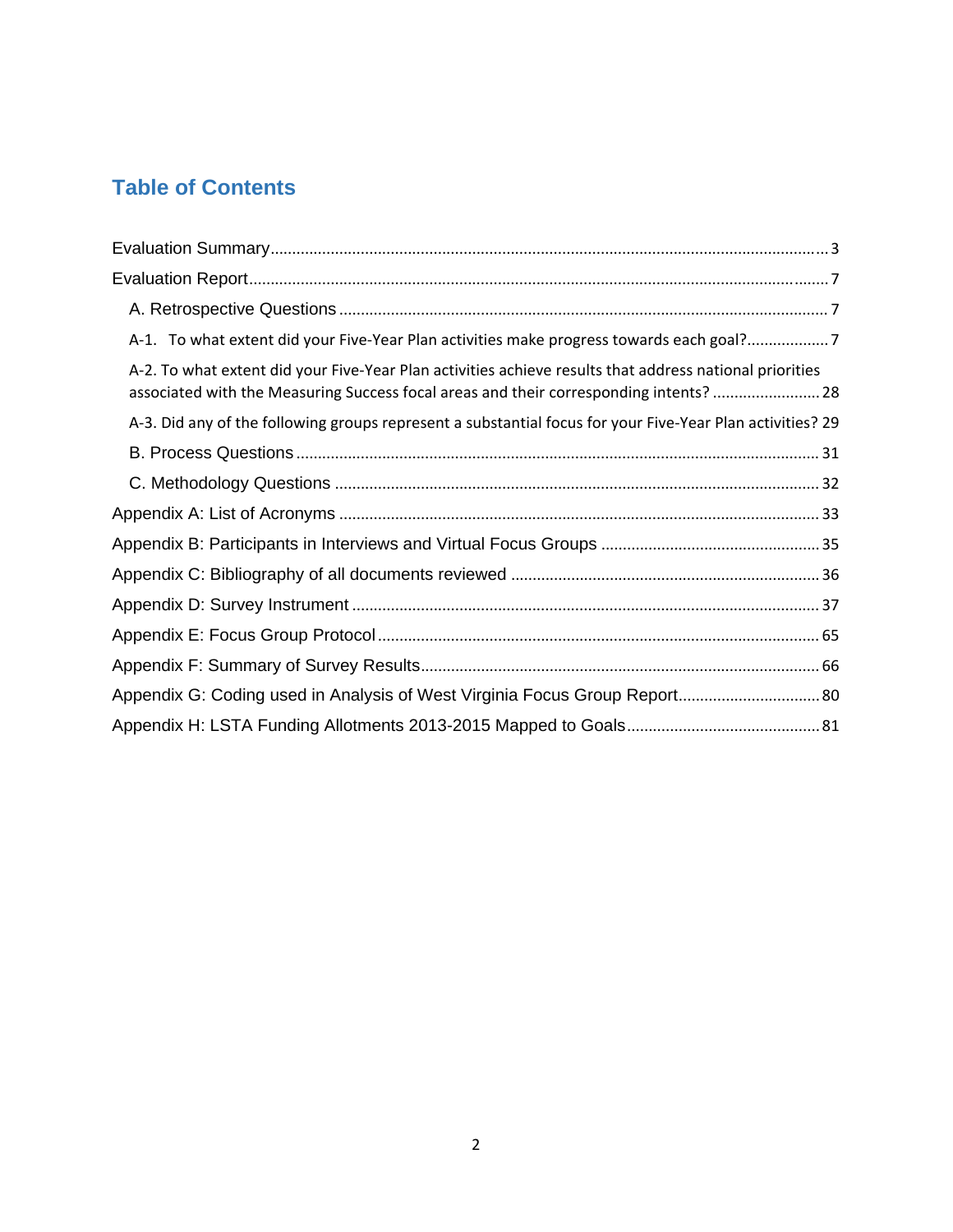## **Evaluation Summary**

*Summarized here are key findings for the three retrospective and three process questions. We briefly describe the evaluation methodology, referencing the four methodology questions asked by IMLS below.* 

The West Virginia Library Commission experienced budget and staff reductions and has reorganized to address key priorities as staff changes occur. In the most recent report on *State Library Administrative Agencies Survey: Fiscal Year 2014,* West Virginia is in the group that is characterized as the 'Flat Recovery Group', "a group of state library agencies that is characterized by a decrease in revenues and expenditures and a flat post-recession recovery during the 10-year period examined in the report" (p. 19).

#### *Key Findings*

State context. Population, diversity, education, and employment trends in West Virginia present a challenging picture for those working in local libraries and those making state-level policy and funding decisions. By the 2013-2015 period, while the rest of the US had largely recovered from the recession of the decade before, West Virginia still struggled with an aging population, lower education and income levels, and higher rates of poverty than the country as a whole.

The population of West Virginia decreased 0.5% from 2010 to 2015, according to US Census estimates, compared with a national increase over the same period of 4.1%. West Virginia had a higher percentage of residents 65 or older (18.2%) than the US as a whole (14.9%), and correspondingly lower percentages of children under 5 (5.6% compared with 6.2%) and children under 18 (20.6% compared with 22.9%). West Virginia was less diverse than the US overall, with 93.6% white, compared with 77.1% in the US, and far lower proportions of African American (3.6% compared with 13.3%), Asian (0.8% compared with 5.6%), and Hispanic (1.5% compared with 17.6%). The 14.4% proportion of individuals with disabilities in West Virginia is much higher than the 8.6% national number.

Not surprisingly, West Virginia's total employment declined 0.1%, while the country as a whole saw a 2.4% increase. Seventy-three percent of West Virginians owned their homes, with a median value of \$103,800, compared with 63.9% of American homeowners, whose homes had a median value of \$178,600.

West Virginia lagged in educational achievement, with 85% of residents who are high school graduates, compared with the US 86.7%, and its 19.2% college graduate number significantly lagging the 29.8% national figure.

The median household income in West Virginia was \$41,751, compared with the US median of \$53,889; per capita income in the past 12 months was \$23,450 compared with \$29,930 nationally. Eighteen percent of West Virginians lived in poverty, compared with 13.5% in the US. West Virginia is a mountainous, rural state, with a population density of 77.1, well below the national average of 87.4.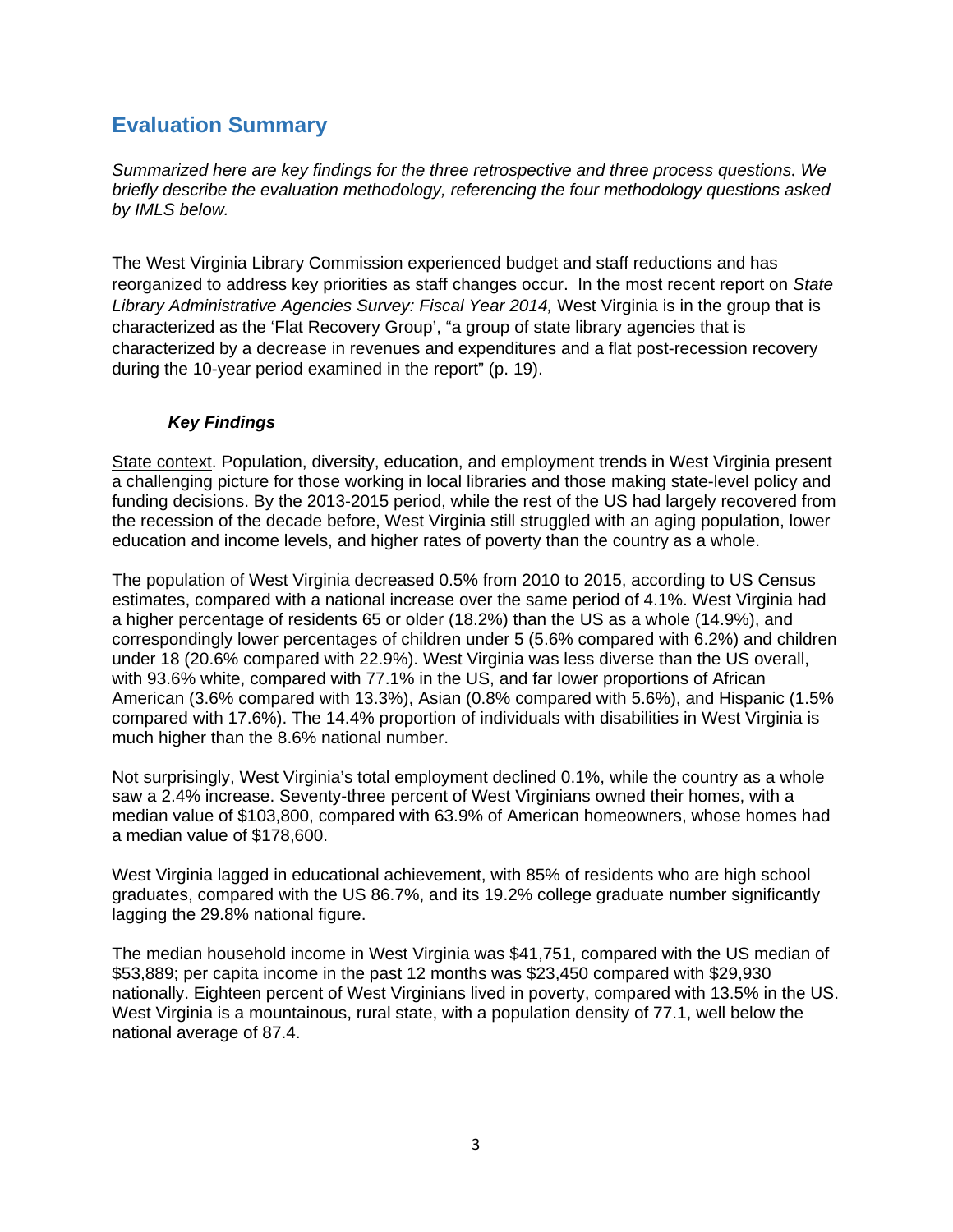Library environment. Population, diversity, education, and employment trends in West Virginia present a challenging picture for those working in local libraries and those making state-level policy and funding decisions.

The 2013-2017 LSTA Plan notes that the "key word" for West Virginia libraries is education, beginning with education and ongoing development of the library workforce. Second, creating a culture that values learning in the state as a whole will be necessary to prepare West Virginia's future workforce to compete in the 21<sup>st</sup> century economy. The most pressing needs identified in the plan were digital inclusion, literacy and educational attainment, and economic development

In West Virginia, there are 29 academic libraries, 97 public libraries, and 732 schools.

Centralized structure, continuation of programs. The capacity of individual West Virginia public libraries, in general, is constrained by their small budgets and limited staff. The State Library continues a traditional model of centralized services, expending all LSTA funds directly to provide services to general library users statewide, people with visual and physical impairments for whom use of libraries through the standard methods is not adequate, and library employees.

Seven ongoing West Virginia Library Commission programs were supported by LSTA funding during the FFY 2013-2015 period:

- 40.8% Statewide Database Subscriptions (plus \$620,838 in State funding)
- 19.1% Statewide Library Network (plus \$242,410 in State funding)
- 18.4% Library Consortia Services (plus \$686,988 in local funding)
- 8.0% Library Development Services
- 6.2% Services to the Blind (plus \$322,874 in State funding)
- 4.1% Library Services for Children
- 3.3% Library Services for Adults

LSTA funding leveraged an additional \$1,508,996 in state funding and \$686,988 in local funding, as well as many hours of State Library and local library staff time, energy, and resources.

Focus groups saw the "stable" program environment as desirable. However, it left little room for innovation or improvement in a state that lags the country on most indicators of education and employment. Evaluators saw little evidence of new approaches or innovative programs in the documents, interviews, survey, or focus groups. The key strength of West Virginia is its robust network capacity. All public libraries in Virginia provide robust high speed internet access, a point of pride for the agency and the state. Residents flock to the public libraries to access resources on the Internet and the public libraries provide unique community harbors as a result. As the video story of Josie indicates, visually and aging adults can travel the world through the availability of large print collections and talking book services from the Library of the Blind and Physically Handicapped (LBPH).

Outcomes. West Virginia's LSTA Five-Year Strategic Plan 2013-2017 included five goals, each of which detailed activities and measures. Unfortunately, many of the activities and measures have not happened or collected. Goal 1 and Goal 2 activities are well documented and their impact well acknowledged; many others have not begun, and available data do not address adequately the measures outlined in the plan for Goals 3, 4, and 5. Accomplishments for each goal included: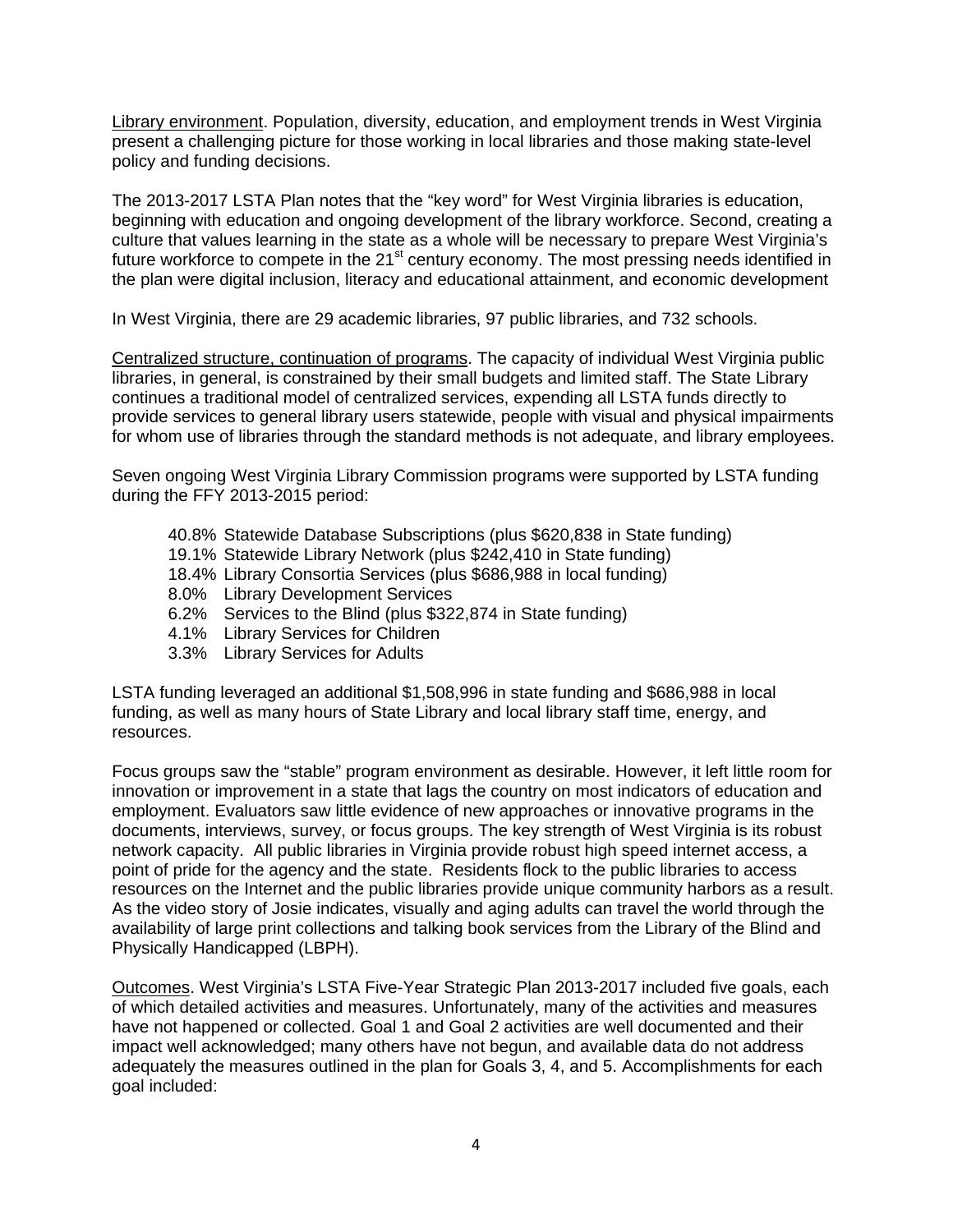**GOAL 1: RESOURCES**. WVInfoDepot achieved more than a 20% increase in usage; overall satisfaction rested at 70%, indicating plenty of room for improvement. No data was available about usage by Special Services. Data were incomplete regarding website usage, training sessions/participation/satisfaction for preservation and for digitization. There is little evidence that feasibility studies for statewide union catalog and delivery have occurred or were planned. However the availability of the database resources is highly valued and overall our judgement is that this goal was achieved as a result. Libraries could not function without the database resources provided.

**GOAL 2: TECHNOLOGY**. All West Virginia public libraries achieved 5-megabit speed internet connections. Continues monitoring is taking place and staff have the resources needed to be responsive. Library consortia received LSTA grants to supplement local funding. Overall satisfaction with consortia services on the 2016 survey was 74%, not achieving the 90% goal. No data was reported about articles in WVLC website or elsewhere on the state's historical collections or cataloging of archival collections. Nor was there any information about workshops on accessibility software or behavior of participants following workshops. However, the wellconcerted efforts to upgrade the internet connectivity are highly valued and recognized in reports featured by the ALA Technology Policy arm featuring West Virginia as one of five states that are exemplars. Overall this goal is achieved as a result.

**GOAL 3: LITERACY AND LIFELONG LEARNING**. The WVLC participated in the Collaborative Summer Library Program (CSLP) in each of the three years, it is unclear how many libraries use the materials and how effective they are and no information on systematic monitoring of satisfaction with the program is in place. The Book Discussion Collection continued, but there has been no survey of reading program participants or library staff to determine satisfaction or priorities for the future. WVLC coordinated WV Reads 150 and One Book, One West Virginia programs; at least four partners were involved – West Virginia Humanities Council, West Virginia Center for the Book, Kanawha County Public Library, and the Appalachian Writer-in-Residence Program at Shepherd University. Evaluators did not see evidence of training sessions or programs to promote reading to adolescents or senior adults. No survey data reported partnerships of public libraries with other community organizations, nor how programming capabilities were changed as a result. As a result this goal is only partly achieved.

**GOAL 4: BUSINESS AND WORKFORCE DEVELOPMENT**. Usage of two job- and career-related databases on WVInfodepot increased; Job and Career Accelerator use edged up 1.7%; Learning Express usage grew 21.7% over the first three years of the plan. Evidence of other activities, including training opportunities for library workers and the public on job and career resources, partnering with other agencies, and increasing usage of the State Reference Library was not reported. Staffing shortages have affected some of the activities regarding this goal. As a result this goal is partly achieved.

**GOAL 5: LIBRARY DEVELOPMENT**. Eighty percent of the respondents are "somewhat" or "completely satisfied" with the quality of the continuing education services offered by WVLC. Staffing shortages have affected some of the activities regarding this goal. As a result this goal is partly achieved.

#### *Evaluation Methodology*

The evaluation conducted by QualityMetrics, LLC. was designed to provide a balance of quantitative performance data and qualitative assessment by administrators and primary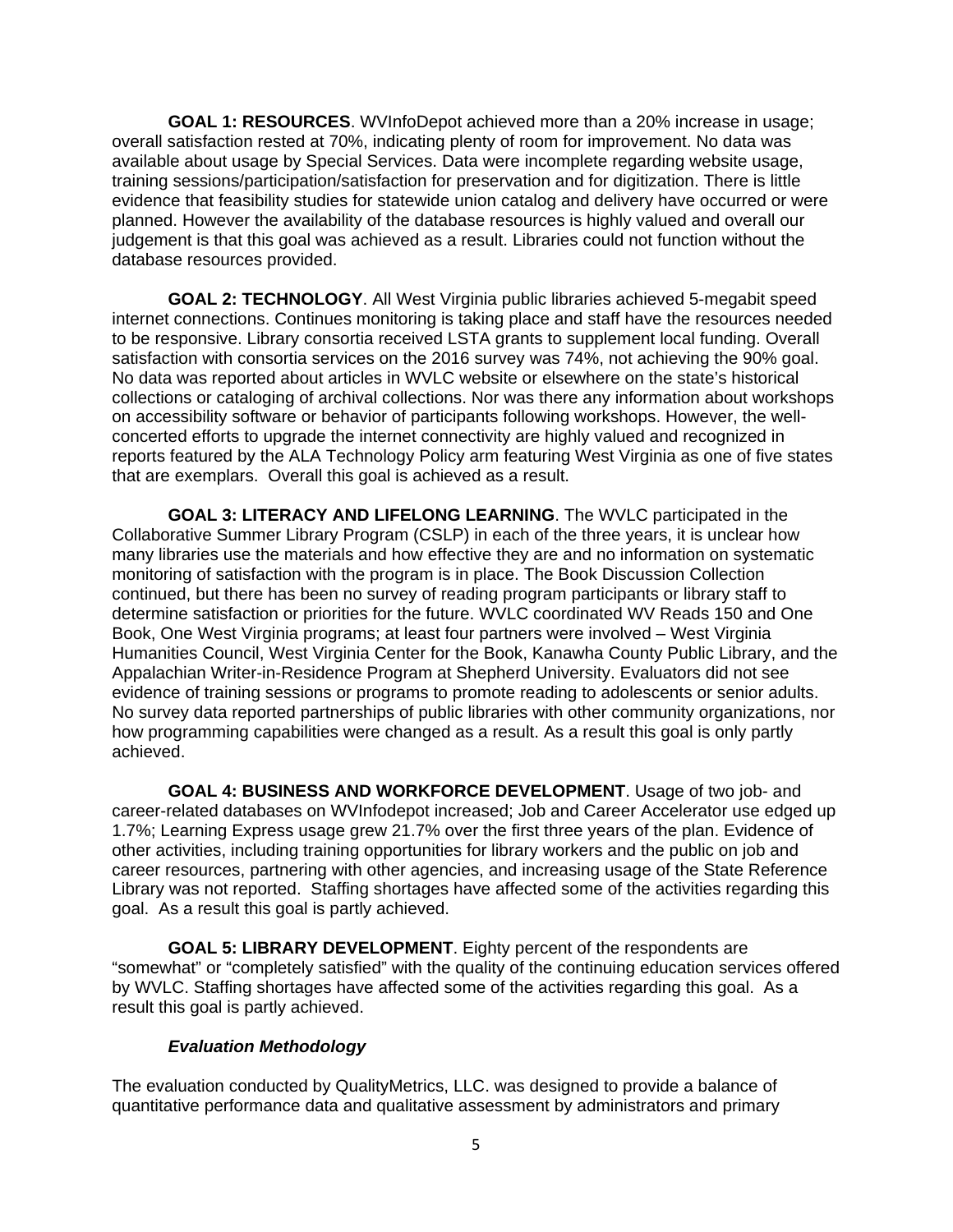beneficiaries (libraries) of LSTA funding. Evaluators utilized four methods –review of financial and planning documents, interviews with State Library leaders, an online survey, and two virtual focus groups. In a few instances, evaluators sought additional information after the initial review, in order to clarify and deepen their understanding.

Document review. Evaluators collected and reviewed documents that described and summarized the performance of LSTA-funded programs during Federal Fiscal Years (FFY) 2013, 2014, and 2015. They scanned FFY 2012 documents, looking for any shifts in emphasis or dramatic growth or decline in usage. Documents reviewed included "Creating a State of Learners, West Virginia's Library Service and Technology Act Five-year Strategic Plan, 2013- 2017 and State Program Reports (SPR) for FFY 2013, 2014, and 2015. See the bibliography of documents reviewed in Appendix C.

State Library leader interviews. Evaluators conducted interviews on September 19, 2016, with six West Virginia Library Commission (WVLC) key staff members and incorporated highlights from the notes that suggested major emphases and challenges of library development in West Virginia in the report. See the list of individuals interviewed in Appendix B and the interview guide in Appendix E.

Online survey. Sixty-one participants from 56 public libraries and one academic library in West Virginia responded to the survey. Ninety-seven percent were library directors. Most West Virginia public libraries serve very small communities. More than one-third (36.7%) of respondents' libraries served fewer than 5,000 residents; 45% served communities with populations of 5,000 to 24,999; 18.4% served 50,000 or more. More than three-fourths (78.4%) had annual budgets of less than \$300,000; 21.6% had budgets of \$300,000 or more. Consequently, 76.7% reported spending less than \$50,000 per year for new library materials and digital resources. Eighty-seven percent had fewer than 10 full-time equivalent (FTE) employees; 43.3% had fewer than two FTE staff members. Cross-tabulations examined differences in the 26 responses from those libraries having fewer than two FTE staff compared with the total 61 responses. See the survey report in Appendix F.

Focus groups. Evaluators conducted two virtual focus groups on September 20, 2016, attended by 11 public library directors. They applied content analysis techniques to find major points of agreement and satisfaction, and incorporated summaries of those statements with individual examples in the report. See the list of focus group participants in Appendix B, the focus group guide in Appendix E, and the summary of coding in Appendix G.

Overall, the WVLC is making a heroic effort of supporting library services in a state that has economic, education, and demographic challenges. WVLC provides state of the art network connectivity and access to many databases and this is a strong foundation upon which future success can be built.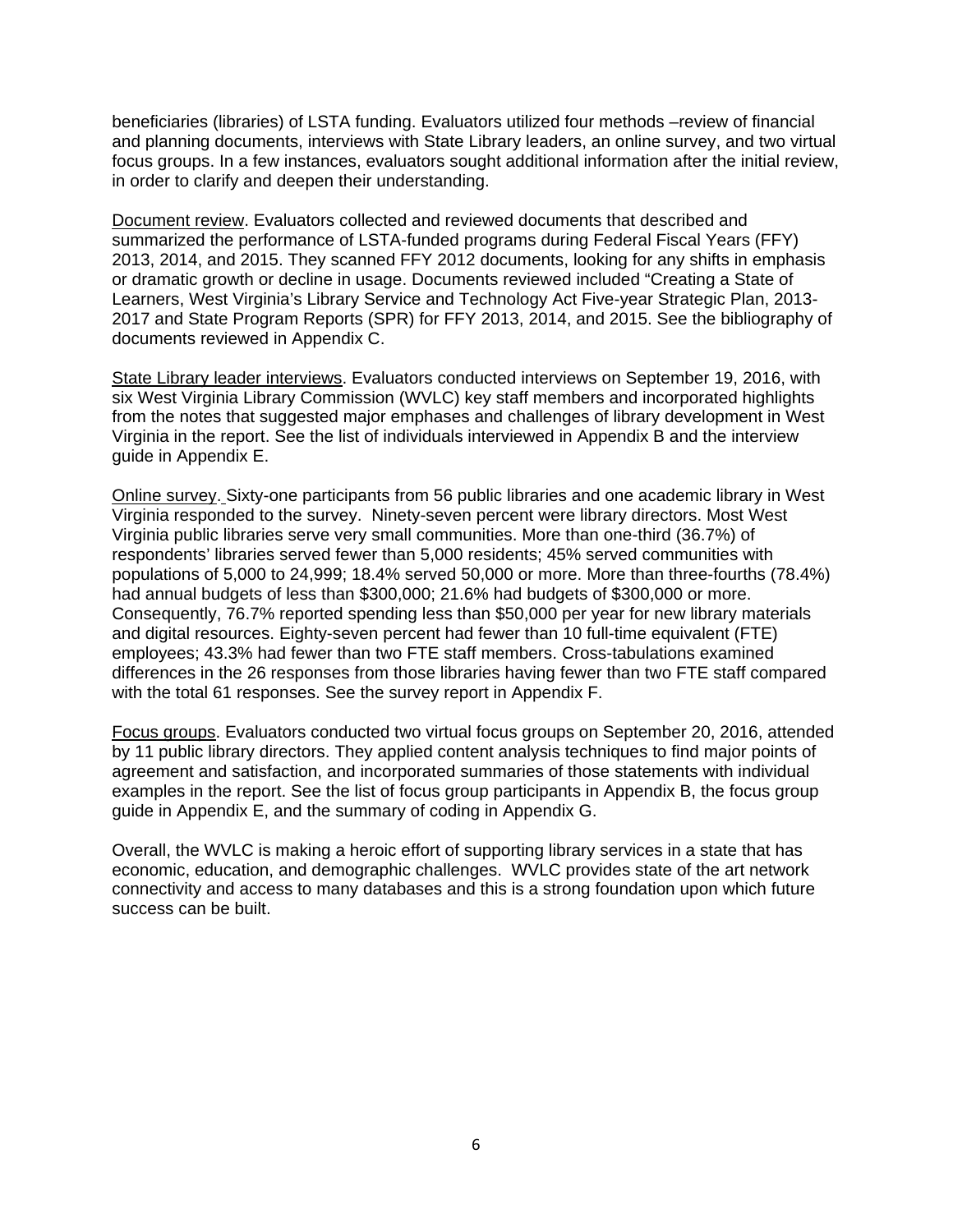## **Evaluation Report**

### **INTRODUCTION**

This evaluation is based on a review of three years of performance. It reflects activities undertaken by the West Virginia Library Commission (WVLC) using Library Services and Technology Act (LSTA) Grants to States funding for Federal Fiscal Year (FFY) 2013, FFY 2014, and FFY 2015. The challenges associated with evaluating this period were significant. The Institute of Museum and Library Services (IMLS) transition from a legacy State Program Report (SPR) system to a new SPR system represents a major change in the way in which State Library Administrative Agencies (SLAAs) report on their projects and activities. Changes built into the new system to enhance the ability to track outcomes, focal areas and targeted audiences in the long-term affected the ways in which States reported their projects in the shortterm.

## **A. Retrospective Questions**

|                  | Table 1: West Virginia Five-Year Plan Progress                                                                                                                                                      |                                   |
|------------------|-----------------------------------------------------------------------------------------------------------------------------------------------------------------------------------------------------|-----------------------------------|
|                  |                                                                                                                                                                                                     | Consultant's<br><b>Assessment</b> |
| <b>GOAL</b>      | West Virginians will have access to quality, shared library resources to<br>meet their educational and informational needs.                                                                         | <b>Achieved</b>                   |
| <b>GOAL</b><br>2 | West Virginians will have access through their public libraries to<br>Internet, telecommunications and technology resources and services<br>that meet the needs of libraries and their communities. | <b>Achieved</b>                   |
| <b>GOAL</b><br>3 | West Virginians will have access to library services that sustain lifelong<br>learning, develop early childhood literacy skills and promote reading.                                                | <b>Partly</b><br><b>Achieved</b>  |
| <b>GOAL</b><br>4 | West Virginians will discover materials and services at their libraries to<br>enhance their lives and further the development of the state's<br>economy.                                            | <b>Partly</b><br><b>Achieved</b>  |
| <b>GOAL</b><br>5 | West Virginians will be drawn to and find responsive services and<br>dedicated, appropriately trained public servants and library leaders in<br>their libraries.                                    | <b>Partly</b><br><b>Achieved</b>  |

### A-1. To what extent did your Five-Year Plan activities make progress towards each goal?

#### **GOAL 1: West Virginians will have access to quality, shared library resources to meet their educational and informational needs.**

#### **Administration**

West Virginia reported no LSTA expenditures for Administration during FFY 2013 through 2015.

#### **Statewide Database Subscriptions**

#### *Objectives*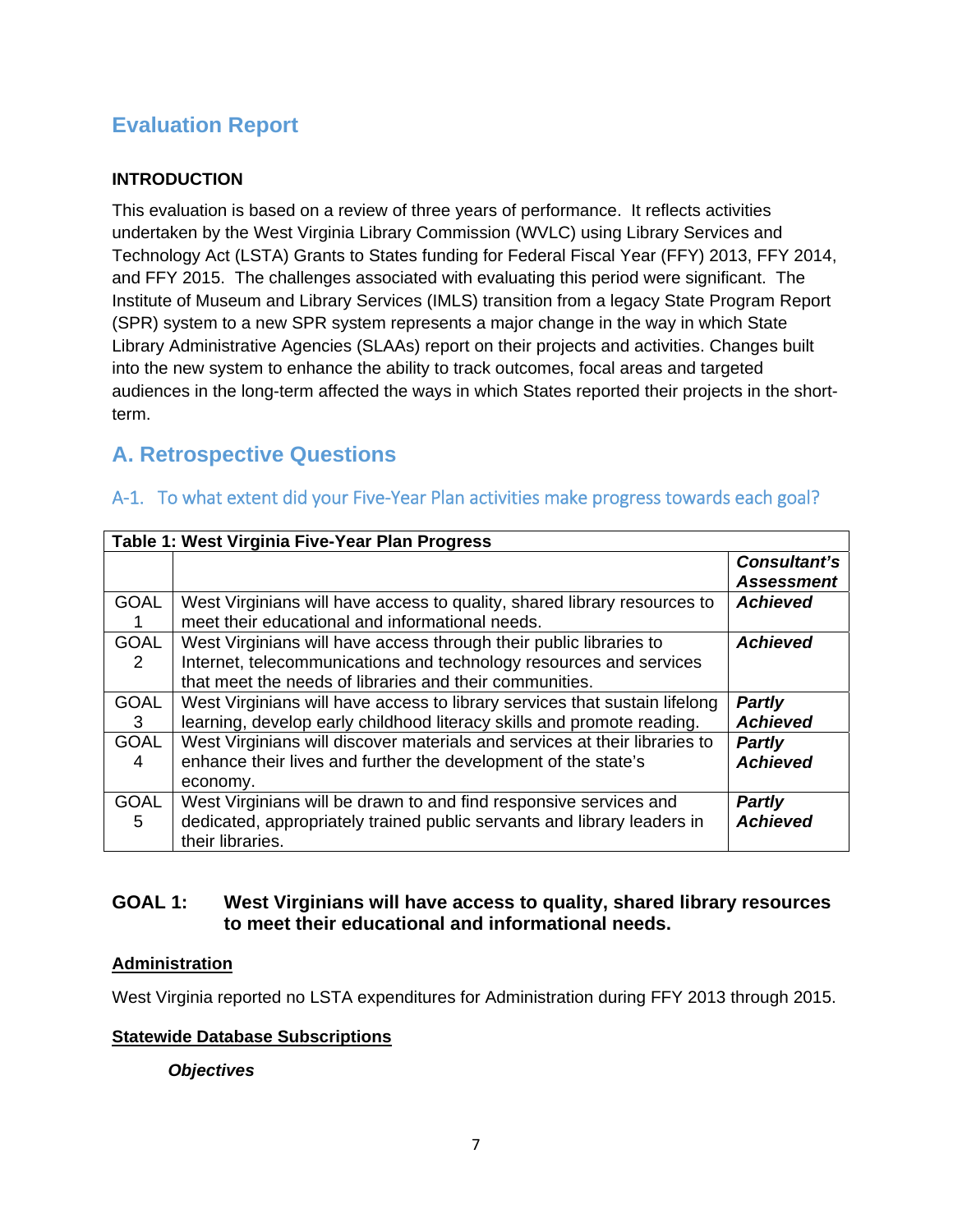WVLC had specific targets for this objective, and, though not achieved in all the databases, in general there was enough progress to conclude that this goal was met. Original goals were:

- 20% increase in overall use
- 10% increase in use by persons with disabilities
- 20% increase in customer satisfaction

#### *Expenditures*

From FFY 2013 through 2015, the project accounted for 40.8% of West Virginia's LSTA expenditures (Table 2). The increase of LSTA funding in 2015 allowed total funding to remain equivalent to that of

| <b>Table 2: Statewide Database Subscriptions Expenditures</b>                                          |           |           |     |           |  |  |  |  |
|--------------------------------------------------------------------------------------------------------|-----------|-----------|-----|-----------|--|--|--|--|
| <b>LSTA</b><br><b>State</b><br><b>Other</b><br><b>Total</b><br>Project<br><b>Funds</b><br><b>Funds</b> |           |           |     |           |  |  |  |  |
| <b>FFY 2013</b>                                                                                        | \$584,195 | \$219,992 | \$0 | \$804,187 |  |  |  |  |
| <b>FFY 2014</b>                                                                                        | \$463,619 | \$226,992 | \$0 | \$690,611 |  |  |  |  |
| <b>FFY 2015</b>                                                                                        | \$624,846 | \$173,854 | \$0 | \$798,700 |  |  |  |  |

2013, in the face of a decline in State funding.

#### *Summary of Project Activities*

WVInfoDepot.org. The West Virginia Library Commission subscribed to online databases, including full-text articles from more than 2,000 magazines and newspapers. Access was designed to enhance collections in 29 academic, 172 public, and 736 school libraries.

The WVInfoDepot portal was one of the ways the Library Commission helped local libraries provide services beyond their funding. WVInfoDepot.org hosted a collection of online databases for use by all West Virginia residents. The databases were selected to provide current, reliable information on a variety of topics of interest to information explorers of all ages. They could be accessed from academic, school and public libraries; from homes, from offices, from smart phones, from anywhere there is a connection to the Internet.

Other than access, the primary activities associated with the statewide database project were evaluation, education, and promotion. Education and training occurred in public libraries, public schools, Adult Basic Education classes, and Workforce Investment Boards. Sent by request, promotional materials include bookmarks, information sheets, and even mouse pads.

Job and career readiness resources. The Library Commission provided state-wide access to Job & Career Accelerator and Learning Express Library to assist West Virginians in determining and obtaining their educational and vocational goals. These resources enabled users to create individual accounts to create resumes, learn about educational opportunities, prepare for standardized tests and certifications, and other activities that enhanced workforce development. They were available state-wide and enhanced the collections of public libraries by offering unlimited access to the most timely information (practice tests, requirements, etc.).

#### *Outputs*

In FFY 2013, the WVInfoDepot databases attracted 6,353,755 million uses (Table 3). Databases dealing with health information were searched more than 1,700,000 times, providing vital information West Virginians needed to make healthcare decisions and supporting the education of students in nursing and allied health programs.

Learning Express Library and Job & Career Accelerator provided GED and the new TASC preparation materials, job search resources, and career preparedness skills to the state's rapidly diversifying workforce. The WorkKeys Preparation test was used more than a thousand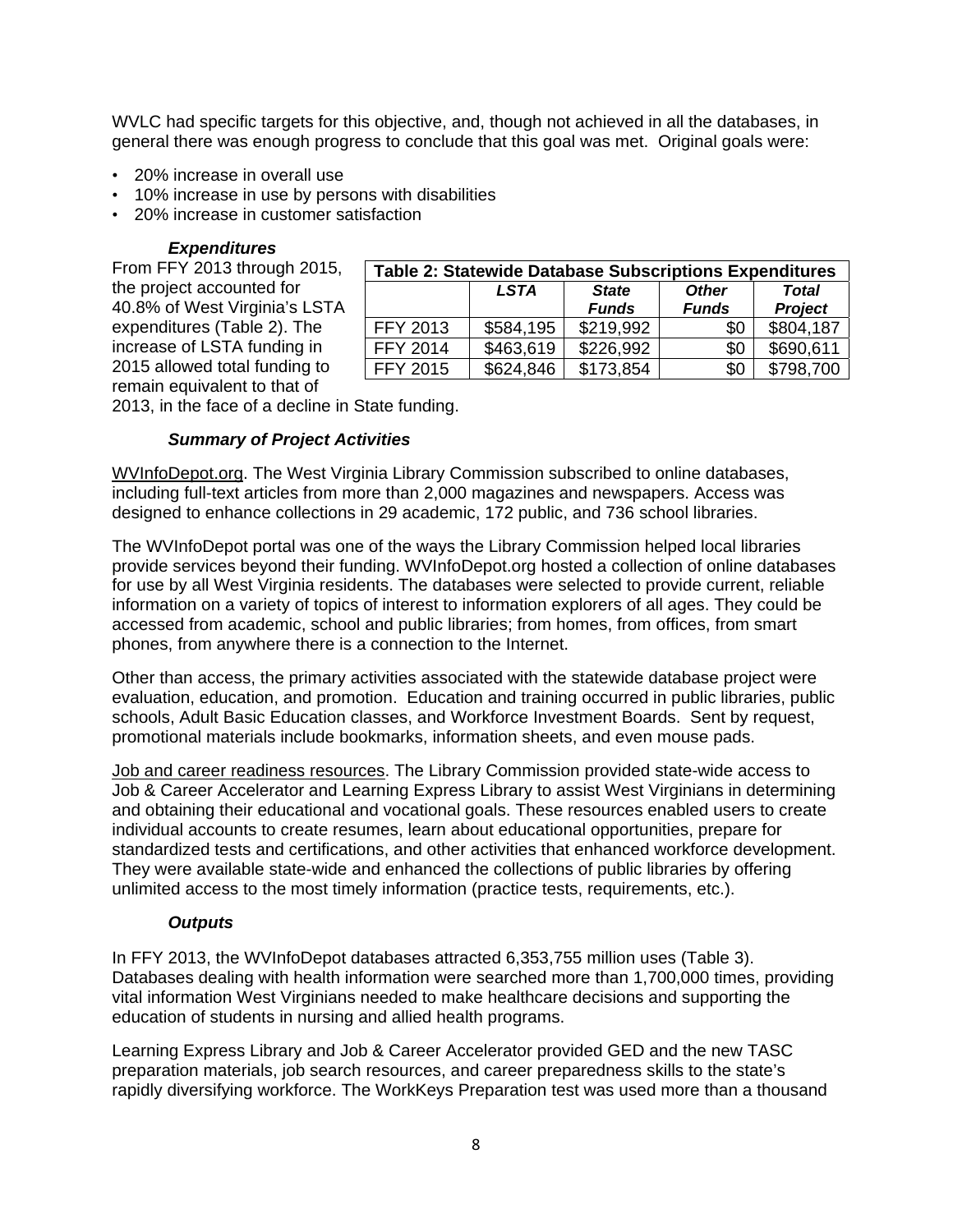times. West Virginians use this standardized test in the state and in other states when seeking employment.

Numerous database classes were presented in public libraries and at education technology, literacy, and adult education conferences. The Math and Reasoning Skills tests, courses, and eBooks were well used. More than 400,000 searches were conducted for business reference purposes. Teachers, students, genealogists, authors, and historians found many uses for the Newspaper Archives, searching the site more than 46,000 times.

From FFY 2013 to 2014, despite cancellation of one database, usage of WVInfoDepot databases increased 14.3% (Table 3). The following year, usage increased 25,3%. Usage of job and career resources also grew over the three-year period but still accounts for just 0.3% of overall database usage.

| <b>Table 3: Statewide Database Outputs</b> |                                    |           |             |           |                 |  |  |  |
|--------------------------------------------|------------------------------------|-----------|-------------|-----------|-----------------|--|--|--|
| <b>Database</b>                            | <b>FFY 2014</b><br><b>FFY 2013</b> |           |             |           | <b>FFY 2015</b> |  |  |  |
|                                            | Usage                              | Usage     | % Change    | Usage     | % Change        |  |  |  |
| <b>EBSCO Databases</b>                     | 6,353,755                          | 7,263,755 | 14.3%       | 9.104,259 | 25.3%           |  |  |  |
| Job & Career Accelerator                   | 1,892                              | 3,695     | 95.3%       | 3,757     | 1.7%            |  |  |  |
| <b>Learning Express Library</b>            | 16,494                             | 14,687    | $(-11.0\%)$ | 17.816    | 21.7%           |  |  |  |
| <b>TOTAL Searches</b>                      | 6,372,141                          | 7,282,137 | 14.3%       | 9,125,832 | 25.3%           |  |  |  |

#### *Outcomes*

Online survey. In the 2016 online survey, Learning Express and Job and Career Accelerator were the best-known databases and garnered the highest "completely satisfied" rates (56.7% and 50%) of the e-resources in WVInfoDepot. There was a strong consensus among respondents these two databases were also of greatest importance to library patrons (62.7% and 44.1%, respectively). They cited "high unemployment in the area" and said "many of our patrons are looking to improve or increase their earning potentials," to explain why these were "most requested." The described the qualities of the databases that made them useful: "the wide variety of information on specific topics for all ages," and "study guides are kept updated."

While no respondents "strongly disagreed" that their staff had the skills and training they needed to use and teach patrons how to use the WVInfoDepot resources, only 59% "agreed" or "somewhat agreed" and 22.1% disagreed to some extent with the statement. It appears there was some lack of confidence in staff abilities in this area.

Asked to give additional feedback about WVInfoDepot, several indicated they were unsure how many patrons used the databases and were worried staff might forget and not offer them to patrons.

*"I value the WVInfoDepot program very much. I do find that not very many of the patrons at our*  libraries have need for the databases offered. When the occasional patrons asks a question that is best answered with the WVInfoDepot resource, the patron is pleased as is the staff. However, *most of our patrons use the library for recreational material and have no need of the databases in WVInfoDepot."* 

Among respondents, 70% were completely or mostly satisfied with WVInfoDepot. Asked to choose the two biggest benefits of the databases in terms of their ability to serve patrons, respondents responded:

55.9% Broadens the range of services and resources our patrons can access.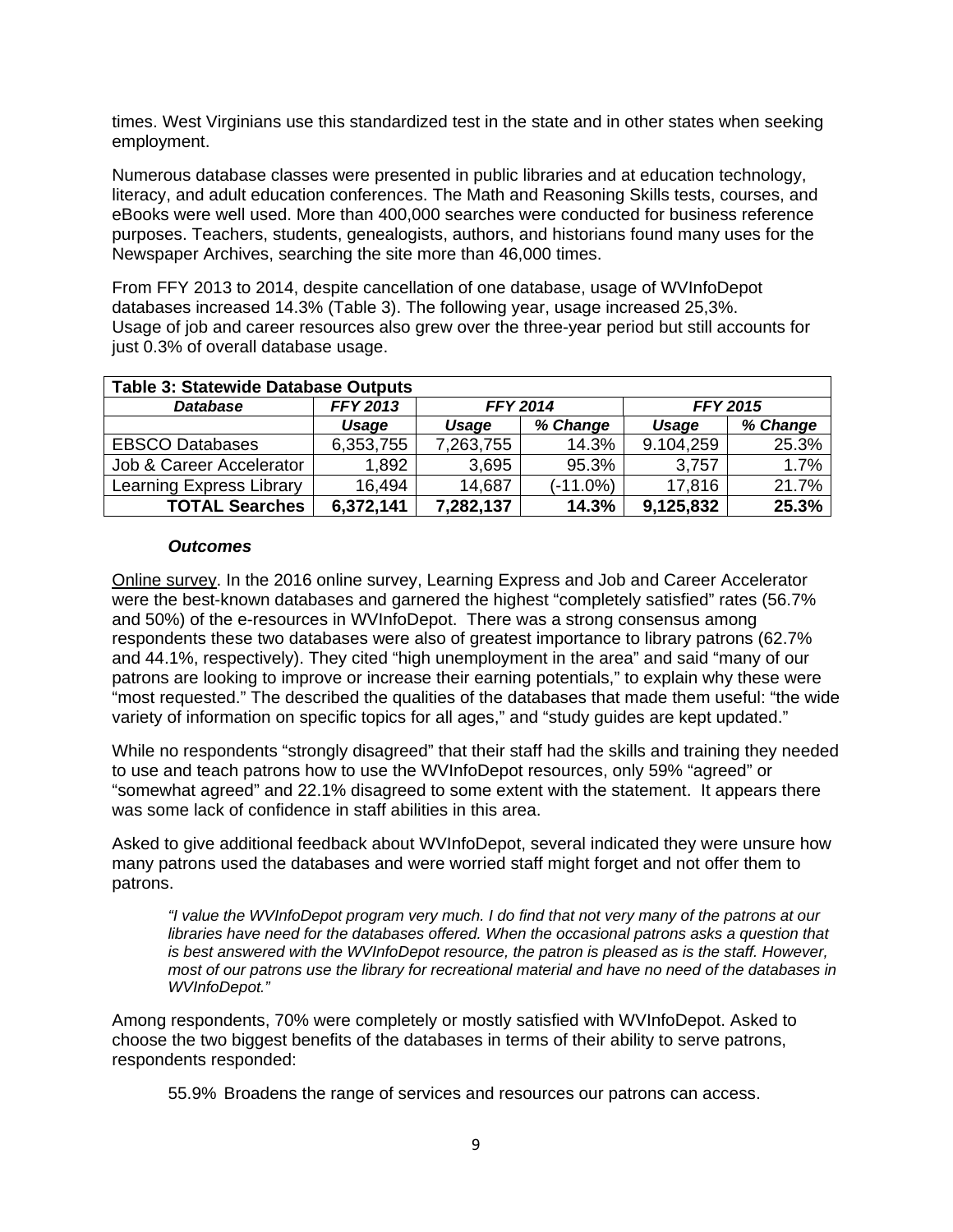25.4% Improves the quality of service we can provide to patrons.

Focus groups. In two virtual focus groups in September with public library directors, WVInfoDepot and Job and Career Readiness databases received the highest number of comments - 13, of which nine were positive. Typical of the positive comments:

*"[We] rely on databases. [Use the] adult literacy program similar to GED. Use the InfoDepot distributed across the state."* 

*"Access to Learning Express, test tasks. If I know there is a resource out there, I try to exploit it as much as I can."* 

*"We use them and could use them more – Learning Express for new job training and to write resumes."* 

Less positive comments by these public library directors focused on the difficulties in getting patrons and staff to use the databases.

*"…takes a motivated conscious effort to go to that screen and work with the public."* 

*"Wyoming County challenge is to get patrons to use [the databases]."* 

*"Almost nobody is using them. Hope to change that with some training."* 

*"Staff definitely use them. The public uses Novelist and Learning Express and Explorer. Everything else is too database-y."* 

*"It takes time for staff to educate patrons. Some databases are baulky and harder to use."* 

No focus group were held with representatives of the 736 schools or 29 academic libraries in West Virginia, but three public library directors mentioned students and schools.

*"Schools may need more training for the teachers to use that resource."* 

*"[There is an] elementary school next to [my library] that does not have a librarian/library. Very important to have children visiting during school hours. Nine classrooms come in; children ask questions about research and where to look."* 

*"[We] show students how to use the databases and teachers appreciate that."* 

#### **GOAL 2: West Virginians will have access through their public libraries to Internet, telecommunications and technology resources and services that meet the needs of libraries and their communities.**

#### **Statewide Library Network**

#### *Objectives*

- 25% increase in usage of WVLC website
- 100% of Network libraries have a connection speed of 5 megabits or higher
- 25% increase in RDA cataloging records
- 85% of technical problems resolved within 48 hours
- 6 special features annually on WVLC webpage, blog, or newsletter about Archives collections
- 5% increase in WV archival descriptive content online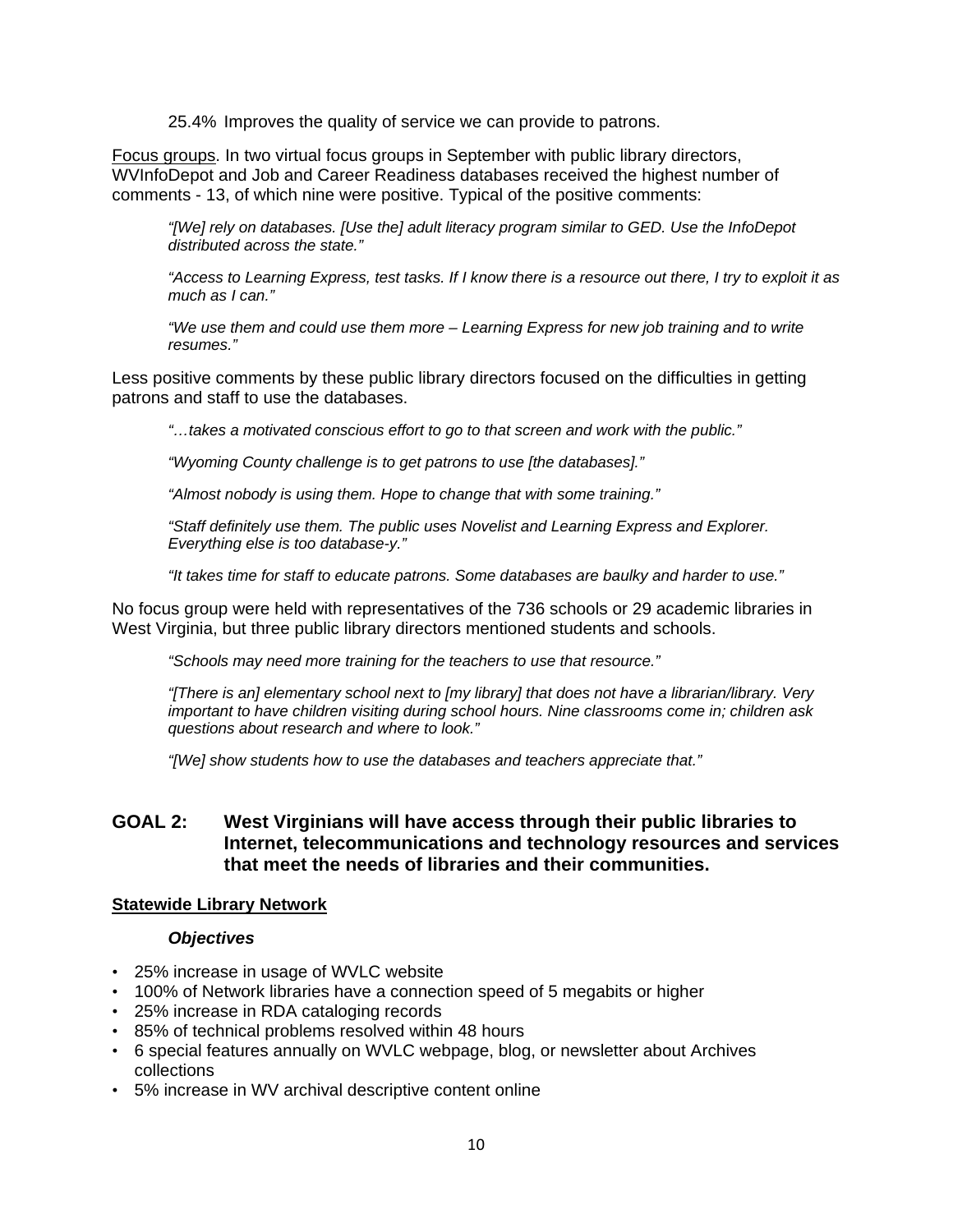- 20% increase in continuing education opportunities over 5 years, including 10% increase in online training; 75% of participants in continuing education/training rate it very useful
- 10% increase in technology partnerships among public libraries in five years
- 75% of library staff and patrons rate technological capabilities of the library good or very good

#### *Expenditures*

Over the FFY periods 2013 and 2014, this project accounted for 19.1% of West Virginia's LSTA spending. LSTA expenditure increased 57% between FFY 2013 and 2014, following a more modest 5% increase from 2012 to

| <b>Table 4: Statewide Library Network Expenditures</b> |           |           |           |  |  |  |  |
|--------------------------------------------------------|-----------|-----------|-----------|--|--|--|--|
| <b>Total Project</b><br><b>State</b><br><b>LSTA</b>    |           |           |           |  |  |  |  |
| FFY 2013                                               | \$226,901 | \$0       | \$226,901 |  |  |  |  |
| FFY 2014                                               | \$356,063 | \$119,015 | \$475,078 |  |  |  |  |
| <b>FFY 2015</b>                                        | \$200,314 | \$123,395 | \$323,709 |  |  |  |  |

2013, and declined 43.7% in 2015 (Table 4). LSTA funds paid most of telecommunications costs and software licensing costs, while State funds covered remaining telecommunications costs, travel expenses for field technicians, supplies and materials to maintain the network, and computer equipment.

#### *Summary of Project Activities*

The West Virginia Library Commission (WVLC) Network Services department provided an array of technical and communication services to West Virginia libraries, learning institutions, and the public. The department's mission included Internet accessibility, email and file transfer capability, off-site cataloging and maintenance support for both hardware and software. Network Services designed, implemented and maintained the Statewide Library Network (SLN) infrastructure consisting of eight metropolitan area networks, as well as 92 library systems housed in 162 facilities.

Move to fiber. In 2013, building on opportunities resulting from the Statewide Broadband Infrastructure Project, the Library Commission completed a new network design that would take advantage the new fiber drops. Phase I upgraded 10 libraries with the highest network traffic from T-1 lines to fiber.

In FFY 2014, Phase 2 of the fiber upgrade project was completed, allowing 22 additional libraries to move from the slower T1 to fiber optic lines. To prepare for moving the remaining libraries to fiber in Phase 3, Network Services staff ran a secondary cable to each Cisco router so the switch could be seamless with no downtime. Anticipated completion date for having all State Library Network libraries moved to fiber is March 2016. In a press release dated July 13, 2016, Karen Goff, Executive Secretary of the West Virginia Library Commission, noted:

*"The completion of the fiber upgrade project is another step toward the Library Commission's goal of 'Creating a State of Learners.' It assures that every public library in the state is a technology gateway enabling citizens to participate in the 21st century digital environment.'* 

West Virginia Senator Joe Manchin commented:

*"Access to high-speed internet is critically important to West Virginia and I am glad all of our public libraries will now offer a free internet connection that will help West Virginians find education opportunities and employment information and connect our rural communities to the 21st century."* 

Network services help desk. In FFY 2013, Network Services staff coped with day to day technology-related problems in each of the library facilities hosted on the Statewide Library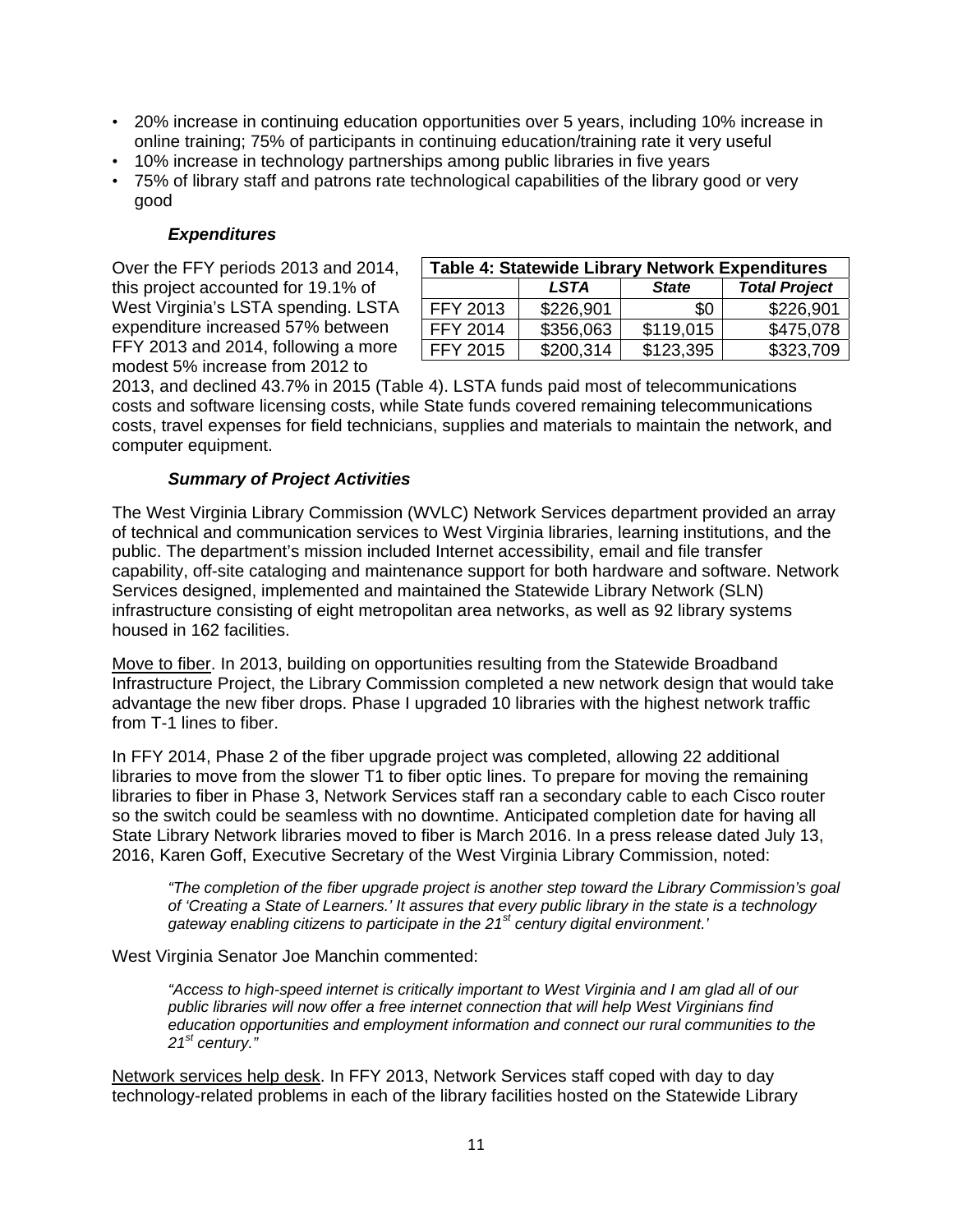Network. Sometimes, but not always, the problem could be fixed remotely. Network Services established a new help desk server to help with triage. In addition to uncooperative equipment, Network Services is often called on to replace hard drives confiscated by law enforcement, and to evaluate and tweak time management/print management software.

A recall on surge protectors provided to libraries from the West Virginia Library Commission added to an already crowded schedule. Huntington-based technical employee estimated 50-60 needing replacement for his entire responsibility area and reported there were 21 in the Cabell County Public Library alone.

There are always weather-related communication outages and water leaks. For example, the Network Services Director worked with a staff member who had retrieved computers from the McDowell Public Library. The computers had borne the brunt of water damage caused by a broken line and were unusable. The Director prepared a letter for the library to submit to the insurance company.

The expected range of knowledge expected of Network Services is always expanding as illustrated by the following comments:

*"Clarksburg's camera system is not feeling well. Database failure... Paging error… and also 2 disks failed. I have talked to [three employees]. Alex is going to look at it Friday. Thank you…"* 

*"Just wanted to let you know how great Tammy is with her quick responses to questions, help with my unusual requests, and willingness to assist with my transition to RFID, etc. She really is outstanding, and I think sometimes we are quick to complain, but not as quick to compliment. She is definitely an asset to the libraries in this state. I owe her more chocolate for all the help she has provided than I could possibly haul in my car!" – Director, Raleigh County PL* 

Wireless technology upgrade. With an increase in the number of patrons using their own mobile devices in libraries, Network Services is updating the wireless network technology at each library to improve Internet log-in and connection.

Operations support for consortia (see also Library Consortia Services). Network Services supported the operations of West Virginia's five library automation consortia. To keep up to date with ILS technology and be able to be effective liaisons between vendors and libraries, Network Services staff attended the national user conferences hosted by ILS vendors for systems in the Eastern Panhandle Network, Mountain Library Network, and Northern Library Network.

#### *Outputs*

Table 5 summarizes outputs related to Statewide Library Network activities.

In 2014, the West Virginia Network Services director assisted in preparing a report published by COSLA detailing current approaches used by State Library Agencies and their partners to monitor and upgrade Local Area Networks and managed services including wi-fi for libraries. He also made a presentation "Enhancing Broadband through Innovation, Investment, and Inclusion" at the 2015 Schools Health and Library Broadband Coalition meeting in Washington DC.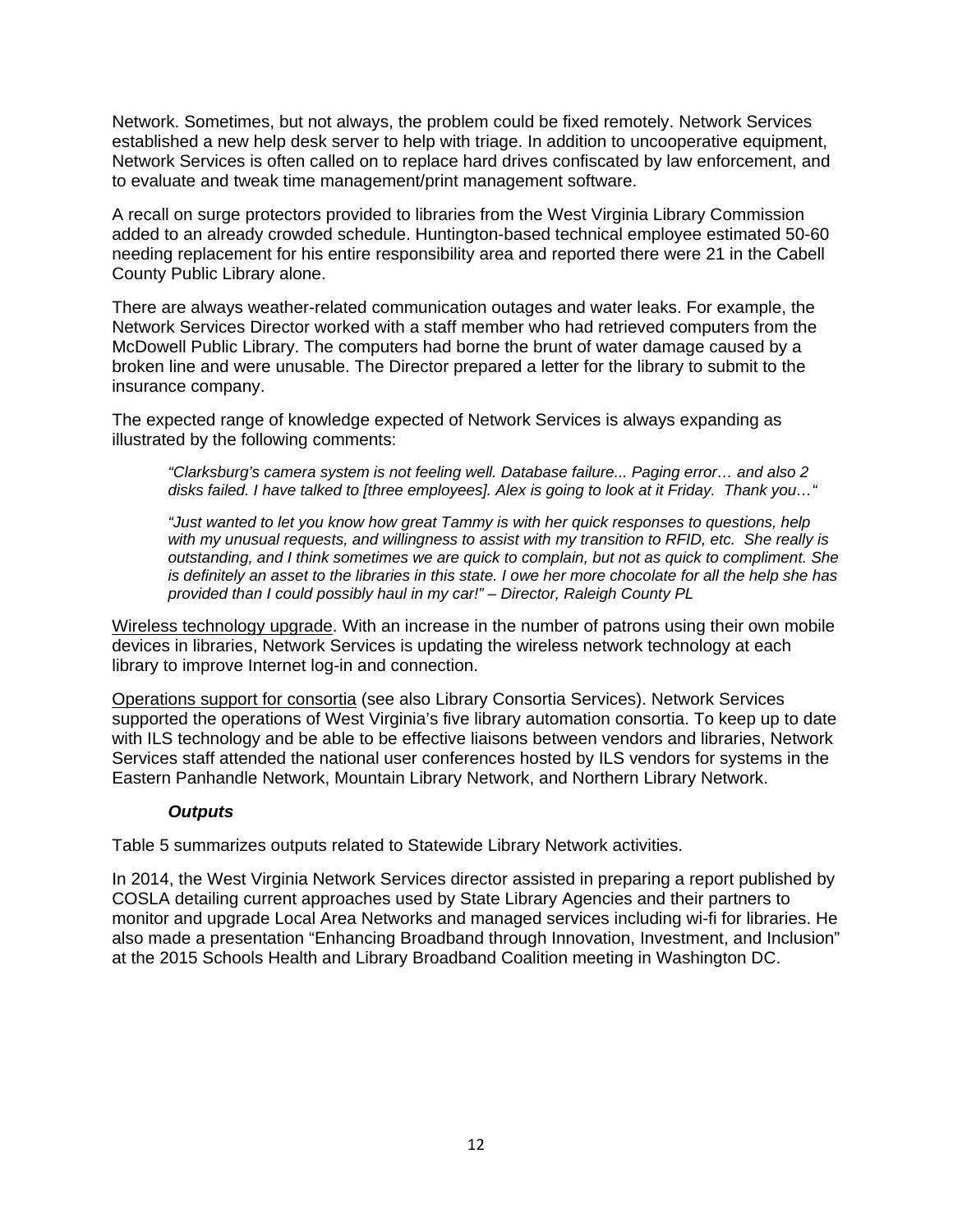| <b>Table 5: Statewide Library Network Outputs</b>       |        |        |          |       |          |  |  |  |
|---------------------------------------------------------|--------|--------|----------|-------|----------|--|--|--|
|                                                         | 2013   | 2014   | % Change | 2015  | % Change |  |  |  |
| <b>Help Desk Requests</b>                               | 11,546 | 11,645 | 0.9%     | 8,717 | (-25%)   |  |  |  |
| <b>Site Visits</b>                                      | 1,168  | 1,172  | 0.3%     | 901   | $(-23%)$ |  |  |  |
| <b>Virtual Connections</b>                              | 1,504  | 1,514  | 0.6%     | 2,071 | (37%)    |  |  |  |
| Acquisitions/cataloging/catalog<br>maintenance training | $6*$   | 20     | 233.0%   | 12    | $-(40%)$ |  |  |  |
| Training participants                                   | $94*$  | 207    | 120.0%   | 102   | (-50%)   |  |  |  |

#### *Outcomes*

Online survey. In the 2016 online survey, 75.0% of respondents were completely or mostly satisfied with network support services. By a similar percentage (78.3%) they agreed their staff had the training and skills they needed to make the best use of network. The most important benefits of network services:

- 39.9% Broadened the range of services and resources patrons can access.
- 32.2% Improved the quality of the service the library provided.
- 18.6% Reduced overall cost of service to patrons.

Five of 61 respondents noted their libraries did not participate in network services.

In a question asking respondents to rank priority services among the various responsibilities of WVLC, the highest rated consulting area was for technology/connectivity.

Focus groups. In the focus groups, library directors rated Network Services highly, with 10 positive comments. Most West Virginia public libraries don't have adequate technology expertise on staff, and they rely on Network Services.

*"Network service is important. [We] don't have a staff person other than the network technicians."* 

*"Only ten counties can support their own ILS and network services."* 

*"Troubleshooting, coming and helping us – priceless."* 

Focus group participants also spoke about the value of computers and access for their patrons.

*"Without computers, they would not have access to social media."* 

*"Patrons rely on us for connecting with the outside world."* 

*"[It's a] lifeline for being a real library."* 

#### **Library Consortia Services**

#### *Objectives*

ILS grants annually awarded annually to five consortia; 90% satisfaction with consortia ILS systems

20% increase in ILL over five years

75% satisfaction with statewide union catalog and interlibrary loan system

Feasibility studies for statewide union catalog/interlibrary loan system and for statewide delivery system completed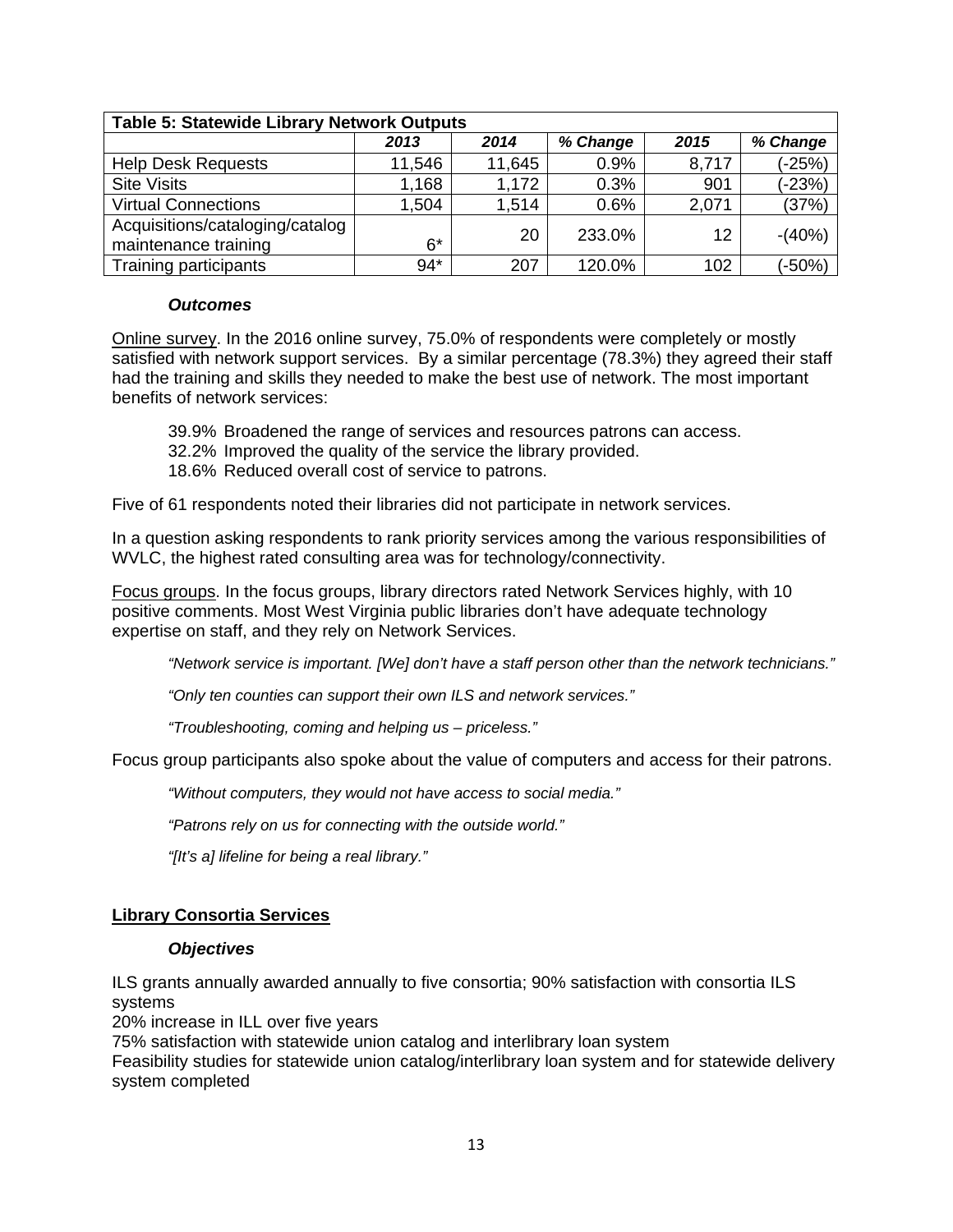#### *Expenditures*

Over the two years FFY 2013 and FFY 2014, Library Consortia Services totaled 19.1% of LSTA spending in West Virginia (Table 6). State funding totaled \$396,724 over the three years.

| <b>Table 6: Library Consortia Services</b>          |           |           |           |  |  |  |  |
|-----------------------------------------------------|-----------|-----------|-----------|--|--|--|--|
| <b>Total Project</b><br><b>State</b><br><b>LSTA</b> |           |           |           |  |  |  |  |
| FFY 2013                                            | \$291.244 | \$73,328  | \$364,572 |  |  |  |  |
| <b>FFY 2014</b>                                     | \$230,281 | \$249,473 | \$479,717 |  |  |  |  |
| <b>FFY 2015</b>                                     | \$230,682 | \$73,923  | \$304,605 |  |  |  |  |

In FFY 2013, Kanawha County Public Library Consortium received \$73,328 in State funds, while the remaining four received LSTA funds:

- Eastern Panhandle Consortium Maintenance: \$68,342
- Mountain Library Network (MLN) Maintenance: \$78,540
- Northern Library Network (NorLN) Maintenance: \$74,880
- Western Counties Network (WCN) Maintenance: \$69,482

Increasing ILS costs will prompt reassessment of libraries' satisfaction and opportunities to consolidate further.

In FFY 2015, Kanawha County PL Consortium received \$73,923, while LSTA sub-grants totaling \$230,682 to four consortia were treated as separate projects. For purposes of this report, those expenditures, activities, outputs, and outcomes are reported here.

- Eastern Library Network (ELN, formerly Eastern Panhandle Consortium) Maintenance: \$55,257
- Mountain Library Network (MLN) Maintenance: \$84,133
- Northern Library Network (NORLN) Maintenance: \$80,208
- Western Counties Network (WCN) Maintenance: \$11,084

#### *Summary of Project Activities*

To enhance resource sharing and make more information available to library users, the West Virginia Library Commission encouraged libraries to join one of the five consortia with shared integrated library automation systems, including bibliographic and patron databases.

Five regional consortia maintained and upgraded integrated library system (ILS) software and hardware and provided training, centralized technical support, and advice in the area of library technology and cataloging.

- Eastern Library Network included 15 library systems (19 public library facilities). During this period, the consortium began developing a more formal organizational structure.
- Kanawha County Public Library served 11 public library facilities and 38 school facilities.
- Mountain Library Network served 29 (62 facilities) public, 3 (4 facilities) academic, and 1 high school libraries.
- Northern Library Network served 37 library systems (46 facilities), and one academic library.
- Western Counties Network included eight public library systems housed in 27 facilities. It approached resource discovery and delivery differently than the Eastern, Mountain, and Northern Networks, because of a strong, comparatively well-funded lead library with a long history of providing services to libraries in the region.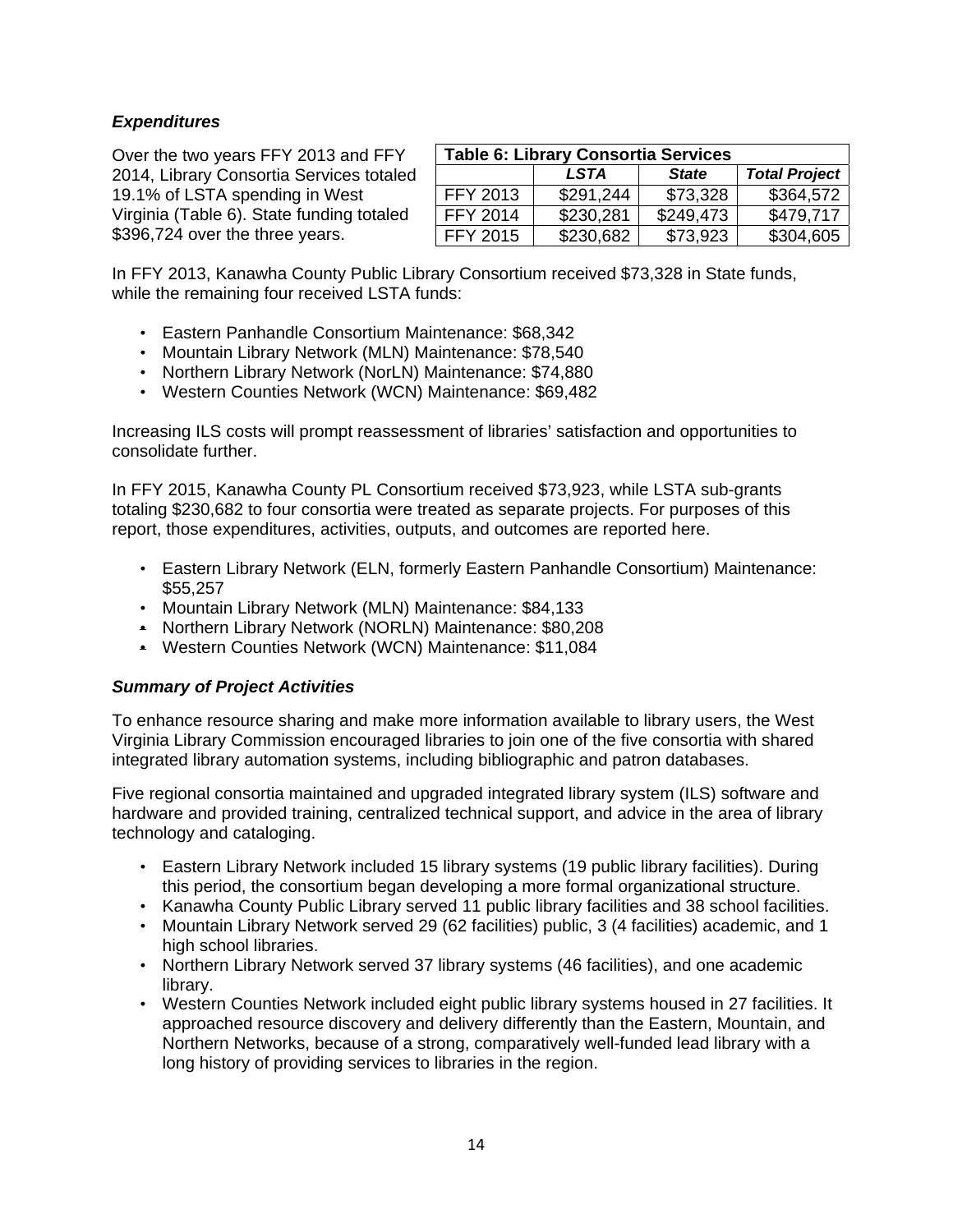Patrons of consortium-member libraries held a common library card and were able to identify and borrow materials held at any member library.

Consulting, including evaluation of the need for hardware and software upgrades in the lead libraries for each consortium, advice for consortium executive boards on system related issues as requested, and advice on trends in technology and cataloging.

Instruction included training for new cataloging staff in member libraries. Cataloging continuing educational opportunities increased in FFY 2013 with the addition of a cataloging librarian. Six webinar sessions, ranging from basic consortia cataloging to cataloging with resource description and access, were provided. Staff also offered specialized cataloging and technology training as requested

Technical support consisted of hardware upgrades as needed and as funds were available; software support services including assisting ILS/cataloging operations in all libraries, loading records, maintaining location codes and authority records, running backups, producing custom reports, and assorted trouble shooting; and access to the OCLC CatExpress product to maintain quality in the shared bibliographic databases

Planning. As part of the five-year plan, WVLC looked at the feasibility of rolling out an opensource integrated library system as a union catalog for the state. After several information discussions with academic and public libraries, the Commission determined that, although infrastructure necessary for the project was available, the software programming skills necessary to develop the system was not. Programming would need to be contracted, causing the price of the project to be comparable to the systems already in place. WVLC will revisit this option in 2017 to see if conditions have changed.

#### *Outputs*

By the end of FFY 2013, 90 of 97 public libraries were members of consortia. The Pendleton County PL, formerly on a stand-alone automation system, joined the Eastern Library Network during the year, enabling patrons to access the collections of 19 other library facilities in the region.

In 2014, 92 of 97 public libraries participated in the State Library Network, as well as four academic and three school libraries.

Cataloging continuing education opportunities increased in FFY 2013 with the addition of a cataloging librarian. Ninety-four individuals attended six webinar sessions, ranging from basic consortia cataloging to cataloging with resource description and access.

The number of persons served in FFY 2014 totaled 722,247 registered borrowers in the 90 systems which are members of consortia, 40% of the state population

#### *Outcomes*

No evidence of changes in patrons' or library employees' or library institutional awareness, knowledge, skill, behavior, or condition as a result of the libraries' participation in a consortium were included in documentation provided by the Library Commission to the evaluators.

Online survey. In the 2016 online survey, 74.6% of respondents were completely or mostly satisfied with network support services. By a slightly lower percentage (66.7%), they agreed their staff had the training and skills they needed to make the best use of network. The most important benefits of network services: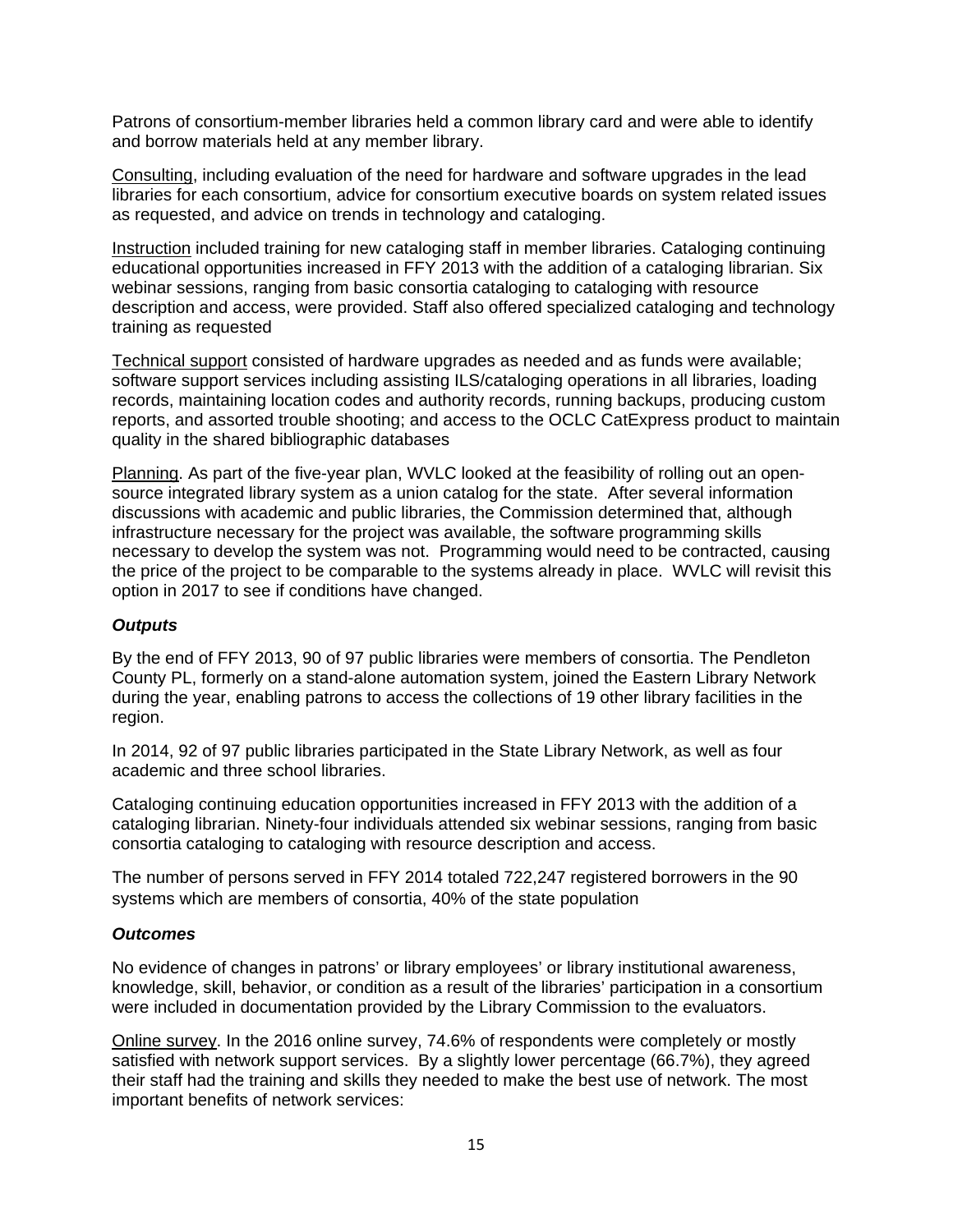- 39.7% Broadened the range of services and resources patrons can access.
- 32.0% Improved the quality of the service the library provided.
- 17.2% Reduced overall cost of service to patrons.

Two respondents noted their libraries did not participate in a consortium; two indicated their libraries were just beginning to use consortial services.

Online survey. In the 2016 online survey, respondents were largely satisfied with consortia services. They agreed, but at a lower percentage, their staff had the training and skills they needed to make the best use of consortia support services.

Focus groups. Library consortia were mentioned in 7 positive comments by focus group participants. They were described as "crucial" by these public library directors, who valued both the resource sharing and the human connections.

*"Being able to be in a consortium is amazing. Meeting every three months. Big bills shared."* 

*"Consortium [is] also important for strengthening connections."* 

*"Very active sharing. Meeting once a year with training and reminders about what is available to everyone."* 

*"[It's] vital to share resources. [There is a] van four days a week. We would not be able to afford as a small library…"* 

#### **GOAL 3: West Virginians will have access to library services that sustain lifelong learning, develop early childhood literacy skills and promote reading.**

#### **Adult Services**

#### *Objectives*

- Three new adult reading/discussion groups and 10 titles added annually; 75% of participants find titles good or very good.
- 5% of public libraries participate in program related to civic engagement in 2013; additional 2% participate each succeeding year; 75% of participants rate program useful and applicable
- WVLC partners with four other organizations to develop civic engagement programs; three new programs created with partners by 2017.
- 2 workshops/year on promoting reading to senior adults; 75% of participants rate workshops useful and applicable
- 2 workshops/year on reaching non-traditional library users; participants rate workshops useful and applicable; libraries offering programs increases 3%/year; annual user surveys show 2% of patrons used library for first time over previous 12 months
- Maintain statewide reading and writing promotions in partnership with West Virginia Humanities Council; add one reading or writing promotion/year; increase publications from programs 25% by 2017.
- 75% of public library staff indicate their libraries have at least five community partners; 25% list 10 or more.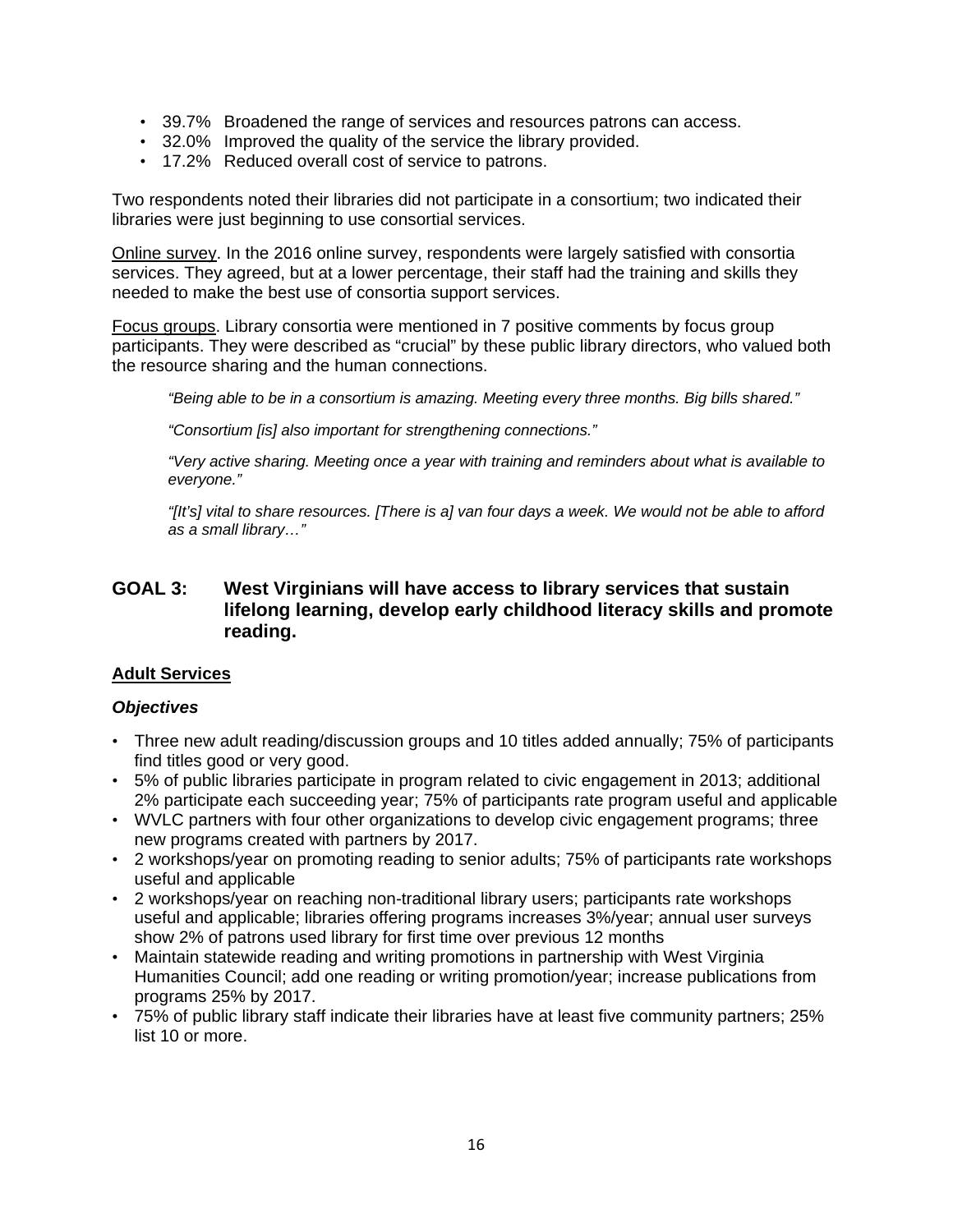#### *Expenditures*

Over the two-year period FY 2013 and FFY 2014, Adult Services totaled 4.2% of overall West Virginia LSTA expenditures (Table 7). The allocation for this project decreased 24% from FFY 2012 to 2013, then increased 51% from FFY 2013 to 2014, before declining by two-thirds in 2015.

| <b>Table 7: Adult Services Expenditures</b>                                   |          |  |          |  |  |  |  |
|-------------------------------------------------------------------------------|----------|--|----------|--|--|--|--|
| <b>LSTA</b><br><b>Other</b><br><b>Total</b><br><b>Project</b><br><b>Funds</b> |          |  |          |  |  |  |  |
| <b>FFY 2013</b>                                                               | \$45,535 |  | \$45,535 |  |  |  |  |
| <b>FFY 2014</b>                                                               | \$68,812 |  | \$68,812 |  |  |  |  |
| <b>FFY 2015</b>                                                               | \$22.089 |  | \$22.089 |  |  |  |  |

#### *Summary of activities*

Adult Services focused on enhancing lifelong learning for adults, advising public libraries on adult programming, and collaborating with other agencies focused on adult services, including promoting basic, digital, financial, civic, and all aspects of information literacy and encouraging adult reading programs.

Consulting. A full-time consultant advised libraries on all aspects of services to adults and developed programs, independently and in cooperation with numerous other agencies and organizations, which enabled libraries to meet the needs of adults in their communities. Much of the advice was to individual librarians. In 2013, information and assistance was given to libraries in preparation of the Affordable Health Care Act launch.

Staff development. The Adult Services consultant presented workshops on topics including problem patrons in the library, customer service in libraries, and the organization and maintenance of book discussion groups.

Literacy support for adults. Recognizing that many adults do not have the reading skills they need to function well in an information society, the Library Commission works with library based literacy programs, state agencies, non-profit organizations, and local literacy councils.

**Workforce Skills**. In 2013, a partnership with WorkForce Investment Board Region 2 was renewed for a second year, placing public libraries and the Library Commission directly into the stream of job assistance and economic development. The WIB Region 2 used the Workforce Skills for the 21st Century program as an integral piece of their clients' preparation to prepare for jobs. In this first year of the state switching from the GED to the TASCA as the official high school equivalency test, the Region 2 clients and other WV residents used TASCA test preparation tests and courses to study before the state ABE teachers received study materials.

**Book Discussion Group Collection.** Public libraries requested and received books and resources to support local book discussion groups. Whenever possible the collection included large print titles and audio formats. The library's responsibility was to organize and facilitate the groups and pay return postage. In the FFY SPR, the WVLC indicated retirement of the Adult Services Consultant in October 2015 resulted in a new job description, which will de-emphasize the Book Discussion Group Collection and focus on outreach programs in collaboration with other agencies and organizations.

**West Virginia Center for the Book**. The West Virginia Library Commission hosted Center in partnership with the West Virginia Humanities Council, a state program of the National Endowment for the Humanities.

In 2013, activities which promoted the Center were: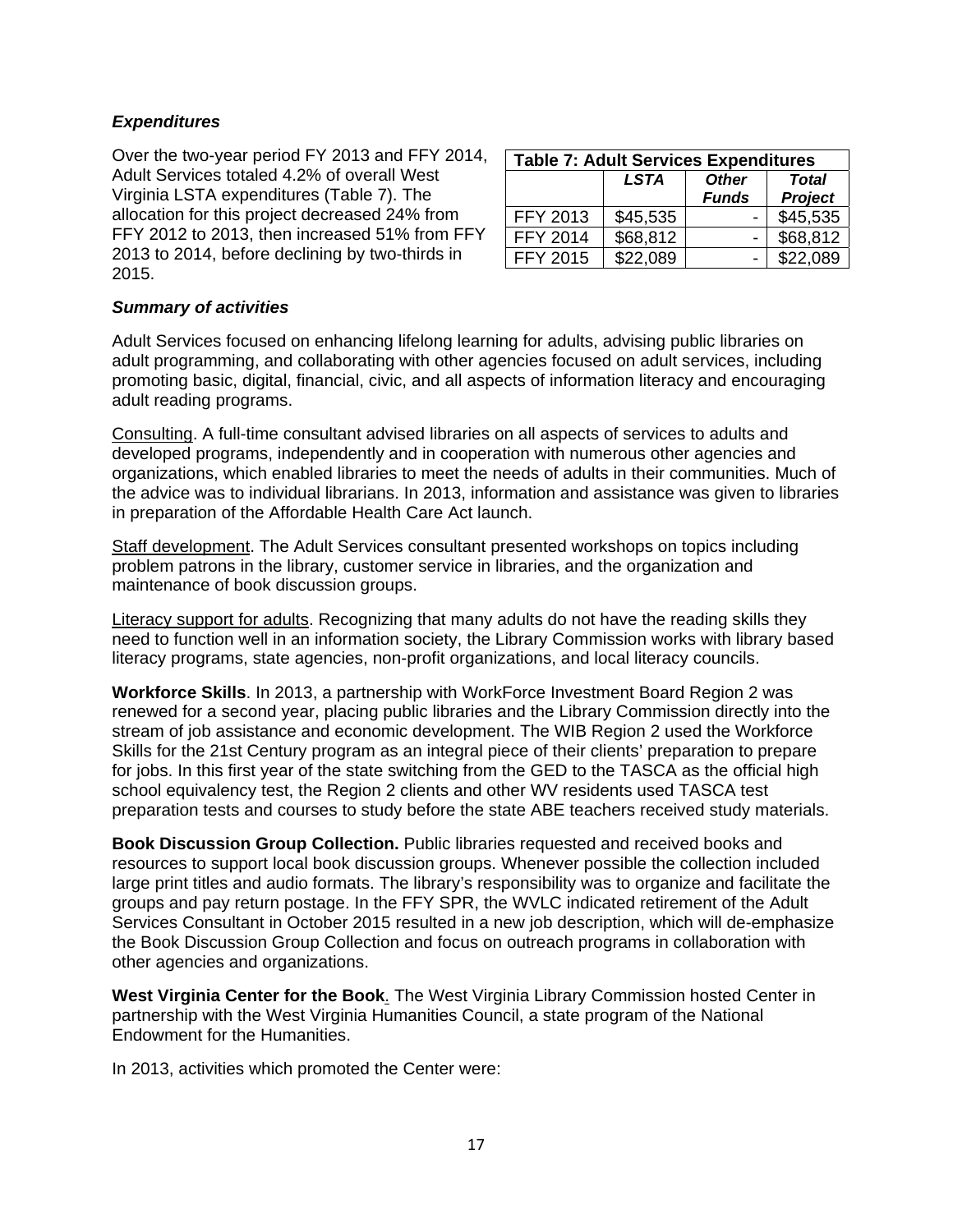- Black History Month lectures in February, attended by 42 individuals, featuring Norman Jordan, an internationally published poet and West Virginia's most-published African-American poet, whose poems have been anthologized in 41 books, and Crystal Good, who read two poems about pollution in West Virginia.
- Participation in the Ohio River Festival of Books
- Representation at the National Book Festival
- The statewide reading project which celebrated the state's Sesquicentennial, WV Reads 150 was created by the Center for the Book and the Kanawha County Public Library. Throughout 2013, 75 libraries participated, and 740 individuals and teams read 152,692 books.
- One Book, One West Virginia was a collaborative effort with the Appalachian Heritage Writer-in-Residence Program at Shepherd University. In 2013, the project produced a poster for the 2013 title, *Affrilachia*, by Frank X Walker. LSTA funds supported the 2014 West Virginia Fiction Competition Awards and the publication of the *2013 Anthology of Appalachian Writers, Frank X Walker Volume VI,* which was distributed to public libraries, high school and academic libraries.

#### *Outputs*

Adult Services outputs are summarized in Table 8.

| <b>Table 8: Adult Services Outputs</b> |       |       |       |              |
|----------------------------------------|-------|-------|-------|--------------|
|                                        | 2013  | 2014  | 2015  | % Change     |
| Requests from book groups              | 444   | 466   | 463   | 4.27%        |
| Book discussion copies lent            | 5,625 | 5,692 | 5,714 | 1.6%         |
| One Book, One West Virginia posters    | 300   | 509   |       | $(-100.0\%)$ |
| distributed to libraries/schools       |       |       |       |              |

#### *Outcomes*

In 2013, due to the success of WV Reads 150 program, and at the request of schools and libraries, a new reading initiative, WV Reads 150+, started on Jan.1, 2014.

Adult services were not mentioned by any of the 11 public library directors participating in the two virtual focus groups, nor was any information available from participants in any of the activities sponsored by this project.

#### **Services to the Blind**

#### *Objectives*

- Provide public library services in an alternative format to meet the needs of individuals who are blind, visually impaired, or with learning disabilities.
- Increase registered borrowers by 10% by 2017.

#### *Expenditures*

Over the two years FFY 2013 and FFY 2014, Services to the Blind totaled 6.7% of overall LSTA spending in West Virginia (Table 9). The allocation for this project

| <b>Table 9: Services to the Blind Expenditures</b>       |          |           |           |  |  |  |  |
|----------------------------------------------------------|----------|-----------|-----------|--|--|--|--|
| <b>Total Project</b><br><b>Cash Match</b><br><b>LSTA</b> |          |           |           |  |  |  |  |
| FFY 2013                                                 | \$85,129 | \$0       | \$85,129  |  |  |  |  |
| <b>FFY 2014</b>                                          | \$98,081 | \$121,817 | \$219,899 |  |  |  |  |
| <b>FFY 2015</b>                                          | \$69,967 | \$201,057 | \$271.024 |  |  |  |  |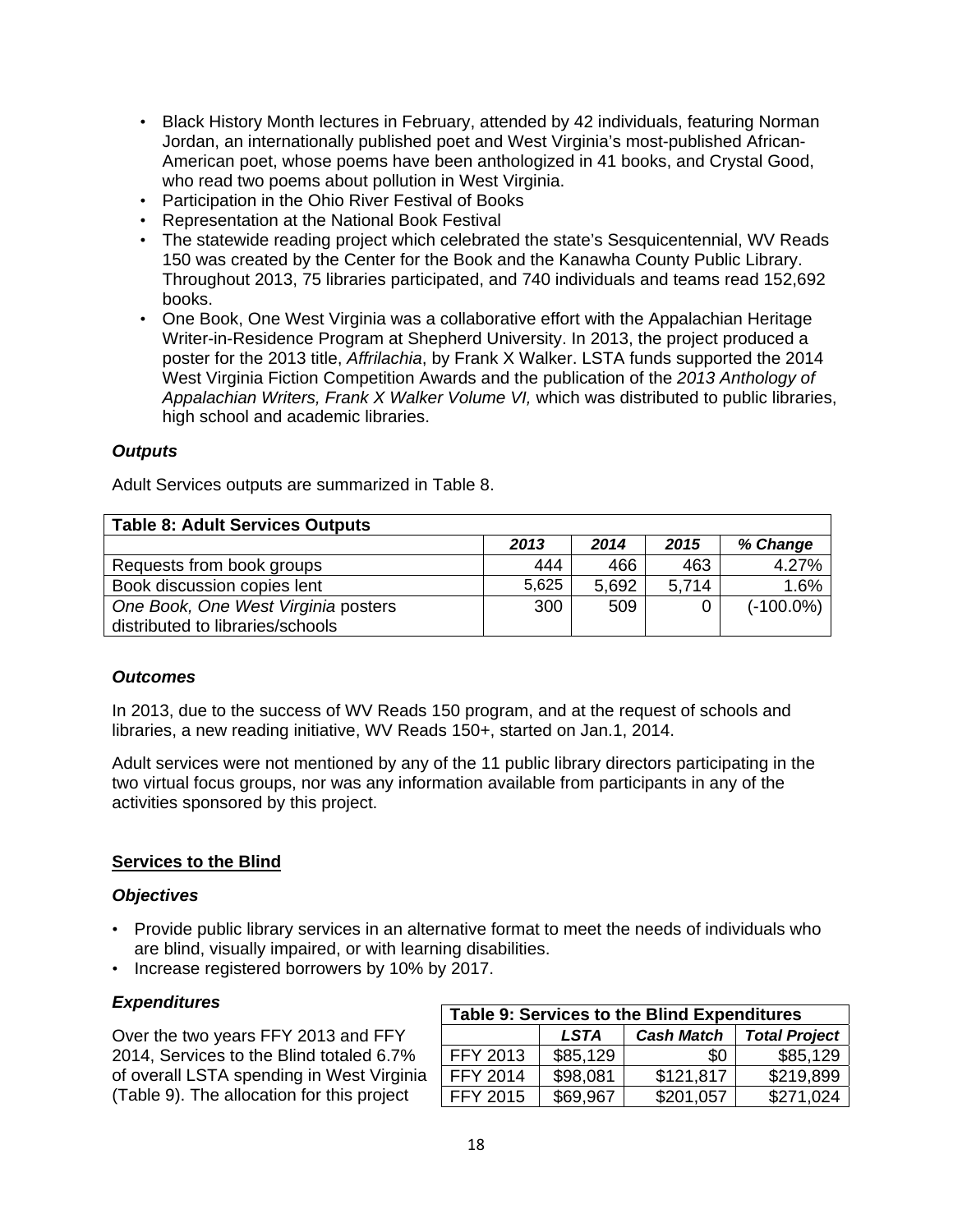increased 15% from 2013 to 2014, after a substantial 28% decrease from 2012 to 2013, then receded again in 2015. During the same period, State funds increased dramatically, so that overall expenditures tripled. In 2015, During 2014 and 2015, State funds totaling \$322,874 paid the salary and benefits of the director and covered expenses of travel, purchase of materials and office equipment, subscription to Newsline, postage, copying, and utility costs.

#### *Summary of Activities*

The Special Services department of the West Virginia Library Commission served as the regional library for the National Library Service/Library of Congress network of cooperating libraries.

Circulation. Patrons were served directly from Special Services or from one of three subregional libraries that serve their surrounding counties – Parkersburg/Wood County Public Library, Cabell County Public Library, and the West Virginia School for the Blind and Deaf in Romney. LSTA funds paid the salary and benefits of a professional librarian and a library assistant, two of the six staff members who provided services under the direction of the MLS librarian who directed the department. Braille service was provided to patrons through a contract with the Free Library of Philadelphia.

Special Services provided a variety of formats to accommodate the needs of patrons. Recorded cassettes (RC) and the device to support them were replaced during this reporting period with digitally produced materials and devices. The collection was enhanced with downloadable digital books, large print books, descriptive videos, and locally produced magazines.

In 2013, patrons of Special Services learned and utilized a new feature, a free Braille and Audio Reading Download (BARD) mobile application available from the Apple app store for use with iOS devices. Patrons and staff experimented with the software and devices. Some patrons managed with ease and were pleasantly surprised with the app construction. Others who were less experienced with mobile apps needed assistance from staff. By 2014, 66,510 titles were available for download through BARD.

Newsline provided access to more than 300 newspapers and 40 magazines. Patrons either called a toll-free number or accessed online material through their email, an app, or website. This online service also sent breaking news and weather alerts to subscribers. During this period, there was a definitive shift in the way patrons accessed news through Newsline. In FFY 2013 there was a marked increase in electronic access.

Content development. Sarah Sullivan volunteered her time and talent to narrate two of her children's titles, *Once upon a Baby Brother* and *Dear Baby*. These titles were not produced by NLS and added much needed extra juvenile titles as well as a West Virginia author.

Staff development. Two Special Services staff attended the National Library Service Biennial Conference in Oklahoma City and received training on new digital software which will produce local materials that meet national and international digital standards.

A number of Special Services patrons accessed and read Braille. The Special Services Division committed to learning Braille in an effort to better understand how patrons learn and access their reading material.

#### *Outputs*

A summary of circulation activity is included in Table 10. Table 11 shows patron and consulting activities.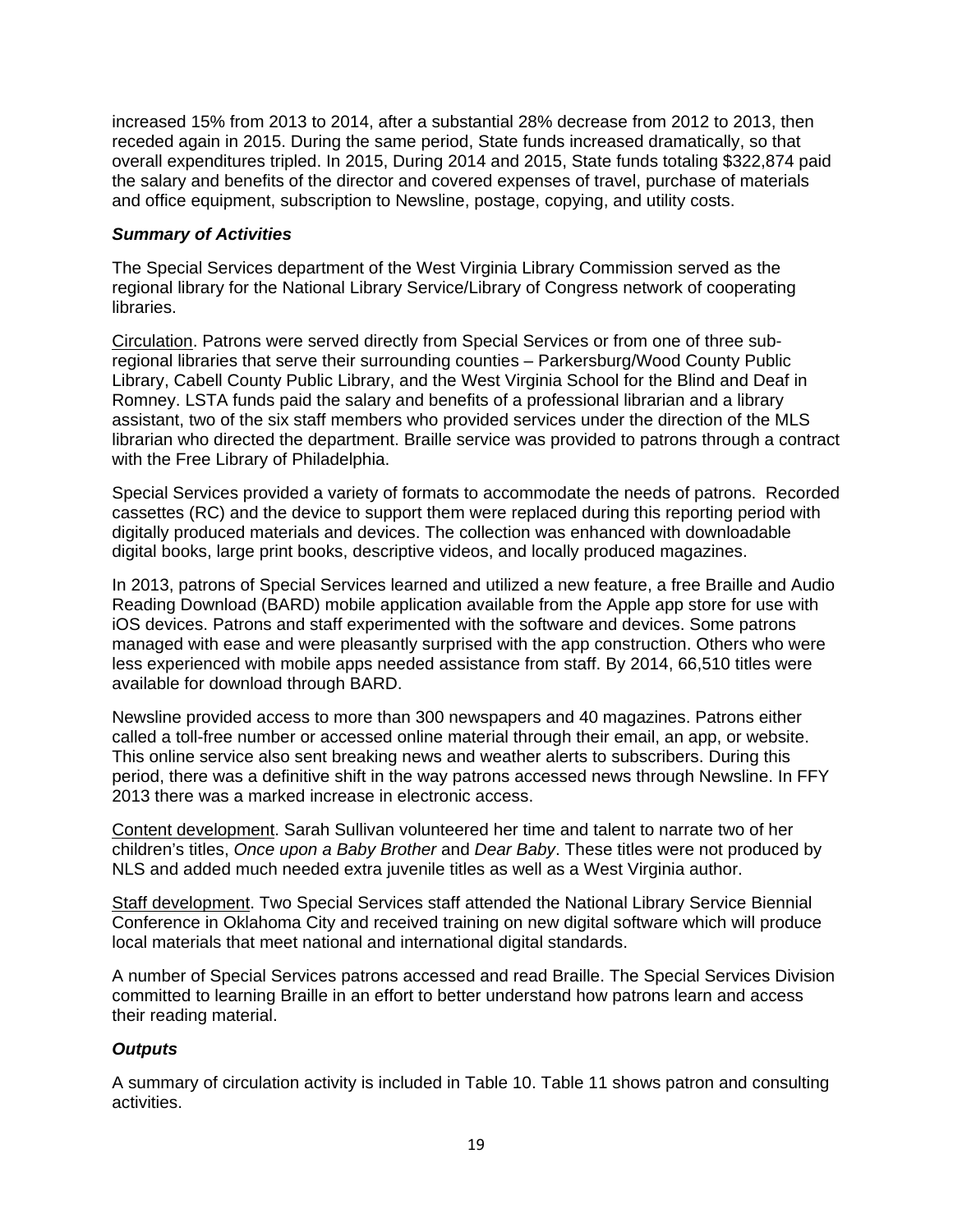| Table 10: Regional and Sub-regional Circulation Statistics (July 1- June 30) |         |                |               |             |               |  |  |
|------------------------------------------------------------------------------|---------|----------------|---------------|-------------|---------------|--|--|
|                                                                              | 2013    | 2014           | %             | 2015        | %             |  |  |
|                                                                              |         |                | <b>Change</b> |             | <b>Change</b> |  |  |
| Recorded Books on Cassette                                                   | 780     | 104            | $(-86.7%)$    | $\mathbf 0$ | $(-100.%)$    |  |  |
| <b>Digital Books</b>                                                         | 66,288  | 58,925         | $(-11.1\%)$   | 58,699      | $(-0.4% )$    |  |  |
| Sub-regional Recorded and Digital                                            | 35,699  | 33,462         | $(-6.2%)$     | 35,652      | 6.5%          |  |  |
| <b>Books</b>                                                                 |         |                |               |             |               |  |  |
| Large Print Books                                                            | 11,025  | 10,177         | $(-7.7%)$     | 10,131      | $(-0.5%)$     |  |  |
| <b>BARD Downloads - Patron</b>                                               | 21,691  | 19,944         | $(-8.1%)$     | 19,534      | $(-2.1%)$     |  |  |
| <b>BARD Downloads - Staff</b>                                                | 3,230   | 5,077          | 57.2%         | 2,474       | $(-51.3%)$    |  |  |
| <b>Braille (Free Library of</b>                                              | 2,497   | 1,455          | $(-41.7%)$    | 590         | $(-59.4%)$    |  |  |
| Philadelphia)                                                                |         |                |               |             |               |  |  |
| <b>BARD Braille</b>                                                          | 441     | 492            | 11.5%         | 535         | 8.7%          |  |  |
| Interlibrary Loans                                                           | 369     | 1,144          | 210.0%        | 163         | $(-85.8%)$    |  |  |
| <b>Sub-total Books</b>                                                       | 142,020 | 130,770        | $(-7.9%)$     | 127,778     | (-2.3%)       |  |  |
| <b>Descriptive Videos</b>                                                    | 665     | 360            | (-45.9%)      | 675         | 87.5%         |  |  |
| <b>Sub-total Videos</b>                                                      | 665     | 360            | $(-45.9%)$    | 675         | 87.5%         |  |  |
| Magazines - Digital                                                          | 1,704   | 726            | $(-57.4%)$    | 330         | (54.5%)       |  |  |
| Magazines - BARD Downloads                                                   | 853     | 238            | $(-72.1%)$    | 675         | 183.6%        |  |  |
| <b>Magazines - Direct Circulation</b>                                        | 27,141  | 10,456         | $-61.5%$      | 389         | $(-96.3%)$    |  |  |
| <b>Sub-total Magazines</b>                                                   | 29,698  | 11,420         | $(-61.5%)$    | 1,394       | $(-87.8%)$    |  |  |
| <b>Newsletters</b>                                                           | 4,205   | 3766           | (-10.4%)      | 477         | (-87.3%)      |  |  |
| New Large Print Book Listing                                                 | 479     | $\overline{0}$ | $(-100%)$     | 296         | 100.0%        |  |  |
| Newsline Intro                                                               | 84      | $\overline{0}$ | $(-100%)$     | 60          | 60.0%         |  |  |
| Catalogs                                                                     | 2,425   | 2,484          | 2.4%          | 2,112       | $(-14.9%)$    |  |  |
| <b>Sub-total Newsletters and</b>                                             | 7,193   | 6,350          | $(-11.7%)$    | $\mathbf 0$ | $(-100%)$     |  |  |
| <b>Catalogs</b>                                                              |         |                |               |             |               |  |  |
| <b>Music</b>                                                                 | 0       | 0              | 0%            | 103         |               |  |  |
| <b>TOTAL Circulation</b>                                                     | 179,576 | 148,900        | $(-17.1%)$    | 133,284     | $(-10.5%)$    |  |  |

#### **Table 11: Regional and Sub-regional Patrons and Consulting Activity (includes Readers Advisory)**

| . <i>.</i> .                      |       |       |             |       |           |
|-----------------------------------|-------|-------|-------------|-------|-----------|
|                                   | 2013  | 2014  | % Change    | 2015  | % Change  |
| <b>Registered Borrowers</b>       |       |       |             |       |           |
| <b>New Borrowers</b>              | 255   | 272   | 6.6%        | 264   | $(-2.9%)$ |
| <b>Continuing Borrowers</b>       | 2,219 | 2,230 | 0.5%        | 2,307 | 3.4%      |
| <b>Total Registered Borrowers</b> | 2,474 | 2,502 | 1.1%        | 2,571 | 2.8%      |
| Patrons who Downloaded BARD app   | 223   | 407   | 82.5%       | 431   | 5.9%      |
| Consulting                        |       |       |             |       |           |
| Phone calls and email             | 4,722 | 4,043 | $(-14.4\%)$ | 3,734 | $(-7.6%)$ |

#### *Outcomes*

Online survey. In the 2016 online survey of public library leaders, 42.7% were either "mostly" or "completely satisfied." Unfortunately, 11.5% were "neither satisfied nor dissatisfied," 6.6% were "mostly dissatisfied" or 'completely dissatisfied."

Thirty-six percent of respondents were either "unaware" or "unable to rate these resources."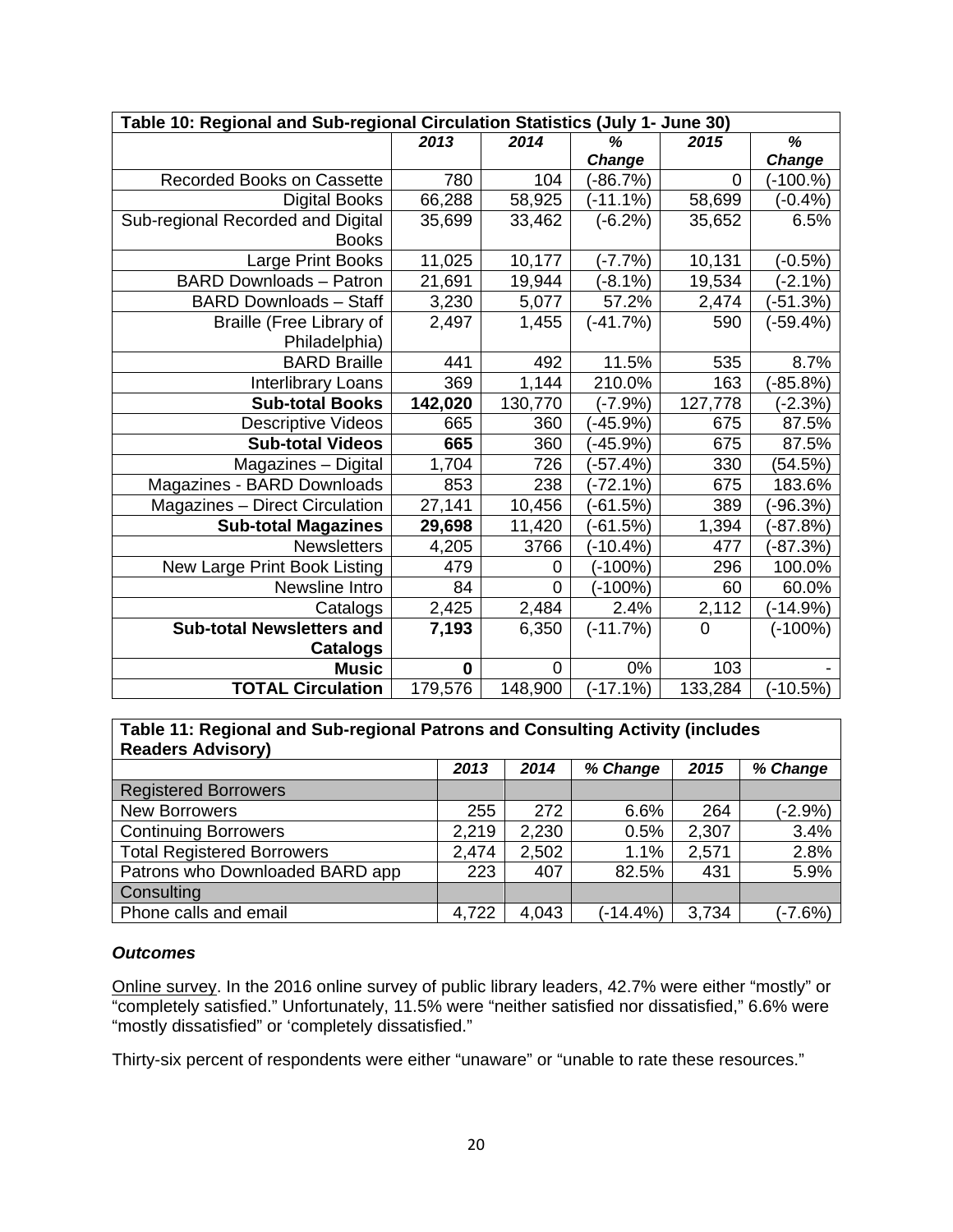When asked to rate the service quality of the resources available through BARD, the level of those without awareness increased to 56% and the level of satisfaction decreased to 29%. Awareness and satisfaction improved when the subject was large print resources and services. Forty-six percent were "mostly" or "completely satisfied," while 43% were "unaware" or "unable to rate" those resources. Seventy-seven percent were aware of the WVLA partnership with the National Library Service for the Blind and Physically Handicapped.

More than half (54.8%) of survey respondents believed their staff members had the skills and training they needed to design and execute an effective program of service to residents with special needs. However, 21% "neither agreed nor disagreed" and 24.2% "somewhat disagreed" or "disagreed" that their staff had these skills and training.

Similarly, when asked about the technological resources their library had to serve these residents, 41.9% indicated their library had the necessary technological resources, 29% "were neutral, and 29% "somewhat disagreed" or "disagreed" that their library had those resources.

Fifty-six percent said residents of their area made use of the services and resources provided through the Special Services Library, 19.4% did not, and 24.4% did not know. More than half (58.2%) believed the service broadened the range of services and resources their patrons can access.

More than half (567%) were "mostly satisfied" or "completely satisfied" with the quality and services of the Special Services Library, 31,7% were neutral, and 6.7% were dissatisfied to some degree. Eighty percent said they would be "unlikely" to be able to fund the costs of those services in their own budget if the services were unavailable through WVLC.

Focus groups. Services for people with disabilities received four comments during focus groups with public library directors. Three described patrons who took advantage of the service.

*"[It's a] lifeline to people who are homebound and unable to use [the library]. Are they used as much as librarians want them to be? We keep trying to promote them."* 

*"A teacher who had used the library for years started losing her eyesight. [She] can't do large print any more. [She] used CD and now she started receiving materials from Donna like clockwork. She has never physically traveled, but mentally, she has traveled the world – in the desert, in a cruise ship with her books."* 

One noted that the Library for the Blind also serves as a "built-in advocacy group" for its users.

According to one director, the service is not necessary for her patrons.

*"Putnam County Library has extensive audio and large print and [that] works for us. Patrons are not referred, to my knowledge."* 

#### **West Virginia Center for the Book**

West Virginia reported no expenditures for the West Virginia Center for the Book during FFY 2013 and FFY 2014, after a small investment of \$2,600 during FFY 2012. Instead, some activities in support of this project were moved into Adult Services.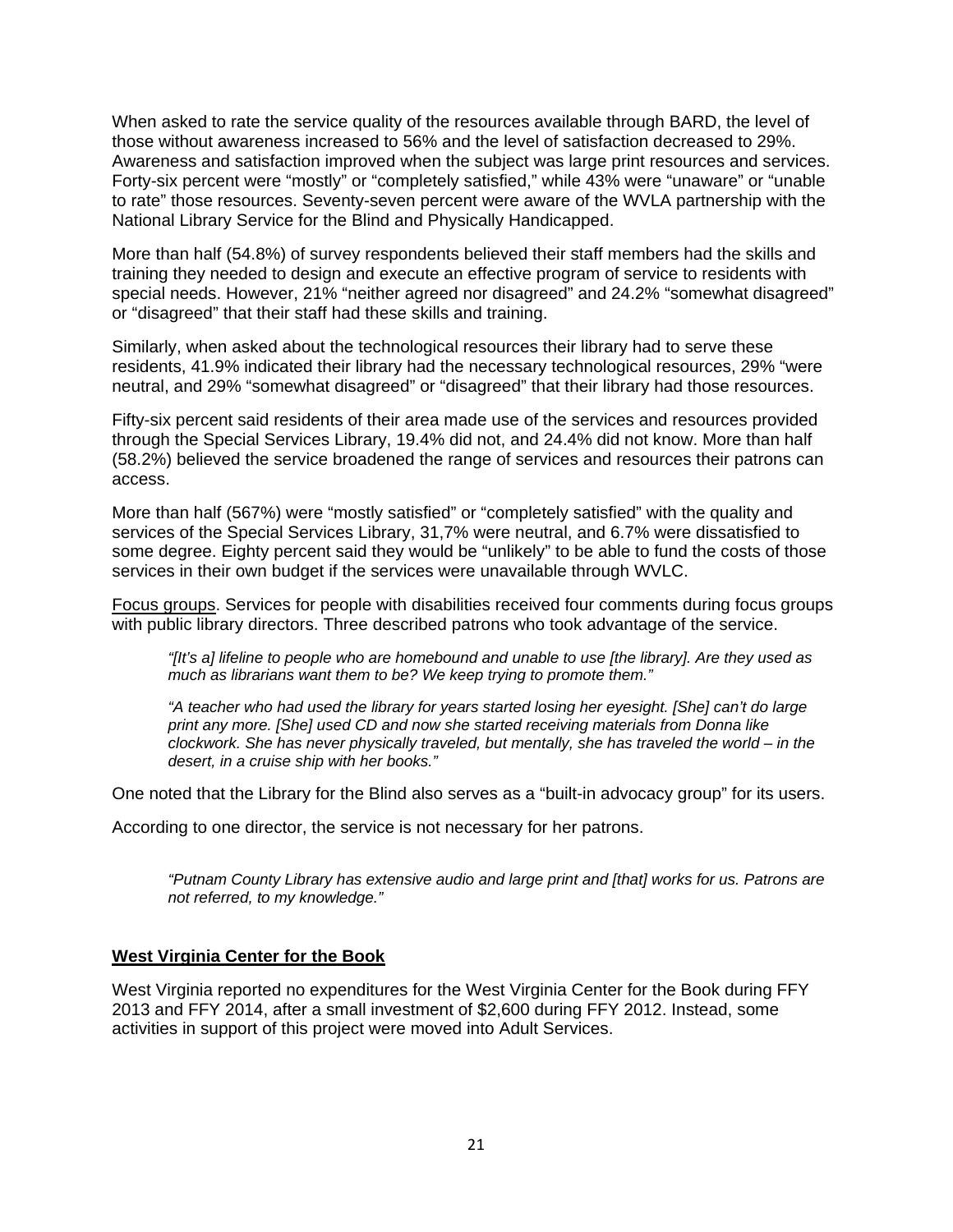#### **Youth Services**

#### *Objectives*

- 3% annual increase in library participation in summer reading programs, up to 100%; 75% of libraries participating rate the program good or very good.
- 3% annual increase in libraries offering reading programs to adolescents and young adults; 75% of staff surveyed after training rate it useful and applicable

#### *Expenditures*

Over the two-year period FY 2013 and FFY 2014, Youth Services totaled 4.1% of overall West Virginia LSTA expenditures (Table 12). The allocation for this project decreased 28% from FFY 2012 to 2013 and increased 55% from FFY 2013 to 2014, then remained stable in FFY 2015.

| <b>Table 12: Youth Services Expenditures</b> |             |              |              |
|----------------------------------------------|-------------|--------------|--------------|
|                                              | <b>LSTA</b> | <b>Other</b> | <b>Total</b> |
|                                              |             | <b>Funds</b> | Project      |
| FFY 2013                                     | \$40,695    |              | \$40,695     |
| FFY 2014                                     | \$63,143    |              | \$63,143     |
| <b>FFY 2015</b>                              | \$63,550    | -            | \$63,550     |

In FFY 2015, the Summer Reading Program was a separate project. For purposes of this report, the goals, expenditures (\$3,020), activities, outputs, and outcomes are reported here.

#### *Summary of activities*

The purpose of this program was to improve the literacy skills of children and young people in West Virginia by enhancing library services, expanding skills of library staff, creating and distributing materials that librarians in the field can use to provide youth services, distributing quality library materials to small rural libraries with limited or nonexistent book budgets, advising libraries on youth services topics, and working with programs promoting reading and libraries.

Consulting services. The Youth Services Consultant consulted with local library staff through inperson visits, as well as via phone and email.

Summer reading programs. In FFYs 2013, 2014, and 2015, the West Virginia Library Commission participated in the Collaborative Summer Library Program, a national partnership of state libraries. The Youth Services Consultant was the West Virginia State representative to CSLP and an active member of the Vendor Committee. The Collaborative developed and produced a research-based Summer Reading Program. It contained components for pre-school children and adults, and was primarily focused on school-aged children, addressing the problem of reading-level loss by students over the summer months. In 2014, two larger libraries (Kanawha County Public Library and Martinsburg Berkeley County Public Library) participated for the first time, bringing total participation to 92. In 2015, 91 libraries participated.

Staff development opportunities included training and presentations at conferences and workshops.

Access to quality library resources, programs, and services. West Virginia Children's Choice Book Award program and contributes to the activities of the West Virginia Center for the Book by selecting and coordinating with West Virginia authors of children's and young adults' literature as well as choosing the book and author to represent the state at the National Book Festival in Washington, DC each year.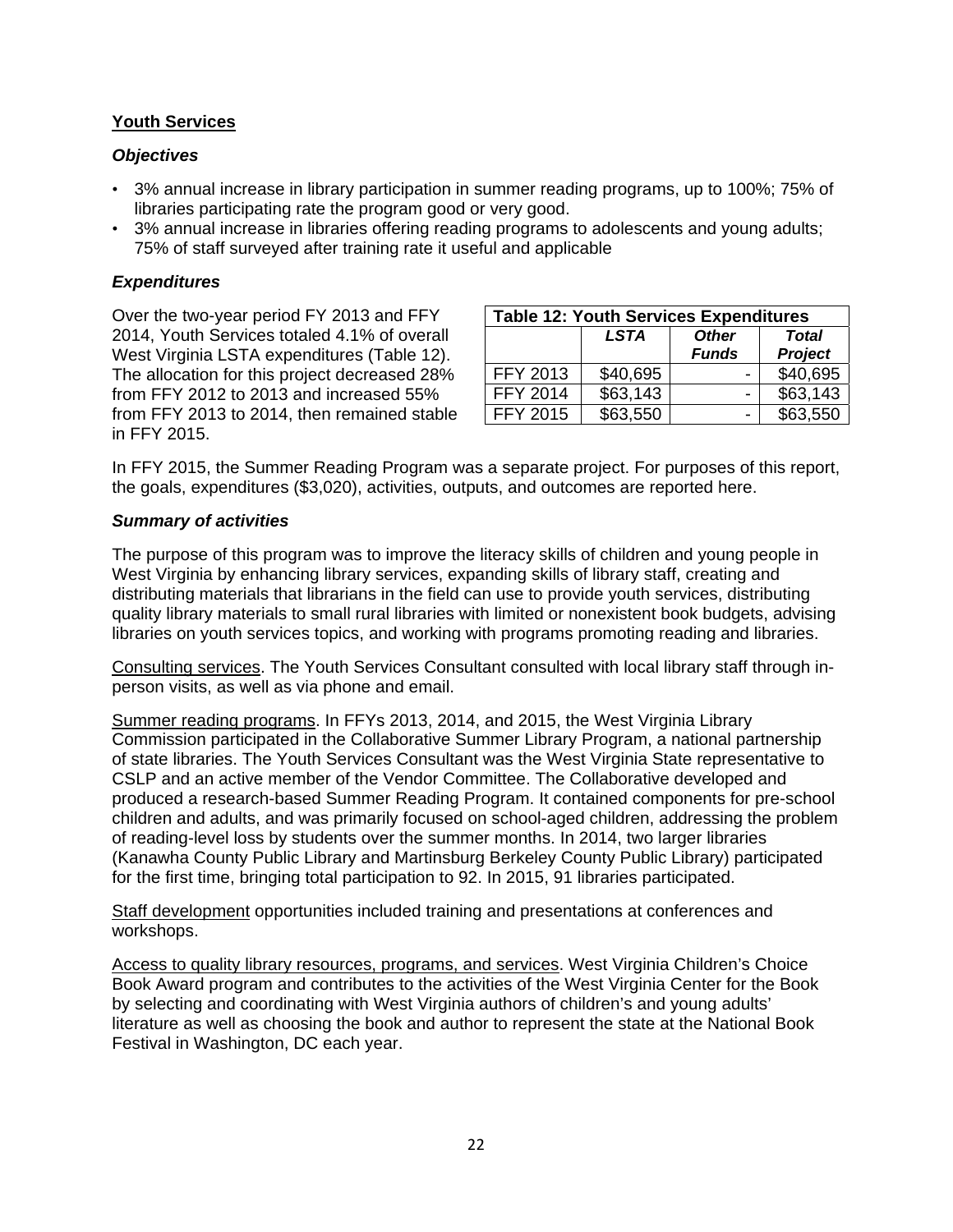#### *Outputs*

Table 13 summarizes the staff development, consultation, program participation, and content development outputs for the 2013, 2014, and 2015 years.

| <b>Table 13: Youth Services Outputs</b>                          |        |           |        |                       |
|------------------------------------------------------------------|--------|-----------|--------|-----------------------|
|                                                                  | 2013   | 2014      | 2015   | % Change<br>2013-2015 |
| <b>Staff Development</b>                                         |        |           |        |                       |
| <b>Summer Reading Workshops</b>                                  |        | 6         |        |                       |
| Summer Reading Workshop Attendance                               | 85     | 63        |        |                       |
| <b>Other Workshops</b>                                           | 10     | 19        |        |                       |
| <b>Other Workshop Attendance</b>                                 | 252    | 185       |        |                       |
| Consultation                                                     |        |           |        |                       |
| <b>Library Visits and Contacts</b>                               | 216    | 285       | $527*$ | 144.0%                |
| Books Added-CBC/Lenski                                           | 1,739  | 2,051     | 2,533  | 45.6%                 |
| <b>Program Participation</b>                                     |        |           |        |                       |
| <b>Summer Reading Library Participation</b>                      | 93     | 92        | 91     | (-2.1%)               |
| <b>Summer Reading Children Participation</b>                     | 21,672 | 21,448    | 18,753 | $(-13.5%)$            |
|                                                                  |        |           |        |                       |
| <b>WV Children's Choice Awards-Schools</b>                       | 5      |           |        |                       |
| Participating (suspended in 2014)                                |        |           |        |                       |
| Letters about Literature Entries                                 | 163    | 133       | 105    | (-35.6%)              |
| Letters about Literature-Student/Total                           | 71/250 | <b>NA</b> | 66/174 | (-7.04%)/             |
| Attendance at State Ceremony                                     |        |           |        | (-30.4%)              |
| *Total consultations not broken into categories in the 2015 SPR. |        |           |        |                       |

#### *Outcomes*

Online survey. Eighty-seven percent of respondents to the 2016 online survey reported their library offered a summer reading program in 2016. Almost all (94.3%) provided a program for school-aged children (94.3%; 54% provided one for teens, and 35.4% provided a program for adults.

Eighty-three percent of respondents were confident in the skills of their staff in this area although they did offer suggestions for additional training that would be helpful. Two-thirds (66/1%) said their library received all the support it needed from the West Virginia Library Commission (WVLC) to mount an effective summer reading program. When asked what training opportunities would make the most difference in terms of improving their library's program, almost half said "help with program planning/curriculum design." Some comments suggest some libraries would like the WVLC to encourage libraries to move beyond the prepackaged program and focus on child development, the importance of summer literacy, and alternatives to traditional summer programs.

Just under half of respondents (46.2%) rated the summer reading workshops "excellent" or "good," while 9.6% rated them "poor," and 23.1% said they did not attend. Fifty-eight percent rated summer reading program advice "excellent" or "good," while 11.5% were not aware of the service and 15.4% did not use it.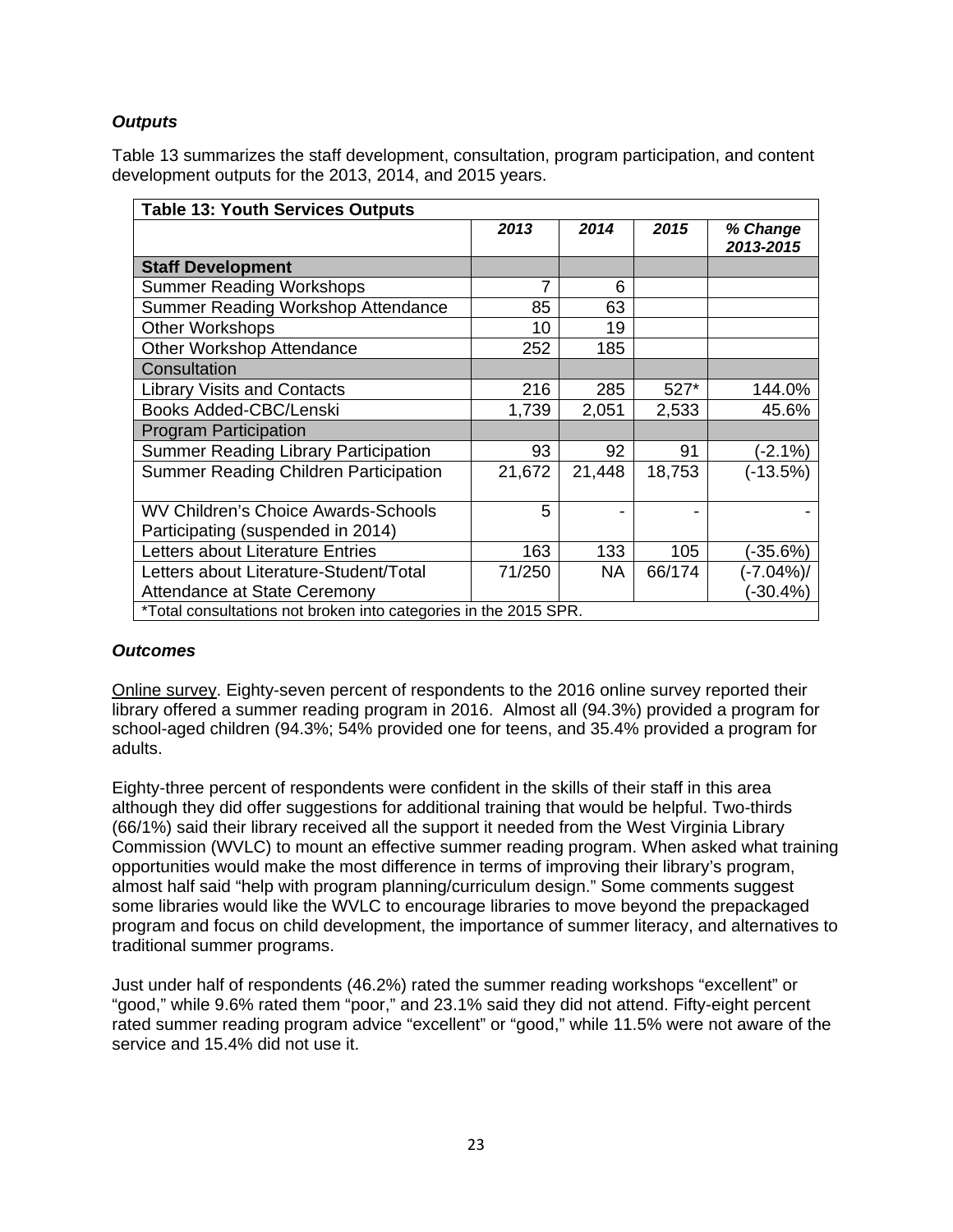Asked which training opportunities would make the most different in improving their summer reading programs, respondents ranked "help with program planning/curriculum design" first at 48%, "training on outreach" second at 42%, and "training on public engagement" third with 40%.

Focus groups. The Summer Reading Program was mentioned in five focus group comments. Two mentioned the materials.

*"Summer reading really helps us to have the materials…"* 

*"… images that come on the CD are helpful."* 

Two others described how they leveraged the program for local results.

*"[We] use summer reading for getting everything ready. Don't have a children's librarian. Having access to the collaborative program is very helpful."* 

*"… the summer reading program has been immense. This year were expanded the program without having to pay a huge amount. We could not have done it otherwise…"* 

#### **GOAL 4: West Virginians will discover materials and services at their libraries to enhance their lives and further the development of the state's economy.**

Activities listed in the plan included:

- WVInfoDepot Learning Express, Job and Career Accelerator, Project Compass, etc.
- Partnership with other agencies
- Training sessions on career readiness and job search
- Streamline State Reference Library
- Partner with Small Business Administration

Due to staffing shortages this goal's outcomes were partly achieved.

Usage of two job- and career-related databases on WVInfodepot increased; Job and Career Accelerator use edged up 1.7%; Learning Express usage grew 21.7% over the first three years of the plan. Evidence of other activities, including training opportunities for library workers and the public on job and career resources, partnering with other agencies, and increasing usage of the State Reference Library, was not included in SPRs or other documents.

#### **GOAL 5: West Virginians will be drawn to and find responsive services and dedicated, appropriately trained public servants and library leaders in their libraries.**

#### **Library Development Services (2013 and 2014) / Consulting and Instruction Services (2015)**

#### *Objectives*

**Consulting**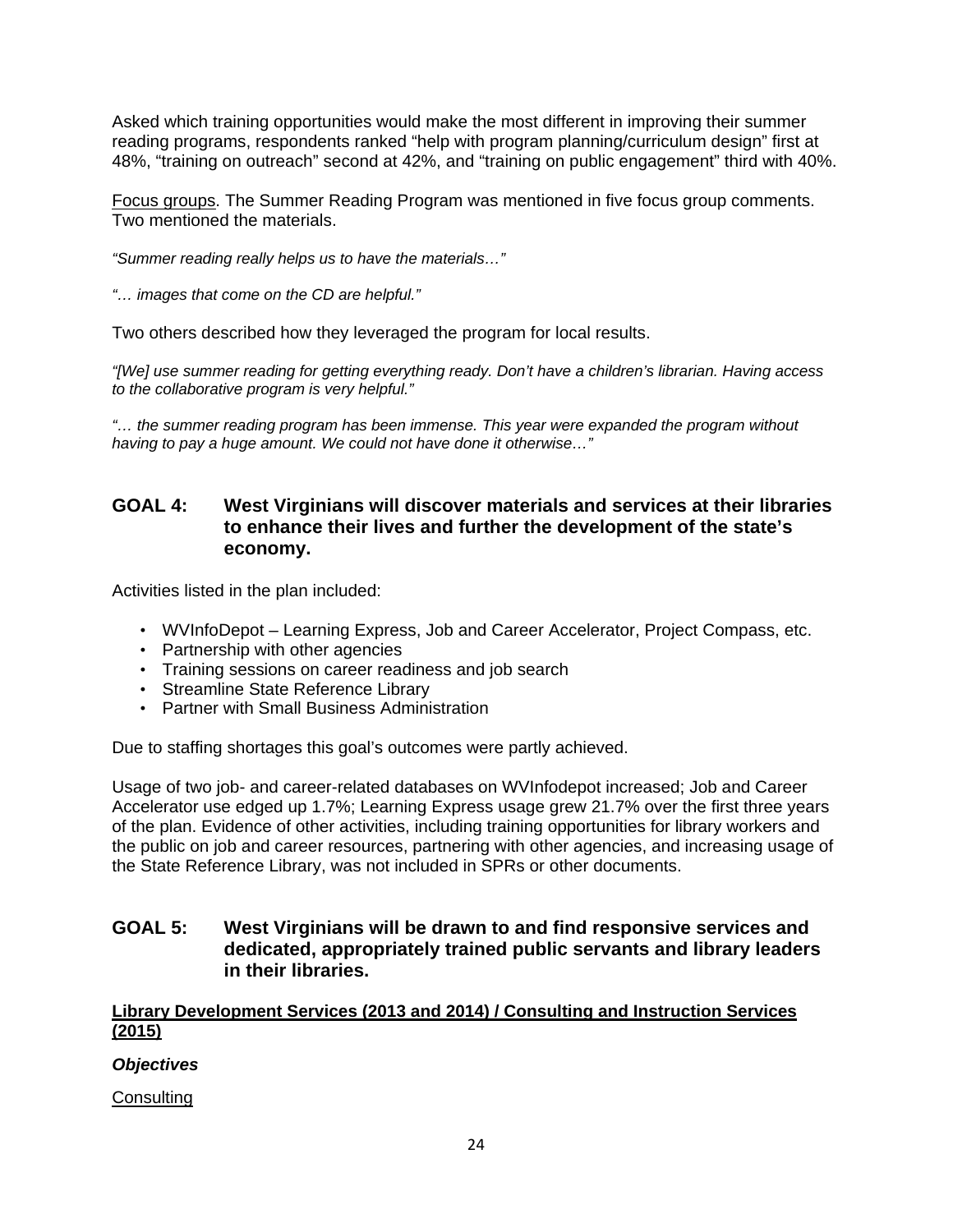- 10% annual increase in contacts with libraries regarding care and preservation of archival/manuscript collections; 75% of participants in preservation training indicate sessions were very useful.
- Number of consulting contacts related to digitization; 75% of participants in digitization training indicate sessions were very useful.
- 100% of libraries receive consulting visits every year; 75% of library staff surveyed indicate consultant services were very useful

#### Continuing education/training

- Establish core competencies for PL staff; 10% of staff in 75% of PLs compete program each year; overall library staff meeting competencies increase 5%/year to 100%
- Two sessions/year for trustees regarding services to diverse populations and those having difficulty using a library; Two workshops for staff to increase skills in serving multicultural groups, underserved urban and rural populations, and others
- Four sessions on public library planning process
- Three sessions on appropriate library fiscal practices, including laws and rules in 2013, available electronically in 2014
- 75% indicate training was very useful and applicable.
- Establish CE grant program; increase usage 15% by 2015.

#### Programming

- 20% increase in programming for specified audiences at PLs adults, children, youth, senior adults
- 25% increase in awareness of LSTA services; 75% rate services very useful

#### *Expenditures*

Over the three-year period FFY 2013 through 2015, Library Development Services totaled 8.0% of overall West Virginia LSTA expenditures (Table 14). The allocation for this project increased 19% from FFY 2012 to 2013, 29% from

| <b>Table 14: Library Development Expenditures</b> |             |              |                      |  |
|---------------------------------------------------|-------------|--------------|----------------------|--|
|                                                   | <b>LSTA</b> | <b>State</b> | <b>Total Project</b> |  |
| FFY 2013                                          | \$77,214    | -            | \$77,214             |  |
| <b>FFY 2014</b>                                   | \$99,918    | \$67,627     | \$162,685            |  |
| FFY 2015                                          | \$150,904   | \$64,837     | \$215,741            |  |

FFY 2013 to 2014, and 51% from FFY 2014 to 2015, for a total

increase of 133% since 2012. In FFY 2015. Matching state funds covered salaries and benefits for two FTEs in 2014 and 2015.

#### *Activities*

This project provides a framework for the development and delivery of library services. It identifies strategies and actions that enable libraries to address and respond to the wide range of issues that influence the provision of library services in a changing environment.

Consulting. During FFY 2013, Library Development staff (three FTE supported with LSTA funds and three FTE supported with State funds) interacted with library directors, staff and trustees, across the state through site visits, email, phone calls, webinars, surveys, and on-site continuing education events. Topics addressed included collection development and maintenance, cataloging, library technology, strategic planning, operations, continuing education, and programming for various library clients.

Staff development. Key programs in the library development framework ensure up-to-date training in modern library trends and practices is available to all library staff and data necessary for proper library planning and operation is collected, analyzed, and distributed.

Public library service is dependent on the skill and knowledge of the staff and trustees. More than two thirds of the 97 directors of library systems in West Virginia do not have professional library degrees; fewer than 100 full-time professional librarians work in the State's public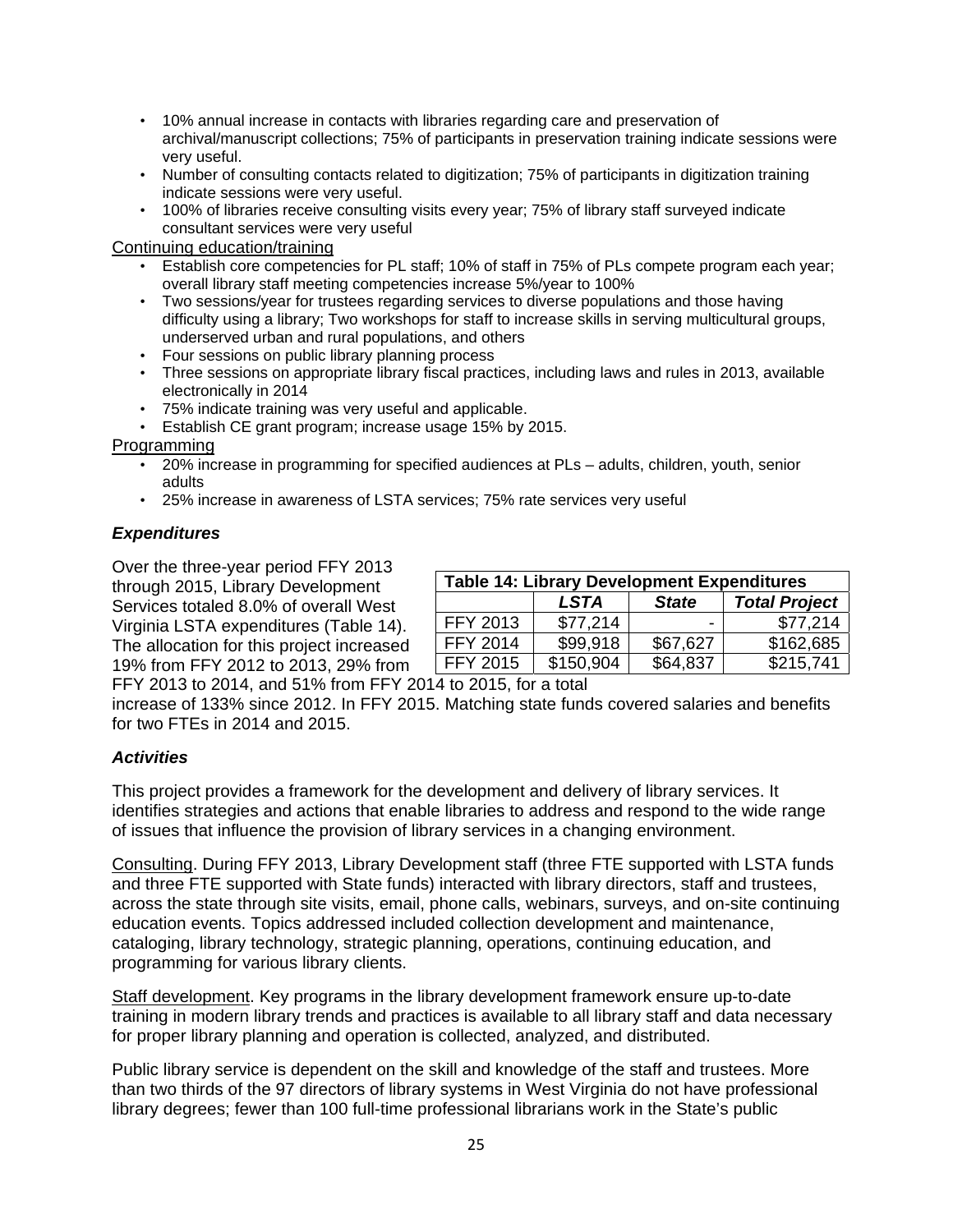libraries. To encourage a consistent growth of skills and knowledge, the Library Commission requires all public library directors to annually earn at least eight hours of WVLC-approved continuing education. Library support staff must earn at least 3 hours of continuing education each year. Each Service Center must present an annual staff development workshop for its Affiliates.

In 2013, the Library Commission developed and sponsored on-site and online training opportunities. WVLC staff presented much of the required training. In addition to training to provide library staff with the knowledge needed to assist those enrolling for health insurance under the Affordable Care Act, continuing education during this reporting period focused on enhancing competency in organizational planning and effective operations. Whenever possible, entire presentations were archived and when not, session slides were made available on the WVLC website.

The Library Commission sponsored presentations at the spring and fall conferences of the West Virginia Library Association.

Library performance data. Library Commission staff also collected, analyzed, and published data on public libraries and their performance, enabling library leaders to compare services and programs on a state and national level and to plan for the maintenance and improvement of these services and programs. Staff developed the annual survey and other data collection tools and provided advice, training and assistance.

#### *Outputs*

| <b>Table 15: Library Development Services Outputs</b> |      |      |        |             |  |
|-------------------------------------------------------|------|------|--------|-------------|--|
|                                                       | 2013 | 2014 | 2015   | % Change    |  |
| Consulting                                            |      |      |        |             |  |
| Public libraries receiving consultant visit           | 57   | 45   | 42     | (26.3%)     |  |
| Consultations-general                                 | 2538 | 2392 | 2,268  | $(-10.6%)$  |  |
| Continuing education/Training                         |      |      |        |             |  |
| Core competencies-sessions                            | 72   | 41   | $33*$  | $(-54.1\%)$ |  |
| Core competencies-attendance                          | 873  | 806  | $775*$ | $(-11.2%)$  |  |

Library Development Services outputs are summarized in Table 15.

\*2015 numbers are estimates

#### *Outcomes*

Online survey. In the 2016 online survey, 70% rated the administration of state aid as an "essential" service. Interlibrary loan referral service was the highest rated "essential" operational assistance. In terms of coordination/integration of library services, the highest rated "essential" service was statewide resource sharing. Top-ranked consulting priorities were technology/connectivity (57.4%), youth/teen services (32.8%), e-rate (31.3%, and early literacy (31.1%).

Eighty percent of the respondents are "somewhat" or "completely satisfied" with the quality of the continuing education services offered by WVLC. Of the continuing education opportunities offered by WVLC, respondents in the 2016 online survey were most aware and most satisfied with the programs provided by WVLC staff at the WV Library Association Conference. One comment, though, suggests that audience members expected more current information, maybe providing an opportunity for professional development of State Library employees.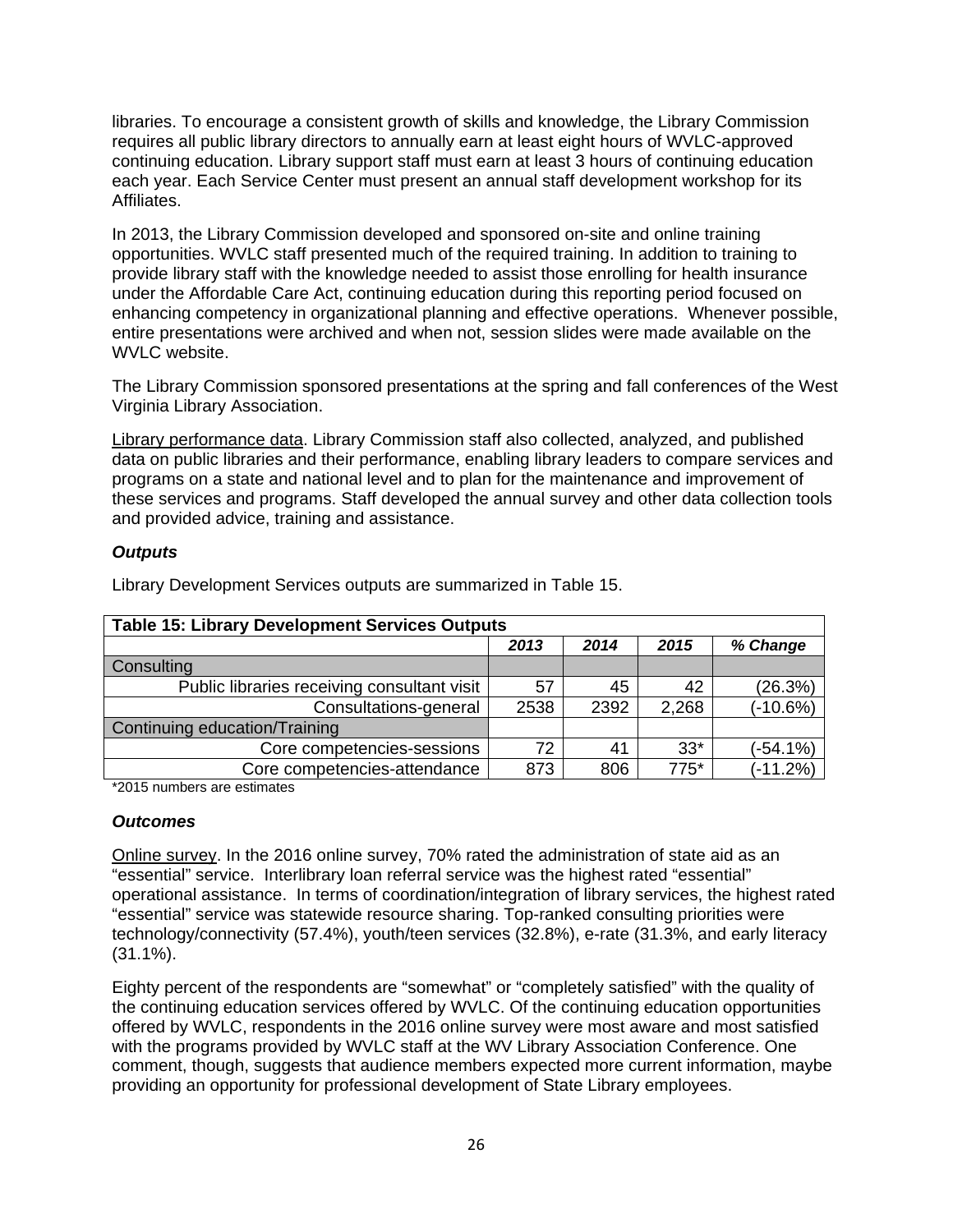*"They are "same old, same old;" not really relevant to my job as a library director; never cutting edge, often seem like they are mired in a previous decade. One I attended a few years back on the future of libraries actually spent time talking about making connections with local clubs and groups. It was not at all what the audience was there for, in fact, a fellow librarian who was sitting next to me kept writing 'OMG' (oh my god) in her notes; she told me later it was like they were time warped into the nineties. She thought we would be talking about ebooks, the latest in database services, reconfiguring library design, digital services, etc. And we didn't get any of that."* 

Respondents were very aware of the cataloging training, WebJunction webinars, and the summer reading program. They were least aware of the alternative basic library education program and supplemental program. When asked for their preferences among the different ways in which continuing education presentations were made, the "most preferred" method was in-person workshops. The "least preferred" was the recorded/asynchronous online events, although this method also received the highest neutral (neither least nor most preferred) responses.

When asked about specific improvements in services made at their libraries that could be attributed to WVLC continuing education programs, survey respondents included improvements in children's programming, front line staff customer service, and making staff more aware of new resources and better prepared to assist patrons. One comment summarized:

*"Cataloging, summer reading programming, weeding, public outreach are just examples on how we have improved through the years with these activities."* 

Focus groups. Training was the most frequently-mentioned service in two focus groups with public library directors, with four descriptive, eight positive, and no negative comments.

*"Training for new directors here helps human networking."* 

*"The New Director Academy was invaluable. It helped me learn what I was supposed to be doing. The online courses are of immeasurable value. If I'm not there, the library is closed."* 

*"We could not do it without… CE."* 

One focus group participant reported she had received a scholarship to attend the Public Library Association Conference for the first time in ten years. She will be giving a session at the state conference on what she learned and implemented.

Consulting was included in eight comments. Focus group participants felt Library Development staff were accessible, knowledgeable, and dedicated, in short "pretty plugged in," with good lines of communication.

*"… The development staff are my biggest go-to."* 

*"[We] pick Susan's brain frequently…"* 

*"Karen… very accessible and… helpful in her library development role. Would not call her with just any question, but had major funding issues and would not hesitate to call her and have a conversation. She is incredibly knowledgeable and willing to talk about anything."* 

*"[They] make an effort to be available both remotely and in-house. Library Development staff know your library and your problems and take the time to talk to you and work it out."* 

*"Karen… drops what she does to help you, always available, no question is a bad question. Karen is a very good listener."*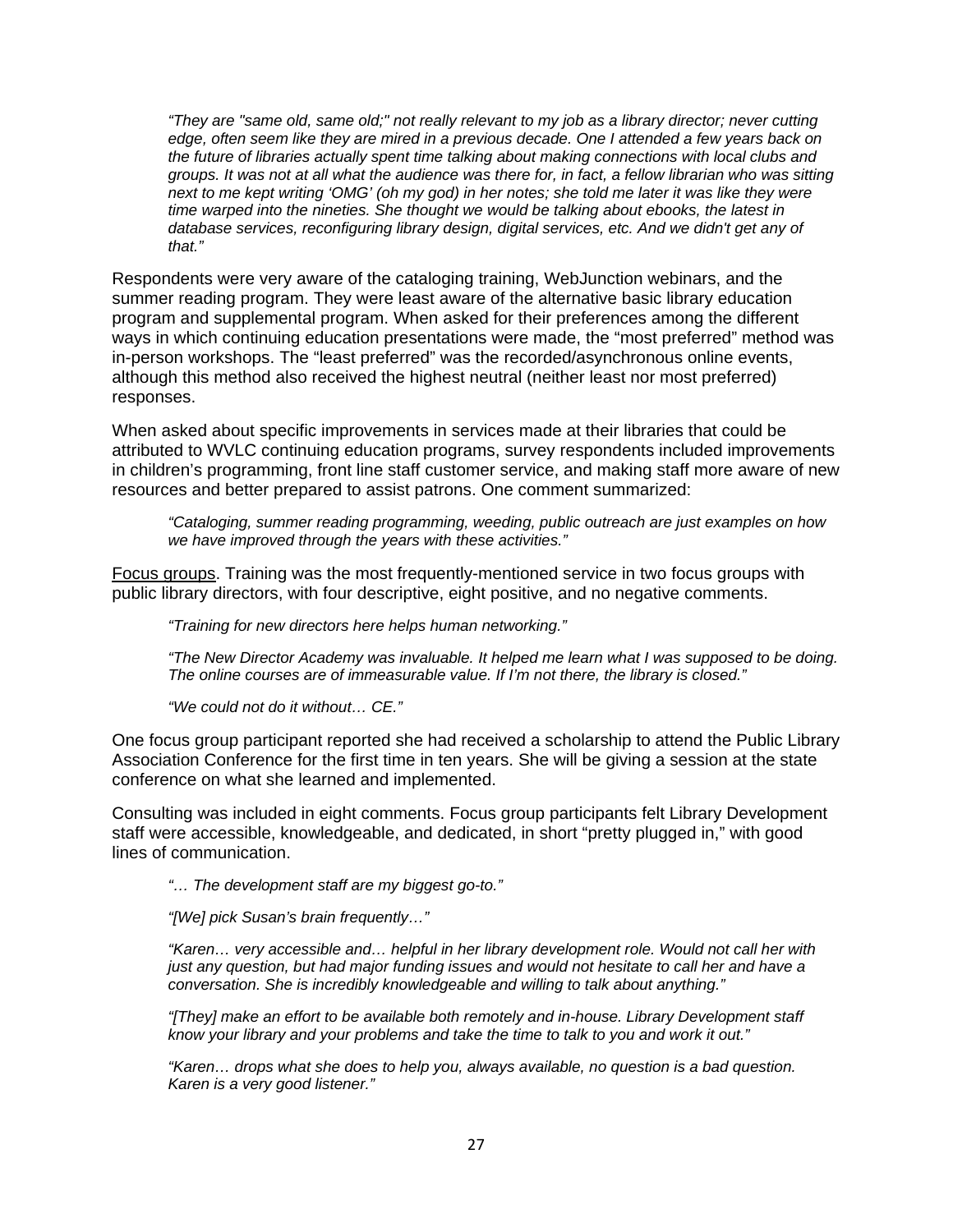One focus group participant suggested that a continuing education consultant "would be a huge asset to statewide services."

Two suggested a public information specialist, who could help with "more marketing libraries statewide, especially involved in community development with communities that are struggling."

Training participants. The Library Commission shared "sample" comments in end-of-session evaluations by participants in two FFY 2013 professional development sessions. They did not include the survey or a summary, so it was impossible for evaluators to assess whether the comments were representative.

In end-of-session evaluations, participants commented on the content and design of Bibliostat webinars:

*"It explained things I did not know even after having used the program for several years…"* 

*"Material presented well; questions handled effectively."* 

After "Boot Camp" sessions, participants wrote about the structure of the three-day webinar:

*"Packing everything into those three days was very effective. It was easier for me to commit to three days of intensive study than to spread the workshops over a longer period of time."* 

*"I was disappointed that there was no time for all of the attendees to introduce themselves. This made the classes much more impersonal."* 

*"I wasn't a fan of the three consecutive days format. If we had been onsite, that would have been different. It was very tiring to have to sit at a computer for all that time. It was also impossible to attend every session because of the demands of my job."* 

They also commented on the content of the sessions:

*"The "Effective Policies" workshop was very good and probably most helpful for me. I believe "The Care and Feeding of Trustees" was probably the most important for new librarians. It is so important to start off on the right foot with your trustees and to be open and honest with them."* 

## A‐2. To what extent did your Five‐Year Plan activities achieve results that address national priorities associated with the Measuring Success focal areas and their corresponding intents?

West Virginia projects addressed national priorities associated with the Measuring Success focal areas and corresponding intents. In many cases, projects contributed in more than one focus area. Details of projects, including goals, expenditures, activities, outputs, and outcomes, are detailed in section A-1 above.

#### **Civic Engagement**

- **Improve users' ability to participate in their community**
- **Improve users' ability to participate in community conversations around topics of concern.**

GOAL 1: Statewide Database Subscriptions GOAL 2: Statewide Library Network GOAL 3: Adult Services

#### **Economic & Employment Development**

- **Improve users' ability to use resources and apply information for employment support**
- **Improve users' ability to use and apply business resources**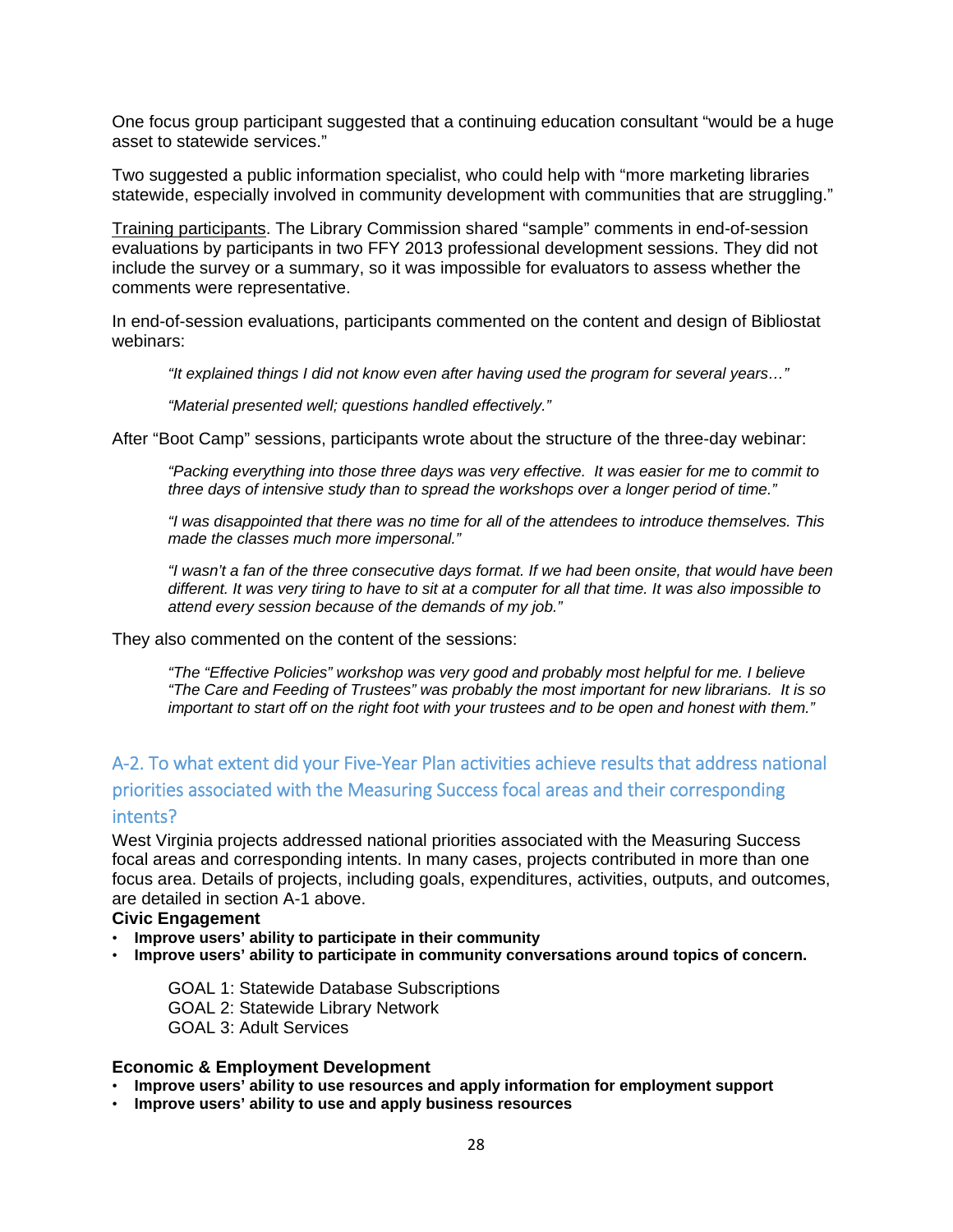GOAL 1: Statewide Database Subscriptions GOAL 2: Statewide Library Network

#### **Human Services**

- **Improve users' ability to apply information that furthers their personal, family, or household finances**
- **Improve users' ability to apply information that furthers their personal or family health & wellness**
- **Improve users' ability to apply information that furthers their parenting and family skills**

GOAL 1: Statewide Database Subscriptions GOAL 2: Statewide Library Network GOAL 3: Youth Services

#### **Information Access**

- **Improve users' ability to discover information resources**
- **Improve users' ability to obtain and/or use information resources**

GOAL 1: Statewide Database Subscriptions GOAL 2: Statewide Library Network GOAL 2: Library Consortia Services GOAL 3: Services to the Blind

#### **Institutional Capacity**

- **Improve the library workforce**
- **Improve the library's physical and technological infrastructure**
- **Improve library operations**

GOAL 3: Adult Services GOAL 3: Youth Services GOAL 3: Services to the Blind GOAL 5: Library Development Services

#### **Lifelong Learning**

- **Improve users' formal education**
- **Improve users' general knowledge and skills**

GOAL 1: Statewide Database Subscriptions GOAL 2: Statewide Library Network GOAL 2: Library Consortia Services GOAL 3: Youth Services GOAL 3: Adult Services GOAL 3: Services for the Blind

# A‐3. Did any of the following groups represent a substantial focus for your Five‐Year Plan

#### activities?

Library workforce (current and future) Individuals living below the poverty line Individuals who are unemployed/underemployed Ethnic or minority populations Immigrants/refugees

Individuals with disabilities Individuals with limited functional literacy or information skills Families Children (aged 0-5) School-aged youth (aged 6-17)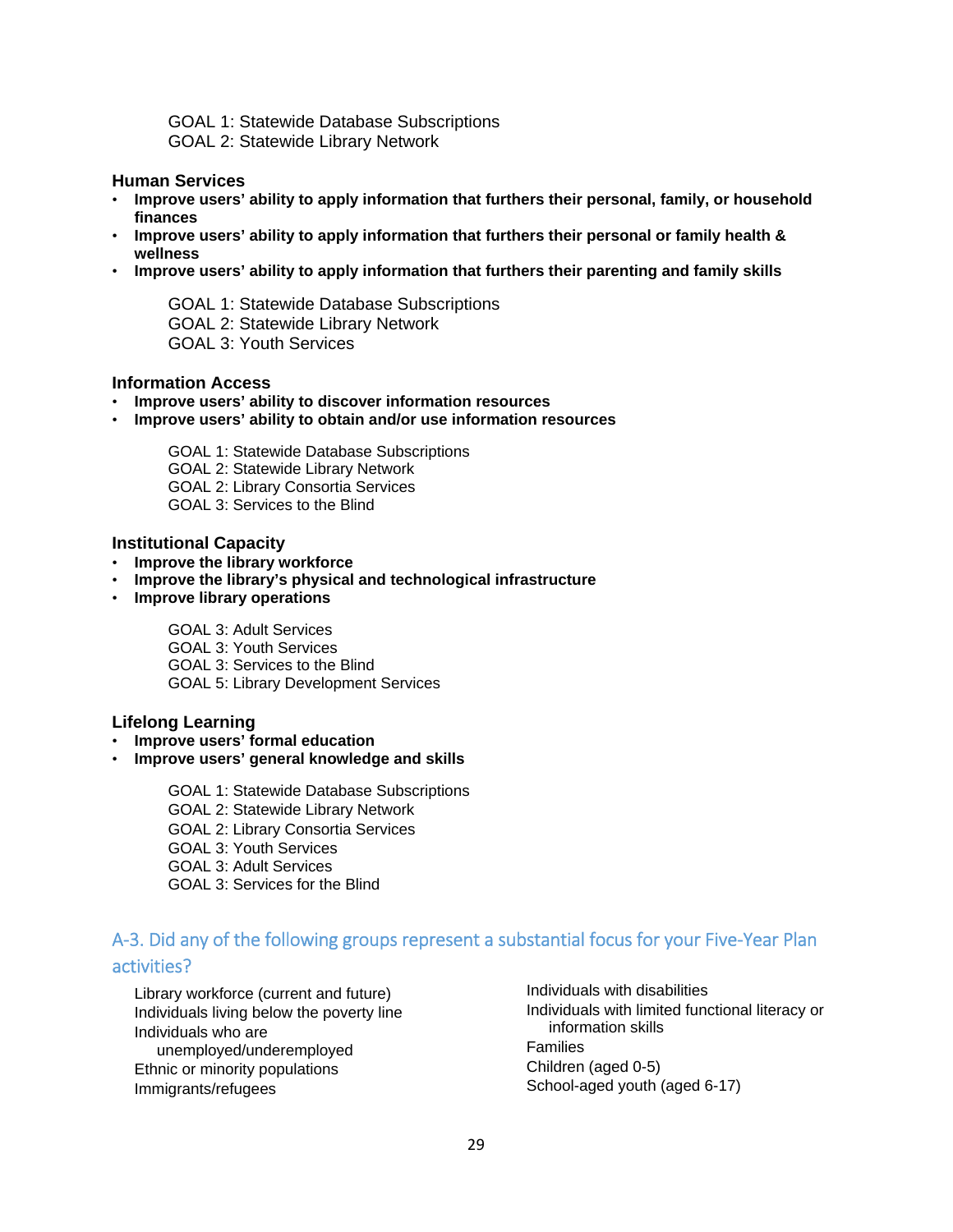| <b>Table 16: Target Audiences for LSTA Projects</b> |                                                   |                                                        |                                     |                                    |
|-----------------------------------------------------|---------------------------------------------------|--------------------------------------------------------|-------------------------------------|------------------------------------|
| <b>LSTA Project</b>                                 | % Total<br>Expenditure,<br>FFY 2013-<br>2014-2015 | <b>Primary Audience</b>                                | <b>Secondary</b><br><b>Audience</b> | <b>Substantial</b><br><b>Focus</b> |
| Statewide Database<br><b>Subscriptions</b>          | 38.4%                                             | Statewide public                                       |                                     | No                                 |
| Library Consortia<br><b>Services</b>                | 19.1%                                             |                                                        |                                     |                                    |
| <b>Statewide Library</b><br><b>Network</b>          | 21.3%                                             | Library workforce                                      | Statewide public                    | Yes                                |
| <b>Library Development</b><br><b>Services</b>       | 6.5%                                              |                                                        |                                     |                                    |
| Services for the Blind                              | 6.7%                                              | Individuals with<br>disabilities                       |                                     | No                                 |
| <b>Library Services for</b><br><b>Adults</b>        | 4.2%                                              | <b>Adults</b>                                          | Rural populations;<br>seniors       | <b>No</b>                          |
| <b>Library Services for</b><br>Youth;               | 3.8%                                              | Children 0-5,<br>School-aged Youth<br>(6-17), Families | Disadvantaged<br>children           | No                                 |

#### **For those who answer Yes to any of the above groups, please discuss to what extent each group was reached.**

#### *Library Workforce*

Two programs – Statewide Library Network and Library Development Services – listed "Library staff and volunteers" as target audiences. Even though the two accounted for 27.8% of total LSTA expenditures, the Library Commission presented no documentation that would allow evaluators to assess to what extent library staff and volunteers benefitted.

Statewide Library Network. Libraries and library employees were the primary beneficiaries of this program, with the statewide public a second-tier beneficiary. No evidence was presented about the impact on libraries as institutions, individual employees, or users.

Library Development Services. Libraries and library employees were the primary beneficiaries of this program, with the statewide public a second-tier beneficiary. No evidence was presented about changes in attitude/awareness, knowledge, skill, behavior, or condition as a result of receiving services.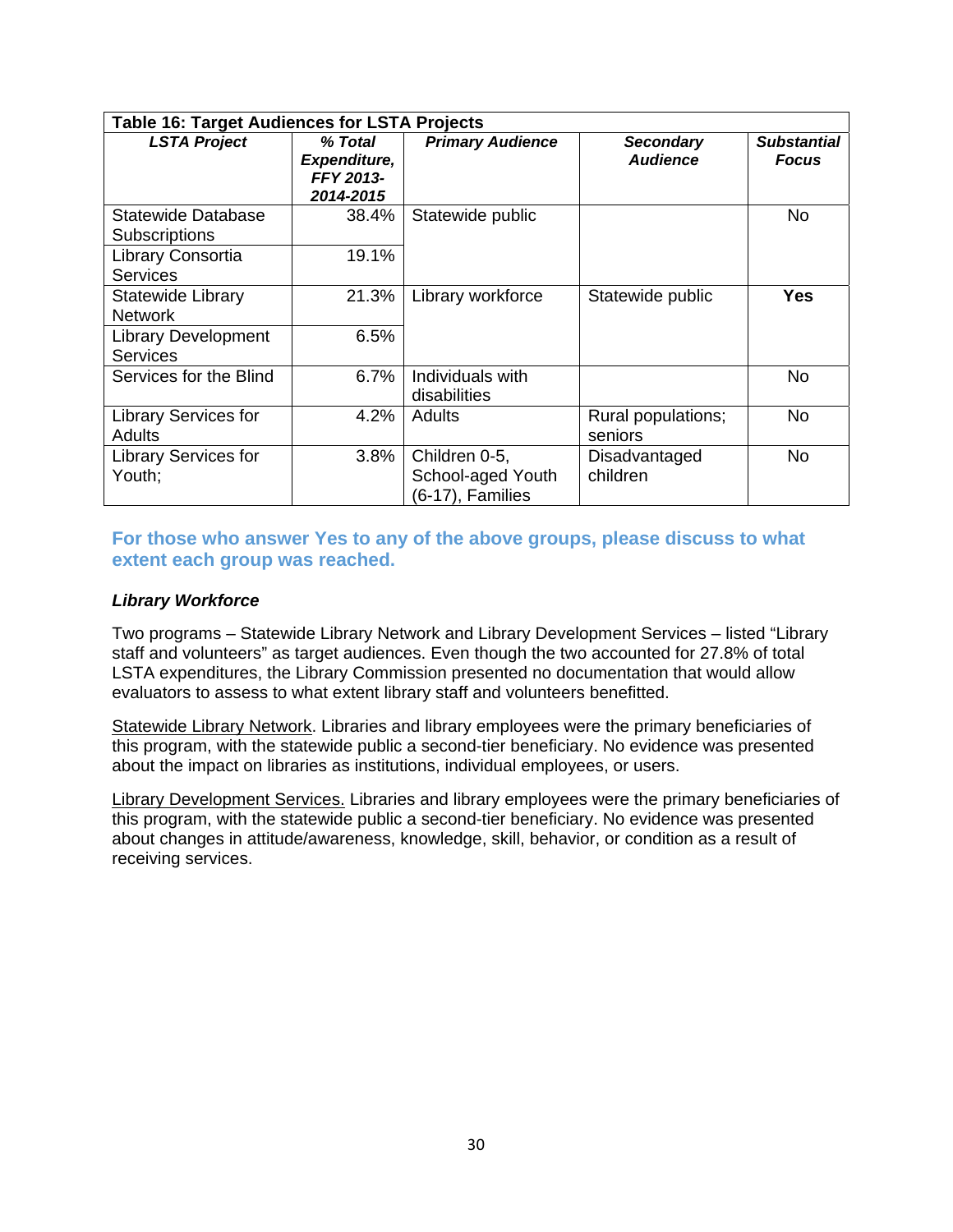## **B. Process Questions**

#### **B-1. How have you used data from the old and new State Program Report (SPR) and elsewhere to guide activities included in the Five-Year Plan?**

The data from the State Program Reports are used to guide activities in the Five-Year Plan by identifying technology improvements, professional development offerings, support provided for summer reading and youth services programming, as well as support provided for the talking books program. The agency has had budget cuts and some staff replacement which affected some areas. A new staff person responsible for professional development activities will use the results of the evaluation to ensure that this area is offering programming that is appropriate and useful to our key constituencies and benefits the users of public libraries.

#### **B-2. Specify any changes you made to the Five-Year Plan, and why this occurred.**

There were no major changes made in the Five Year Plan. The pace of implementing the plan has been affected by budget cuts and staff replacements. Most notably a library development position that was open at the time of our staff interview was expected to be filled and benefit from the SPR documentation as well as the results of this evaluation.

#### **B-3. How and with whom have you shared data from the old and new SPR and from other evaluation resources?**

The SPR data are discussed with staff at the agency and identify areas for improvement; the library development and professional offerings will be informed by this report as we are implementing the final year of the current plan and renewed emphasis will be placed in our activities with the deployment of the forthcoming plan. The evaluation is shared with the parent agency for the West Virginia Library Commission. It informs the planning activities which are developed in close collaboration with the Secretary at the Department of Education and the Arts in West Virginia.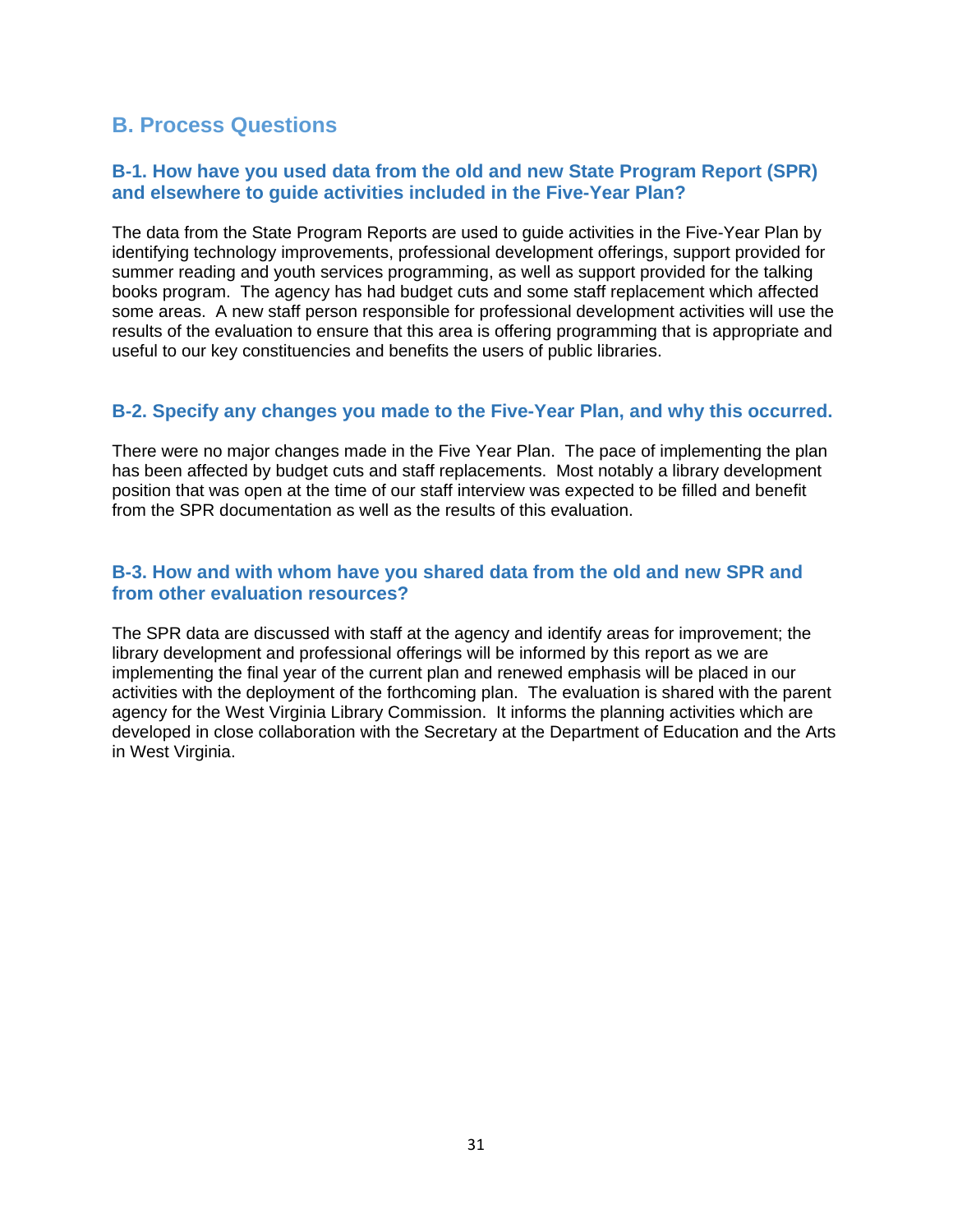## **C. Methodology Questions**

#### **C-1. Identify how you implemented an independent Five-Year Evaluation using the criteria described in the section of this guidance document called Selection of Evaluators.**

To ensure rigorous and objective evaluation the West Virginia Library Commission through COSLINE entered in a competitive bid and selected QualityMetrics, LLC, a library consulting firm, to conduct the independent evaluation. QualityMetrics, LLC does not have a role in carrying out LSTA-funded activities and is independent of those who are being evaluated or who might be favorably or adversely affected by the evaluation results. QualityMetrics, LLC consultant have in depth evaluation experience and demonstrated professional competency in that associates have implemented evaluation studies for the three previous cycles of LSTA evaluation starting in 2003. The associates are experienced in both quantitative and qualitative methods. Bill Wilson is one of the evaluators that has conducted more than 29 LSTA evaluation before and Martha Kyrillidou is well known for her experience in mixed methods research.

#### **C-2. Describe the types of statistical and qualitative methods (including administrative records) used in conducting the Five-Year Evaluation.**

QualtyMetrics, LLC, deployed a mixed methods protocol for data collection that is multi-faceted and rigorous. We used site visits and in person interviews with all staff engaged in the projects followed by focus groups and one-on-one interviews. The site visits, focus groups and interviews provided qualitative evidence and context and was grounded in the observations of the local context. An additional survey was deployed collecting data from libraries in the state regarding key programmatic areas. The survey was reviewed for representativeness to ensure the reliability and validity of the findings. Additional corroborative evidence from comments collected in the survey served as a way to triangulate the evidence gathered.

The State Program Reports (SPR) were reviewed in detail and additional documentation, fliers, newspaper articles, social media feeds were consulted selectively as corroborating evidence.

#### **C-3. Describe the stakeholders involved in the various stages of the Five-Year Evaluation and how you engaged them.**

All agency staff engaged in LSTA activities were interviewed. Staff recommended and recruited participants for focus groups – two virtual focus groups were conducted.

Public library directors and staff were engaged through virtual focus groups

#### **C-4. Discuss how you will share the key findings and recommendations with others.**

The agency will share the findings with other government agencies in West Virginia and the larger public by alerting the libraries in West Virginia of the availability of the evaluation report. The report will be publicly available on the agency website as well as on the IMLS website.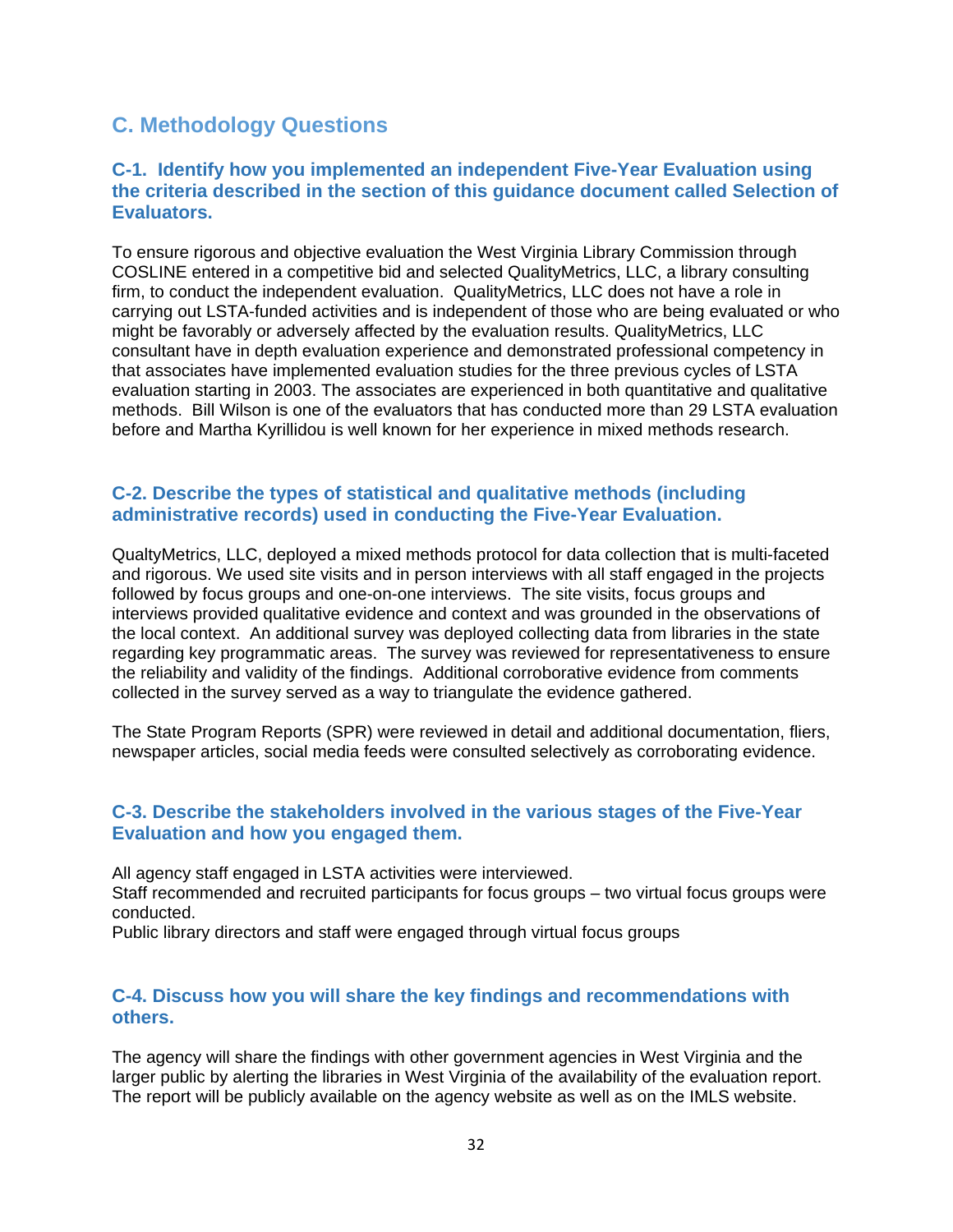## **Appendix A: List of Acronyms**

| <b>BARD</b>      | Braille and Reading Download, a program of the National Library Service.                                                                                                                                                                                                                                                                                                                                                                                                                                                                                                                                                                                                                                                                                                                                                                                                                                                                                      |
|------------------|---------------------------------------------------------------------------------------------------------------------------------------------------------------------------------------------------------------------------------------------------------------------------------------------------------------------------------------------------------------------------------------------------------------------------------------------------------------------------------------------------------------------------------------------------------------------------------------------------------------------------------------------------------------------------------------------------------------------------------------------------------------------------------------------------------------------------------------------------------------------------------------------------------------------------------------------------------------|
| <b>ELN</b>       | Eastern Library Network. One of five West Virginia regional library<br>consortia.                                                                                                                                                                                                                                                                                                                                                                                                                                                                                                                                                                                                                                                                                                                                                                                                                                                                             |
| ILL              | Interlibrary loan                                                                                                                                                                                                                                                                                                                                                                                                                                                                                                                                                                                                                                                                                                                                                                                                                                                                                                                                             |
| <b>ILS</b>       | <b>Integrated Library System</b>                                                                                                                                                                                                                                                                                                                                                                                                                                                                                                                                                                                                                                                                                                                                                                                                                                                                                                                              |
| <b>IMLS</b>      | Institute for Museum and Library Services: http://www.imls.gov                                                                                                                                                                                                                                                                                                                                                                                                                                                                                                                                                                                                                                                                                                                                                                                                                                                                                                |
| <b>INFODEPOT</b> | See WVINFODEPOT                                                                                                                                                                                                                                                                                                                                                                                                                                                                                                                                                                                                                                                                                                                                                                                                                                                                                                                                               |
| <b>LBPH</b>      | Library for the Blind and Physically Handicapped. General name applied to<br>state-level outlets.                                                                                                                                                                                                                                                                                                                                                                                                                                                                                                                                                                                                                                                                                                                                                                                                                                                             |
| <b>LSTA</b>      | Library Services and Technology Act, part of the Museum and Library<br>Services Act, which created the Institute of Museum and Library Services<br>(IMLS) and established federal programs to assist libraries in improving<br>services to the public. LSTA has three purposes: 1) facilitate access to<br>resources in all types of libraries for the purpose of cultivating an educated<br>and informed citizenry; 2) encourage resource sharing among all types of<br>libraries for the purpose of achieving economical and efficient delivery of<br>library services to the public.<br>The LSTA Grants to States program is a federal-state partnership, 3)<br>promote improvements in library services in all types of libraries in order to<br>better serve the people of the United States. The program provides funds<br>using a population-based formula to each state and the territories through<br>State Library Administrative Agencies (SLAAs). |
| <b>MLN</b>       | Mountain Library Network. One of five West Virginia regional library<br>consortia: http://mtlibrary.mln.lib.wv.us/                                                                                                                                                                                                                                                                                                                                                                                                                                                                                                                                                                                                                                                                                                                                                                                                                                            |
| <b>NorLN</b>     | Northern Library Network. One of five West Virginia regional library<br>consortia: http://norln.info/                                                                                                                                                                                                                                                                                                                                                                                                                                                                                                                                                                                                                                                                                                                                                                                                                                                         |
| <b>SLAA</b>      | State Library Administrative Agency                                                                                                                                                                                                                                                                                                                                                                                                                                                                                                                                                                                                                                                                                                                                                                                                                                                                                                                           |
| <b>SLN</b>       | Statewide Library Network, the WVLC-maintained infrastructure that<br>provides internet access, email, web page hosting, off-site cataloging, and<br>technical support for public libraries.                                                                                                                                                                                                                                                                                                                                                                                                                                                                                                                                                                                                                                                                                                                                                                  |
| <b>WC</b>        | Western Counties. One of five West Virginia regional library consortia:<br>http://www.cabell.lib.wv.us/pages/cc-LibraryInfo-Affiliates.html                                                                                                                                                                                                                                                                                                                                                                                                                                                                                                                                                                                                                                                                                                                                                                                                                   |
| WVINFODEPOT      | West Virginia web portal to online databases and other digital resources:<br>http://wvinfodepot.org.                                                                                                                                                                                                                                                                                                                                                                                                                                                                                                                                                                                                                                                                                                                                                                                                                                                          |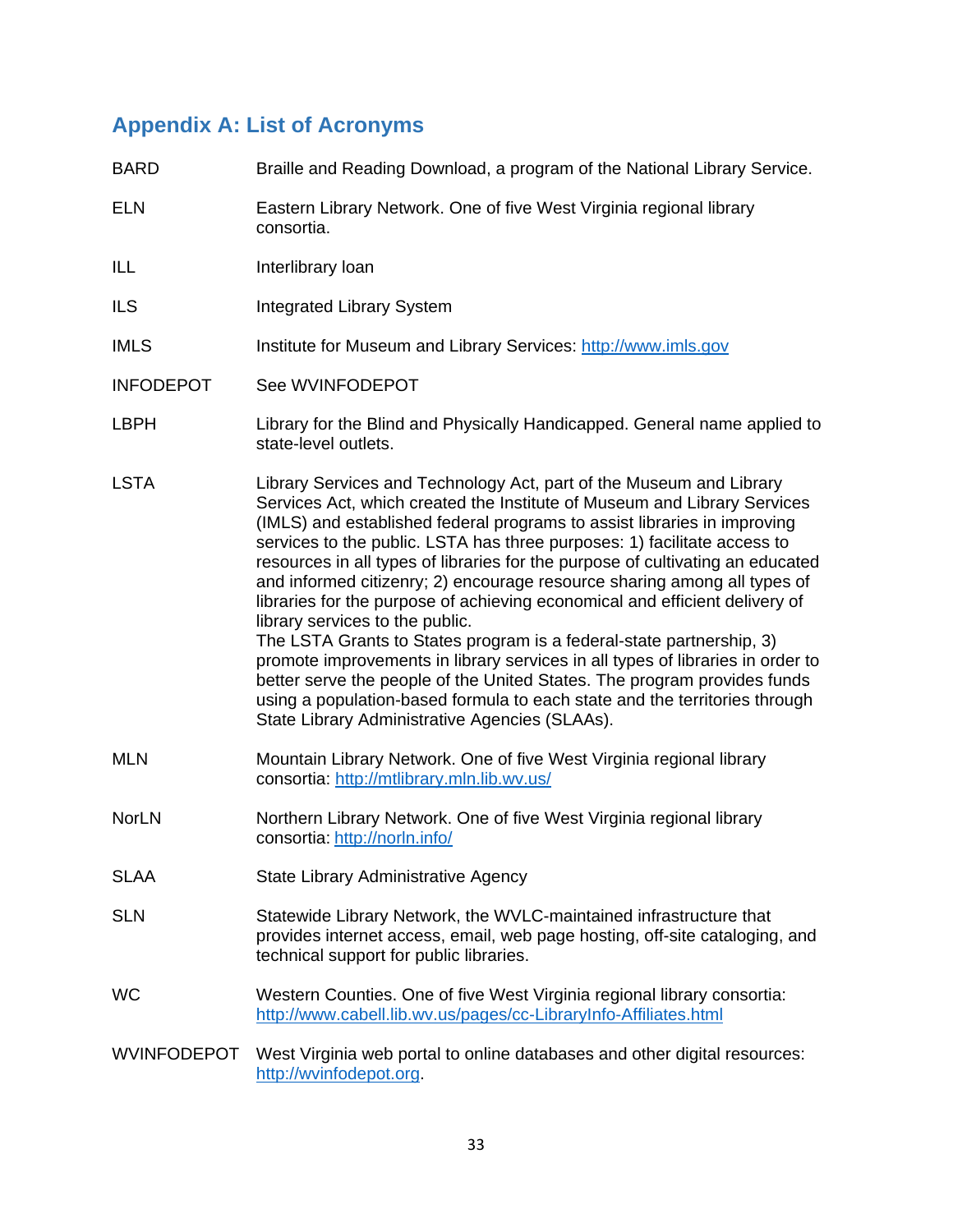WVLC West Virginia Library Commission, the State Library Administrative Agency (SLAA) for West Virginia: http://www.librarycommission.wv.gov/Pages/default.aspx.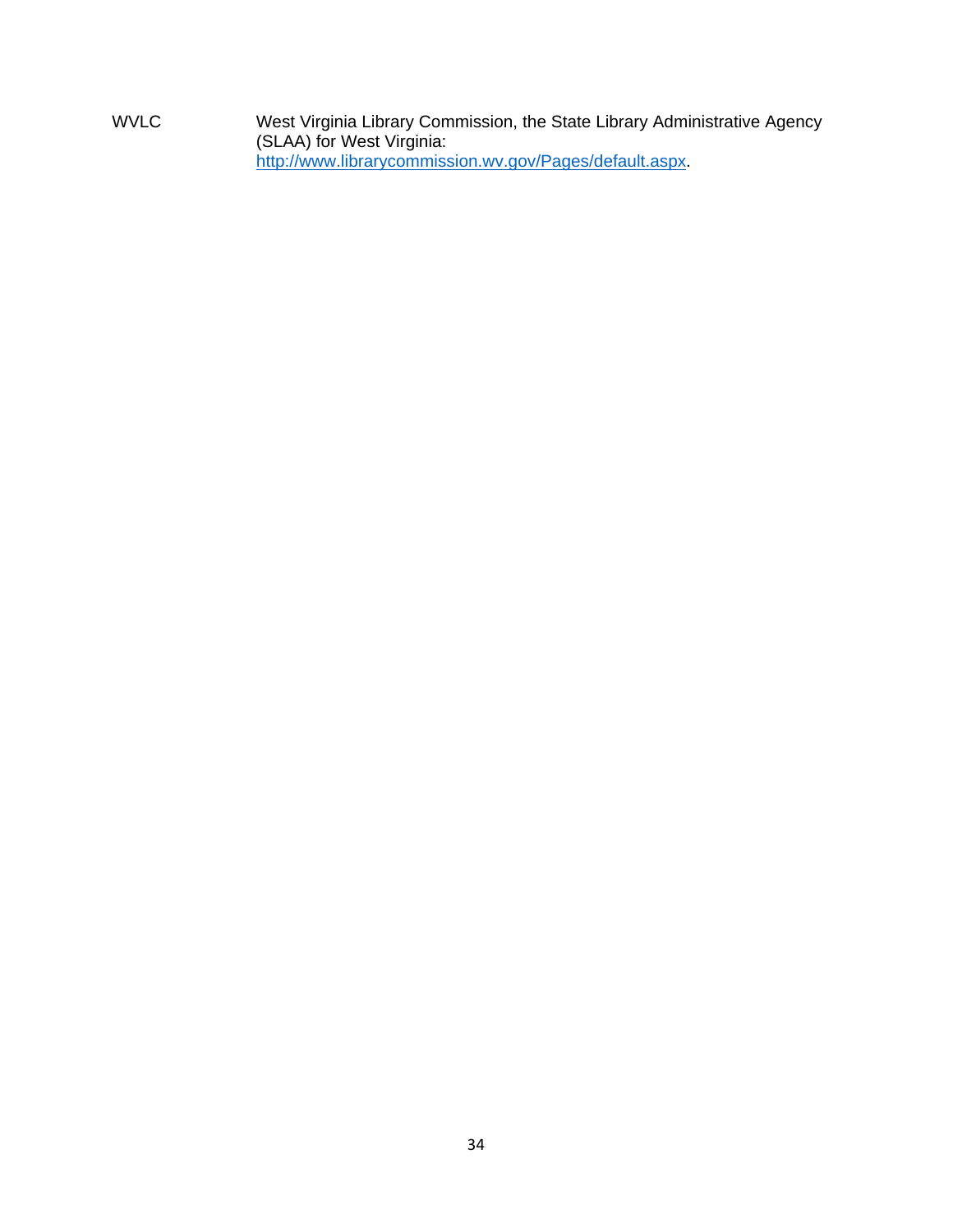## **Appendix B: Participants in Interviews and Virtual Focus Groups**

## In-person Interviews at the State Library Administrative Agency

Karen Goff, Secretary, West Virginia Library Commission Harlan White, Network Services Director, State Library Network Cris Spradling, Information Systems Specialist Jennifer Johnson, Administrative Services Director, Financial Person Donna Calvert, Special Services Director, Services to the Blind - Talking Books Heather Campbell Shock, State Library Services Director, Statewide Databases Suzy McGinley, Youth Services Consultant, Library Development Youth Services Susan Hoskins, Planning & Programming Consultant/SDC, Library Development

|  | <b>Virtual Focus Group Participants</b> |  |
|--|-----------------------------------------|--|
|  |                                         |  |

| Focus Group 2: 11 am on September 20, 2016 |                         |                                             |  |
|--------------------------------------------|-------------------------|---------------------------------------------|--|
| <b>Beth Anderson</b>                       | <b>Director</b>         | <b>Burnsville Public Library</b>            |  |
| Caroline Gaddis                            | Director                | <b>Wyoming County Public Library</b>        |  |
| <b>Judy Rule</b>                           | <b>Director</b>         | <b>Cabell County Public Library</b>         |  |
| Sarah Palfrey                              | Director                | Summersville Public Library                 |  |
| Megan Tarbett                              | Director                | <b>Putnam County Library</b>                |  |
| Gretchen Fry                               | Director                | <b>Bolivar-Harpers Ferry Public Library</b> |  |
| Judy Gunsaulis                             | Director                | <b>Fayette County Public Library</b>        |  |
| Focus Group 1: 9 am on September 20, 2016  |                         |                                             |  |
| Brian E. Raitz                             | Director                | Parkersburg & Wood County Public Library    |  |
| Alexandra Eberle                           | <b>Library Director</b> | <b>Brooke County Public Libraries</b>       |  |
| Ivonne Martinez                            | <b>Library Director</b> | Mountaintop Public Library                  |  |
| Richard Rekowski Director                  |                         | Mary H. Weir Public Library                 |  |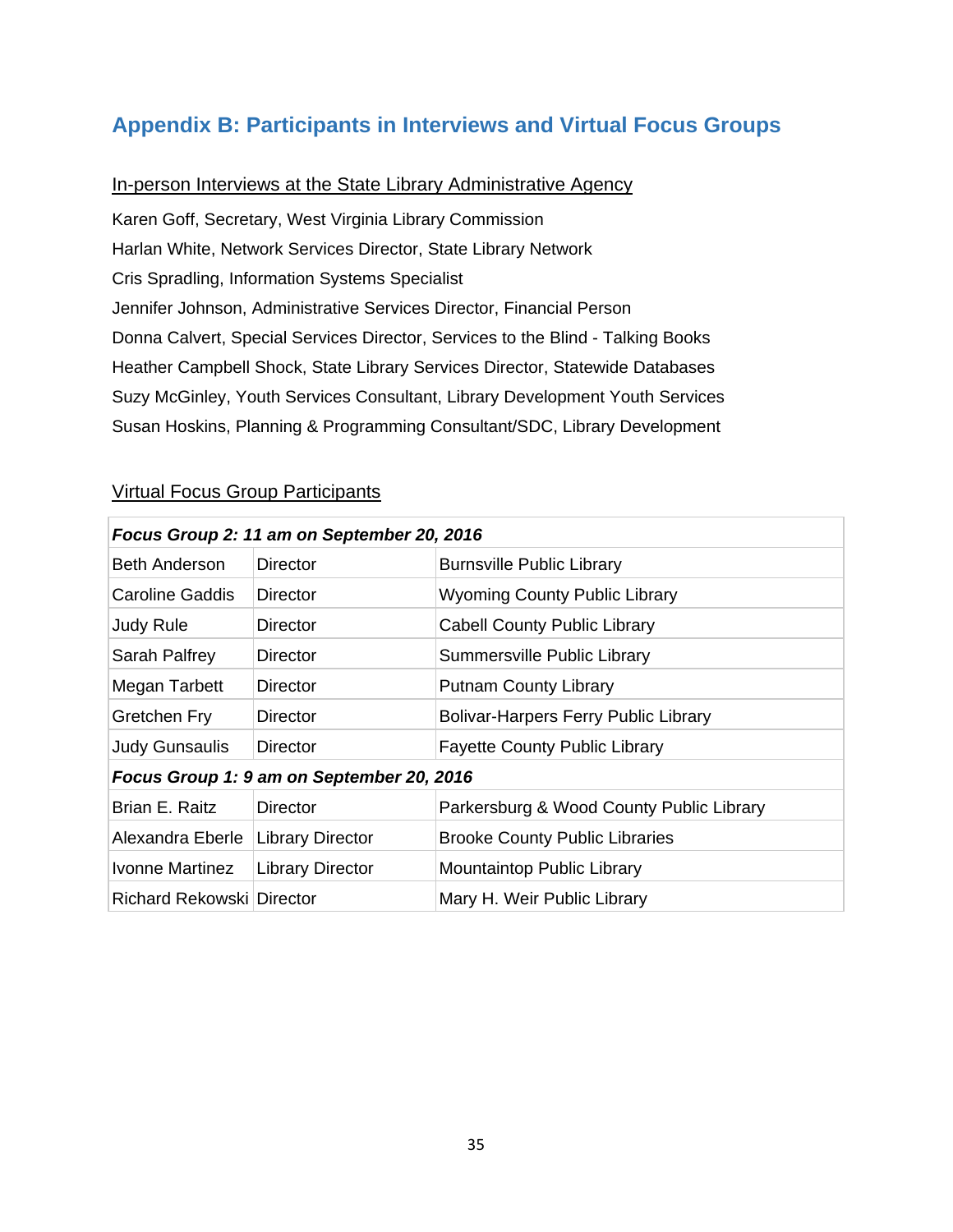## **Appendix C: Bibliography of all documents reviewed**

ALA Office for Information Technology Policy. "Making Connections: Lessons from Five Shared Library Networks" – 5. WEST VIRGINIA'S STATEWIDE LIBRARY NETWORK

The Institute of Museum and Library Services. 2016. *State Library Administrative Agencies Survey: Fiscal Year 2014* (IMLS-2016-SLAA-01). Washington, DC: The Institute.

Mountain Library Network: http://mtlibrary.mln.lib.wv.us/

Northern Library Network: http://norln.info/

Notes from West Virginia Library Commission Interviews, September 19, 2016

Notes from Focus Group, 9 am on September 20, 2016

Notes from Focus Group, 11 am on September 20, 2016

Retrospective Questions: Written Response from WVLC

United Way: Josie's Story: Brooke County Public Libraries, Josie has traveled the world through her local library despite the vision challenges she is encountering, United Way UOV, Published on Sep 27, 2016: https://www.youtube.com/watch?v=9pMz-1t-L9c#action=share

US Census QuickFacts: West Virginia, accessed online at: http://www.census.gov/quickacts/dashboard/PST045215/54

West Virginia Library Commission. "Creating a State of Learners; West Virginia's Library Services and Technology Act Five-Year Strategic Plan, 2013-2017": http://www.librarycommission.wv.gov/news/Documents/Creating%20a%20State%20of%20Lear ners%20Marketing%20Version.pdf

Services to the Blind: http://www.librarycommission.wv.gov/services/specialservices/Pages/default.aspx

Statewide Library Network: http://www.librarycommission.wv.gov/programs/sln/Pages/default.aspx

WVInfodepot: http://wvinfodepot.org

West Virginia Library Commission YouTube Channel: https://www.youtube.com/channel/UC0W0zha69-2b17OhsCo\_VFQ

A video highlighting the West Virginia Statewide Library Network:

Libraries Today Episode 5 "How Technology Impacted Libraries" Published on July 28, 2016: https://www.youtube.com/watch?v=nRvdAj\_cRzU

West Virginia SPR FFY 2013

West Virginia SPR FFY 2014

West Virginia SPR FFY 2015

Western Counties Consortium: http://www.cabell.lib.wv.us/pages/cc-LibraryInfo-Affiliates.html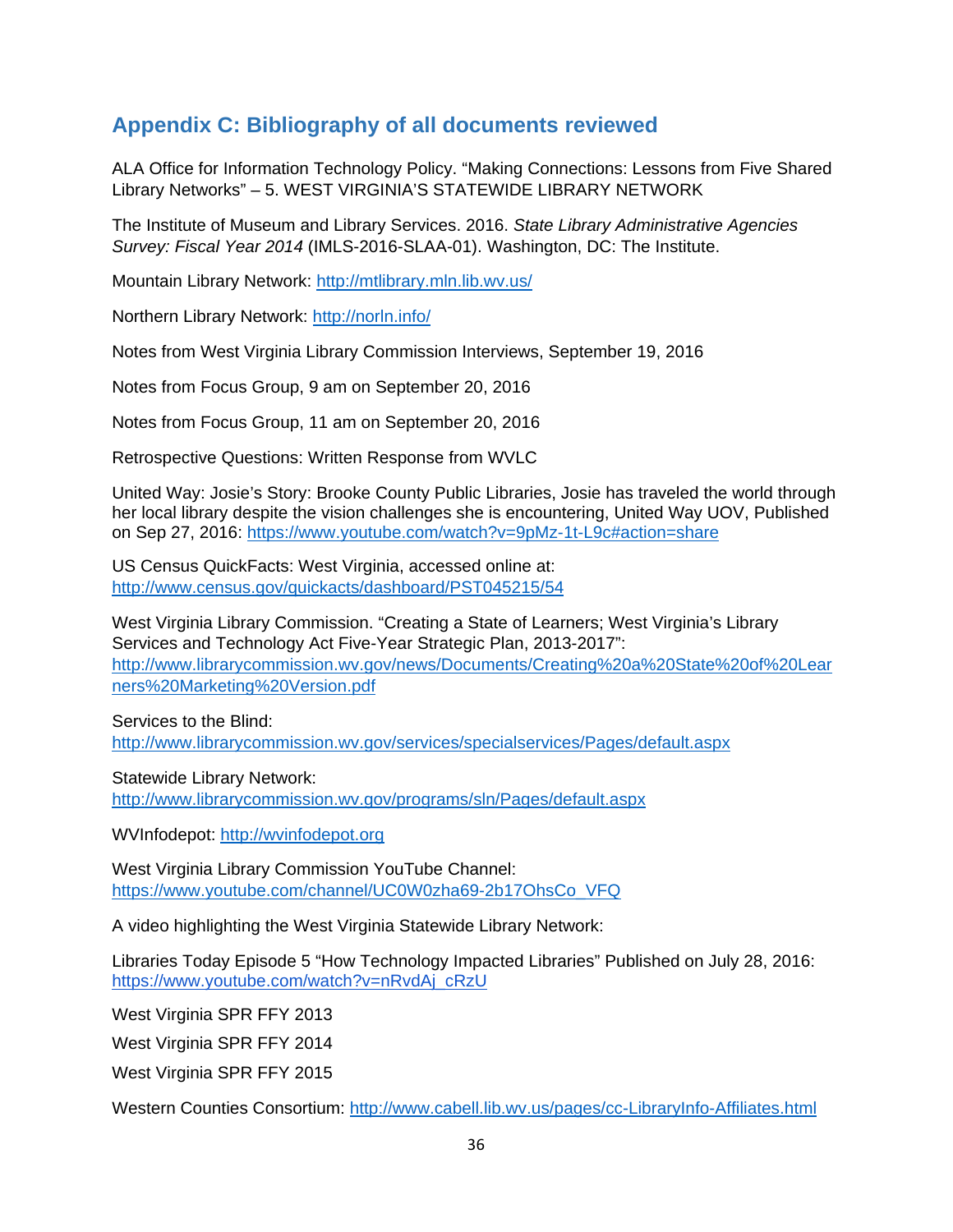# **Appendix D: Survey Instrument**

West Virginia LSTA Survey

WELCOME



Hello!

The West Virginia Library Commission (WVLC) is requesting your assistance to help us evaluate some of the work we do on behalf of public libraries in West Virginia. We have designed a brief survey to help us understand how libraries are making use of the services and resources provided by WVLC and what we might do to improve our services in the future. We are particularly interested in your feedback on the programs we've developed using the Library Services and Technology Act (LSTA) "Grants to States" program. The Grants to States Program is administered by the federal government through the Institute of Museum and Library Services (IMLS).

Below you'll find a series of questions about programs or resources that have been funded through this program. This survey should take no more than 25 minutes to complete.

Thank you in advance for taking the time to complete this survey. Your responses are very important to us and will help us assess the work we have done in the past and improve our service to you in the future.

### LIBRARY DESCRIPTION

1) Please provide the name of your library.

2) Please describe the type of Library you represent.

\_\_\_\_\_\_\_\_\_\_\_\_\_\_\_\_\_\_\_\_\_\_\_\_\_\_\_\_\_\_\_\_\_\_\_\_\_\_\_\_\_\_\_\_ \_\_\_\_\_\_\_\_\_\_\_\_\_\_\_\_\_\_\_\_\_\_\_\_\_\_\_\_\_\_\_\_\_\_\_\_\_\_\_\_\_\_\_\_ \_\_\_\_\_\_\_\_\_\_\_\_\_\_\_\_\_\_\_\_\_\_\_\_\_\_\_\_\_\_\_\_\_\_\_\_\_\_\_\_\_\_\_\_ \_\_\_\_\_\_\_\_\_\_\_\_\_\_\_\_\_\_\_\_\_\_\_\_\_\_\_\_\_\_\_\_\_\_\_\_\_\_\_\_\_\_\_\_

( ) Public library

- ( ) School library
- ( ) Academic library
- ( ) Special library
- ( ) Other (Please specify below.)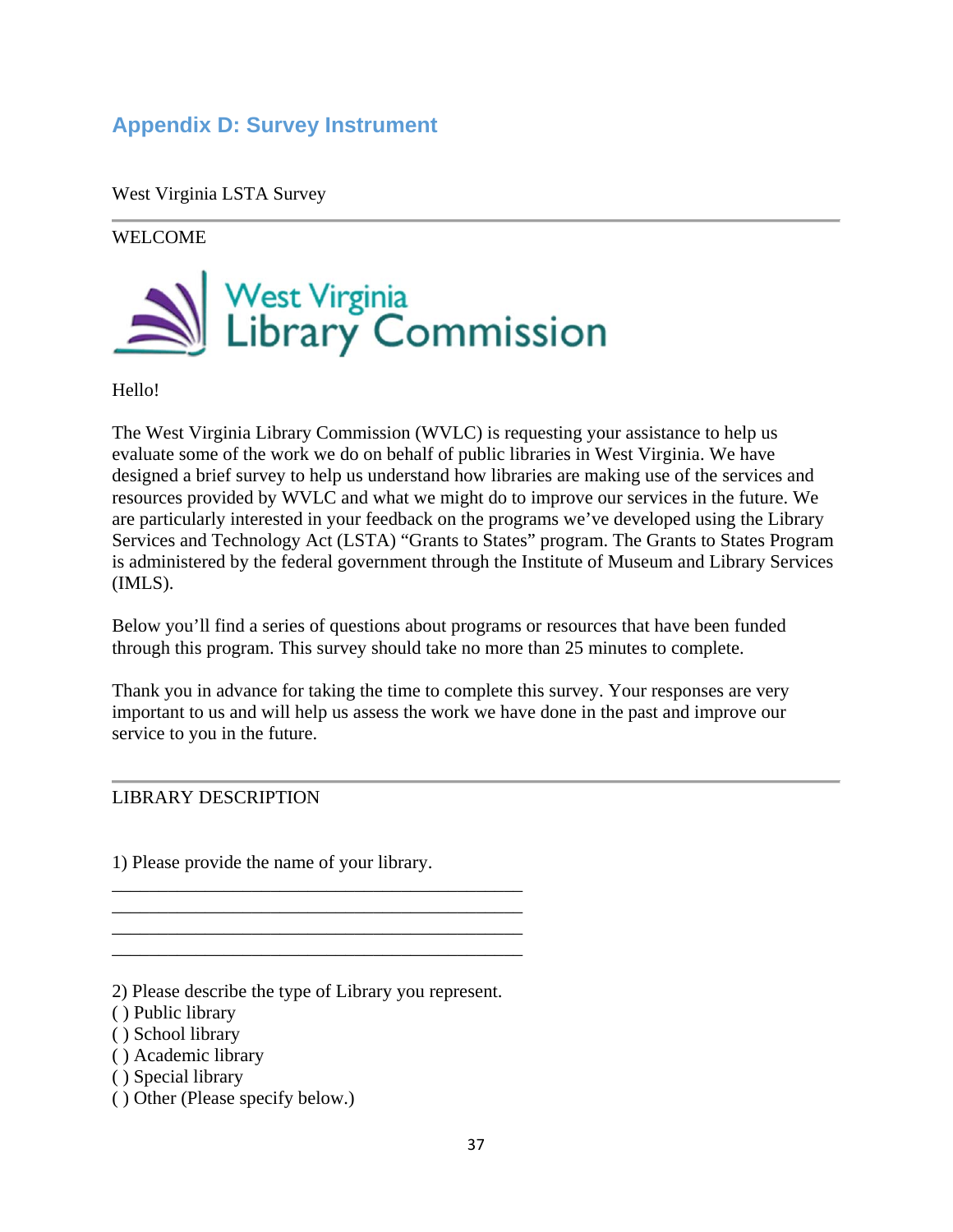If you responded "other" in the question above, please indicate the type of library or other organization you represent in three words or less in the text box provided below.

### LIBRARY AND RESPONDENT DESCRIPTION

\_\_\_\_\_\_\_\_\_\_\_\_\_\_\_\_\_\_\_\_\_\_\_\_\_\_\_\_\_\_\_\_\_\_\_\_\_\_\_\_\_\_\_\_\_\_\_\_\_

\_\_\_\_\_\_\_\_\_\_\_\_\_\_\_\_\_\_\_\_\_\_\_\_\_\_\_\_\_\_\_\_\_\_\_\_\_\_\_\_\_\_\_\_\_\_\_\_\_

\_\_\_\_\_\_\_\_\_\_\_\_\_\_\_\_\_\_\_\_\_\_\_\_\_\_\_\_\_\_\_\_\_\_\_\_\_\_\_\_\_\_\_\_\_\_\_\_\_

3) We're interested in the nature of the areas served by the libraries that respond to the survey. In order to help us understand the area served by your library, please indicate the name of the county in which your library is located.

4) Please select the category that most closely describes your role/responsibilities in your library.

- ( ) Library director
- ( ) Other library administrator
- ( ) Children's/youth services librarian
- ( ) Reference/information services librarian
- ( ) Interlibrary loan/document delivery librarian
- ( ) Technical services librarian
- ( ) Library technology specialist
- ( ) Other library staff
- ( ) Library trustee or library friend
- ( ) Other (Please specify below.)

If you responded "other" to the question above, please indicate your role in the library or other organization you represent in three words or less in the text box provided below.

5) Please indicate the size of the community served by the library you represent.

- ( ) Fewer than 250
- $( ) 250 499$
- $( ) 500 2,499$
- $( ) 2,500 4,999$
- $( ) 5,000 9,999$
- $( ) 10,000 24,999$
- $( ) 25,000 49,999$
- ( ) 50,000 or more

6) Please estimate the overall annual operating budget (excluding capital expenses) of the library you represent.

( ) Less than \$10,000  $( )$  \$10,000 - \$49,999  $( )$  \$50,000 - \$99,999  $( )$  \$100,000 - \$199,999 ( ) \$200,000 - \$299,999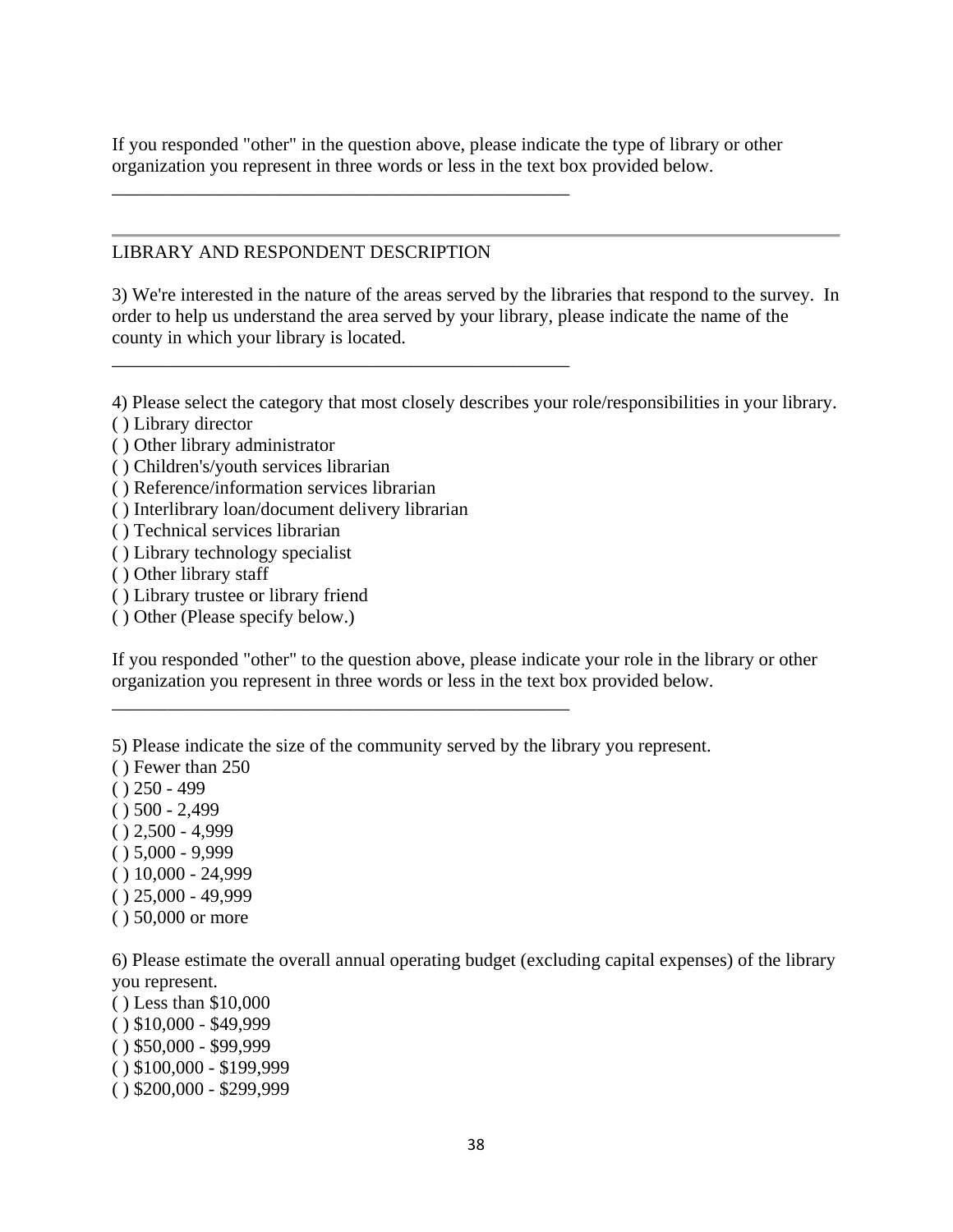$( )$  \$300,000 - \$399,999 ( ) \$400,000 - \$499,999 ( ) \$500,000 - \$999,999 ( ) \$1,000,000 or more ( ) DON'T KNOW

7) Please estimate the amount expended by your library for the purchase of new library materials and digital resources.

( ) Less than \$500 ( ) \$500 - \$999  $( )$  \$1,000 - \$2,499  $( )$  \$2,500 - \$4,999  $( )$  \$5,000 - \$9,999  $( ) $10,000 - $24,999$  $( )$  \$25,000 - \$49,999  $( )$  \$50,000 - \$99,999  $( )$  \$100,000 - \$249,000 ( ) \$250,000 or more

8) Please indicate the number of full-time-equivalent (FTE) staff employed in the library which you represent.

- ( ) Less than 2  $() 2 - 4$  $() 5 - 9$  $() 10 - 19$  $() 20 - 34$
- $( ) 35 49$
- $() 50 99$
- ( ) 100 or more

## SERVICE MODULE INTRODUCTION

The West Virginia Library Commission uses its Library Services and Technology Act (LSTA) Grants to States funds to support a number of different programs and initiatives. This survey will explore five areas. They are: Library Technology Investments INFODEPOT databases Summer Reading Program support Special Services Library (Talking Books, etc.) Continuing education/staff development for library staff

TECHNOLOGY INVESTMENTS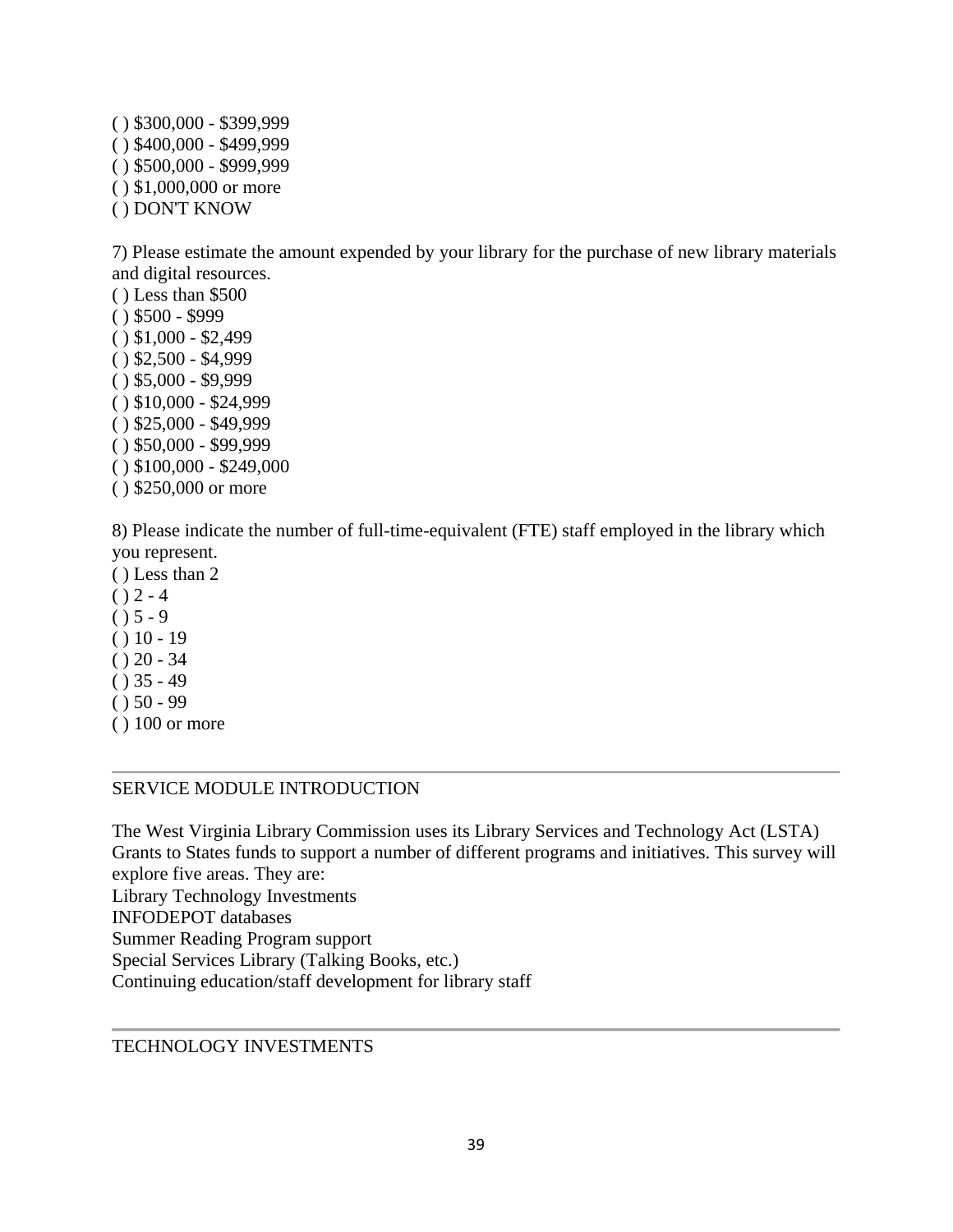The West Virginia Library Commission (WVLC) provides a range of technology investments for libraries across the state. These include "Network Services," which provides the basic technology infrastructure for libraries and "Consortia Support," which enables and enhances the use of library automation systems/integrated library systems.

9) WVLC provides network services for West Virginia's libraries. Please indicate your library's degree of satisfaction with network services.

- ( ) 1 Completely dissatisfied
- ( ) 2 Mostly dissatisfied
- ( ) 3 Somewhat dissatisfied
- ( ) 4 Neither satisfied nor dissatisfied
- ( ) 5 Somewhat satisfied
- ( ) 6 Mostly satisfied
- ( ) 7 Completely satisfied
- ( ) 8 DON'T KNOW/UNABLE TO RATE

10) WVLC provides consortia support for West Virginia's libraries. Please indicate your library's degree of satisfaction with consortia support services.

- ( ) 1 Completely dissatisfied
- ( ) 2 Mostly dissatisfied
- ( ) 3 Somewhat dissatisfied
- ( ) 4 Neither satisfied nor dissatisfied
- ( ) 5 Somewhat satisfied
- ( ) 6 Mostly satisfied
- ( ) 7 Completely satisfied
- ( ) DON'T KNOW/UNABLE TO RATE

Please tell us the degree to which you agree or disagree with the following statements.

11) My staff have the training and skills they need to make the best use of network services.

- ( ) 1 Strongly disagree
- ( ) 2 Disagree
- ( ) 3 Somewhat disagree
- ( ) 4 Neither agree nor disagree
- ( ) 5 Somewhat agree
- ( ) 6 Agree
- ( ) 7 Strongly agree

12) My staff have the training and skills they need to make the best use of consortia support services.

- ( ) 1 Strongly disagree
- ( ) 2 Disagree
- ( ) 3 Somewhat disagree
- ( ) 4 Neither agree nor disagree
- ( ) 5 Somewhat agree
- ( ) 6 Agree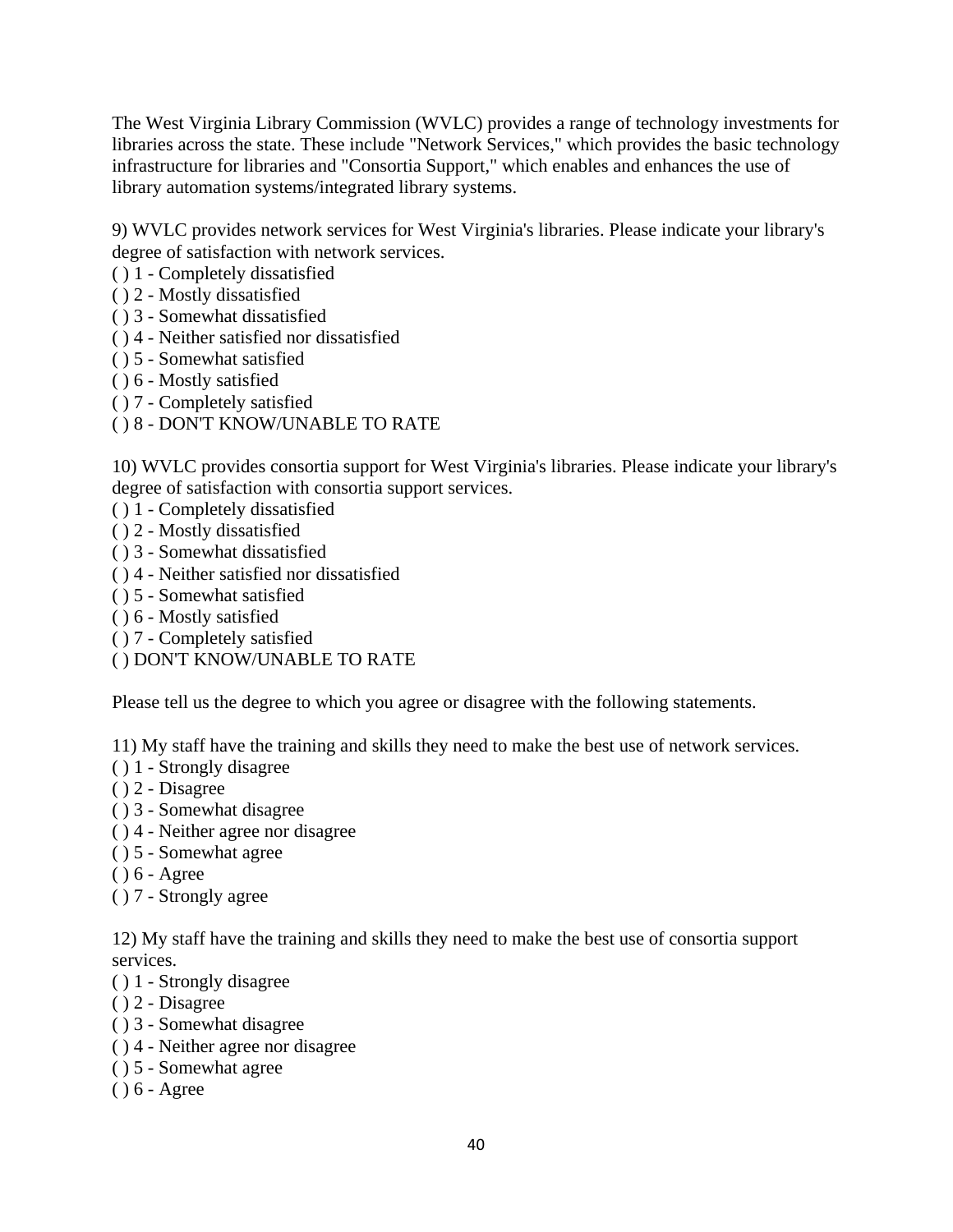( ) 7 - Strongly agree

13) How does the availability of network services affect the ability of your library to serve its patrons? (Please select the response that is most important to YOUR library.)

( ) Reduces the overall cost of services to patrons

( ) Improves the quality of service we can provide to patrons

\_\_\_\_\_\_\_\_\_\_\_\_\_\_\_\_\_\_\_\_\_\_\_\_\_\_\_\_\_\_\_\_\_\_\_\_\_\_\_\_\_\_\_\_ \_\_\_\_\_\_\_\_\_\_\_\_\_\_\_\_\_\_\_\_\_\_\_\_\_\_\_\_\_\_\_\_\_\_\_\_\_\_\_\_\_\_\_\_ \_\_\_\_\_\_\_\_\_\_\_\_\_\_\_\_\_\_\_\_\_\_\_\_\_\_\_\_\_\_\_\_\_\_\_\_\_\_\_\_\_\_\_\_ \_\_\_\_\_\_\_\_\_\_\_\_\_\_\_\_\_\_\_\_\_\_\_\_\_\_\_\_\_\_\_\_\_\_\_\_\_\_\_\_\_\_\_\_

( ) Broadens the range of services/resources our patrons can access

( ) Builds capacity within my staff

( ) Other (Please specify below.)

If you responded "other" in the question above, please specify in the text box provided below.

14) How does the availability of consortia support services affect the ability of your library to serve its patrons? (Please select the response that is most important to YOUR library.)

( ) Reduces the overall cost of services to patrons

( ) Improves the quality of service we can provide to patrons

\_\_\_\_\_\_\_\_\_\_\_\_\_\_\_\_\_\_\_\_\_\_\_\_\_\_\_\_\_\_\_\_\_\_\_\_\_\_\_\_\_\_\_\_

\_\_\_\_\_\_\_\_\_\_\_\_\_\_\_\_\_\_\_\_\_\_\_\_\_\_\_\_\_\_\_\_\_\_\_\_\_\_\_\_\_\_\_\_ \_\_\_\_\_\_\_\_\_\_\_\_\_\_\_\_\_\_\_\_\_\_\_\_\_\_\_\_\_\_\_\_\_\_\_\_\_\_\_\_\_\_\_\_

( ) Broadens the range of services/resources our patrons can access

( ) Builds capacity within my staff

( ) Other (Please specify below.)

If you responded "other" in the question above, please specify in the text box provided below.

### INFODEPOT

The West Virginia Library Commission (WVLC) provides a range of e-resources and databases to libraries across the state through its INFODEPOT program. The availability of these resources are dependent on Library Services and Technology Act (LSTA) Grants to States funding.

15) Please describe your satisfaction with each of the following e-resources.

| tely<br>ied | Comple<br>◠<br>dissatisf |  | 4 -<br><b>Neither</b><br>satisfie<br>d nor<br>dissatisf<br>ied | 5 | O | $7 -$<br>Comple<br>tely<br><b>Satisfie</b><br>d | $8 - NOT$<br><b>FAMILIAR</b><br><b>WITH THIS</b><br><b>RESOURCE/UN</b><br><b>ABLE TO</b><br><b>RATE</b> |
|-------------|--------------------------|--|----------------------------------------------------------------|---|---|-------------------------------------------------|---------------------------------------------------------------------------------------------------------|
|-------------|--------------------------|--|----------------------------------------------------------------|---|---|-------------------------------------------------|---------------------------------------------------------------------------------------------------------|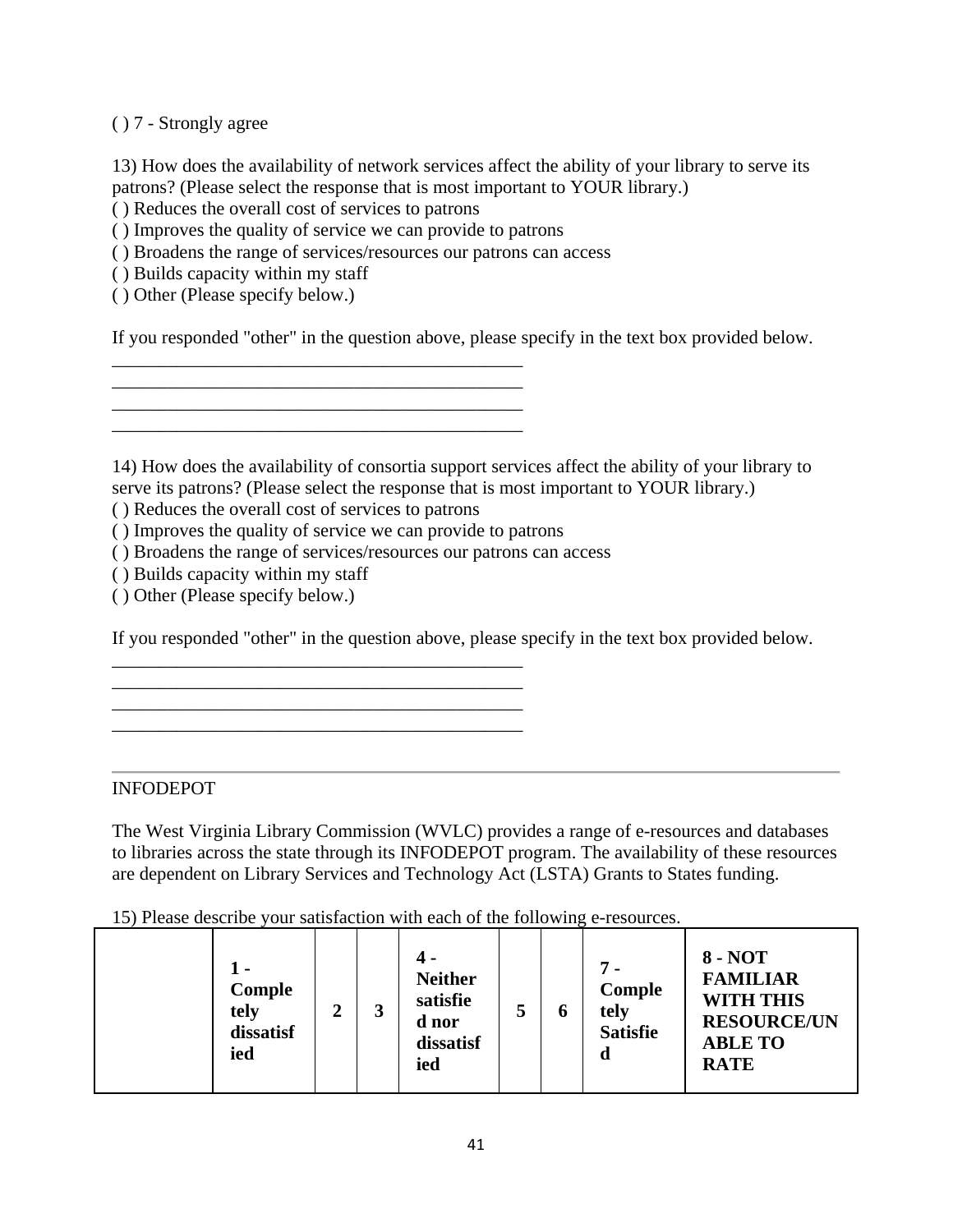| Legal<br>Information<br>Reference<br>Center                        | $\left( \right)$   | $\left( \right)$   | $\left( \ \right)$ | $\left( \right)$   | $\left( \ \right)$ | $\left( \right)$   | $\left( \ \right)$ | $\left( \ \right)$ |
|--------------------------------------------------------------------|--------------------|--------------------|--------------------|--------------------|--------------------|--------------------|--------------------|--------------------|
| Explora<br>Magazines<br>and<br>Newspapers                          | $\left( \ \right)$ | $\left( \right)$   | $\left( \ \right)$ | $\left( \ \right)$ | $\left( \right)$   | $\left( \right)$   | $\left( \ \right)$ | $\left( \ \right)$ |
| Home<br>Improveme<br>nt Reference<br>Center                        | $\left( \right)$   | $\left( \right)$   | $\left( \ \right)$ | $\left( \ \right)$ | $\left( \right)$   | $\left( \right)$   | $\left( \ \right)$ | $\left( \ \right)$ |
| Learning<br><b>Express</b>                                         | $\left( \ \right)$ | $\left( \right)$   | $\left( \right)$   | $\left( \ \right)$ | $\left( \right)$   | $\left( \right)$   | $\left( \ \right)$ | $\left( \ \right)$ |
| Job and<br>Career<br>Accelerator                                   | $\left( \ \right)$ | $\left( \ \right)$ | $\left( \ \right)$ | $\left( \ \right)$ | $\left( \ \right)$ | $\left( \ \right)$ | $\left( \ \right)$ | $\left( \ \right)$ |
| Scholastic<br>Go!                                                  | $\left( \ \right)$ | $\left( \right)$   | $\left( \ \right)$ | $\left( \ \right)$ | $\left( \right)$   | $\left( \right)$   | $\left( \ \right)$ | $\left( \ \right)$ |
| Green File                                                         | $\left( \ \right)$ | $\left( \ \right)$ | $\left( \ \right)$ | $\left( \ \right)$ | $\left( \ \right)$ | $\left( \ \right)$ | $\left( \ \right)$ | $\left( \ \right)$ |
| Points of<br>View                                                  | $\left( \ \right)$ | $\left( \right)$   | $\left( \ \right)$ | $\left( \ \right)$ | $\left( \right)$   | $\left( \ \right)$ | $\left( \ \right)$ | $\left( \ \right)$ |
| Explora<br>Primary/Ex<br>plora<br>Middle and<br><b>High School</b> | $\left( \ \right)$ |                    | ()   ()            | $\left( \right)$   |                    | ()   ()            | $\left( \ \right)$ | $\left( \ \right)$ |
| Consumer<br>Health<br>Complete                                     | $\left( \ \right)$ | $\left( \ \right)$ | $\left( \ \right)$ | $\left( \ \right)$ | $\left( \ \right)$ | $\left( \right)$   | $\left( \ \right)$ | $\left( \ \right)$ |
| NoveList<br>Plus/NoveLi<br>st Plus for<br>$K-8$                    | $\left( \ \right)$ | $\left( \right)$   | $\left( \ \right)$ | $\left( \ \right)$ | $\left( \ \right)$ | $\left( \ \right)$ | $\left( \ \right)$ | $\left( \ \right)$ |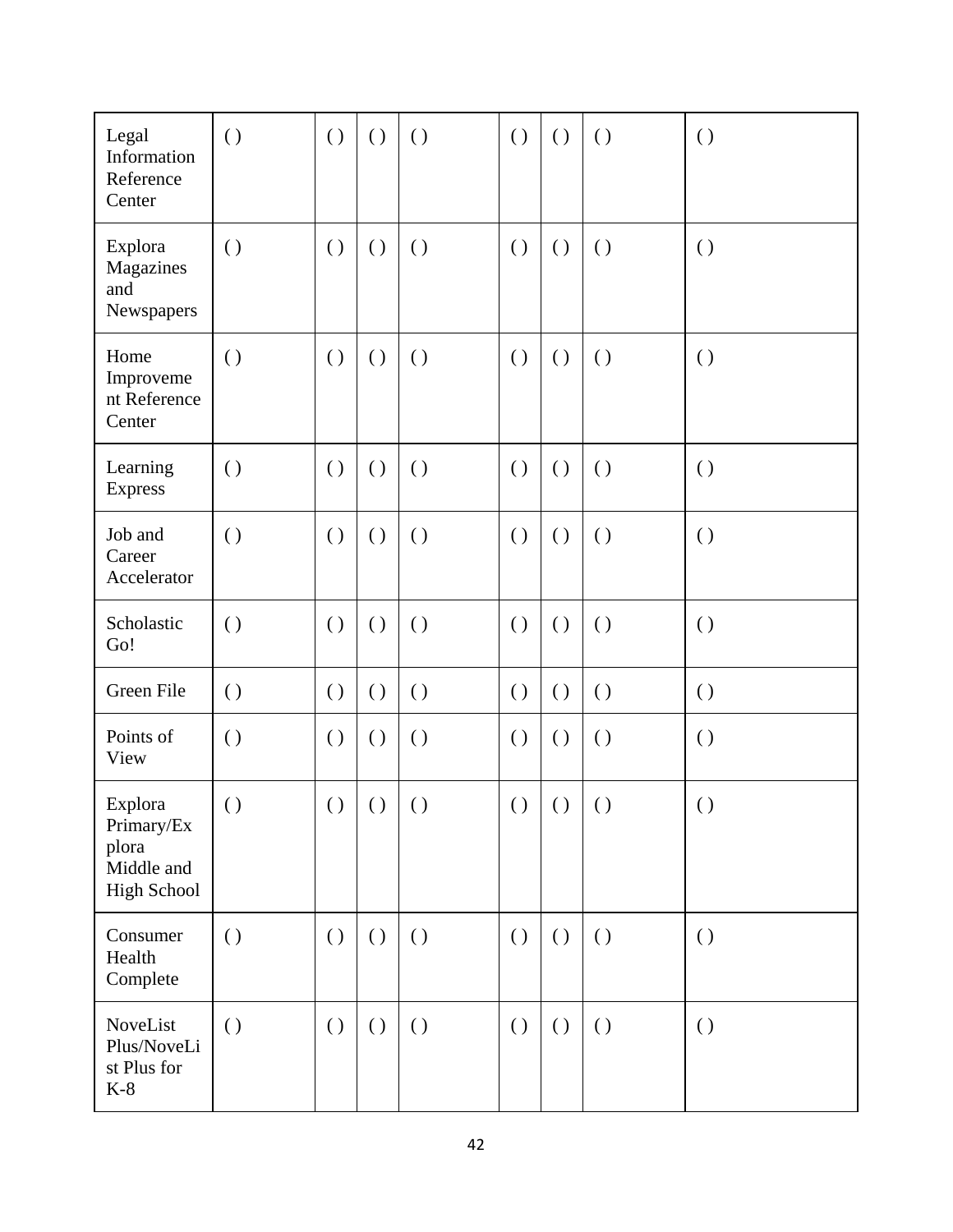| Clio: Guide<br>to Historical<br>and Cultural<br><b>Sites</b> | $\left( \right)$ | $\left( \right)$ | $\left( \right)$ | $\left( \right)$ | $\left( \right)$ | $\left( \right)$ | $\left( \right)$ | $\left( \right)$ |
|--------------------------------------------------------------|------------------|------------------|------------------|------------------|------------------|------------------|------------------|------------------|
| $e-WV$ -<br>West<br>Virginia<br>Encyclopedi<br>a             | $\left( \right)$ | $\left( \right)$ | $\left( \right)$ | $\left( \right)$ | $\left( \right)$ | $\left( \right)$ | $\left( \right)$ | $\left( \right)$ |
| <b>WV</b><br>Archives<br>and History<br>Resources            | $\left( \right)$ | $\left( \right)$ | $\left( \right)$ | $\left( \right)$ | $\left( \right)$ | $\left( \right)$ | $\left( \right)$ | $\left( \right)$ |

16) Which two of the e-resources offered through INFODEPOT do you believe are of the greatest importance to your patrons (Please select only two.)

[ ] Legal Information Reference Center

[ ] Explora Magazines and Newspapers

[ ] Home Improvement Reference Center

[ ] Learning Express

[ ] Job and Career Accelerator

[ ] Scholastic Go!

[ ] Green File

[ ] Points of View

[ ] Explora Primary/Explora Middle and High School

[ ] Consumer Health Complete

[ ] NoveList Plus/NoveList Plus for K-8

[] Clio: Guide to Historical and Cultural Sites

[ ] e-WV - West Virginia Encyclopedia

[ ] WV Archives and History Resources

17) Please explain the reason that your first choice is of the greatest importance.

\_\_\_\_\_\_\_\_\_\_\_\_\_\_\_\_\_\_\_\_\_\_\_\_\_\_\_\_\_\_\_\_\_\_\_\_\_\_\_\_\_\_\_\_ \_\_\_\_\_\_\_\_\_\_\_\_\_\_\_\_\_\_\_\_\_\_\_\_\_\_\_\_\_\_\_\_\_\_\_\_\_\_\_\_\_\_\_\_

\_\_\_\_\_\_\_\_\_\_\_\_\_\_\_\_\_\_\_\_\_\_\_\_\_\_\_\_\_\_\_\_\_\_\_\_\_\_\_\_\_\_\_\_

 $\overline{\phantom{a}}$  , where  $\overline{\phantom{a}}$  , where  $\overline{\phantom{a}}$  , where  $\overline{\phantom{a}}$  , where  $\overline{\phantom{a}}$  , where  $\overline{\phantom{a}}$ 

18) Please indicate the degree to which you agree or disagree with the following statement: My staff have the skills and training they need to use and teach patrons how to use the INFODEPOT resources

( ) 1 - Strongly disagree

( ) 2 - Disagree

( ) 3 - Somewhat disagree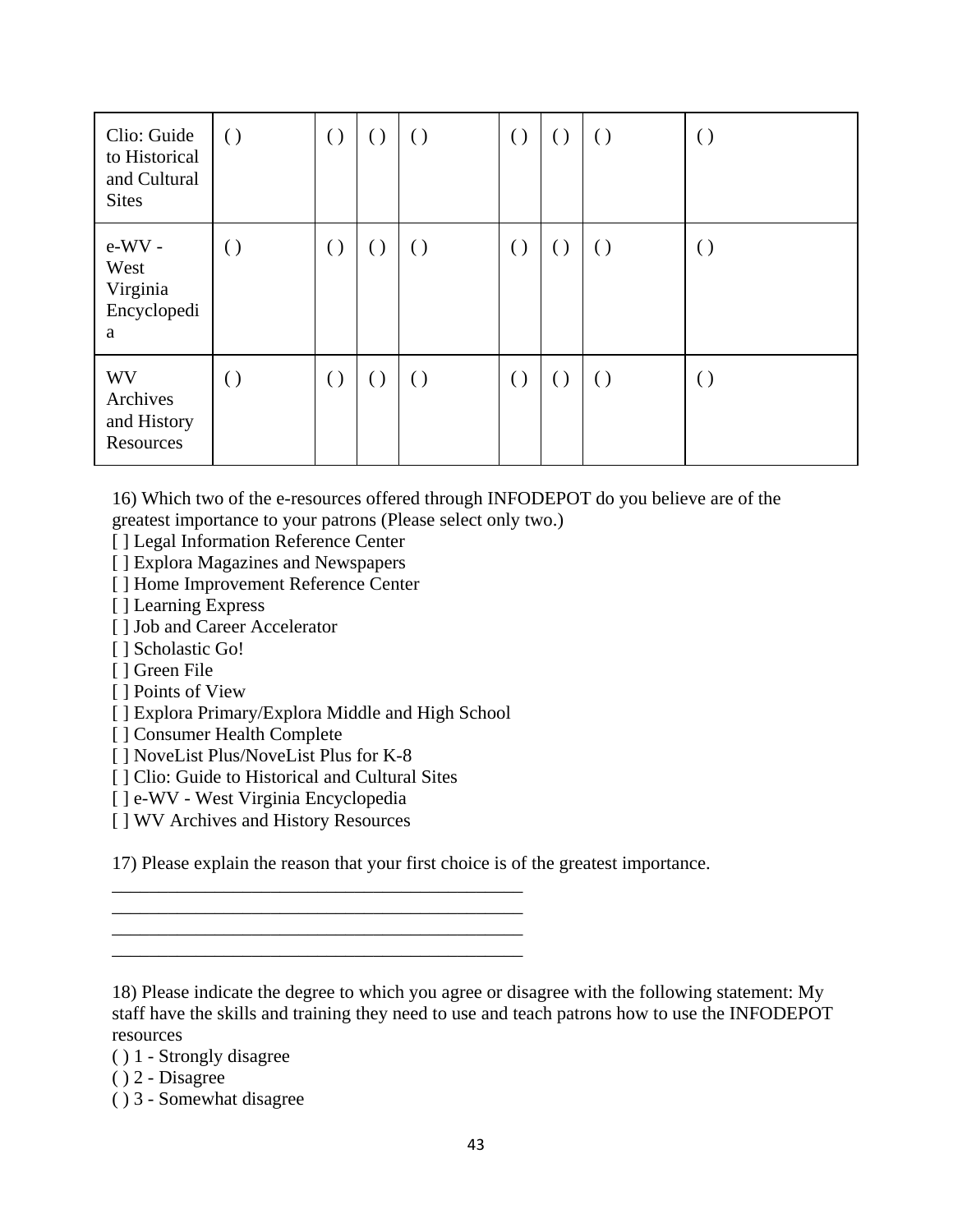- ( ) 4 Neither agree nor disagree
- ( ) 5 Somewhat agree
- ( ) 6 Agree
- ( ) 7 Strongly agree

19) If you have any additional feedback for WVLC regarding the INFODEPOT program, please insert that feedback below.

20) How does the availability of these e-resources/databases affect your ability to serve your patrons? (Select the response that represents the greatest impact on your library.)

( ) Reduces the overall cost of services to patrons

\_\_\_\_\_\_\_\_\_\_\_\_\_\_\_\_\_\_\_\_\_\_\_\_\_\_\_\_\_\_\_\_\_\_\_\_\_\_\_\_\_\_\_\_ \_\_\_\_\_\_\_\_\_\_\_\_\_\_\_\_\_\_\_\_\_\_\_\_\_\_\_\_\_\_\_\_\_\_\_\_\_\_\_\_\_\_\_\_  $\mathcal{L}_\text{max}$  and  $\mathcal{L}_\text{max}$  and  $\mathcal{L}_\text{max}$  and  $\mathcal{L}_\text{max}$ \_\_\_\_\_\_\_\_\_\_\_\_\_\_\_\_\_\_\_\_\_\_\_\_\_\_\_\_\_\_\_\_\_\_\_\_\_\_\_\_\_\_\_\_

( ) Improves the quality of service we can provide to patrons

\_\_\_\_\_\_\_\_\_\_\_\_\_\_\_\_\_\_\_\_\_\_\_\_\_\_\_\_\_\_\_\_\_\_\_\_\_\_\_\_\_\_\_\_ \_\_\_\_\_\_\_\_\_\_\_\_\_\_\_\_\_\_\_\_\_\_\_\_\_\_\_\_\_\_\_\_\_\_\_\_\_\_\_\_\_\_\_\_ \_\_\_\_\_\_\_\_\_\_\_\_\_\_\_\_\_\_\_\_\_\_\_\_\_\_\_\_\_\_\_\_\_\_\_\_\_\_\_\_\_\_\_\_

 $\mathcal{L}_\text{max}$  and  $\mathcal{L}_\text{max}$  and  $\mathcal{L}_\text{max}$  and  $\mathcal{L}_\text{max}$  and  $\mathcal{L}_\text{max}$ 

- ( ) Broadens the range of services/resources our patrons can access
- ( ) Builds capacity among my staff
- ( ) Other (Please specify below.)

If you answered "other" in the question above, please specify in the text box below.

21) Please indicate your overall satisfaction with the INFODEPOT program.

- ( ) 1 Completely dissatisfied
- ( ) 2 Mostly dissatisfied
- ( ) 3 Somewhat dissatisfied
- ( ) 4 Neither satisfied nor dissatisfied
- ( ) 5 Somewhat satisfied
- ( ) 6 Mostly satisfied
- ( ) 7 Completely satisfied

### SUMMER READING PROGRAM INTRODUCTION

This portion of the survey is for libraries that used the Collaborative Summer Library Program (CSLP) resources provided by the West Virginia Library Commission for their summer reading programs in 2016.

22) Did your library offer a summer reading program in 2016

( ) Yes

 $()$  No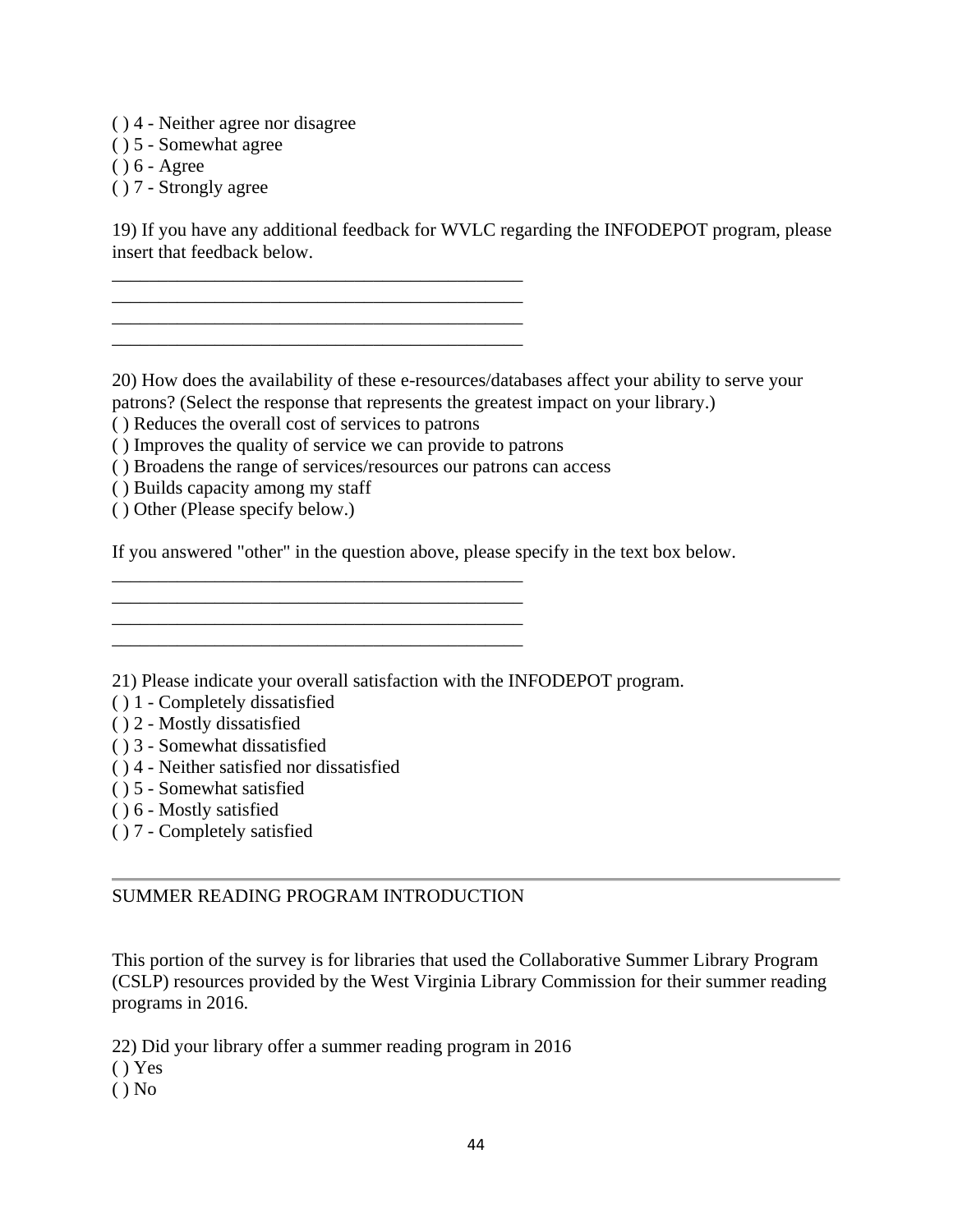### SUMMER READING PROGRAM - NONE

23) What was the main reason your library did not offer a summer reading program in 2016?

( ) Limited resources to purchase materials

( ) Insufficient staff to manage a summer reading program

( ) Lack of physical space to support a summer reading program

\_\_\_\_\_\_\_\_\_\_\_\_\_\_\_\_\_\_\_\_\_\_\_\_\_\_\_\_\_\_\_\_\_\_\_\_\_\_\_\_\_\_\_\_

\_\_\_\_\_\_\_\_\_\_\_\_\_\_\_\_\_\_\_\_\_\_\_\_\_\_\_\_\_\_\_\_\_\_\_\_\_\_\_\_\_\_\_\_

\_\_\_\_\_\_\_\_\_\_\_\_\_\_\_\_\_\_\_\_\_\_\_\_\_\_\_\_\_\_\_\_\_\_\_\_\_\_\_\_\_\_\_\_

\_\_\_\_\_\_\_\_\_\_\_\_\_\_\_\_\_\_\_\_\_\_\_\_\_\_\_\_\_\_\_\_\_\_\_\_\_\_\_\_\_\_\_\_ \_\_\_\_\_\_\_\_\_\_\_\_\_\_\_\_\_\_\_\_\_\_\_\_\_\_\_\_\_\_\_\_\_\_\_\_\_\_\_\_\_\_\_\_

\_\_\_\_\_\_\_\_\_\_\_\_\_\_\_\_\_\_\_\_\_\_\_\_\_\_\_\_\_\_\_\_\_\_\_\_\_\_\_\_\_\_\_\_

( ) Other (Please explain below.)

If you answered "other" in the question above, please explain in the text box provided below.

24) Are there services that the West Virginia Library Commission could provide that would help your library mount a successful summer reading program in the future?

## SUMMER READING PROGRAM - BASIC

25) Please identify the summer reading program services you provided to each of the following targeted groups in 2016.

|                            | <b>Only self-</b><br>help<br>guides,<br>reading<br>lists, and<br>other<br><b>resources</b><br>provided<br>without<br>staff led<br>events or<br>programs | <b>Resources</b><br>provided<br>with staff<br>or other<br>presenters<br>leading<br>events or<br>programs | N <sub>0</sub><br>summer<br>reading<br>program<br>offered<br>for this<br>group |
|----------------------------|---------------------------------------------------------------------------------------------------------------------------------------------------------|----------------------------------------------------------------------------------------------------------|--------------------------------------------------------------------------------|
| Pre-<br>school<br>children | $\left( \ \right)$                                                                                                                                      | $\left( \ \right)$                                                                                       | ( )                                                                            |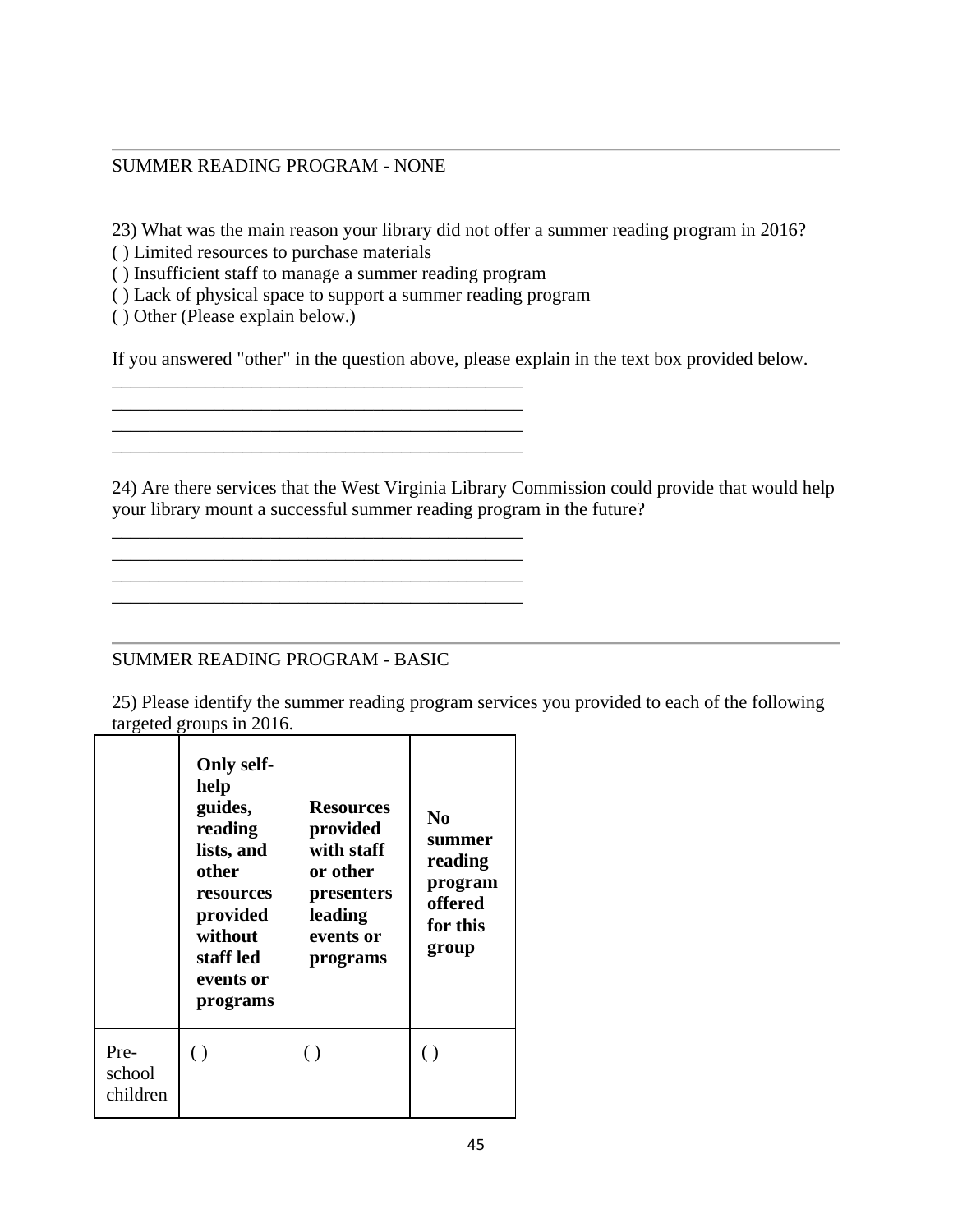| School-<br>aged<br>children | $\left( \ \right)$ |  |
|-----------------------------|--------------------|--|
| Teens                       |                    |  |
| <b>Adults</b>               |                    |  |

Please tell us the degree to which you agree or disagree with the following statement.

26) My staff have the skills and training they need to design and execute an effective summer reading program.

- ( ) 1 Strongly disagree
- ( ) 2 Disagree
- ( ) 3 Somewhat disagree
- ( ) 4 Neither agree nor disagree
- ( ) 5 Somewhat agree
- ( ) 6 Agree
- ( ) 7 Strongly agree

27) Briefly describe the types of skills or training you feel would help your staff design and execute an effective summer reading program.

Please tell us the degree to which you agree or disagree with the following statement.

\_\_\_\_\_\_\_\_\_\_\_\_\_\_\_\_\_\_\_\_\_\_\_\_\_\_\_\_\_\_\_\_\_\_\_\_\_\_\_\_\_\_\_\_

\_\_\_\_\_\_\_\_\_\_\_\_\_\_\_\_\_\_\_\_\_\_\_\_\_\_\_\_\_\_\_\_\_\_\_\_\_\_\_\_\_\_\_\_ \_\_\_\_\_\_\_\_\_\_\_\_\_\_\_\_\_\_\_\_\_\_\_\_\_\_\_\_\_\_\_\_\_\_\_\_\_\_\_\_\_\_\_\_

\_\_\_\_\_\_\_\_\_\_\_\_\_\_\_\_\_\_\_\_\_\_\_\_\_\_\_\_\_\_\_\_\_\_\_\_\_\_\_\_\_\_\_\_

\_\_\_\_\_\_\_\_\_\_\_\_\_\_\_\_\_\_\_\_\_\_\_\_\_\_\_\_\_\_\_\_\_\_\_\_\_\_\_\_\_\_\_\_ \_\_\_\_\_\_\_\_\_\_\_\_\_\_\_\_\_\_\_\_\_\_\_\_\_\_\_\_\_\_\_\_\_\_\_\_\_\_\_\_\_\_\_\_ \_\_\_\_\_\_\_\_\_\_\_\_\_\_\_\_\_\_\_\_\_\_\_\_\_\_\_\_\_\_\_\_\_\_\_\_\_\_\_\_\_\_\_\_ \_\_\_\_\_\_\_\_\_\_\_\_\_\_\_\_\_\_\_\_\_\_\_\_\_\_\_\_\_\_\_\_\_\_\_\_\_\_\_\_\_\_\_\_

28) My library receives all of the support it needs from the West Virginia Library Commission to mount an effective summer reading program.

- ( ) 1 Strongly disagree
- ( ) 2 Disagree
- ( ) 3 Somewhat disagree
- ( ) 4 Neither agree nor disagree
- ( ) 5 Somewhat agree
- ( ) 6 Agree
- ( ) 7 Strongly agree

29) Briefly describe the types of additional support you feel would help your library design and execute an effective summer reading program.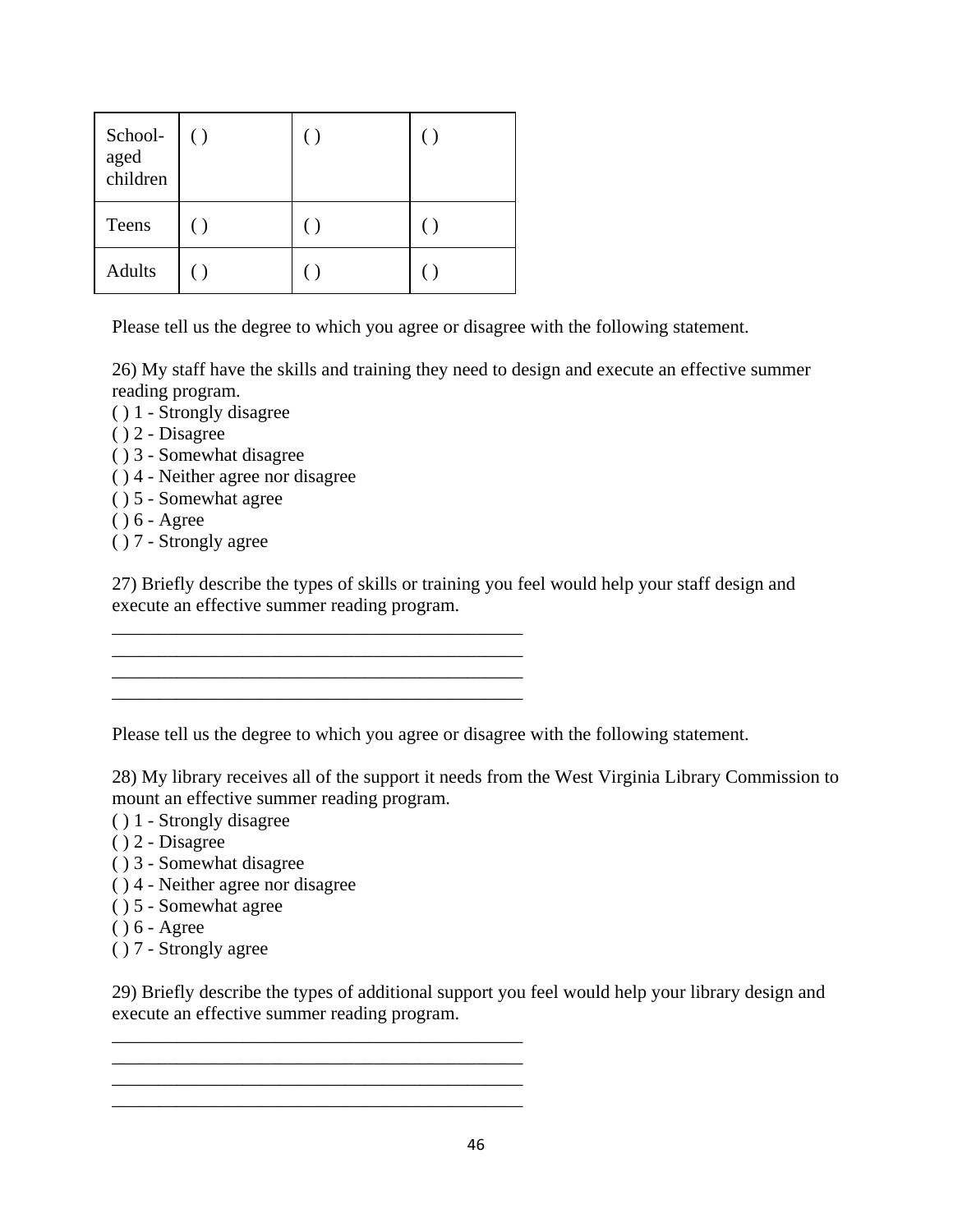Please rate the following products and services made available to libraries for their summer reading programs:

30) Collaborative Summer Library Program (CSLP) Program Manual

- ( ) 1 Poor
- ( ) 2 Fair
- ( ) 3 Good
- $( ) 4 Excellent$
- ( ) Not aware of this resource
- ( ) Did not use this resource

31) Collaborative Summer Library Program (CSLP) Workshops

- ( ) 1 Poor
- ( ) 2 Fair
- ( ) 3 Good
- ( ) 4 Excellent
- ( ) Not aware of this resource
- ( ) Did not use this resource

32) General Summer Reading Program Advice and Consultation

- ( ) 1 Poor
- ( ) 2 Fair
- ( ) 3 Good
- ( ) 4 Excellent
- ( ) Not aware of this resource
- ( ) Did not use this resource

33) Which of the following training opportunities would make the most difference in terms of improving your summer reading program? (Please check all that apply.)

[] Help with program planning/curriculum design

\_\_\_\_\_\_\_\_\_\_\_\_\_\_\_\_\_\_\_\_\_\_\_\_\_\_\_\_\_\_\_\_\_\_\_\_\_\_\_\_\_\_\_\_ \_\_\_\_\_\_\_\_\_\_\_\_\_\_\_\_\_\_\_\_\_\_\_\_\_\_\_\_\_\_\_\_\_\_\_\_\_\_\_\_\_\_\_\_ \_\_\_\_\_\_\_\_\_\_\_\_\_\_\_\_\_\_\_\_\_\_\_\_\_\_\_\_\_\_\_\_\_\_\_\_\_\_\_\_\_\_\_\_ \_\_\_\_\_\_\_\_\_\_\_\_\_\_\_\_\_\_\_\_\_\_\_\_\_\_\_\_\_\_\_\_\_\_\_\_\_\_\_\_\_\_\_\_

- [] Time/resource management training
- [ ] Training on outreach
- [ ] Training on public engagement
- [] Language/cultural competency training
- [ ] Assistance with program evaluation
- [ ] Other (Please specify below.)

34) If you answered "other" in the question above, please specify in the text box below.

35) If you have any additional feedback for WVLC regarding its support for your library's summer reading program, please insert that feedback in the text box provided below.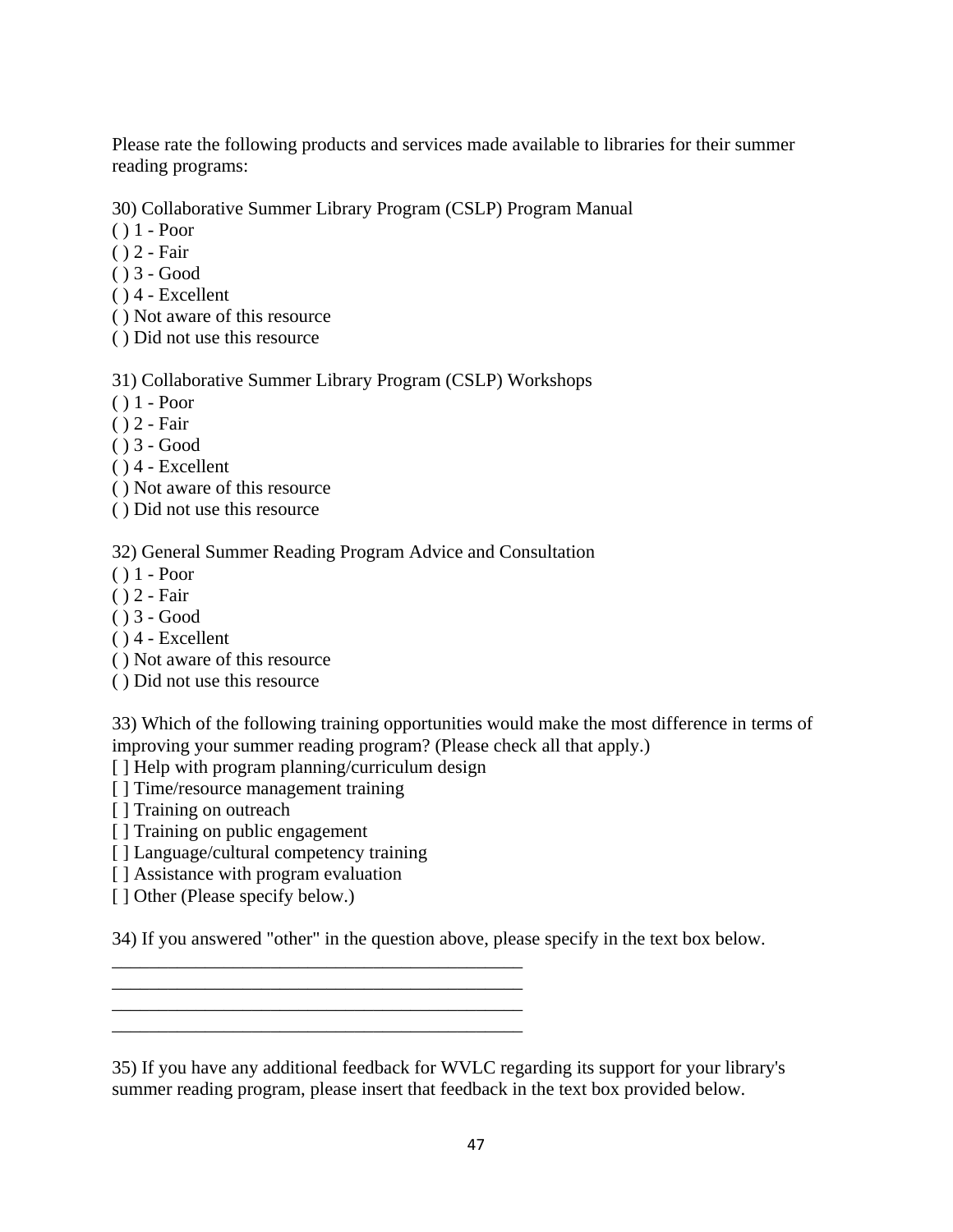## CONTINUING EDUCATION/STAFF DEVELOPMENT

The West Virginia Library Commission (WVLC) offers a variety of continuing education/ professional development opportunities to library staff members in West Virginia. WVLC has invested some of its Library Services and Technology Act (LSTA) dollars in these activities. Please indicate your library's awareness of each of the activities listed below and share your assessment of the degree to which you feel these offerings are addressing your library's needs.

36) Please indicate the degree to which you are aware of the following continuing education offerings supported by WVLC

|                                                                                                                                                                     | $1 -$<br><b>Totally</b><br>unaware | $2 -$<br><b>Somewhat</b><br>aware | $3 -$<br><b>Very</b><br>aware |
|---------------------------------------------------------------------------------------------------------------------------------------------------------------------|------------------------------------|-----------------------------------|-------------------------------|
| Alternative<br><b>Basic Library</b><br>Education<br>(ABLE)<br>program and<br>Supplemental<br>Alternative<br><b>Basic Library</b><br>Education<br>(SABLE)<br>program | $\left( \right)$                   | $\left( \right)$                  | $\left( \ \right)$            |
| <b>New</b><br>Director's<br>Academy                                                                                                                                 | $\left( \right)$                   | $\left( \right)$                  | $\left( \ \right)$            |
| WebJunction<br>Webinars                                                                                                                                             | $\left( \right)$                   | $\left( \right)$                  | $\left( \right)$              |
| Summer<br>Reading<br>Program and<br>other youth<br>services                                                                                                         | $\left( \right)$                   | $\left( \right)$                  | $\left( \ \right)$            |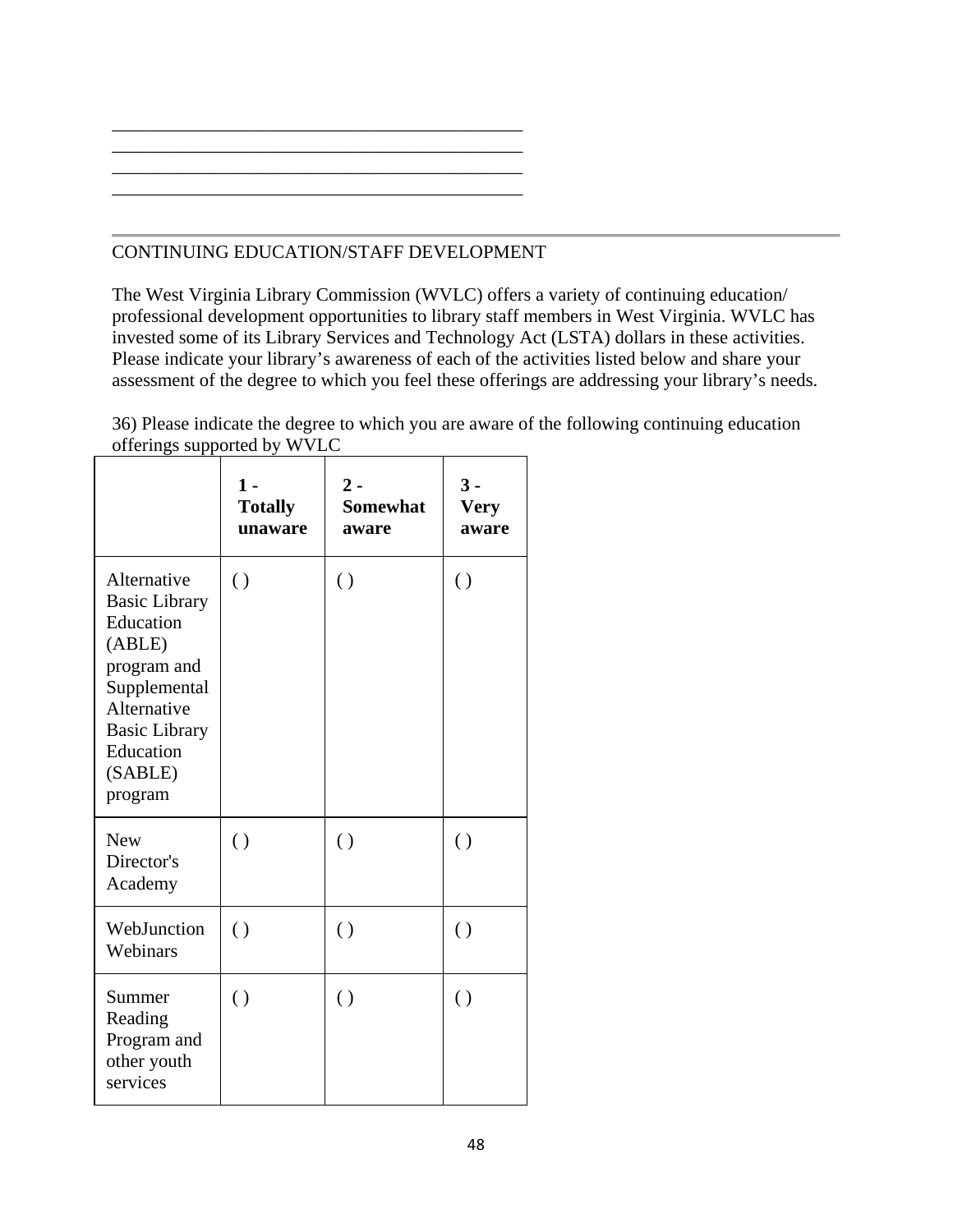| training                                                                                                        |                    |                  |   |
|-----------------------------------------------------------------------------------------------------------------|--------------------|------------------|---|
| Programs<br>provided by<br><b>WVLC</b> staff<br>at the West<br>Virginia<br>Library<br>Association<br>Conference | $\left( \ \right)$ | $\left( \right)$ | ⊖ |
| Cataloging<br>Training                                                                                          | $\left( \ \right)$ | $($ )            |   |

37) Please indicate whether you or any member of your staff has participated in each of the following continuing education offerings supported by WVLC.

|                                                                                                                                                                     | I have<br>personally<br>participated | <b>Other staff</b><br>members<br>from my<br>library<br>have<br>participated | <b>Neither I</b><br>nor any of<br>the other<br>staff at my<br>library<br>have<br>participated |
|---------------------------------------------------------------------------------------------------------------------------------------------------------------------|--------------------------------------|-----------------------------------------------------------------------------|-----------------------------------------------------------------------------------------------|
| Alternative<br><b>Basic Library</b><br>Education<br>(ABLE)<br>program and<br>Supplemental<br>Alternative<br><b>Basic Library</b><br>Education<br>(SABLE)<br>program | $\lceil$                             | $\lceil$                                                                    | $\lceil$                                                                                      |
| <b>New</b><br>Director's<br>Academy                                                                                                                                 | $\lceil$                             | $\lceil$                                                                    | $\lceil$                                                                                      |
| WebJunction<br>Webinars                                                                                                                                             | $\lceil$ $\rceil$                    | $\lceil$                                                                    | $\lceil$                                                                                      |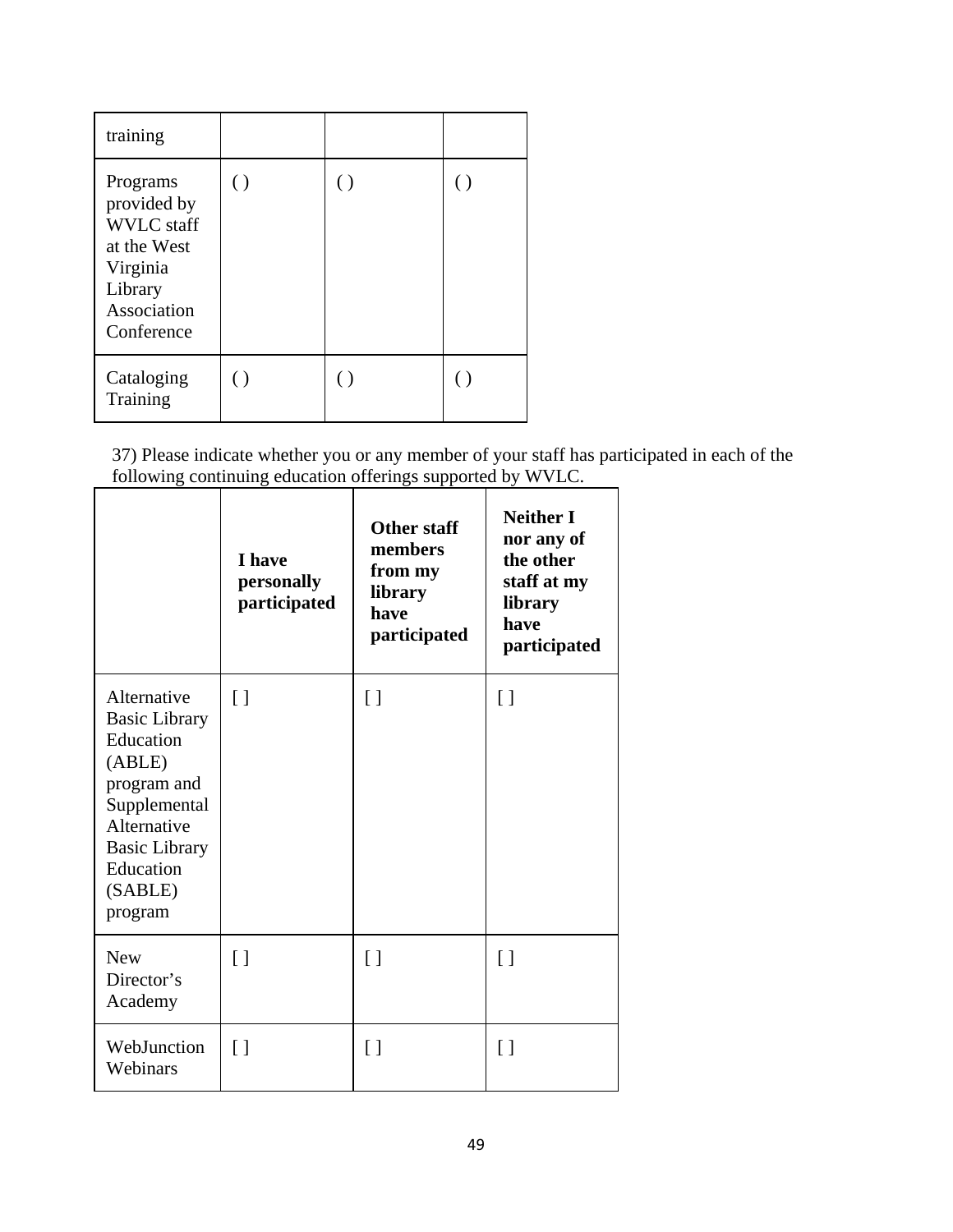| Summer<br>Reading<br>Program and<br>youth<br>services<br>training                                               | [ ]      | Γl       | $\left[ \ \right]$ |
|-----------------------------------------------------------------------------------------------------------------|----------|----------|--------------------|
| Programs<br>provided by<br><b>WVLC</b> staff<br>at the West<br>Virginia<br>Library<br>Association<br>Conference | $\lceil$ | $\lceil$ | $\lceil$           |
| Cataloging<br>Training                                                                                          | [ ]      |          | Γl                 |

38) Please rate each of the following continuing education opportunities offered by WVLC:

|                                                                                                                                                                     | 1 -<br><b>Completely</b><br>dissatisfied | $\overline{2}$   | 3                | 4 - Neither<br>satisfied<br>nor<br>dissatisfied | 5                | 6                | $7 -$<br><b>Completely</b><br>satisfied |
|---------------------------------------------------------------------------------------------------------------------------------------------------------------------|------------------------------------------|------------------|------------------|-------------------------------------------------|------------------|------------------|-----------------------------------------|
| Alternative<br><b>Basic Library</b><br>Education<br>(ABLE)<br>program and<br>Supplemental<br>Alternative<br><b>Basic Library</b><br>Education<br>(SABLE)<br>program | $\left( \right)$                         | $\left( \right)$ | $\left( \right)$ | $\left( \right)$                                | $\left( \right)$ | $\left( \right)$ | $\left( \right)$                        |
| <b>New</b><br>Director's<br>Academy                                                                                                                                 | $\left( \right)$                         | $\left( \right)$ | $\left( \right)$ | $\left( \right)$                                | $\left( \right)$ | $\left( \right)$ | $\left( \right)$                        |
| WebJunction<br>Webinars                                                                                                                                             | $\left( \right)$                         | $\left( \right)$ | $\left( \right)$ | $\left( \right)$                                | $\left( \right)$ | $\left( \right)$ | $\left( \right)$                        |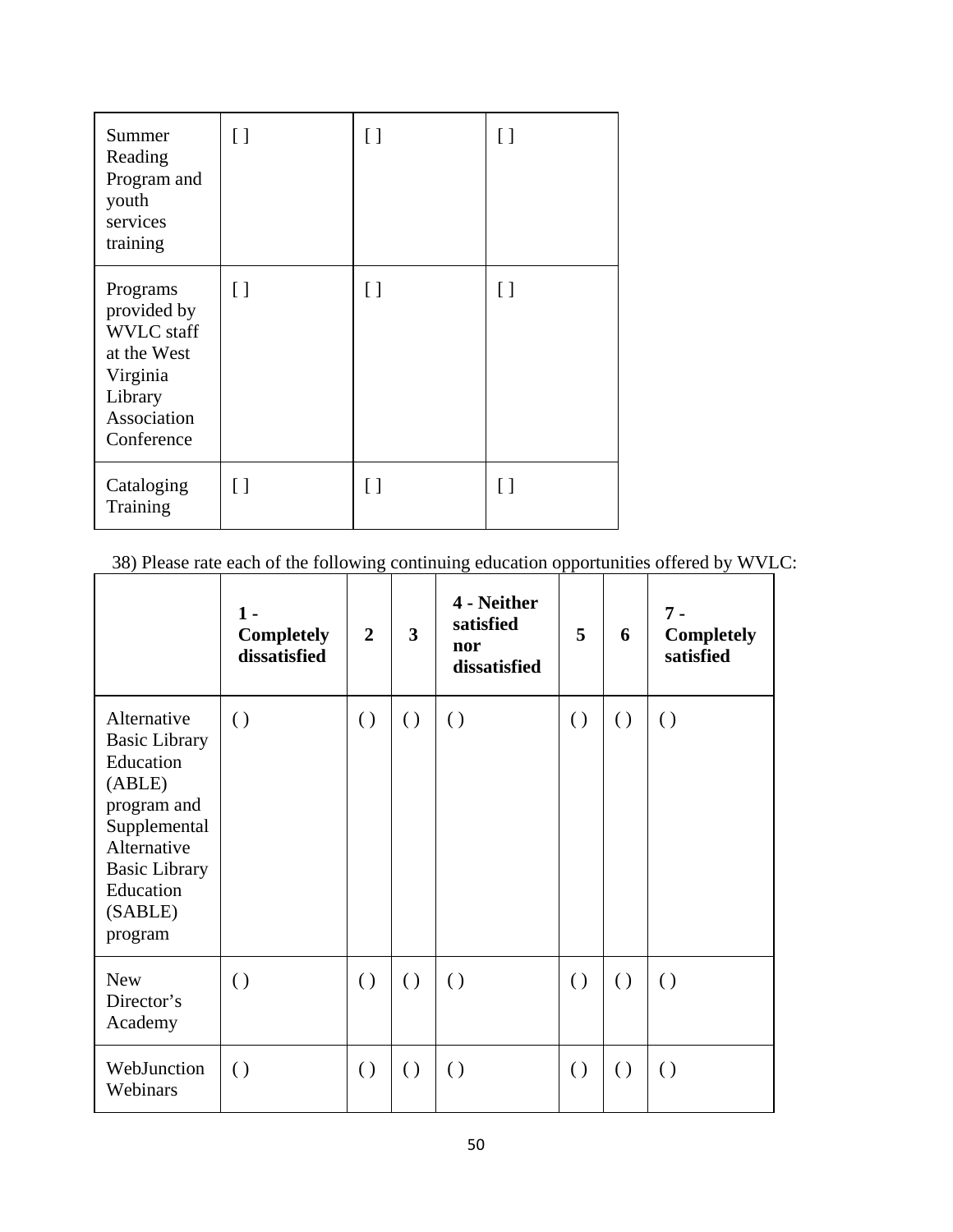| Summer<br>Reading<br>Program and<br>youth<br>services<br>training                                               | $\left( \right)$ | $\left( \ \right)$ | $\left( \right)$ | $\left( \right)$   | $\left( \right)$   | $\left( \right)$ | $\left( \right)$ |
|-----------------------------------------------------------------------------------------------------------------|------------------|--------------------|------------------|--------------------|--------------------|------------------|------------------|
| Programs<br>provided by<br><b>WVLC</b> staff<br>at the West<br>Virginia<br>Library<br>Association<br>Conference | $\left( \right)$ | $\left( \ \right)$ | $\left( \right)$ | $\left( \ \right)$ | $\left( \ \right)$ | $\left( \right)$ | $\left( \right)$ |

### IN-PERSON WORKSHOPS

39) On a scale of 1 - 5, with 1 representing "Least preferred" and 5 representing "Most preferred," please indicate your rating for in-person workshops.

- ( ) 1 Least preferred  $()2$
- $()3$
- $( ) 4 Neutral$
- $( ) 5$
- $( ) 6$
- ( ) 7 Most preferred

## IN-PERSON - LEAST PREFERRED

\_\_\_\_\_\_\_\_\_\_\_\_\_\_\_\_\_\_\_\_\_\_\_\_\_\_\_\_\_\_\_\_\_\_\_\_\_\_\_\_\_\_\_\_ \_\_\_\_\_\_\_\_\_\_\_\_\_\_\_\_\_\_\_\_\_\_\_\_\_\_\_\_\_\_\_\_\_\_\_\_\_\_\_\_\_\_\_\_

\_\_\_\_\_\_\_\_\_\_\_\_\_\_\_\_\_\_\_\_\_\_\_\_\_\_\_\_\_\_\_\_\_\_\_\_\_\_\_\_\_\_\_\_

40) Briefly describe why you rated "workshops conducted by in-person instructors" as being least preferred.

IN-PERSON - MOST PREFERRED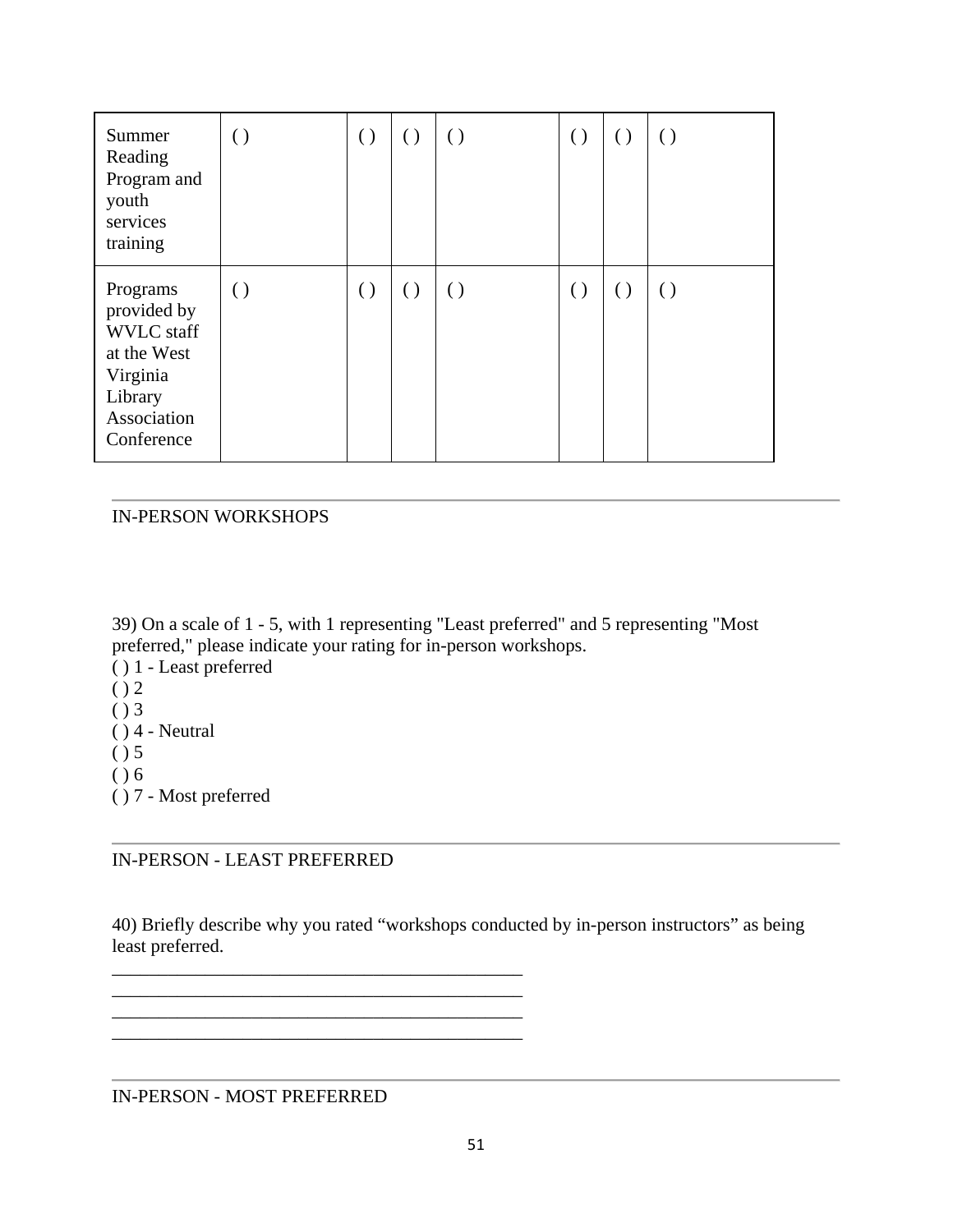41) Briefly describe why you rated "workshops conducted by in-person instructors" as being most preferred.

LIVE ONLINE EVENTS

42) On a scale of 1 - 5, with 1 representing "Least preferred" and 5 representing "Most preferred," please indicate your rating for live online events.

( ) 1 - Least preferred  $()2$  $()3$  $( ) 4 - Neutral$ 

- $( ) 5$
- $( ) 6$
- ( ) 7 Most preferred

## LIVE ONLINE EVENTS - LEAST PREFERRED

\_\_\_\_\_\_\_\_\_\_\_\_\_\_\_\_\_\_\_\_\_\_\_\_\_\_\_\_\_\_\_\_\_\_\_\_\_\_\_\_\_\_\_\_ \_\_\_\_\_\_\_\_\_\_\_\_\_\_\_\_\_\_\_\_\_\_\_\_\_\_\_\_\_\_\_\_\_\_\_\_\_\_\_\_\_\_\_\_  $\mathcal{L}_\text{max}$  , and the set of the set of the set of the set of the set of the set of the set of the set of the set of the set of the set of the set of the set of the set of the set of the set of the set of the set of the

\_\_\_\_\_\_\_\_\_\_\_\_\_\_\_\_\_\_\_\_\_\_\_\_\_\_\_\_\_\_\_\_\_\_\_\_\_\_\_\_\_\_\_\_  $\mathcal{L}_\text{max} = \mathcal{L}_\text{max} = \mathcal{L}_\text{max} = \mathcal{L}_\text{max} = \mathcal{L}_\text{max} = \mathcal{L}_\text{max} = \mathcal{L}_\text{max}$ \_\_\_\_\_\_\_\_\_\_\_\_\_\_\_\_\_\_\_\_\_\_\_\_\_\_\_\_\_\_\_\_\_\_\_\_\_\_\_\_\_\_\_\_

43) Briefly describe why you rated "live online events" as being least preferred.

LIVE ONLINE EVENTS - MOST PREFERRED

44) Briefly describe why you rated "live online events" as being most preferred.

RECORDED/ASYNCHRONOUS ONLINE SESSIONS

\_\_\_\_\_\_\_\_\_\_\_\_\_\_\_\_\_\_\_\_\_\_\_\_\_\_\_\_\_\_\_\_\_\_\_\_\_\_\_\_\_\_\_\_

\_\_\_\_\_\_\_\_\_\_\_\_\_\_\_\_\_\_\_\_\_\_\_\_\_\_\_\_\_\_\_\_\_\_\_\_\_\_\_\_\_\_\_\_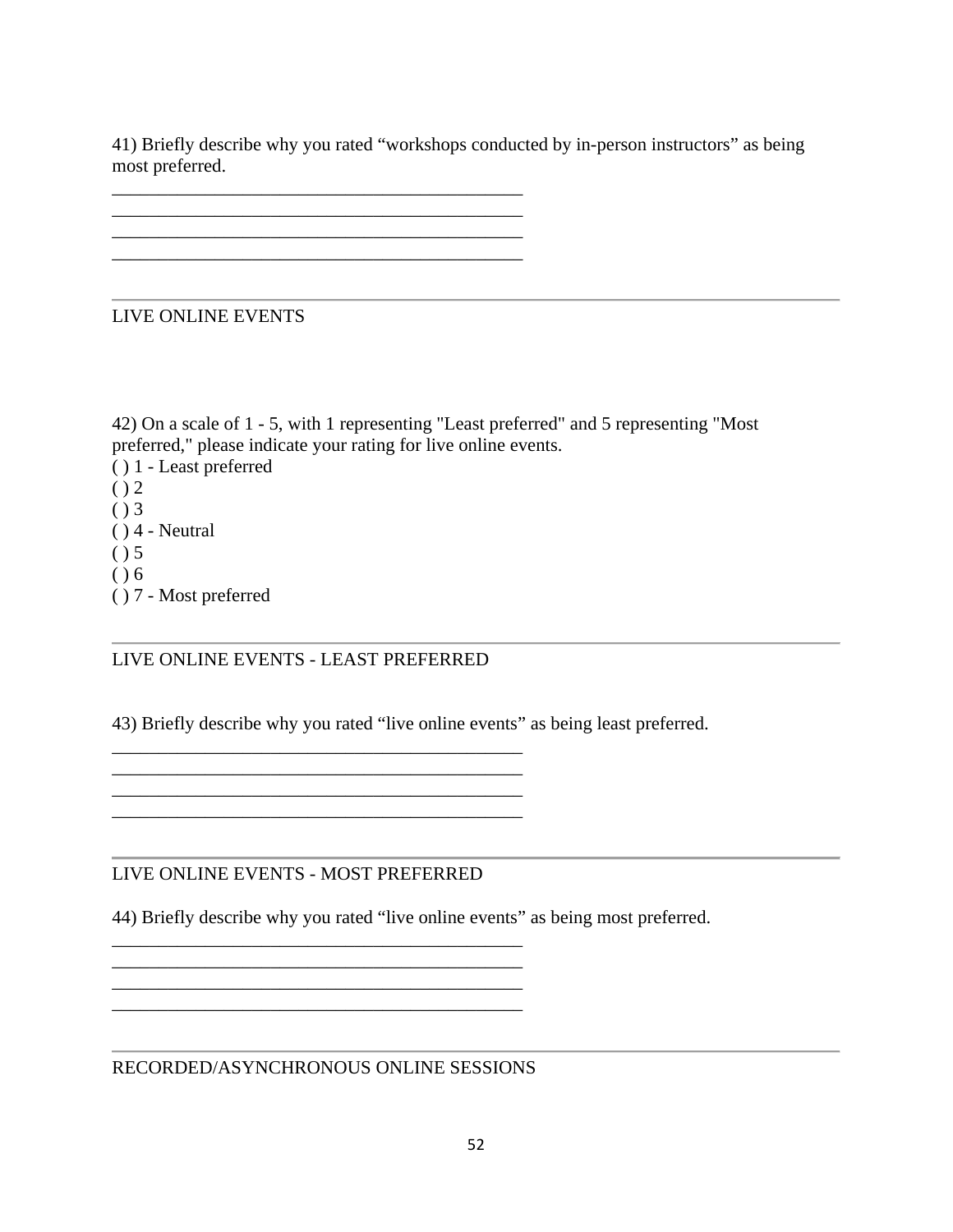45) On a scale of 1 - 5, with 1 representing "Least preferred" and 5 representing "Most preferred," please indicate your rating for recorded/asynchronous online sessions. ( ) 1 - Least preferred  $() 2$  $( ) 3$  $( ) 4 - Neutral$  $( ) 5$ 

- $( ) 6$
- ( ) 7 Most preferred

RECORDED/ASYNCHRONOUS ONLINE SESSIONS - LEAST PREFERRED

46) Briefly describe why you rated "recorded or asynchronous online sessions" as being least preferred.

RECORDED/ASYNCHRONOUS ONLINE SESSIONS - MOST PREFERRED

47) Briefly describe why you rated "recorded or asynchronous online sessions" as being most preferred.

INDEPENDENT STUDY/COACHING/COUNSELING

\_\_\_\_\_\_\_\_\_\_\_\_\_\_\_\_\_\_\_\_\_\_\_\_\_\_\_\_\_\_\_\_\_\_\_\_\_\_\_\_\_\_\_\_ \_\_\_\_\_\_\_\_\_\_\_\_\_\_\_\_\_\_\_\_\_\_\_\_\_\_\_\_\_\_\_\_\_\_\_\_\_\_\_\_\_\_\_\_

\_\_\_\_\_\_\_\_\_\_\_\_\_\_\_\_\_\_\_\_\_\_\_\_\_\_\_\_\_\_\_\_\_\_\_\_\_\_\_\_\_\_\_\_

\_\_\_\_\_\_\_\_\_\_\_\_\_\_\_\_\_\_\_\_\_\_\_\_\_\_\_\_\_\_\_\_\_\_\_\_\_\_\_\_\_\_\_\_ \_\_\_\_\_\_\_\_\_\_\_\_\_\_\_\_\_\_\_\_\_\_\_\_\_\_\_\_\_\_\_\_\_\_\_\_\_\_\_\_\_\_\_\_ \_\_\_\_\_\_\_\_\_\_\_\_\_\_\_\_\_\_\_\_\_\_\_\_\_\_\_\_\_\_\_\_\_\_\_\_\_\_\_\_\_\_\_\_  $\mathcal{L}_\text{max}$  , and the set of the set of the set of the set of the set of the set of the set of the set of the set of the set of the set of the set of the set of the set of the set of the set of the set of the set of the

48) On a scale of 1 - 5, with 1 representing "Least preferred" and 5 representing "Most preferred," please indicate your rating for independent study/ coaching/ counseling. ( ) 1 - Least preferred

- $() 2$
- $( ) 3$
- $( ) 4 Neutral$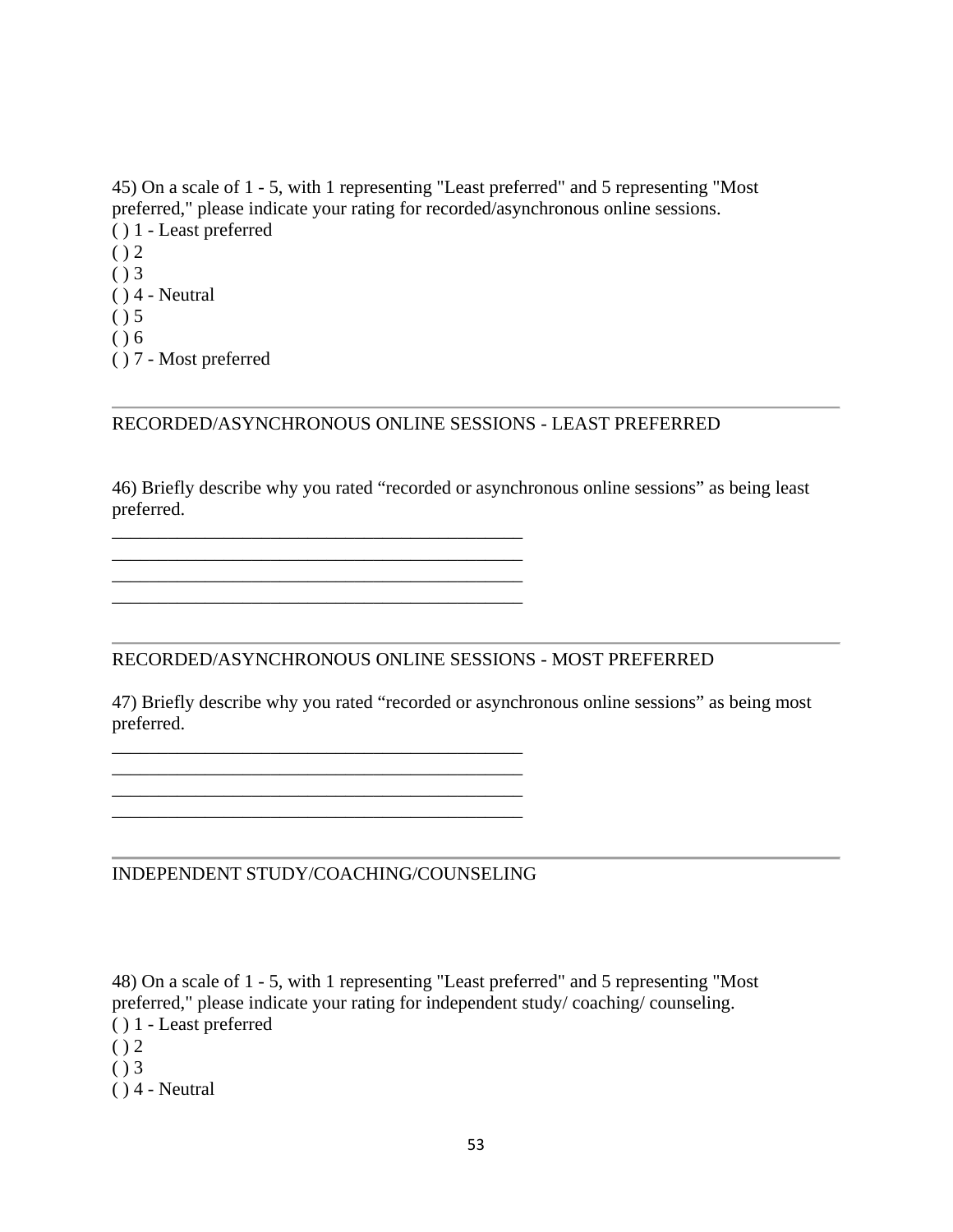## INDEPENDENT STUDY/COACHING/COUNSELING - LEAST PREFERRED

49) Briefly describe why you rated "Independent study/coaching/counseling" as being least preferred.

## INDEPENDENT STUDY/COACHING/COUNSELING - MOST PREFERRED

50) Briefly describe why you rated "Independent study/coaching/counseling" as being most preferred.

PRESENTATIONS AT WVLA CONFERENCES

\_\_\_\_\_\_\_\_\_\_\_\_\_\_\_\_\_\_\_\_\_\_\_\_\_\_\_\_\_\_\_\_\_\_\_\_\_\_\_\_\_\_\_\_

\_\_\_\_\_\_\_\_\_\_\_\_\_\_\_\_\_\_\_\_\_\_\_\_\_\_\_\_\_\_\_\_\_\_\_\_\_\_\_\_\_\_\_\_ \_\_\_\_\_\_\_\_\_\_\_\_\_\_\_\_\_\_\_\_\_\_\_\_\_\_\_\_\_\_\_\_\_\_\_\_\_\_\_\_\_\_\_\_

\_\_\_\_\_\_\_\_\_\_\_\_\_\_\_\_\_\_\_\_\_\_\_\_\_\_\_\_\_\_\_\_\_\_\_\_\_\_\_\_\_\_\_\_ \_\_\_\_\_\_\_\_\_\_\_\_\_\_\_\_\_\_\_\_\_\_\_\_\_\_\_\_\_\_\_\_\_\_\_\_\_\_\_\_\_\_\_\_ \_\_\_\_\_\_\_\_\_\_\_\_\_\_\_\_\_\_\_\_\_\_\_\_\_\_\_\_\_\_\_\_\_\_\_\_\_\_\_\_\_\_\_\_

51) On a scale of 1 - 5, with 1 representing "Least preferred" and 5 representing "Most preferred," please indicate your rating for presentations at WVLA conferences.

- ( ) 1 Least preferred
- $()2$
- $( ) 3$
- $( ) 4 Neutral$
- $( ) 5$
- $( ) 6$
- ( ) 7 Most preferred

PRESENTATIONS AT WVLS - LEAST PREFERRED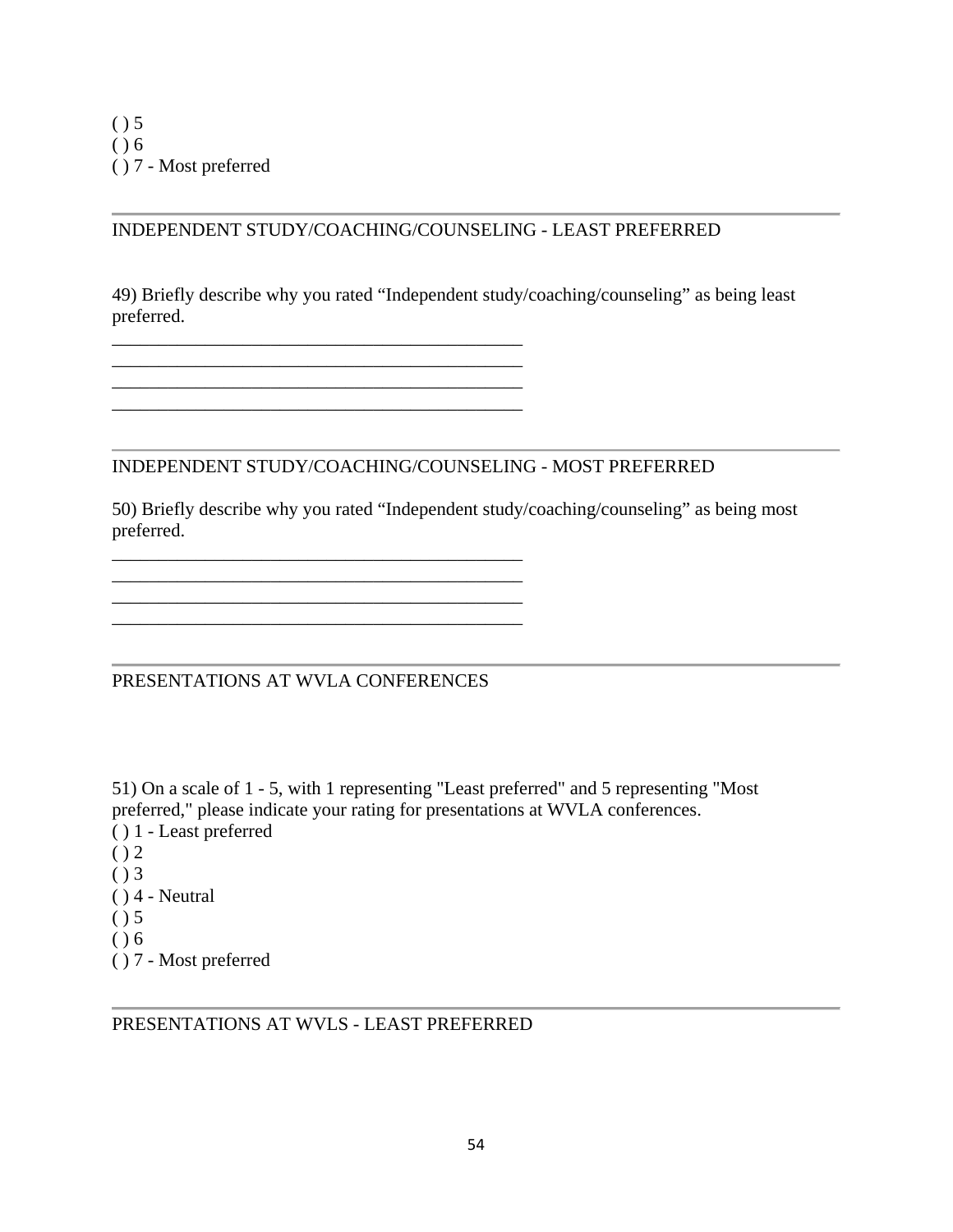52) Briefly describe why you rated "presentations at WVLA conferences" as being least preferred.

## WVLA PRESENTATIONS - MOST PREFERRED

\_\_\_\_\_\_\_\_\_\_\_\_\_\_\_\_\_\_\_\_\_\_\_\_\_\_\_\_\_\_\_\_\_\_\_\_\_\_\_\_\_\_\_\_

 $\mathcal{L}_\text{max} = \mathcal{L}_\text{max} = \mathcal{L}_\text{max} = \mathcal{L}_\text{max} = \mathcal{L}_\text{max} = \mathcal{L}_\text{max} = \mathcal{L}_\text{max}$ 

\_\_\_\_\_\_\_\_\_\_\_\_\_\_\_\_\_\_\_\_\_\_\_\_\_\_\_\_\_\_\_\_\_\_\_\_\_\_\_\_\_\_\_\_ \_\_\_\_\_\_\_\_\_\_\_\_\_\_\_\_\_\_\_\_\_\_\_\_\_\_\_\_\_\_\_\_\_\_\_\_\_\_\_\_\_\_\_\_  $\mathcal{L}_\text{max}$  and  $\mathcal{L}_\text{max}$  and  $\mathcal{L}_\text{max}$  and  $\mathcal{L}_\text{max}$  and  $\mathcal{L}_\text{max}$ \_\_\_\_\_\_\_\_\_\_\_\_\_\_\_\_\_\_\_\_\_\_\_\_\_\_\_\_\_\_\_\_\_\_\_\_\_\_\_\_\_\_\_\_

53) Briefly describe why you rated "presentations at WVLA conferences" as being most preferred.

## CONTINUING EDUCATION/ STAFF DEVELOPMENT - OVERALL ASSESSMENT

54) Overall, how satisfied are you with the quality of continuing education/ professional development services offered by WVLC?

- ( ) 1 Completely dissatisfied
- ( ) 2 Somewhat dissatisfied
- ( ) 3 Neither satisfied nor dissatisfied

\_\_\_\_\_\_\_\_\_\_\_\_\_\_\_\_\_\_\_\_\_\_\_\_\_\_\_\_\_\_\_\_\_\_\_\_\_\_\_\_\_\_\_\_ \_\_\_\_\_\_\_\_\_\_\_\_\_\_\_\_\_\_\_\_\_\_\_\_\_\_\_\_\_\_\_\_\_\_\_\_\_\_\_\_\_\_\_\_  $\mathcal{L}_\text{max}$  and  $\mathcal{L}_\text{max}$  and  $\mathcal{L}_\text{max}$  and  $\mathcal{L}_\text{max}$  and  $\mathcal{L}_\text{max}$ \_\_\_\_\_\_\_\_\_\_\_\_\_\_\_\_\_\_\_\_\_\_\_\_\_\_\_\_\_\_\_\_\_\_\_\_\_\_\_\_\_\_\_\_

\_\_\_\_\_\_\_\_\_\_\_\_\_\_\_\_\_\_\_\_\_\_\_\_\_\_\_\_\_\_\_\_\_\_\_\_\_\_\_\_\_\_\_\_

\_\_\_\_\_\_\_\_\_\_\_\_\_\_\_\_\_\_\_\_\_\_\_\_\_\_\_\_\_\_\_\_\_\_\_\_\_\_\_\_\_\_\_\_ \_\_\_\_\_\_\_\_\_\_\_\_\_\_\_\_\_\_\_\_\_\_\_\_\_\_\_\_\_\_\_\_\_\_\_\_\_\_\_\_\_\_\_\_  $\mathcal{L}_\text{max}$  and  $\mathcal{L}_\text{max}$  and  $\mathcal{L}_\text{max}$  and  $\mathcal{L}_\text{max}$  and  $\mathcal{L}_\text{max}$ 

- ( ) 4 Somewhat satisfied
- ( ) 5 Completely satisfied

55) Please describe any specific improvements in services at your library that can be attributed to the continuing education activities supported by WVLC.

56) If you have any additional feedback for WVLC regarding continuing education and professional development, please insert that feedback in the textbox provided below. Please feel free to suggest topics for training that you believe would enhance your library's ability to offer quality library services.

SPECIAL SERVICES/ TALKING BOOKS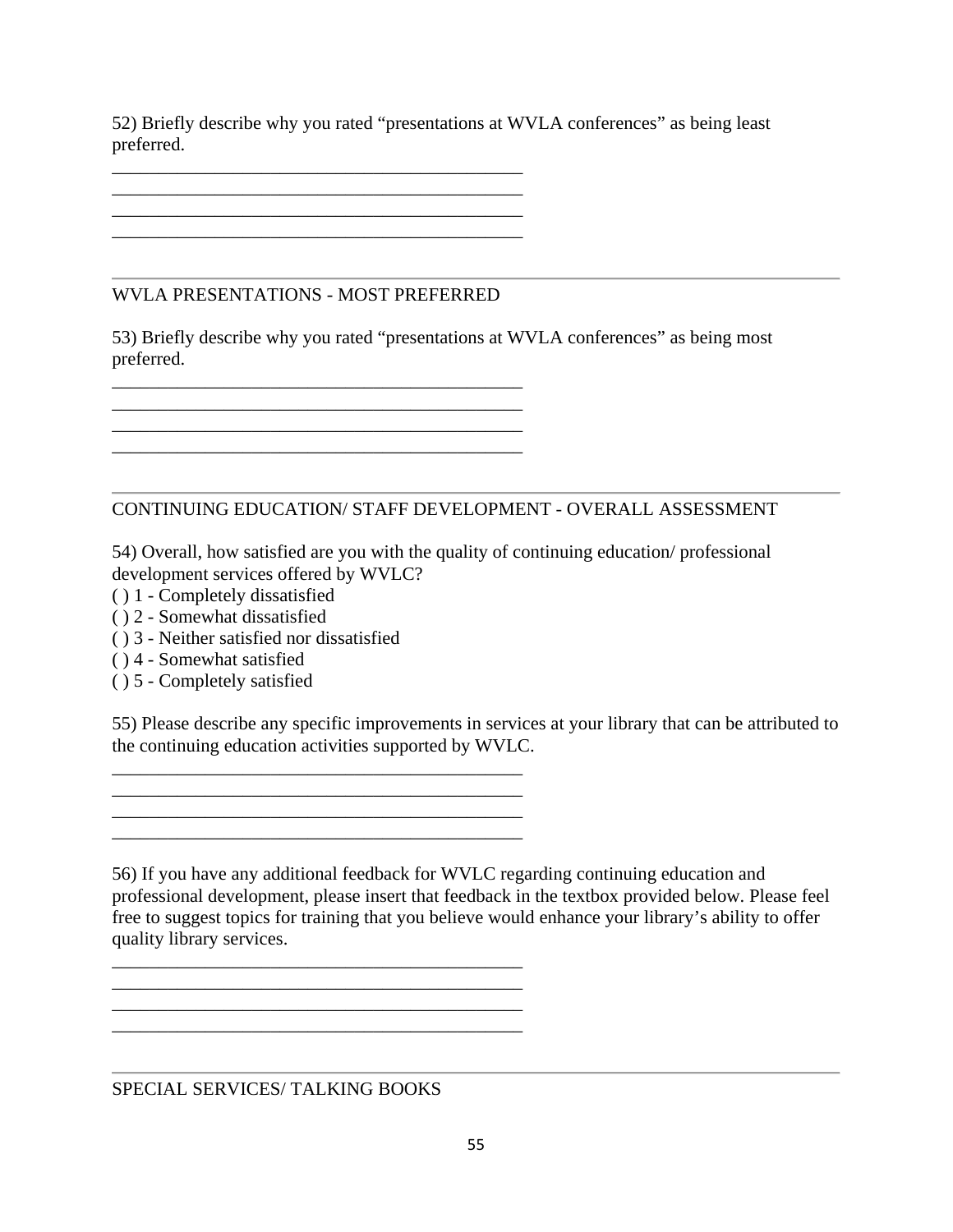The West Virginia Library Commission (WVLC) provides a variety of services to residents who are unable to read standard print due to a visual, physical, or organic reading disability and for institutions which serve these eligible individuals (schools, hospitals, care facilities, etc.).

The West Virginia Library Commission has invested LSTA dollars in a range of services and resources through its Special Services Library. For each of the services described below, please indicate how satisfied you are with the quality of the services made available through the National Library Service (NLS), the LSTA funds, and the West Virginia Library Commission.

57) TALKING BOOKS COLLECTION The Talking Books Collection offers a wide range of popular fiction and non-fiction titles for adults, teens, and children. How satisfied are you with the service quality of the resources made available through the Special Services Library?

- ( ) 1 Completely dissatisfied
- ( ) 2 Mostly dissatisfied
- ( ) 3 Somewhat dissatisfied
- ( ) 4 Neither satisfied nor dissatisfied
- ( ) 5 Somewhat satisfied
- ( ) 6 Mostly satisfied
- ( ) 7 Completely satisfied
- ( ) 8 Not aware of these resources
- ( ) 9 Unable to rate these resources

58) BARD: Braille and Audio Reading Download This free service allows patrons with Internet access and an email address to search for and download titles to either a personal flash drive or a digital cartridge for immediate listening. New titles are frequently added to this service. How satisfied are you with the service quality of the resources made available through BARD?

- ( ) 1 Completely dissatisfied
- ( ) 2 Mostly dissatisfied
- ( ) 3 Somewhat dissatisfied
- ( ) 4 Neither satisfied nor dissatisfied
- ( ) 5 Somewhat satisfied
- ( ) 6 Mostly satisfied
- ( ) 7 Completely satisfied
- ( ) 8 Not aware of these resources
- ( ) 9 Unable to rate these resources

59) LARGE PRINT SERVICES Large Print materials are also available to patrons through the Special Services Library. How satisfied are you with the quality of the Large print resources and service available through the West Virginia Library Commission? How satisfied are you with the LARGE PRINT resources and services that are provided by WVLC?

- ( ) 1 Completely dissatisfied
- ( ) 2 Mostly dissatisfied
- ( ) 3 Somewhat dissatisfied
- ( ) 4 Neither satisfied nor dissatisfied
- ( ) 5 Somewhat satisfied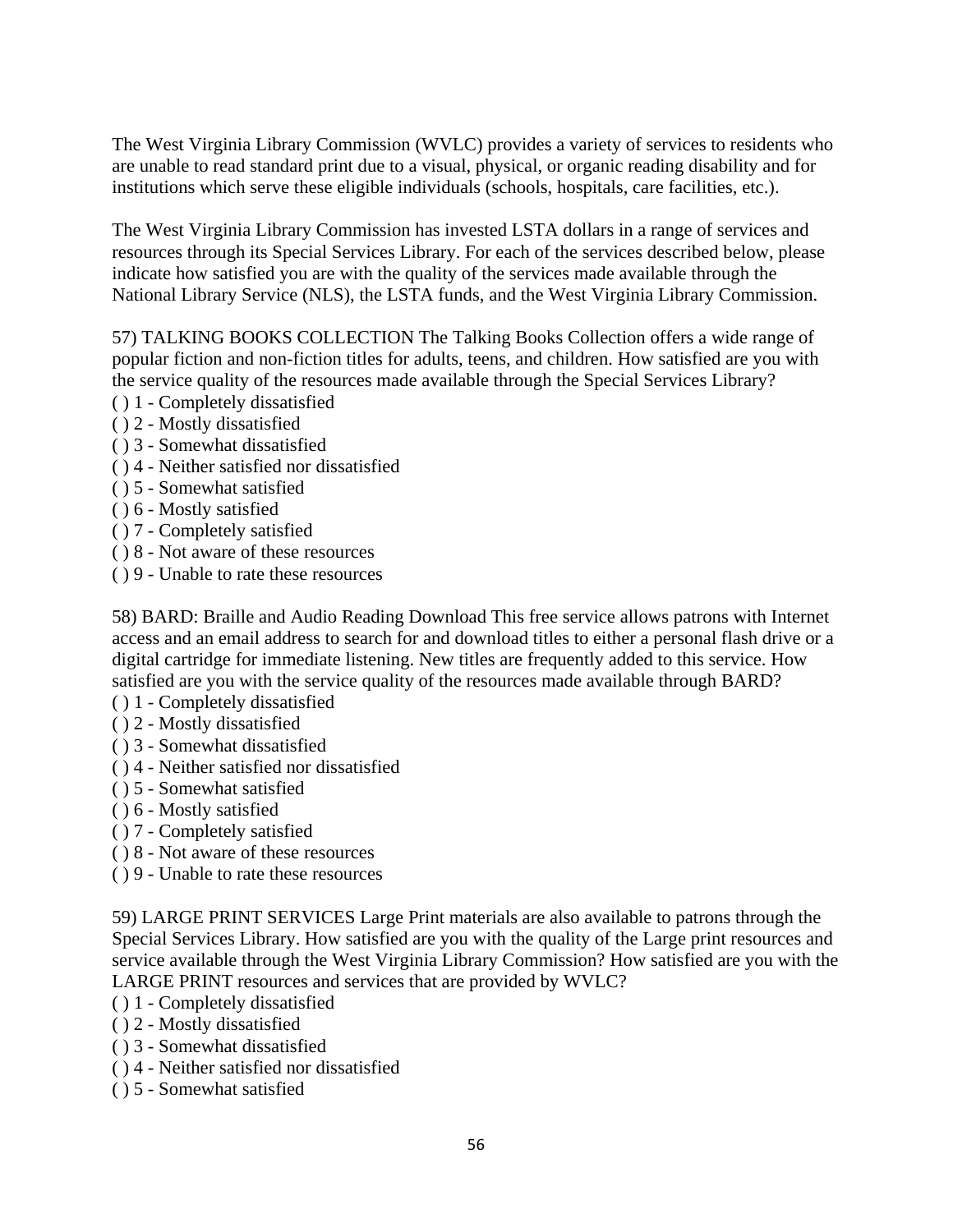- ( ) 6 Mostly satisfied
- ( ) 7 Completely satisfied
- ( ) 8 Not aware of these resources
- ( ) 9 Unable to rate these resources

60) NATIONAL LIBRARY SERVICE (NLS): That All May Read The West Virginia Library Commission is able to provide the above services through a partnership with the National Library Service for the Blind and Physically Handicapped (NLS), which is a program of the Library of Congress. Are you aware of this national program?

( ) Yes

 $()$  No

Please indicate the degree to which you agree or disagree with each of the following statements:

61) My staff have the skills and training they need to design and execute an effective program of service to residents with special needs.

- ( ) 1 Strongly disagree
- ( ) 2 Disagree
- ( ) 3 Somewhat disagree
- ( ) 4 Neither agree nor disagree
- ( ) 5 Somewhat agree
- ( ) 6 Agree
- ( ) 7 Strongly agree

62) My library has the technological resources it needs to design and execute an effective program of service to residents with special needs.

- ( ) 1 Strongly disagree
- ( ) 2 Disagree
- ( ) 3 Somewhat disagree
- ( ) 4 Neither agree nor disagree

\_\_\_\_\_\_\_\_\_\_\_\_\_\_\_\_\_\_\_\_\_\_\_\_\_\_\_\_\_\_\_\_\_\_\_\_\_\_\_\_\_\_\_\_ \_\_\_\_\_\_\_\_\_\_\_\_\_\_\_\_\_\_\_\_\_\_\_\_\_\_\_\_\_\_\_\_\_\_\_\_\_\_\_\_\_\_\_\_ \_\_\_\_\_\_\_\_\_\_\_\_\_\_\_\_\_\_\_\_\_\_\_\_\_\_\_\_\_\_\_\_\_\_\_\_\_\_\_\_\_\_\_\_

- ( ) 5 Somewhat agree
- ( ) 6 Agree
- ( ) 7 Strongly agree

63) Briefly describe the technology resources you feel would help your staff design and execute and effective program of service to residents with special needs.

64) To your knowledge, do residents of your area make use of the services and resources provided through the Special Services Library?

 $() Yes$ 

 $()$  No

( ) Don't know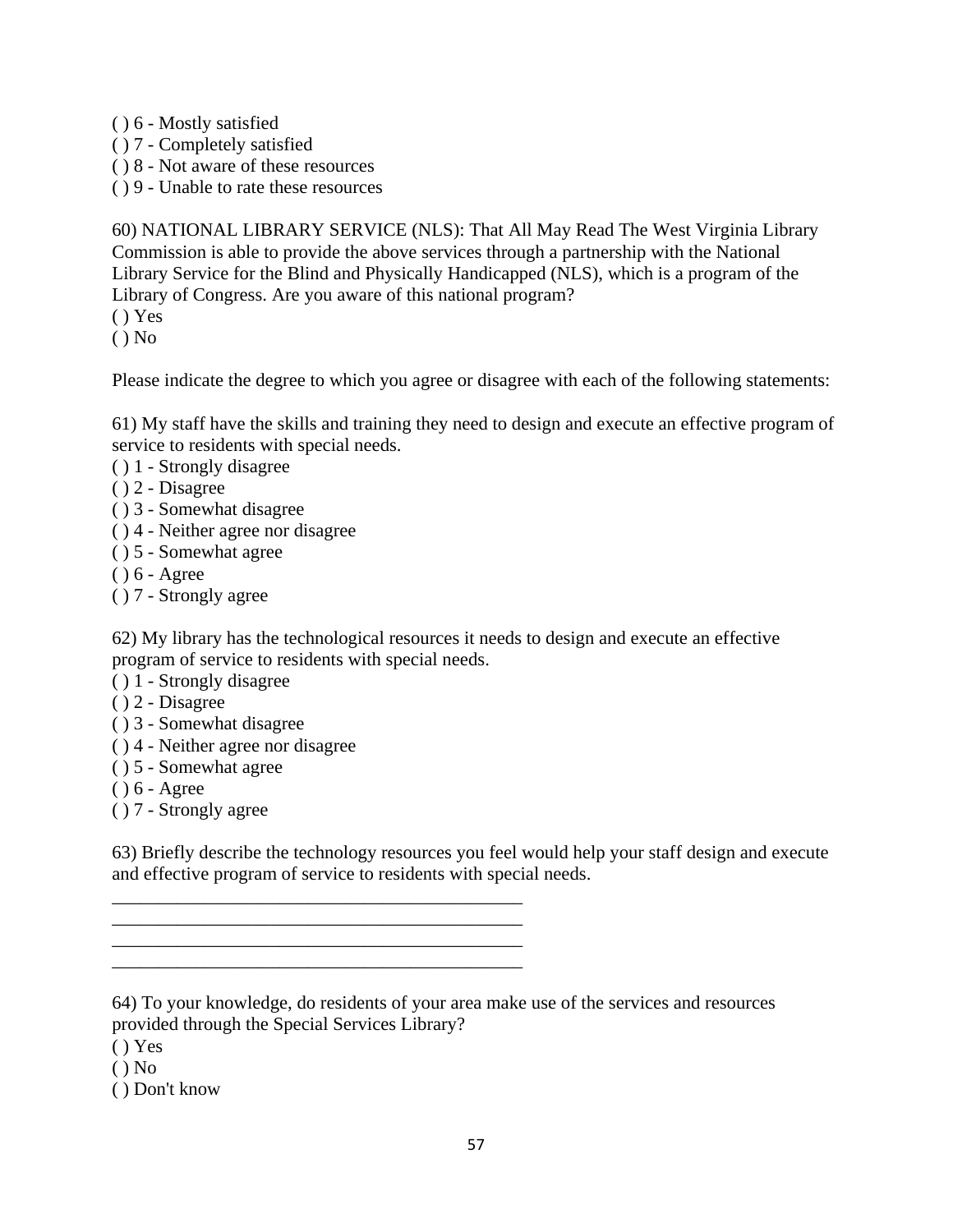( ) Unaware of the resources/services

65) How does the availability of this program/service affect your ability to serve patrons? (Please mark the response that is most important to your library.)

( ) Reduces the overall cost of services to patrons

( ) Improves the quality of service we can provide to patrons

\_\_\_\_\_\_\_\_\_\_\_\_\_\_\_\_\_\_\_\_\_\_\_\_\_\_\_\_\_\_\_\_\_\_\_\_\_\_\_\_\_\_\_\_ \_\_\_\_\_\_\_\_\_\_\_\_\_\_\_\_\_\_\_\_\_\_\_\_\_\_\_\_\_\_\_\_\_\_\_\_\_\_\_\_\_\_\_\_ \_\_\_\_\_\_\_\_\_\_\_\_\_\_\_\_\_\_\_\_\_\_\_\_\_\_\_\_\_\_\_\_\_\_\_\_\_\_\_\_\_\_\_\_

\_\_\_\_\_\_\_\_\_\_\_\_\_\_\_\_\_\_\_\_\_\_\_\_\_\_\_\_\_\_\_\_\_\_\_\_\_\_\_\_\_\_\_\_

\_\_\_\_\_\_\_\_\_\_\_\_\_\_\_\_\_\_\_\_\_\_\_\_\_\_\_\_\_\_\_\_\_\_\_\_\_\_\_\_\_\_\_\_ \_\_\_\_\_\_\_\_\_\_\_\_\_\_\_\_\_\_\_\_\_\_\_\_\_\_\_\_\_\_\_\_\_\_\_\_\_\_\_\_\_\_\_\_

( ) Broadens the range of services/resources our patrons can access

( ) Builds capacity among my staff

( ) Other (Please specify below.)

66) If you answered "other" to the question above, please specify in the text box provided below.

67) Overall, how satisfied are you with the quality and services of the Special Services Library?

( ) 1 - Completely dissatisfied

- ( ) 2 Somewhat dissatisfied
- ( ) 3 Somewhat dissatisfied
- ( ) 4 Neither satisfied nor dissatisfied
- ( ) 5 Somewhat satisfied
- ( ) 6 Mostly satisfied
- ( ) 7 Completely satisfied

68) If the Special Services Library was no longer available through the West Virginia Library Commission, how likely is it that your library would be able to fund the cost of its services through your library's budget?

- ( ) 1 Extremely unlikely
- ( ) 2 Unlikely
- ( ) 3 Somewhat unlikely
- ( ) 4 Neutral or unsure
- ( ) 5 Somewhat likely
- $( ) 6 Likely$

( ) 7 - Extremely likely

69) If you have any additional feedback for WVLC regarding its support for the Special Services Library program, please insert that feedback in the text box provided below.

### SERVICE PRIORITIES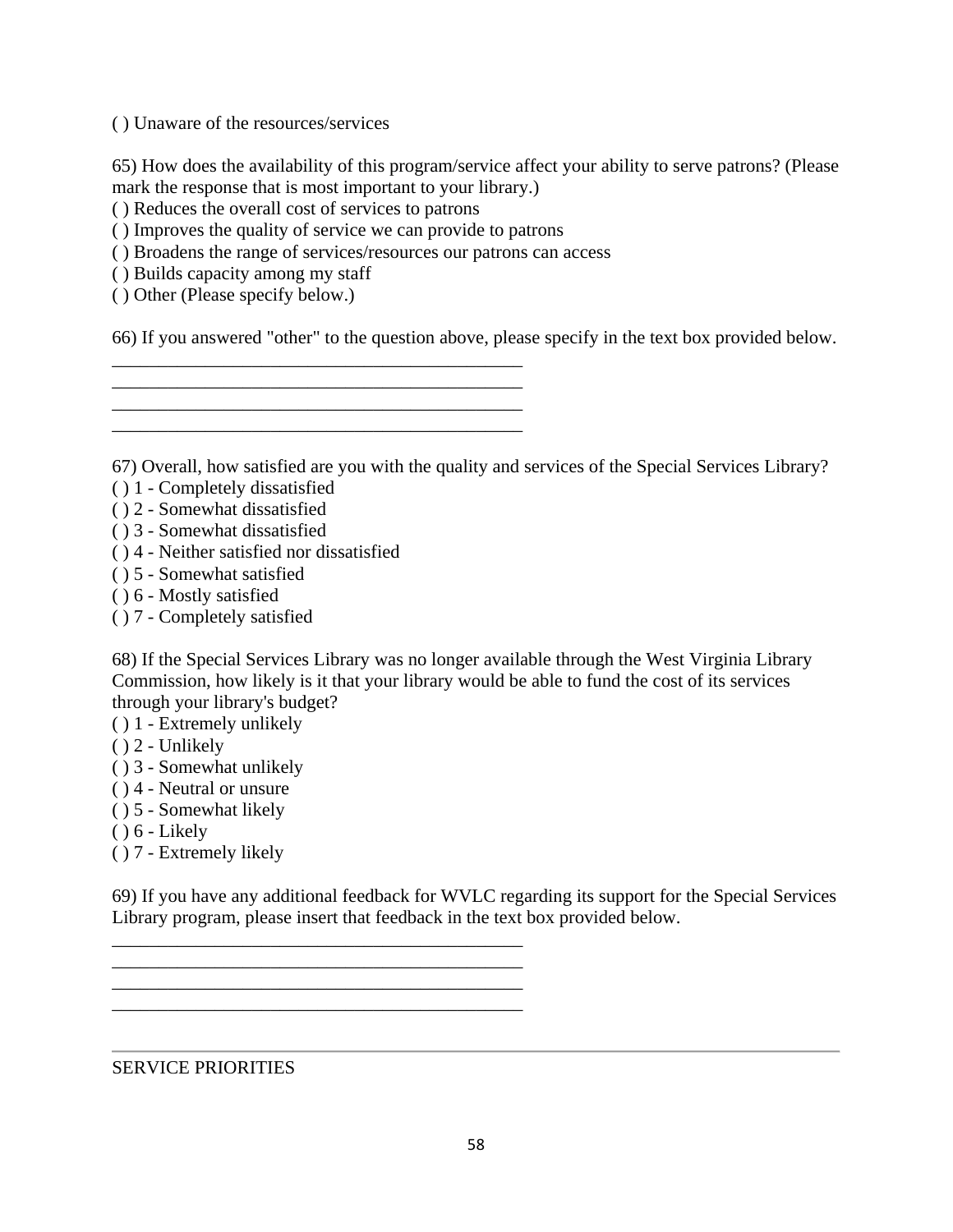Prioritizing Different Services

In this final section of the survey, we would like to ask you about the relative value of different services that some state library agencies provide. Some of these services are already being provided by WVLC. Other services could be provided if additional funding was available.

Considering the current needs of public libraries in your state, please indicate how much of a priority it would be for WVLC to provide these services. A rating of 1 represents a service that in not a priority. A rating of 5 represents a service that you believe is essential. Please select 6 if you are unsure or if you feel that you are unable to rate the service.

70) Please indicate your priorities among the following ADMINISTRATIVE SERVICES TO LIBRARIES

|                                                     | $1 -$<br>Not a<br>prior<br>ity | $2 -$<br>Low<br>prior<br>ity | $\overline{3}$     | $4 -$<br><b>Medi</b><br>um<br>priori<br>ty | 5                  | $6 -$<br><b>High</b><br>prior<br>ity | $7 -$<br><b>Essent</b><br>ial | $8 -$<br><b>UNSURE/UN</b><br><b>ABLE TO</b><br><b>RATE</b> |
|-----------------------------------------------------|--------------------------------|------------------------------|--------------------|--------------------------------------------|--------------------|--------------------------------------|-------------------------------|------------------------------------------------------------|
| Accreditati<br>on of<br>libraries                   | $\left( \right)$               | $\left( \right)$             | $\left( \right)$   | $\left( \right)$                           | $\left( \ \right)$ | $\left( \right)$                     | $\left( \right)$              | $\left( \right)$                                           |
| Administra<br>tion of<br><b>State Aid</b>           | $\left( \right)$               | $\left( \ \right)$           | $\left( \ \right)$ | $\left( \ \right)$                         | $\left( \right)$   | $\left( \ \right)$                   | $\left( \ \right)$            | $\left( \ \right)$                                         |
| Certificatio<br>n of<br>librarians                  | $\left( \right)$               | $\left( \right)$             | $\left( \ \right)$ | $\left( \right)$                           | $\left( \ \right)$ | $\left( \right)$                     | $\left( \right)$              | $\left( \ \right)$                                         |
| Collection<br>of Library<br>statistics              | $\left( \right)$               | $\left( \right)$             | $\left( \ \right)$ | $\left( \right)$                           | $\left( \right)$   | $\left( \ \right)$                   | $\left( \ \right)$            | $\left( \right)$                                           |
| Library<br>legislation<br>preparation<br>and review | $\left( \right)$               | $\left( \right)$             | $\left( \right)$   | $\left( \right)$                           | $\left( \right)$   | $\left( \right)$                     | $\left( \right)$              | $\left( \right)$                                           |
| Developme<br>nt of<br>standards<br>and              | $\left( \right)$               | $\left( \ \right)$           | $\left( \ \right)$ | $\left( \right)$                           | $\left( \ \right)$ | $\left( \ \right)$                   | $\left( \ \right)$            | $\left( \ \right)$                                         |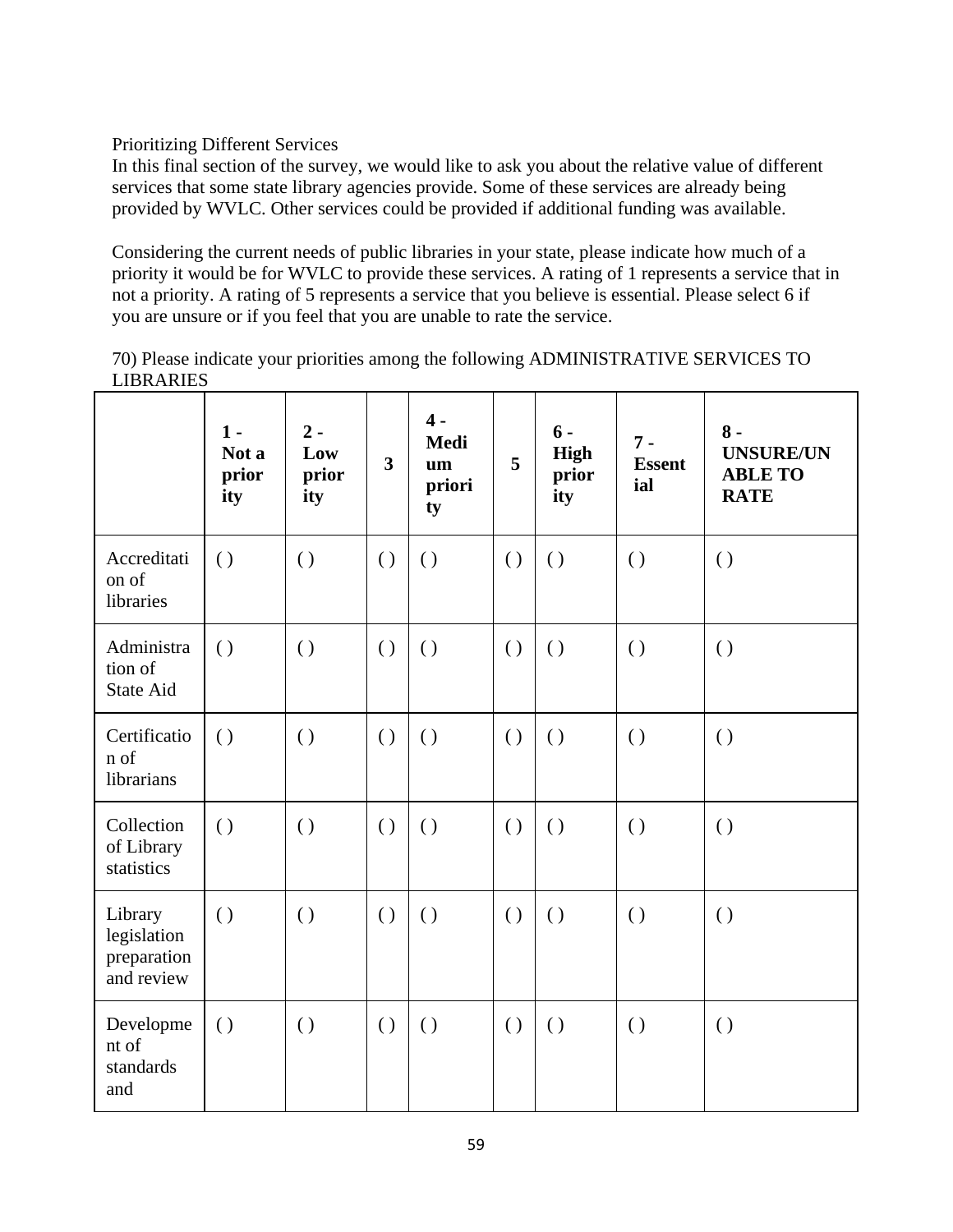| guidelines<br>for<br>libraries |  |  |  |  |  |  |  |  |
|--------------------------------|--|--|--|--|--|--|--|--|
|--------------------------------|--|--|--|--|--|--|--|--|

71) Please indicate your priorities among the following OPERATIONAL ASSISTANCE TO LIBRARIES

|                                                              | $1 -$<br>Not a<br>priori<br>ty | $2 -$<br>Low<br>priori<br>ty | $\overline{\mathbf{3}}$ | $4 -$<br>Medi<br>um<br>priori<br>ty | 5                  | $6 -$<br><b>High</b><br>priori<br>ty | $7 -$<br><b>Essent</b><br>ial | $8 -$<br><b>UNSURE/UNA</b><br><b>BLE TO</b><br><b>RATE</b> |
|--------------------------------------------------------------|--------------------------------|------------------------------|-------------------------|-------------------------------------|--------------------|--------------------------------------|-------------------------------|------------------------------------------------------------|
| Cooperat<br>ive<br>purchasin<br>g of<br>library<br>materials | $\left( \right)$               | $\left( \right)$             | $\left( \right)$        | $\left( \right)$                    | $\left( \ \right)$ | $\left( \right)$                     | $\left( \ \right)$            | $\left( \right)$                                           |
| Interlibra<br>ry loan<br>referral<br>services                | $\left( \right)$               | $\left( \right)$             | $\left( \right)$        | $\left( \right)$                    | $\left( \right)$   | $\left( \ \right)$                   | $\left( \ \right)$            | $\left( \right)$                                           |
| Referenc<br>e referral<br>services                           | $\left( \right)$               | $\left( \right)$             | $\left( \right)$        | $\left( \right)$                    | $\left( \right)$   | $\left( \right)$                     | $\left( \ \right)$            | $\left( \right)$                                           |

72) Please indicate your priorities among the following COORDINATION/ INTEGRATION OF LIBRARY SERVICES

|                                                      | 1 -<br>Not a<br>prior<br>ity | $2 -$<br>Low<br>prior<br>ity | 3                      | 4 -<br><b>Medi</b><br>um<br>priori<br>ty | 5 | $6 -$<br><b>High</b><br>prior<br>ity | $7 -$<br><b>Essent</b><br>ial | $8 -$<br><b>UNSURE/UN</b><br><b>ABLE TO</b><br><b>RATE</b> |
|------------------------------------------------------|------------------------------|------------------------------|------------------------|------------------------------------------|---|--------------------------------------|-------------------------------|------------------------------------------------------------|
| Retrospecti<br>ve<br>conversion<br>of<br>bibliograph | $\left( \right)$             | . )                          | $\left( \quad \right)$ | $(\ )$                                   |   | $\left(\ \right)$                    | ( )                           | $\left(\ \right)$                                          |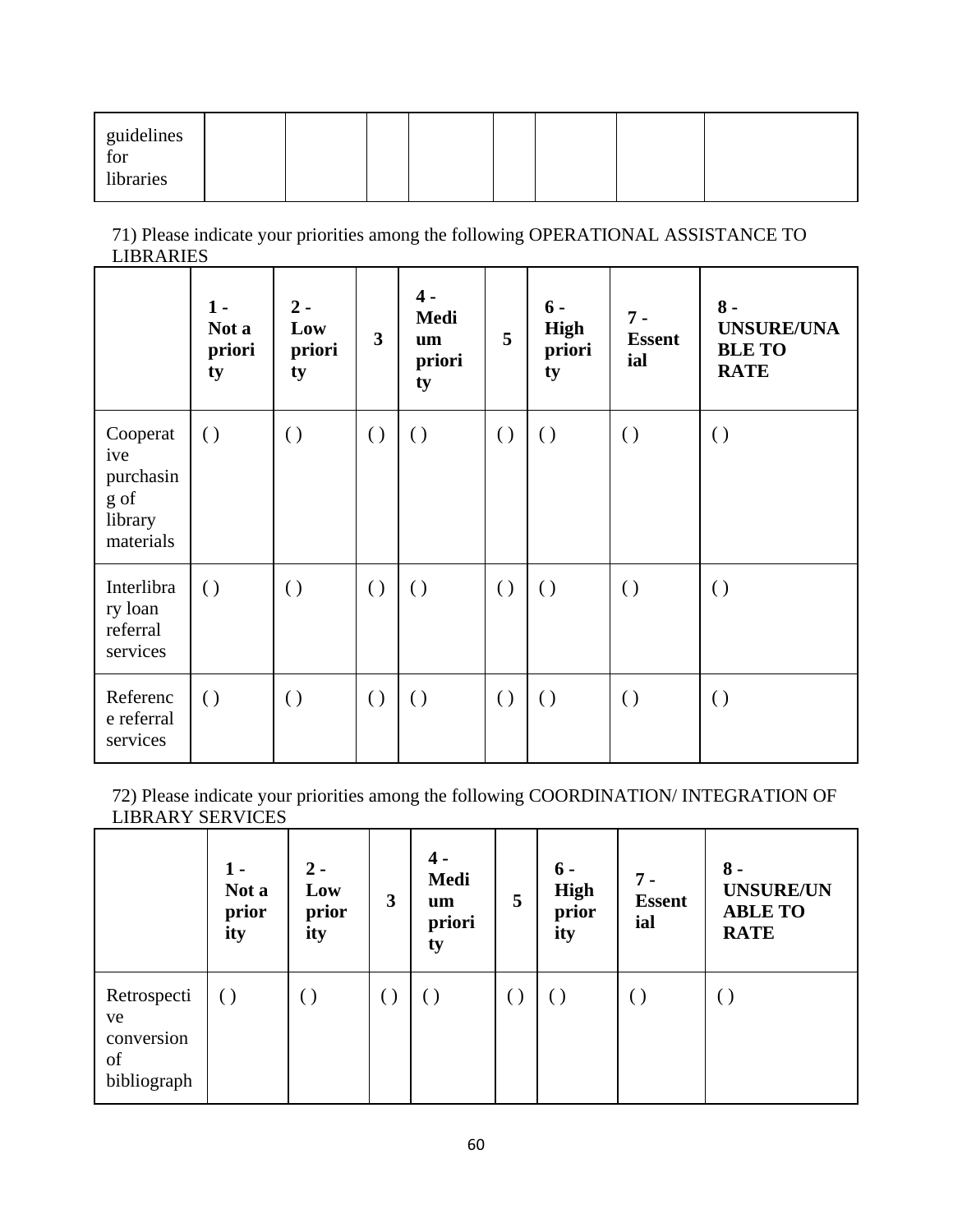| ic records                                                                            |                    |                    |                    |                    |                    |                    |                    |                    |
|---------------------------------------------------------------------------------------|--------------------|--------------------|--------------------|--------------------|--------------------|--------------------|--------------------|--------------------|
| Statewide<br>coordinated<br>digital<br>programs<br>or services                        | $\left( \right)$   | $\left( \right)$   | $\left( \ \right)$ | $\left( \right)$   | $\left( \ \right)$ | $\left( \ \right)$ | $\left( \ \right)$ | $\left( \ \right)$ |
| Statewide<br>public<br>relations/<br>library<br>promotion<br>campaigns                | $\left( \right)$   | $\left( \right)$   | $\left( \ \right)$ | $\left( \right)$   | $\left( \ \right)$ | $\left( \ \right)$ | $\left( \ \right)$ | $\left( \ \right)$ |
| Statewide<br>virtual<br>reference<br>service                                          | $\left( \ \right)$ | $\left( \ \right)$ | $\left( \ \right)$ | $\left( \right)$   | $\left( \right)$   | $\left( \ \right)$ | $\left( \ \right)$ | $\left( \ \right)$ |
| Universal<br>Service<br>Program<br>(review and<br>approval of<br>technology<br>plans) | $\left( \right)$   | $\left( \ \right)$ | $\left( \right)$   | $\left( \right)$   | $\left( \right)$   | $\left( \ \right)$ | $\left( \ \right)$ | $\left( \ \right)$ |
| Statewide<br>resource<br>sharing                                                      | $\left( \ \right)$ | $\left( \right)$   | $\left( \ \right)$ | $\left( \right)$   | $\left( \right)$   | $\left( \ \right)$ | $\left( \ \right)$ | $\left( \ \right)$ |
| Delivery<br>system<br>between/a<br>mong<br>libraries                                  | $\left( \ \right)$ | $\left( \ \right)$ | $\left( \ \right)$ | $\left( \ \right)$ | $\left( \ \right)$ | $\left( \ \right)$ | $\left( \ \right)$ | $\left( \ \right)$ |

73) Please indicate your priorities among the following PLANNING AND PROGRAM DEVELOPMENT

|  | . .<br>Not a<br>priori | - ∠<br>Low<br>priori | ັ | Medi<br>um | ັ | 0 -<br><b>High</b><br>priori | ▀<br>. .<br><b>Essent</b><br>ial | ა -<br><b>UNSURE/UN</b><br><b>ABLE TO</b> |
|--|------------------------|----------------------|---|------------|---|------------------------------|----------------------------------|-------------------------------------------|
|--|------------------------|----------------------|---|------------|---|------------------------------|----------------------------------|-------------------------------------------|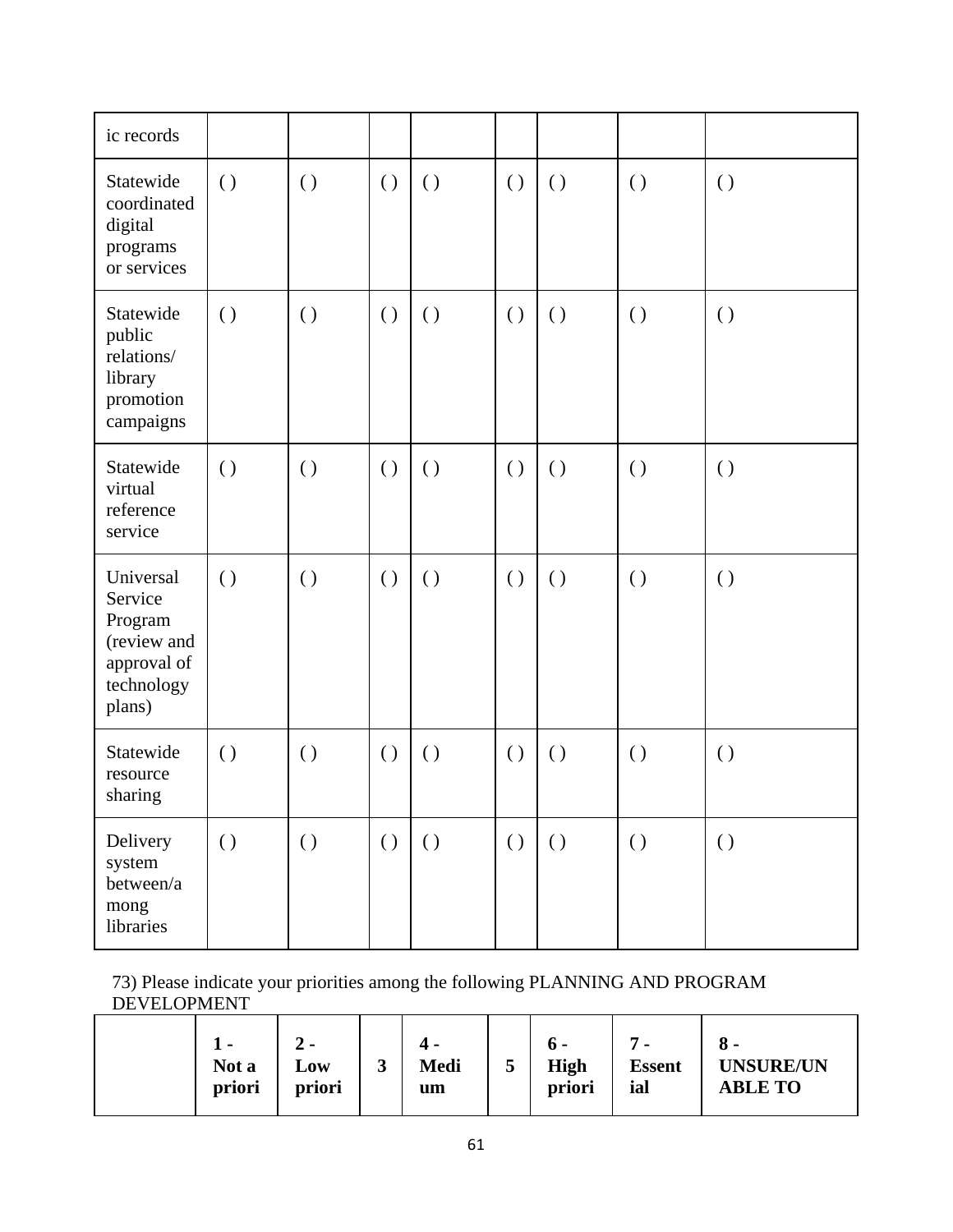|                                                     | ty               | ty               |                    | priori<br>ty       |                  | ty               |                  | <b>RATE</b>        |
|-----------------------------------------------------|------------------|------------------|--------------------|--------------------|------------------|------------------|------------------|--------------------|
| Continuin<br>g<br>education<br>programs             | $\left( \right)$ | $\left( \right)$ | $\left( \right)$   | $\left( \ \right)$ | $\left( \right)$ | $\left( \right)$ | $\left( \right)$ | $\left( \ \right)$ |
| Library<br>planning/<br>evaluatio<br>n/<br>research | $\left( \right)$ | $\left( \right)$ | $\left( \ \right)$ | $\left( \ \right)$ | $\left( \right)$ | $\left( \right)$ | $\left( \right)$ | $\left( \ \right)$ |
| Literacy<br>programs                                | $\left( \right)$ | $\left( \right)$ | $\left( \right)$   | $\left( \right)$   | $\left( \right)$ | $\left( \right)$ | $\left( \right)$ | $\left( \right)$   |
| Preservati<br>on/<br>conservati<br>on<br>services   | $\left( \right)$ | $\left( \right)$ | $\left( \right)$   | $\left( \right)$   | $\left( \right)$ | $\left( \right)$ | $\left( \right)$ | $\left( \ \right)$ |
| Summer<br>reading<br>program<br>support             | $\left( \right)$ | $\left( \right)$ | $\left( \ \right)$ | $\left( \ \right)$ | $\left( \right)$ | $\left( \right)$ | $\left( \right)$ | $\left( \ \right)$ |
| Statewide<br>reading<br>programs                    | $\left( \right)$ | $\left( \right)$ | $\left( \right)$   | $\left( \right)$   | $\left( \right)$ | $\left( \right)$ | $\left( \right)$ | $\left( \ \right)$ |

74) Please indicate your priorities among the following CONSULTING SERVICES IN THE FOLLOWING AREAS

|                         | 1 -<br>Not a<br>prior<br>ity | $2 -$<br>Low<br>prior<br>ity | 3 | 4 -<br>Medi<br>um<br>priori<br>ty | 5 | $6 -$<br>High<br>prior<br>ity | $7 -$<br><b>Essent</b><br>ial | $8 -$<br><b>UNSURE/UN</b><br><b>ABLE TO</b><br><b>RATE</b> |
|-------------------------|------------------------------|------------------------------|---|-----------------------------------|---|-------------------------------|-------------------------------|------------------------------------------------------------|
| Library<br>construction |                              |                              |   |                                   |   |                               |                               |                                                            |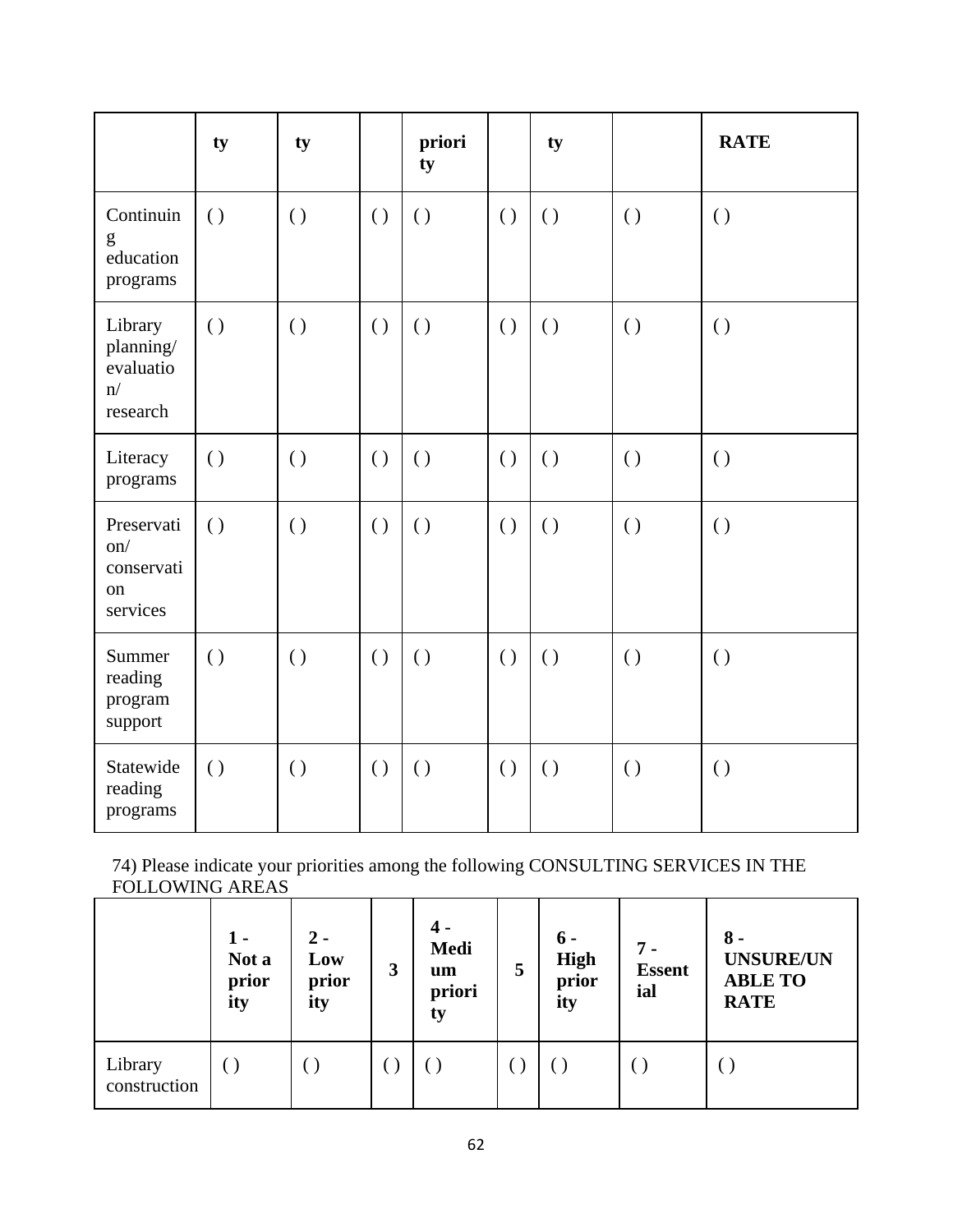| Library<br>managemen<br>t/<br>organizatio<br>nal<br>developmen<br>t | $\left( \right)$   | $\left( \right)$   | $\left( \right)$   | $\left( \right)$   | $\left( \right)$   | $\left( \right)$   | $\left( \right)$   | $\left( \right)$   |
|---------------------------------------------------------------------|--------------------|--------------------|--------------------|--------------------|--------------------|--------------------|--------------------|--------------------|
| Continuing<br>education                                             | $\left( \ \right)$ | $\left( \ \right)$ | $\left( \ \right)$ | $\left( \right)$   | $\left( \ \right)$ | $\left( \ \right)$ | $\left( \ \right)$ | $\left( \ \right)$ |
| Technology<br>connectivity                                          | $\left( \right)$   | $\left( \right)$   | $\left( \ \right)$ | $\left( \ \right)$ | $\left( \right)$   | $\left( \right)$   | $\left( \ \right)$ | $\left( \right)$   |
| Marketing/<br>communicat<br>ions                                    | $\left( \right)$   | $\left( \right)$   | $\left( \right)$   | $\left( \right)$   | $\left( \right)$   | $\left( \right)$   | $\left( \ \right)$ | $\left( \right)$   |
| E-Rate                                                              | $\left( \ \right)$ | $\left( \ \right)$ | $\left( \right)$   | $\left( \right)$   | $\left( \ \right)$ | $\left( \right)$   | $\left( \ \right)$ | $\left( \right)$   |
| Adult<br>literacy                                                   | $\left( \right)$   | $\left( \right)$   | $\left( \right)$   | $\left( \ \right)$ | $\left( \right)$   | $\left( \ \right)$ | $\left( \right)$   | $\left( \ \right)$ |
| Early<br>literacy                                                   | $\left( \ \right)$ | $\left( \right)$   | $\left( \ \right)$ | $\left( \right)$   | $\left( \ \right)$ | $\left( \ \right)$ | $\left( \ \right)$ | $\left( \ \right)$ |
| Youth/teen<br>services                                              | $\left( \right)$   | $\left( \right)$   | $\left( \ \right)$ | $\left( \right)$   | $\left( \right)$   | $\left( \ \right)$ | $\left( \ \right)$ | $\left( \ \right)$ |

## OTHER LIBRARY THANK YOU

Thank you for your interest; however, this survey is designed to gather input from public libraries. If you wish to comment on WVLC's implementation of the Library Services and Technology Act Grants to States program, please do so in the text box provided below or contact Bill Wilson at libraryconsultant@icloud.com.

75) Please feel free to offer any comments below.

\_\_\_\_\_\_\_\_\_\_\_\_\_\_\_\_\_\_\_\_\_\_\_\_\_\_\_\_\_\_\_\_\_\_\_\_\_\_\_\_\_\_\_\_

\_\_\_\_\_\_\_\_\_\_\_\_\_\_\_\_\_\_\_\_\_\_\_\_\_\_\_\_\_\_\_\_\_\_\_\_\_\_\_\_\_\_\_\_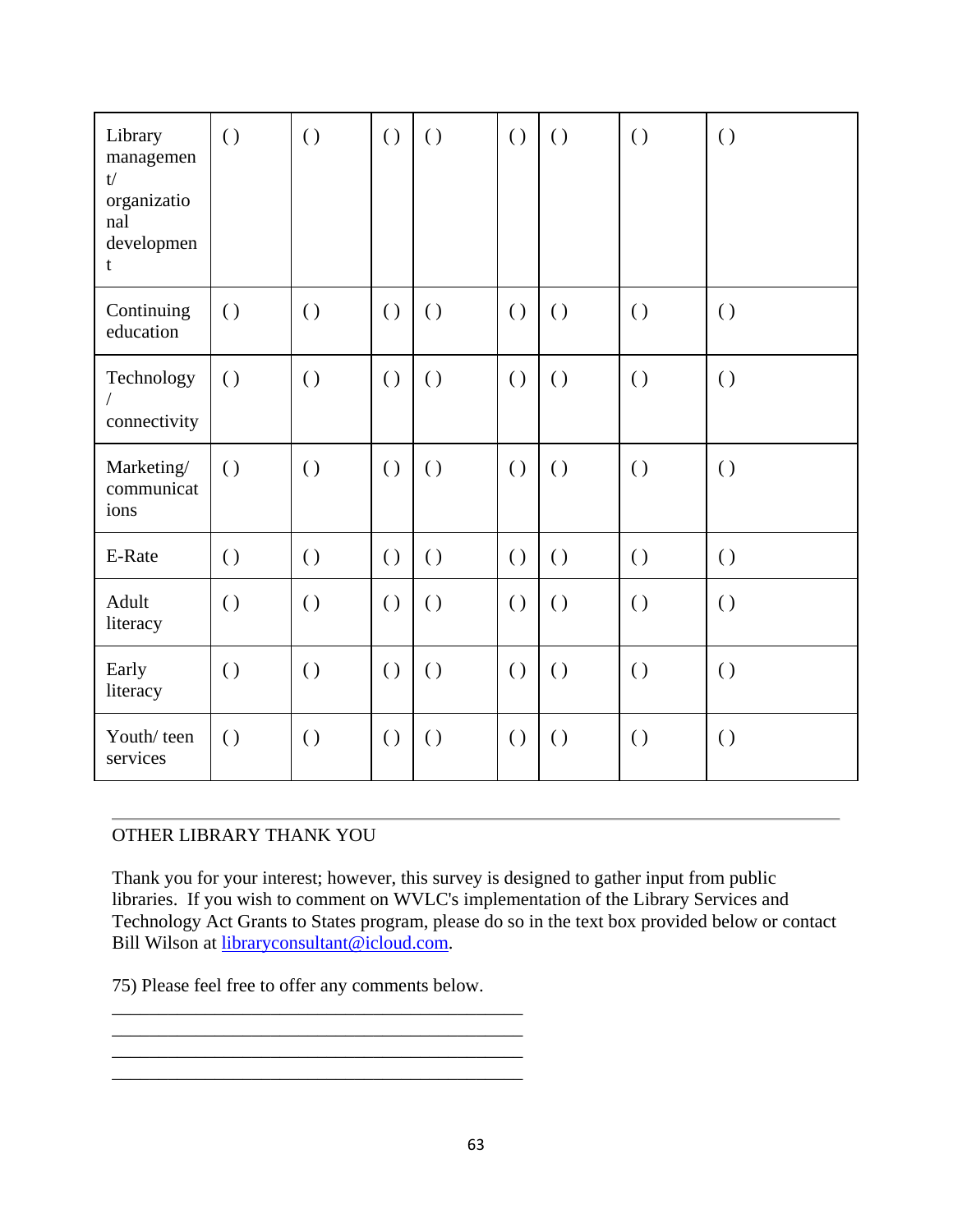## THANK YOU!

Thank you for taking our survey. Your response is very important to us.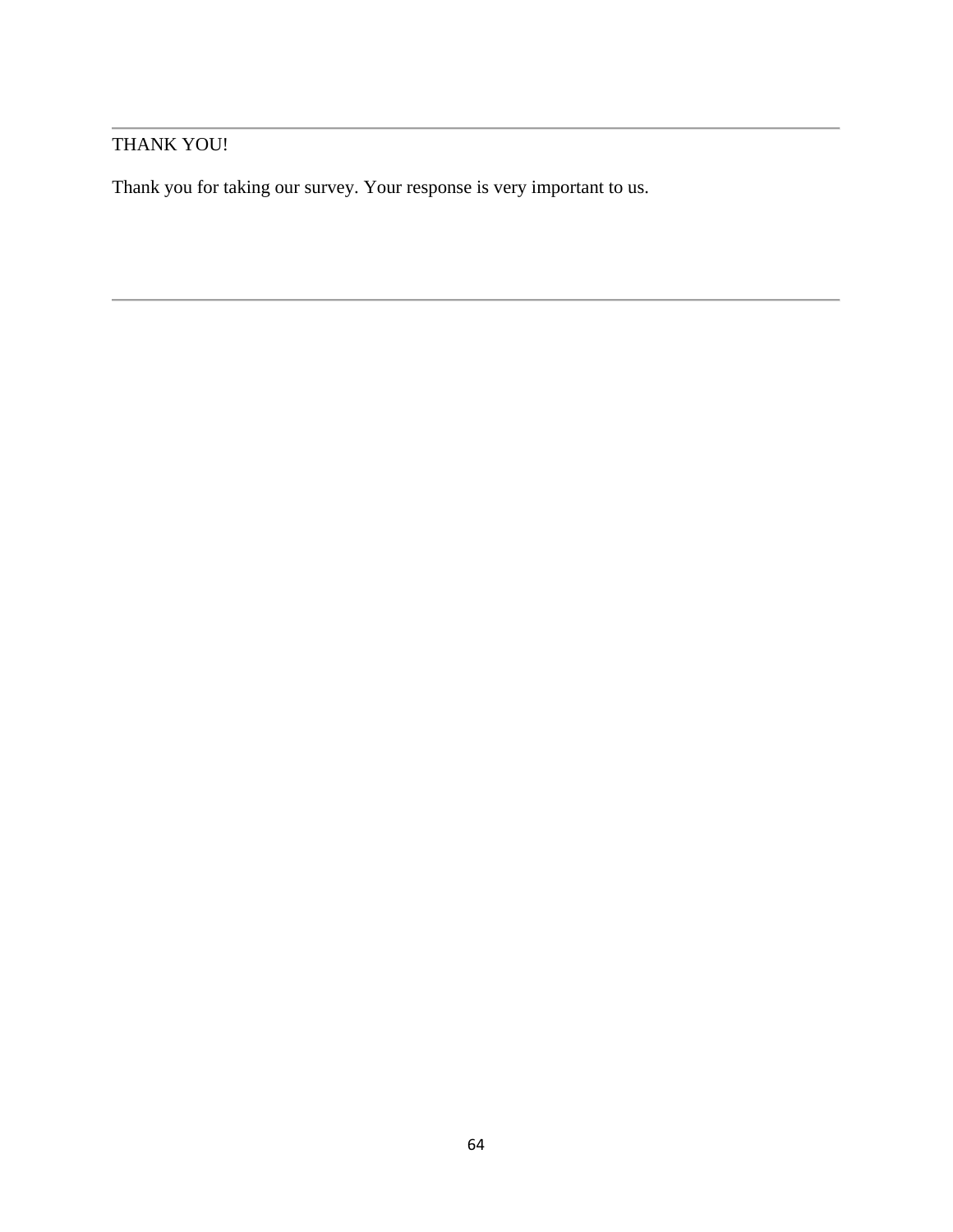# **Appendix E: Focus Group Protocol**

## **West Virginia LSTA Focus Group Questions**

Library Services and Technology Act "Grants to States" funding supports a variety of programs and initiatives that benefit West Virginia's libraries and its people. Among the programs receiving LSTA support are: Network Services, Library Consortia Services, Statewide Database Subscriptions, Summer Reading Program, Library Development (Consulting and Continuing Education Services), and Library Services to the Blind.

- 1) Which of the LSTA-funded programs or jointly-supported (State and Federal dollars) has had the greatest impact on your library?
	- a) In what ways is your library better able to serve the public because of this program or initiative?
	- b) In what ways are you as a library director/library staff member better able to serve the public?
- 2) Many of the activities of State Library would not be possible without LSTA support. In what ways does the State Library make a difference to your library?
	- a) What is the impact of Network Services/Technology Support on your library? What about access to electronic databases?
	- b) How important is it that your library is able to participate in an LSTA subsidized automation consortia?
- 3) Library Development provides continuing education events, consulting assistance, and support for summer reading programs.
	- a) How important is the support that your library receives in carrying out your summer reading program?
	- b) What about training and workshop opportunities you and your staff are able to access?
- 4) Have specific improvements or advances in library services taken place in the last five years that you believe are largely attributable to the availability of LSTA funding? What are the most important things that would NOT have been accomplished if LSTA funding had not been provided?
- 5) The LSTA "Grants to States" program purposes highlight activities that improve access to library services, increase resource-sharing activity, reach out to individuals with special needs and build strategic partnerships. To what extent do you believe West Virginia's implementation of the program has furthered these purposes?
- 6) Anything else?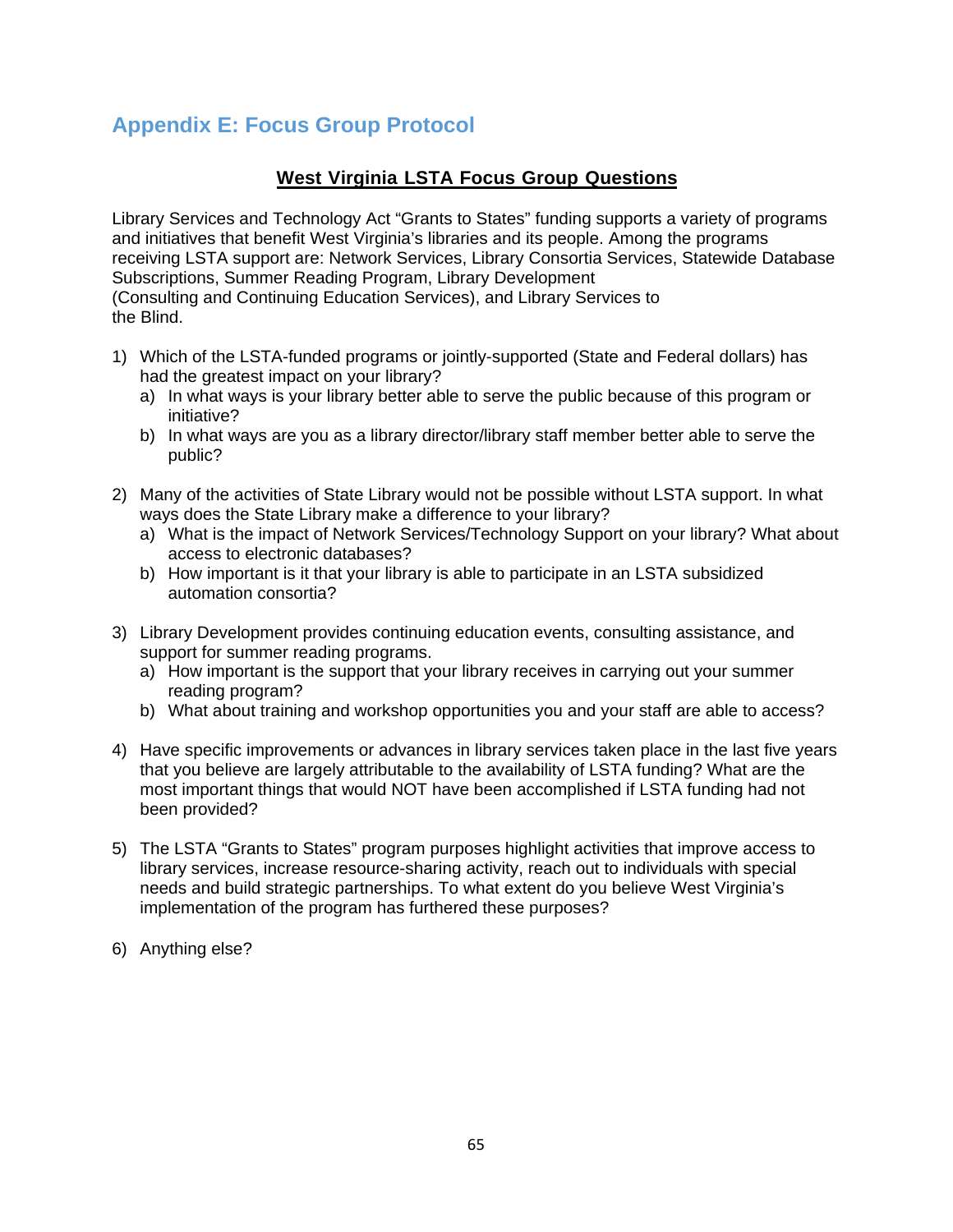# **Appendix F: Summary of Survey Results**

## **West Virginia Web Survey Report**

### *Who responded to the survey?*

Sixty‐five participants from 60 individual public libraries and one academic library completed the web survey. Of the respondents ninety-three (93.3) percent were library directors. (Respondents from any library other than a public library were able only to comment at the end of the survey. That single response is at the end of this report.)

While one library served a community of 250 to 499 people, seven (11.7 percent) served communities of 50,000 or more. The largest group was comprised of libraries serving populations of 5,000 to 9,999 (23.3 percent). The second largest group served populations of 10,000 to 23,999 (21.7 percent).

Ten respondents (16.7 percent) said their library's annual operating budget was in the \$10,000 ‐ \$49,999 range. Four (6.7 percent) had library operating budgets of \$1,000,000 or more. The highest count, 19 respondents (31.7 percent) had library operating budgets of \$50,000 ‐ \$99,999.

In terms of their library materials and digital resources expenditures, the largest number, 17 (28.3 percent) had expenditures of \$10,000 ‐ \$24,999. Two respondents (3.3 percent) said their expenditures in this area was less than \$500. Three (5.0 percent) had expenditures of \$250,000 or more.

Fifteen respondents (25.0 percent) had 2‐4 full‐time‐equivalent (FTE) staff. One library (1.7 percent) reported having 100 or more FTE staff. Twenty‐six respondents (43.3 percent) said their library had less than two full‐time‐equivalent (FTE) staff. Because libraries with less than two FTE staff face challenges different from libraries with larger staffs, cross-tab analysis is included in the text report below.

### *Small libraries*

Of the twenty‐six libraries with less than two FTE, thirty (30.8) percent served a community of 500 to 2,499 population, twenty‐six (26.9) percent served 2,500 to 4,999, and twenty‐six (26.9) percent served 5,000 to 9,999. Three libraries (11.5 percent) served communities of 10,000 to 24,999. In terms of their operating budgets, forty‐six (46.2) percent had expenditures of \$50,000 to \$99,999 and thirty‐eight (38.5) percent had operating expenditures of \$10,000 to \$49,999. The library materials and digital resources budget for the largest percent (34.6 percent) of these libraries was \$10,000 to \$24,999. However, twenty-three (23.1) percent said their budget for these materials was \$5,000 to \$9,999 and another nineteen (19.2) percent had a materials budget of \$2,500 to \$4,999.

### *What did they say?*

Seventy‐five (75.0) percent said their library's satisfaction with network services was either "mostly satisfied" or "completely satisfied."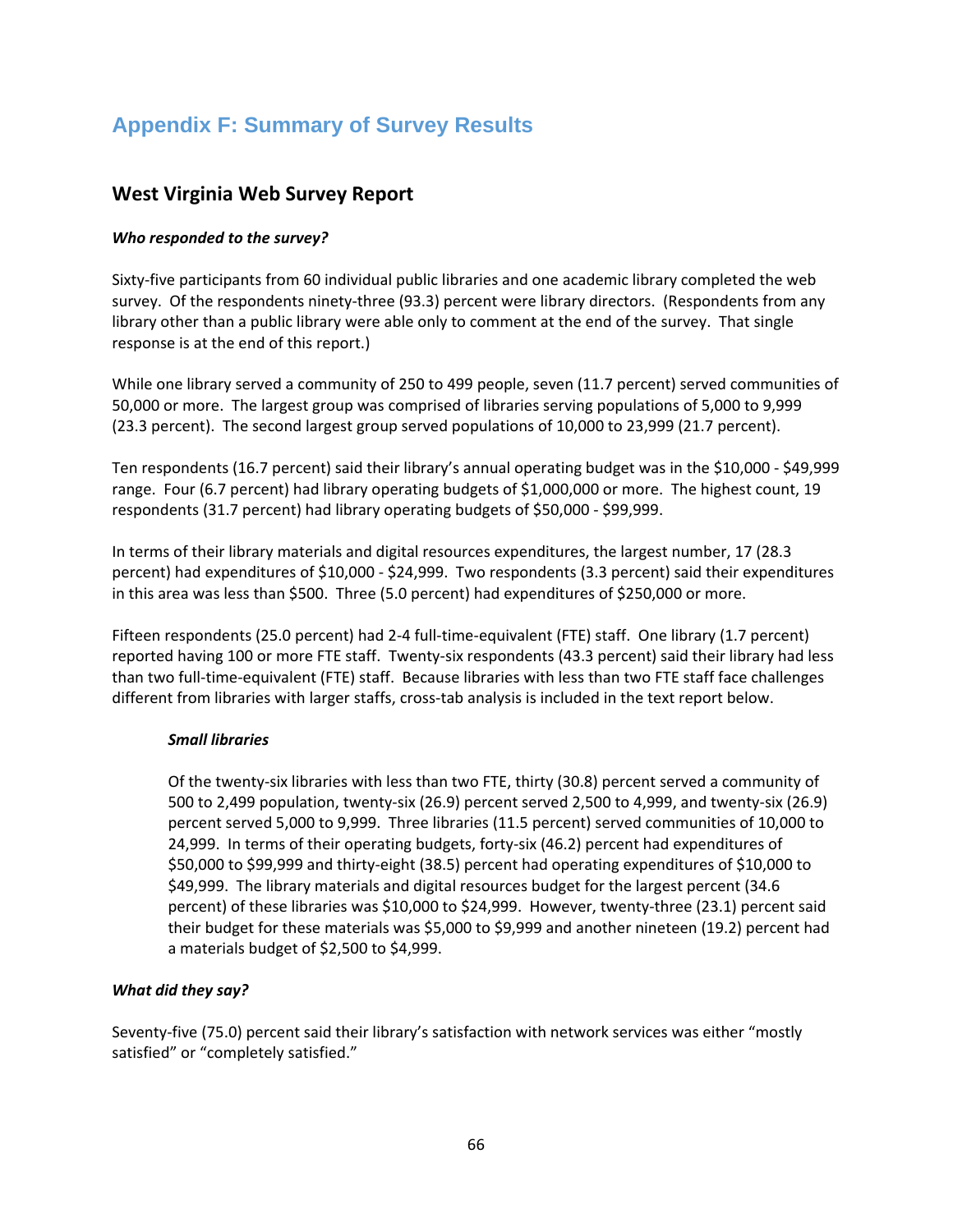Almost 75 (74.6) percent said their library's satisfaction with consortia support services was either "mostly satisfied" or "completely satisfied."

### *Small libraries*

Eighty‐four (84.6) percent of the small libraries were either "mostly satisfied" or "completely satisfied" with network services. Seventy-three (73.1) percent were either "mostly satisfied" or "completely satisfied" with consortia support.

To statements of agreement/disagreement, seventy‐eight (78.3) percent "somewhat agreed" or "agreed" that their staff have the training and skills they need to make the best use of network services. Only two (3.3 percent) said they "strongly agree" with the statement.

Sixty-six (66.7) percent "somewhat agreed" or "agreed" with the statement that their staff have the training and skills they need to make the best use of consortia support services. Four respondents (6.7 percent) "strongly agree" with the statement.

### *Small libraries*

Seventy-three (73.0) percent of the small library respondents "agreed" or "somewhat agreed" that their staff have the training and skills they need to make the best use of network services. Sixty-one (61.6) percent "somewhat agreed" or "agreed" with the statement that their staff have the training and skills they need to make the best use of consortia support services.

Question 13 asked, "How does the availability of *network services* affect the ability of your library to serve its patrons?" Thirty-nine (39.0) percent selected "broadens the range of services/resources our patrons can access" as their response. Another 32 (32.2) percent responded that it "improves the quality of service we can provide to patrons." Eighteen (18.6) percent said it "reduces the overall cost of services to patrons." Five respondents chose "other" as a response. Three added text indicating their library did not use network services. One said all the choices applied and the fifth respondent added the following statement. "Network services reduces costs and provides better overall service since the tech support understands not only our individual libraries, but also how we all interact together across the state. It would be extremely costly to duplicate the service on our own."

### *Small libraries*

Respondents from small libraries reversed the order of the responses. Thirty‐eight (38.5) percent responded that it "improves the quality of service we can provide to patrons." Thirty (30.8) percent selected "broadens the range of services/resources our patrons can access" as their response. Twenty‐three (23.1) percent said it "reduces the overall cost of services to patrons."

Question 14 asked, "How does the availability of *consortia support services* affect the ability of your library to serve its patrons? Almost forty (39.7) percent said it "broadens the range of services/resources our patrons can access." Thirty-two (32.8) percent said it "improves the quality of service we can provide to patrons." Seventeen (17.2) percent responded that it "reduces the overall cost of services to patrons. Of the "other" responses two said they did not use consortia support services and two indicated the library was just beginning to use consortia services.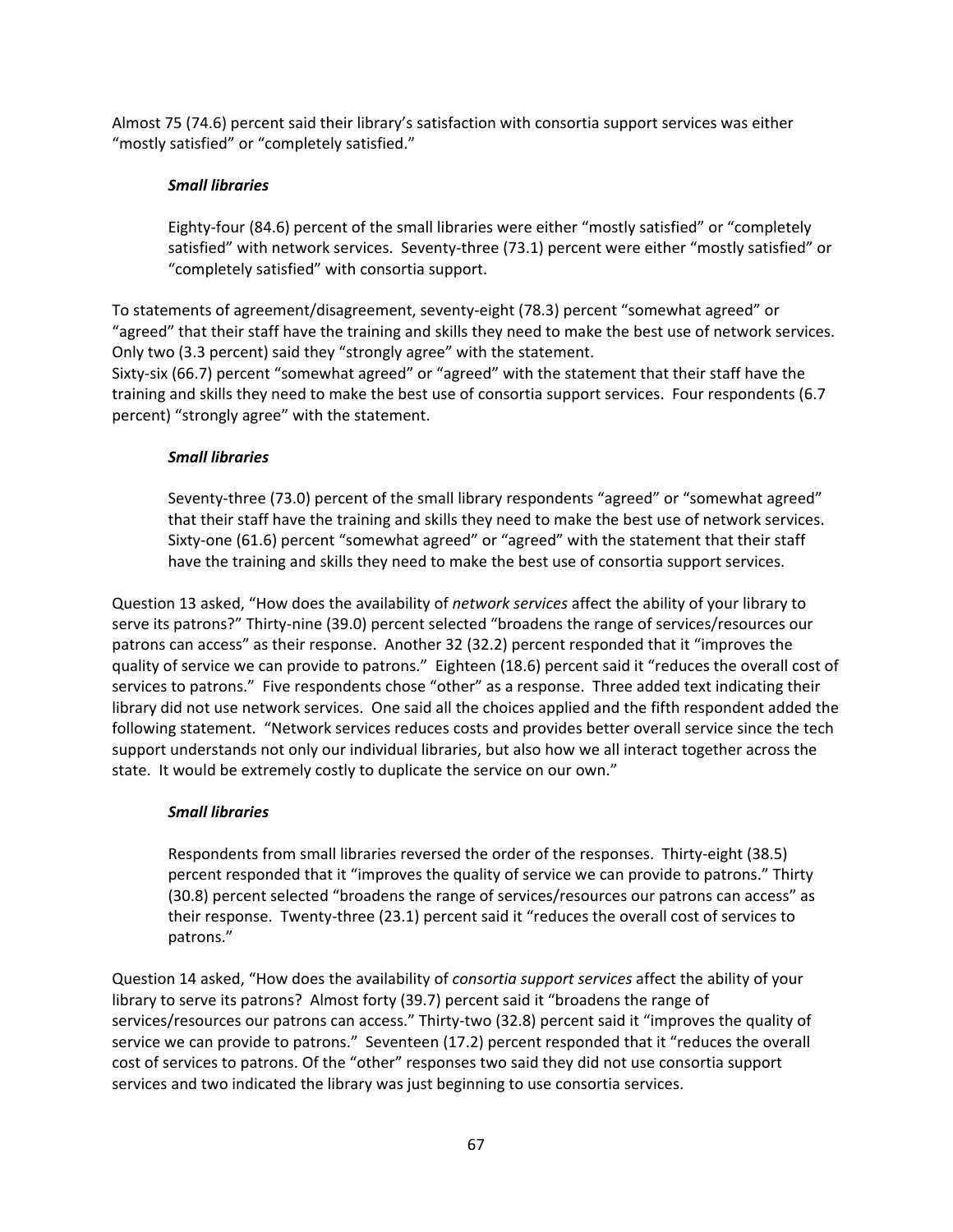### *Small libraries*

Respondents from small libraries reversed the order of the responses for consortia services too. Thirty‐six (36.0) percent responded that it "improves the quality of service we can provide to patrons." Thirty-two (32.0) percent selected "broadens the range of services/resources our patrons can access" as their response. Sixteen (16.0) percent said it "reduces the overall cost of services to patrons."

#### *E‐resources/INFODEPOT*

Questions 15 through 21 pertain to the e‐resources/INFODEPOT.

Question 15 asked respondents to use a scale of 1-7 (with 1 being completely dissatisfied and 7 being completely satisfied) to describe their satisfaction with each of 14 e-resources. The following table lists the resources receiving the "completely satisfied" rating in descending order. Respondents were also given the choice of saying they were "not familiar with this resource or were unable to rate" it.

| <b>Resource</b>                    | % Completely Satisfied | % Not Familiar/Unable to |
|------------------------------------|------------------------|--------------------------|
|                                    |                        | Rate                     |
| Learning Express                   | 56.7%                  | 1.7%                     |
| Job and Career Accelerator         | 50.0%                  | 5.0%                     |
| NoveList Plus/NoveList Plus for K- | 33.3%                  | 15.0%                    |
| 8                                  |                        |                          |
| e-WV - West Virginia               | 28.3%                  | 18.3%                    |
| Encyclopedia                       |                        |                          |
| <b>Consumer Health Complete</b>    | 27.1%                  | 23.7%                    |
| <b>Explora Magazines and</b>       | 26.7%                  | 15.0%                    |
| Newspapers                         |                        |                          |
| Scholastic Go!                     | 24.1%                  | 25.9%                    |
| Explora Primary/Explora Middle     | 23.7%                  | 18.6%                    |
| and High School                    |                        |                          |
| WV Archives and History            | 23.2%                  | 20.0%                    |
| <b>Resources</b>                   |                        |                          |
| Clio: Guide to Historical and      | 20.0%                  | 35.0%                    |
| <b>Cultural Sites</b>              |                        |                          |
| Points of View                     | 18.6%                  | 35.6%                    |
| Legal Information Reference        | 16.7%                  | 36.7%                    |
| Center                             |                        |                          |
| Home Improvement Reference         | 10.0%                  | 46.7%                    |
| Center                             |                        |                          |
| Green File                         | 8.5%                   | 45.8%                    |

When the percents of responses for the scores of 6 and 7 (the two highest ratings of satisfaction) are combined, Learning Express receives a score of 78 (78.4) percent, Job and Career Accelerator receives 71 (71.7) percent, and NoveList Plus/NoveList Plus for K‐8 receives 56 (56.6) percent. WV Archives and History Resources receives a 58 (58.3) percent rating and e‐WV – West Virginia Encyclopedia receives a 53 (53.3) percent satisfaction rating using this combined numbers approach.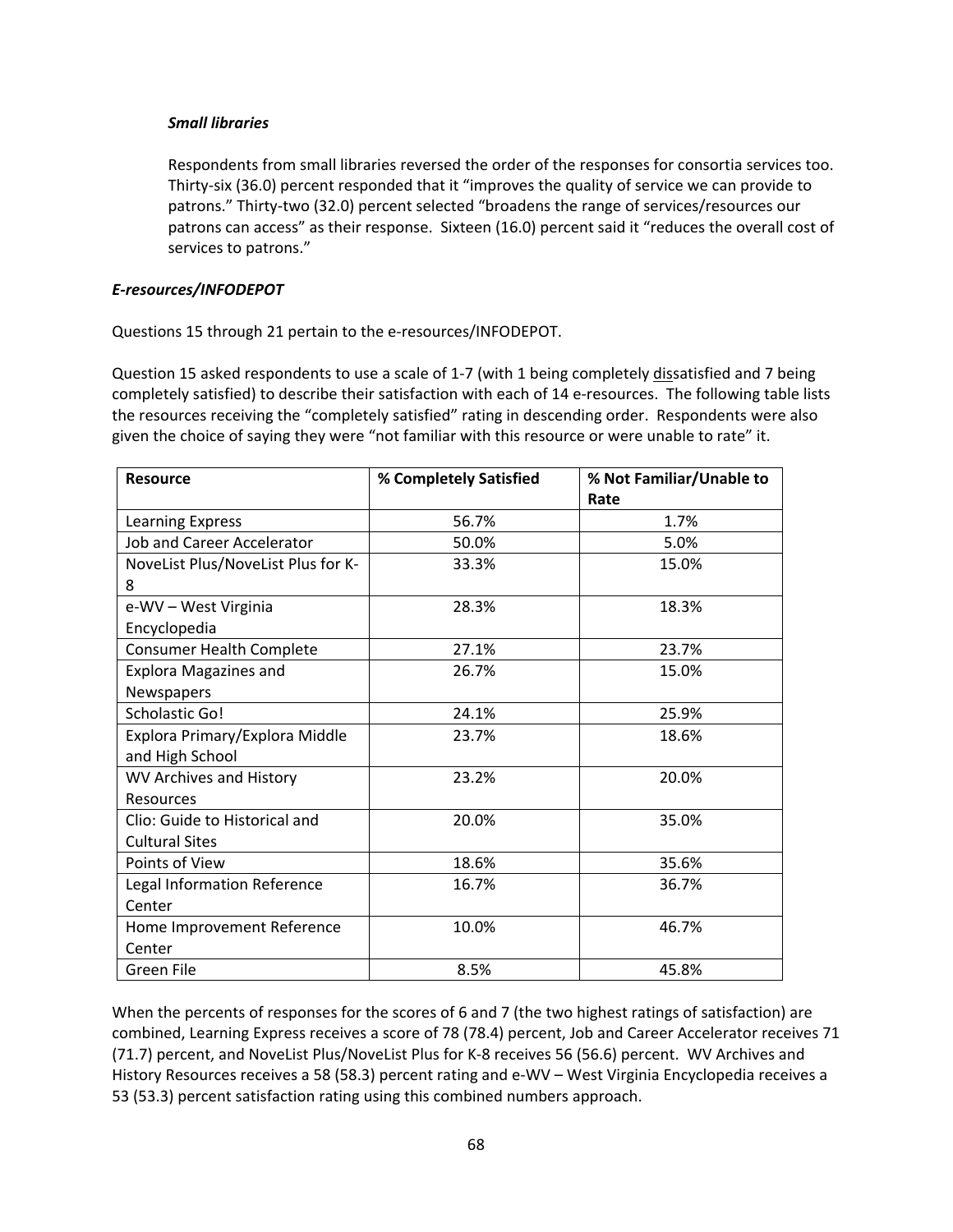#### *Small libraries*

| <b>Resource</b>                    | % Completely Satisfied | % Not Familiar/Unable to<br>Rate |  |
|------------------------------------|------------------------|----------------------------------|--|
| Learning Express                   | 53.8%                  | 3.8%                             |  |
| <b>Job and Career Accelerator</b>  | 42.3%                  | 11.5%                            |  |
| NoveList Plus/NoveList Plus for K- | 26.9%                  | 19.2%                            |  |
| 8                                  |                        |                                  |  |
| e-WV - West Virginia               | 26.9%                  | 26.9%                            |  |
| Encyclopedia                       |                        |                                  |  |
| Scholastic Go!                     | 26.9%                  | 34.6%                            |  |
| WV Archives and History            | 26.9%                  | 34.6%                            |  |
| Resources                          |                        |                                  |  |
| Explora Primary/Explora Middle     | 23.1%                  | 23.1%                            |  |
| and High School                    |                        |                                  |  |
| <b>Consumer Health Complete</b>    | 20.0%                  | 40.0%                            |  |
| <b>Explora Magazines and</b>       | 19.2%                  | 19.2%                            |  |
| Newspapers                         |                        |                                  |  |
| Points of View                     | 15.4%                  | 46.2%                            |  |
| Clio: Guide to Historical and      | 11.5%                  | 53.8%                            |  |
| <b>Cultural Sites</b>              |                        |                                  |  |
| Legal Information Reference        | 7.7%                   | 50.0%                            |  |
| Center                             |                        |                                  |  |
| Home Improvement Reference         | 7.7%                   | 57.7%                            |  |
| Center                             |                        |                                  |  |
| Green File                         | 3.8%                   | 69.2%                            |  |

While they agree on the relative rankings of the top four e-resources, the small libraries are equally "completely satisfied" with NoveList Plus/NoveList Plus for K‐8, e‐WV‐West Virginia Encyclopedia, Scholastic Go! and WV Archives and History Resources in a four‐way tie for third place. A much higher (40.0 percent) of the small libraries were "Not Familiar/Unable to Rate" the Consumer Health Complete e‐resource compared with only twenty‐three (23.7) percent of the total libraries responding to the survey. Legal Information Reference Center, Home Improvement Reference Center, and Green File were at the bottom of the "completely satisfied" rating for both the total responding libraries and the small libraries.

Question 16 asked which two of the e-resources offered through INFODEPOT (the 14 listed in question 15) are of greatest importance to your patrons. Not surprisingly, Learning Express (62.7 percent) and Job and Career Accelerator (44.1 percent) received the highest numbers of responses. This was true for both the total responding and for the small library responses.

Question 17 asked the reason for the respondent's first choice to question 16. Forty-four respondents chose to answer this question. Typical responses included: "high unemployment in the area," "many patrons use the library for job resources." "Learning Express offers a wide variety of information on specific topics for all ages." "Study guides are kept updated." "Most requested." "Many of our patrons are looking to improve or increase their earning potentials." One totally different response came from a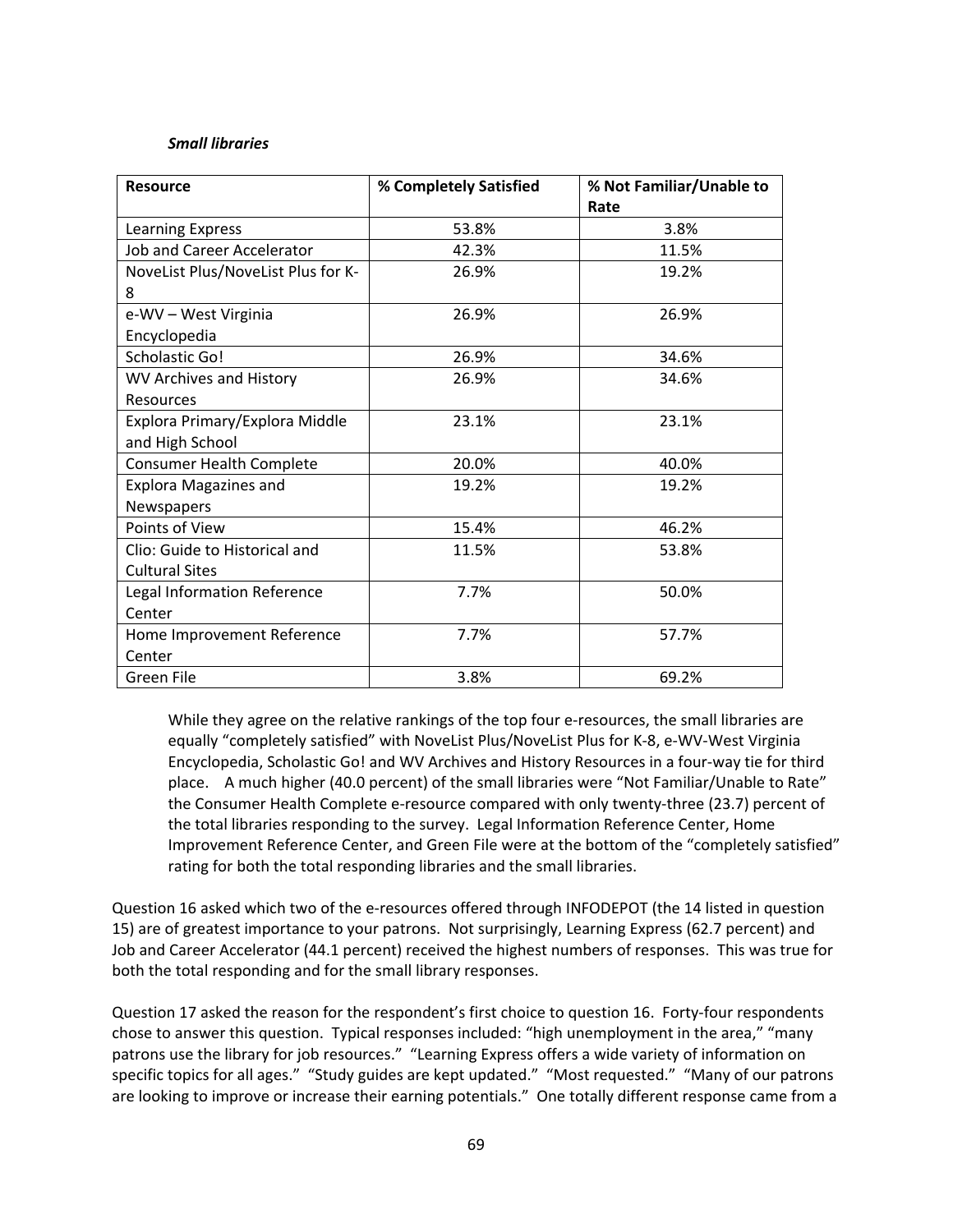respondent who chose WV archives and History Resources as being of greatest importance. "Our library is located in a small village settled by Swiss people in 1869—many people visit us anticipating having the ability to do historical and cultural research on the area." *(Please see the survey compilation for the answers to this question.)*

Question 18 asked respondents to indicate the degree to which they agreed/disagreed with the following statement: My staff have the skills and training they need to use and teach patrons how to use the INFODEPOT resources. No one "strongly agreed." Almost 34 (33.9) percent agreed with the statement and another 25 (25.4) percent "somewhat agreed." Thirteen (13.6) percent "somewhat disagreed" with the statement. Combining the three lowest categories, "strongly disagree," "disagree," and "somewhat disagree" produces a total of 22 (22.1) percent who disagree with the statement. Among the small libraries responses thirty (30.8) percent fell into this combination of the three lowest categories. It appears there is some lack of confidence in staff abilities in this area and it is stronger among the small libraries.

Question 19 asked for any additional feedback respondents would like to give to the West Virginia Library Commission (WVLC) regarding the INFODEPOT program. Fourteen people chose to comment. Several indicated they were unsure how many patrons use it and that staff might forget that it exists and consequently not offer it to patrons. And, patrons (and schools) seem to prefer print sources. The resources "need to be pushed more in the schools." Regular training and refresher courses need to be offered. On the negative side "The trainings are not helpful. Usually they are just talking and no hands on in the training session." One person commented: "I value the INFODEPOT program very much. I do find that not very many of the library patrons at our libraries have need for the databases offered. When the occasional patron asks a question that is best answered with the INFODEPOT resource the patron is pleased as is the staff. However, most of our patrons use the library for recreational material and have no need of the databases in INFODEPOT." *(Please see the survey compilation for the answers to this question.)*

Question 20 asked how the availability of these e-resources/databases affect your ability to serve your patrons. The highest percent of responses (55.9 percent) was for "broadens the range of services/resources our patrons can access." The second highest (25.4) percent was for "improves the quality of service we can provide to patrons."

Question 21 asked respondents to indicate their overall satisfaction with the INFODEPOT program. Fifty-three (53.3) percent said they were "mostly satisfied." Combining the two highest ratings gives a total of 70 percent who are "mostly" or "completely satisfied." Among the small libraries this total was seventy‐three (73.1) percent.

### *Summer Reading Program*

Questions 22 through 35 address the summer reading program provided through WVLC.

Eighty‐seven (86.9) percent of the respondents said their library offered a summer reading program in 2016. Of the eight libraries that did not offer the program, two had been impacted by the June 2016 flood, and two said there had not been enough children interested in participating. Other responses were that the library was undergoing renovations, that the library had insufficient resources, including materials, staff, and physical space. When asked for suggestions for additional services the WVLC could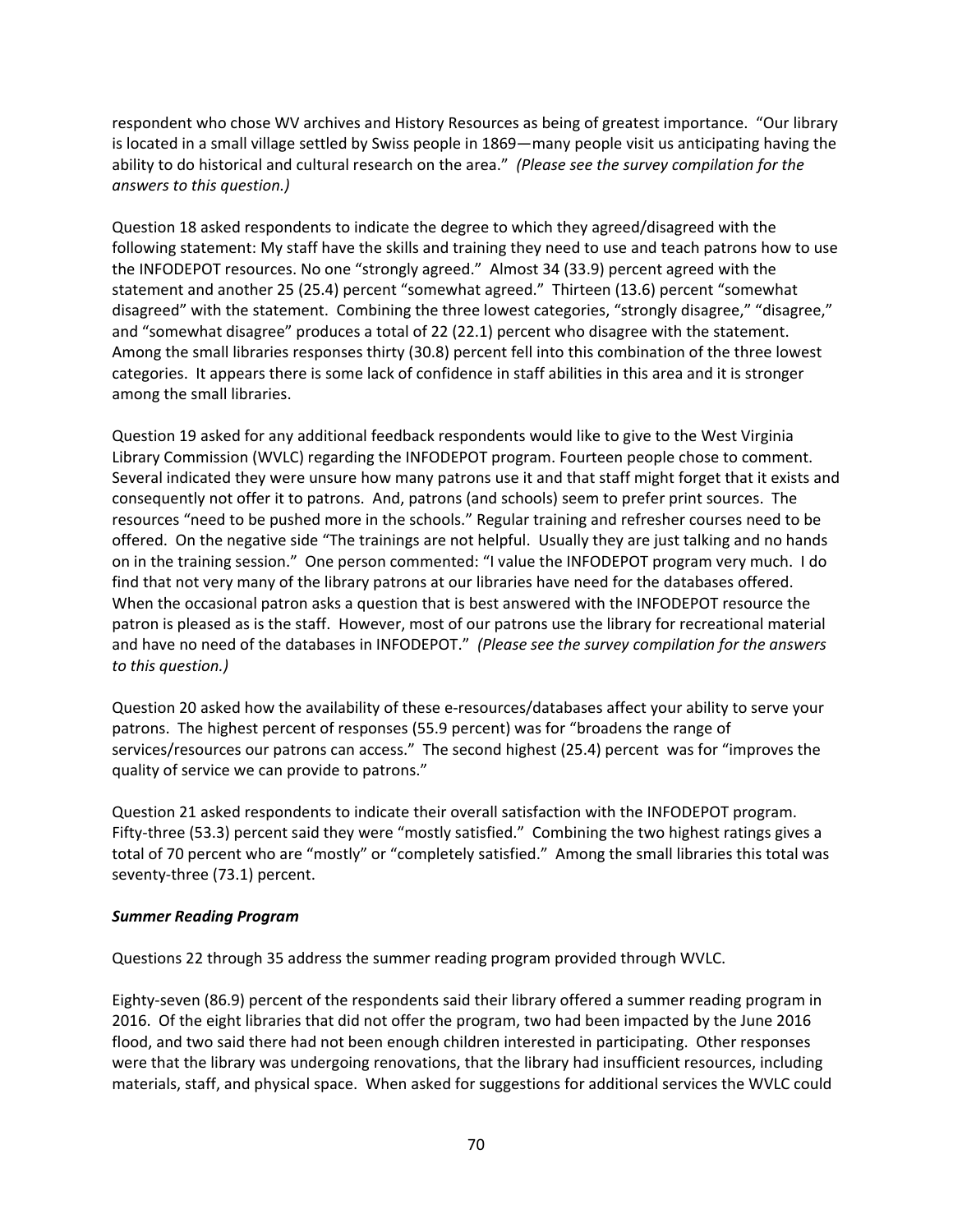provide, only three respondents commented. They said ideas for crafts and programs, no (meaning no additional services) and that the materials the WVLC supply are always good.

Ninety‐four (94.3) percent said they provided resources with staff or other presenters leading events or programs for pre‐school children. Ninety‐eight (98.1) percent provided these resources for school‐aged children. Fifty‐four (54.0) percent provided these resources for teens and thirty‐five (35.4) percent provided them for adults. Forty-two percent said they did not offer a summer reading program for teens; fifty‐four (54.2) percent did not offer the program for adults.

Small libraries offered similar percentages of resources for pre‐school and school‐aged children, but sixty-three (63.6) percent did not offer the program for teens and seventy-seven (77.3) percent did not offer the program for adults.

Forty-one (41.5) percent "strongly agreed" with the statement that their staff have the skills and training they need to design and execute an effective summer reading program. Another forty-one (41.5) percent "agreed" with the statement. No respondent "strongly disagreed" or "disagreed" with the statement. They seem confident in the skills of their staff in this area. A lower percentage (30.4 percent) of the small libraries "strongly agreed," but a larger percent (52.2 percent) "agreed" with the statement.

Question 27 asked respondents to describe the types of skills or training they feel would help their staff design and execute an effective summer reading program. Thirty‐one offered answers. Some of the answers are lengthy and informative. *(Please see the survey compilation for the answers to this question.)* Several of the respondents praised the WVLC staff for the workshops that focus on children's programming and summer reading. One went on to say she would also appreciate training and ideas for teen and/or adult summer reading programs as well. Alternatively, one thought the preplanned/prepackaged summer reading programs "boxed" librarians in and did not encourage trying something different. She would like WVLC to "highlight alternatives to traditional story time summer reading programs." A few respondents were more interested in their staff having information on child development and the importance of summer literacy. Others wanted staff to be energic, professional, cooperative, enthusiastic, courteous, and willing to work with children and adults. One suggested an on‐line component of the summer reading program for children and their parents.

Sixty‐six (66.1) percent "agreed" or "strongly agreed" with the statement, "My library receives all of the support it needs from the WVLC to mount an effective summer reading program." Nine (9.5) percent "disagreed" or "strongly disagreed." Among the small libraries seventy‐three (73.9) percent "agreed" or "strongly agreed" with the statement. Eight (8.7) percent "disagreed."

Twenty‐five respondents provided an answer to the request for a description of the types of additional support they feel would help their library design and execute and effective summer reading program. Five answered "none" or indicated they have adequate support. Four indicated more funding of some sort. Several wanted more information/workshops or program ideas. One person wanted promotion of alternatives to the Collaborative Summer Library Program. *(Please see the survey compilation for the answers to question 29 for the variety of suggestions made.)*

Nearly seventy‐seven (76.9) percent rated the CSLP Manual as "good: or "excellent." None rated it "poor;" fifteen (15.4) percent rated it "fair." Among the small libraries almost seventy‐four (73.9) percent rated it as "good" or "excellent."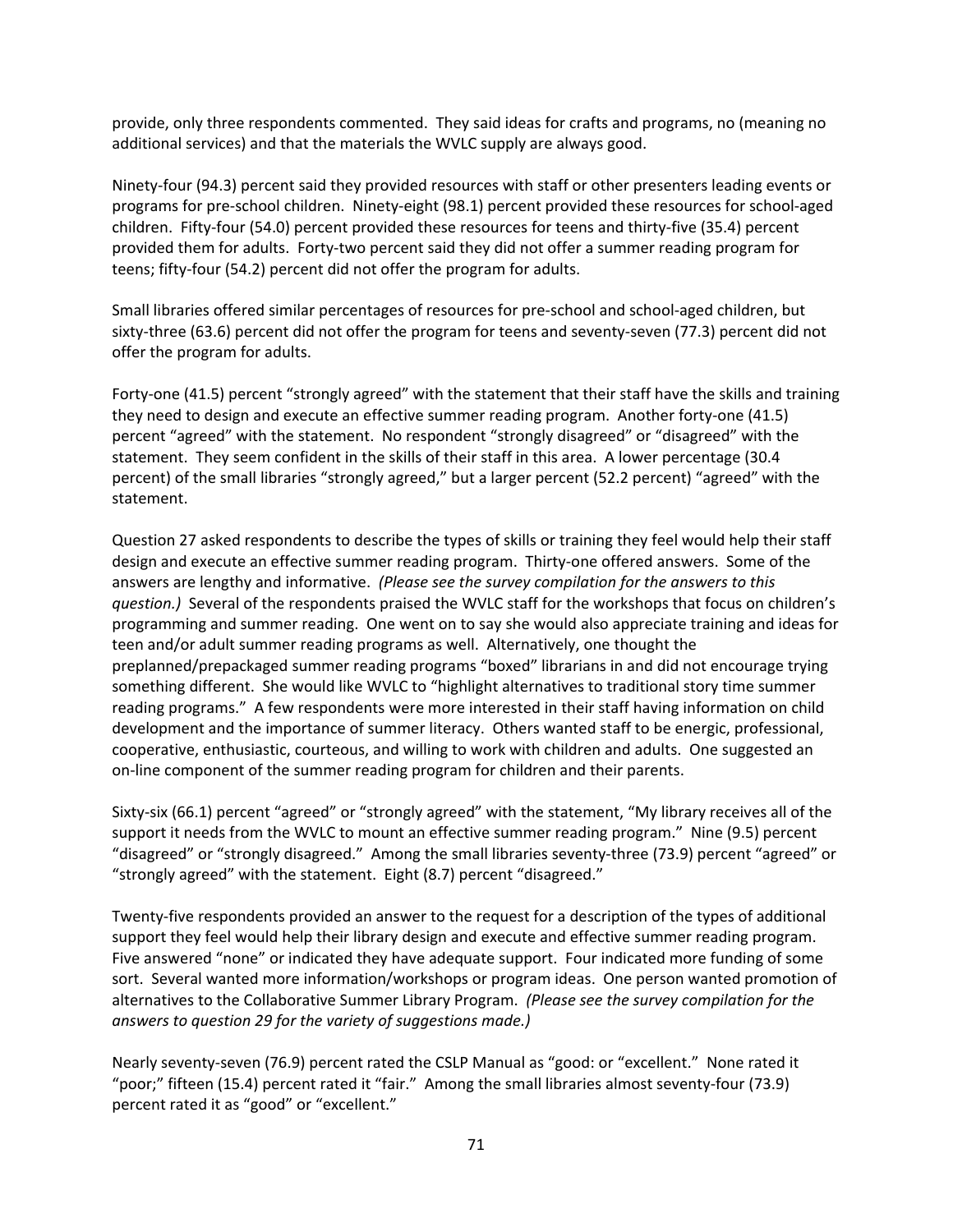Forty‐six (46.2) percent said the CSLP Workshops were "good" or "excellent." Almost ten (9.6) percent rated them as "poor." Twenty-three (23.1) percent said they "did not use this resource." A higher percent of the small libraries rated the workshops as "excellent" or "good," (52.1 percent). None of the small libraries rated the workshops "poor." Twenty-six (26.1) percent said they "did not use this resource."

Fifty-seven (57.7) percent rated the general summer reading program advice and consultation as "good" or "excellent." Eleven (11.5) percent said they were "not aware of this resource," and another 15 (15.4) percent said they "did not use this resource." The approval rating from small libraries was higher. Sixtyfive (65.2) percent gave the advice and consultation service an "excellent" or "good" rating.

Question 33 asked which of the listed training opportunities would make the most difference in terms of improving your summer reading program. Respondents were encouraged to check all that apply. "Help with program planning/curriculum design" received the highest percentage of responses, (48.0 percent). Second highest was "training on outreach" (42.0 percent), followed by "training on public engagement" (40.0 percent). The other choices received twenty or lower percent responses. The response percentages of the total and of the small libraries were similar except for "training on outreach," which was checked by forty-two (42.0) percent of the total, but only thirty (30.4) percent of the small libraries. Only one person (representing 4.4 percent) of the small library responses checked "assistance with program evaluation," but eight (representing 16.0 percent) of the total library responses checked this training opportunity.

A text box was inserted in the survey for respondents to answer question 35, which asked for any additional feedback for WVLC regarding its support for summer reading. Ten people provided answers, which ranged from "needs to be redesigned" to "this is such a key part of the services we offer for children. I don't think there could ever be too much continuing education on this topic." *(Please see the survey compilation for the answers to this question.)*

### *Continuing Education*

Questions 36 through 56 pertain to continuing education and professional development workshops and activities provided through/by WVLC.

Participants were asked three questions about six continuing education offerings supported by WVLC. The first question asked how aware they were of the six offerings, the second whether they or their staff had participated, and the third their level of satisfaction with five of the offerings. In the table below, the offerings are listed in descending order of "very aware".

| <b>Offering</b>              | <b>Very</b><br>Aware | I participated | <b>Staff</b><br>participated | <b>Satisfaction (6 or 7</b><br>rating, where<br>7=completely<br>satisfied) |
|------------------------------|----------------------|----------------|------------------------------|----------------------------------------------------------------------------|
| Programs by<br>WVLA staff at | 80.0%                | 88.3%          | 40.0%                        | 66.1%                                                                      |
|                              |                      |                |                              |                                                                            |
| <b>WV Library</b>            |                      |                |                              |                                                                            |
| Association                  |                      |                |                              |                                                                            |
| Conference                   |                      |                |                              |                                                                            |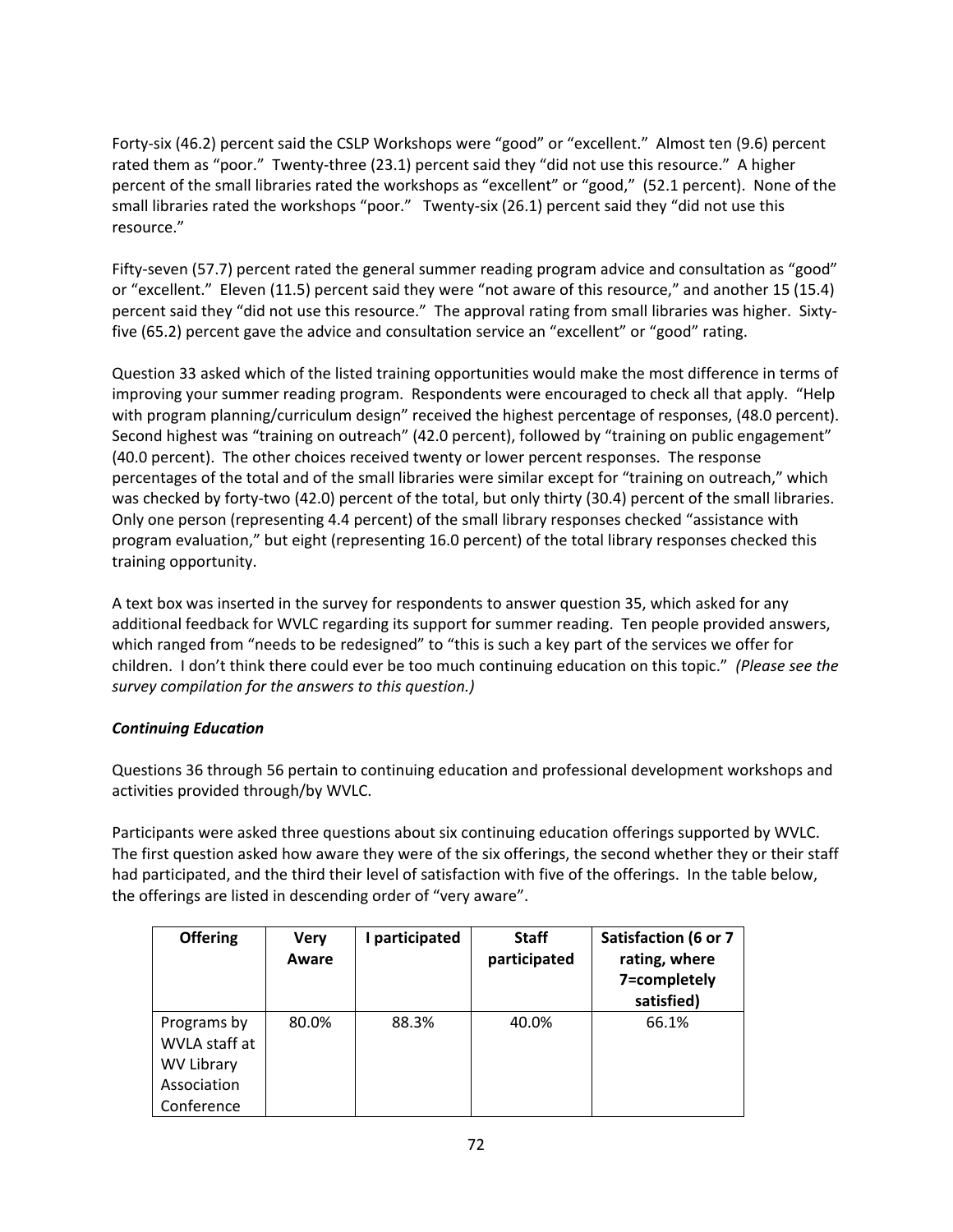| Cataloging           | 75.0% | 64.4% | 39.0% | NA*     |  |  |
|----------------------|-------|-------|-------|---------|--|--|
| <b>Training</b>      |       |       |       |         |  |  |
| WebJunction          | 73.3% | 72.9% | 40.7% | 63.2%   |  |  |
| Webinars             |       |       |       |         |  |  |
| Summer               | 68.3% | 63.3% | 53.3% | 55.2%   |  |  |
| Reading              |       |       |       |         |  |  |
| Program and          |       |       |       |         |  |  |
| other youth          |       |       |       |         |  |  |
| services             |       |       |       |         |  |  |
| training             |       |       |       |         |  |  |
| <b>New</b>           | 66.1% | 65.0% | 1.7%  | 51.7%   |  |  |
| Director's           |       |       |       |         |  |  |
| Academy              |       |       |       |         |  |  |
| Alternative          | 41.7% | 32.2% | 23.7% | 29.8%** |  |  |
| <b>Basic Library</b> |       |       |       |         |  |  |
| Education            |       |       |       |         |  |  |
| program and          |       |       |       |         |  |  |
| Supplemental         |       |       |       |         |  |  |
| program              |       |       |       |         |  |  |

\*Note that the satisfaction question did not include Cataloging Training.

\*\*Sixty‐one (61.4) percent were "neither satisfied nor dissatisfied" with the Alternative Basic Library Education program and Supplemental Alternative Basic Library Education program. (Less than half of the respondents were "very aware" of the program; thirty-one (31.7) percent actually checked the "totally unaware" response.)

## *Small libraries*

In the table below, the offerings are listed in descending order of "very aware".

| <b>Offering</b>                                                                | <b>Very</b><br>Aware | I participated | <b>Staff</b><br>participated | Satisfaction (6 or 7<br>rating, where<br>7=completely<br>satisfied) |
|--------------------------------------------------------------------------------|----------------------|----------------|------------------------------|---------------------------------------------------------------------|
| Cataloging<br><b>Training</b>                                                  | 88.5%                | 80.0%          | 16.0%                        | NA*                                                                 |
| Programs by<br>WVLA staff at<br><b>WV Library</b><br>Association<br>Conference | 76.9%                | 80.8%          | 26.9%                        | 60.0%                                                               |
| New Director's<br>Academy                                                      | 72.0%                | 76.9%          | 3.8%                         | 52.0%                                                               |
| WebJunction<br>Webinars                                                        | 69.2%                | 64.0%          | 16.0%                        | 45.8%                                                               |
| Summer<br>Reading                                                              | 61.5%                | 73.1%          | 30.8%                        | 56.0%                                                               |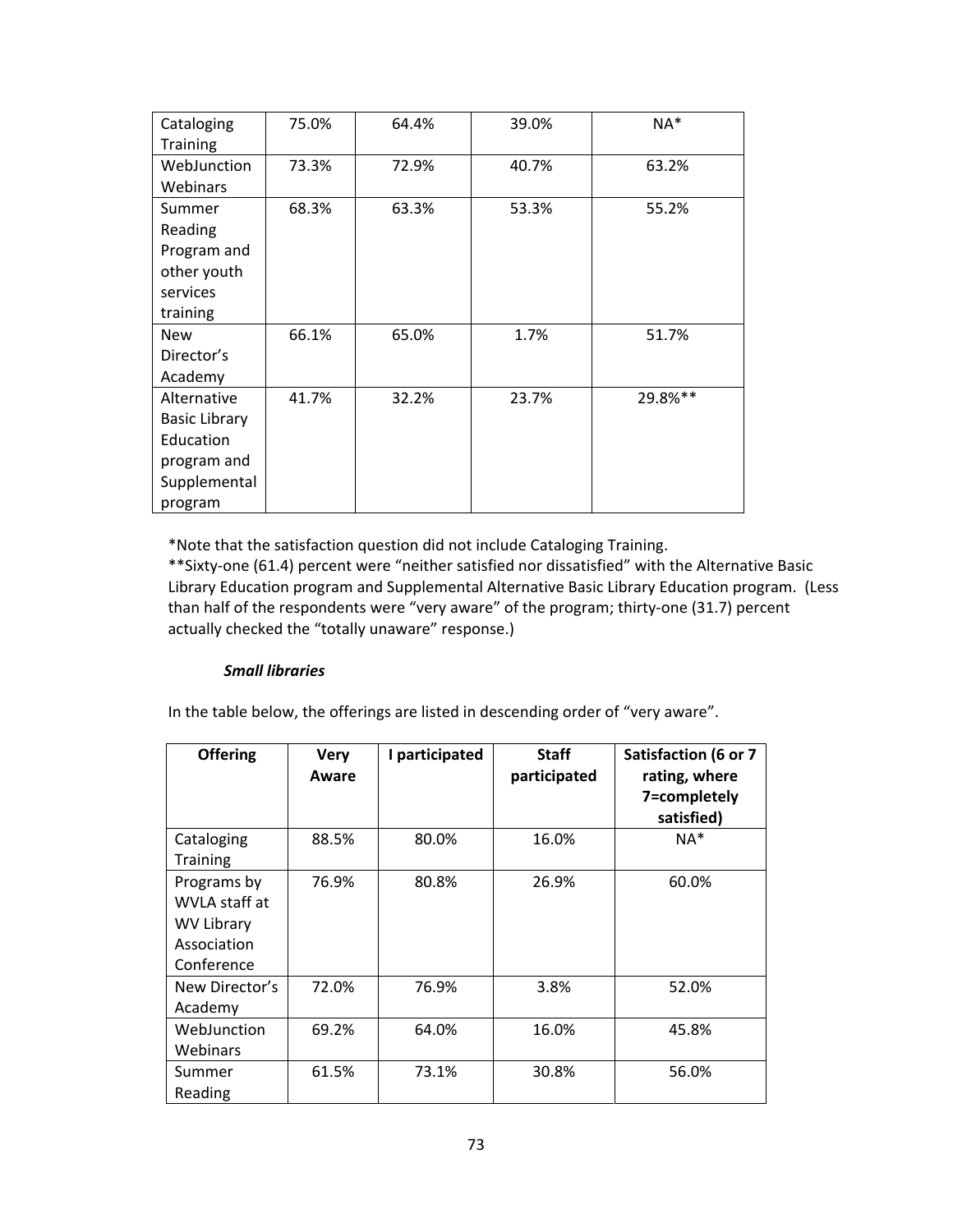| Program and<br>other youth<br>services |       |       |       |         |
|----------------------------------------|-------|-------|-------|---------|
| training                               |       |       |       |         |
| Alternative                            | 50.0% | 40.0% | 16.0% | 24.0%** |
| <b>Basic Library</b>                   |       |       |       |         |
| Education                              |       |       |       |         |
| program and                            |       |       |       |         |
| Supplemental                           |       |       |       |         |
| program                                |       |       |       |         |

\*Note that the satisfaction question did not include Cataloging Training.

\*\*Sixty‐four (64.0) percent were "neither satisfied nor dissatisfied" with the Alternative Basic Library Education program and Supplemental Alternative Basic Library Education program. Thirty‐four (34.6) percent checked the "totally unaware" response.

Differences in the responses in terms of awareness and participation are what one would expect between the libraries in the total survey and the small libraries with two or fewer FTE staff. The difference in the satisfaction rating for WebJunction Webinars is striking: sixty‐three (63.2) percent of the total respondents gave ratings of 6 or 7 compared to only forty-five (45.8) percent of the small library respondents.

| <b>Method of presentation</b> | <b>Least preferred</b> | <b>Neutral</b> | <b>Most preferred</b> |  |  |
|-------------------------------|------------------------|----------------|-----------------------|--|--|
| In-person workshops           | 1.7%                   | 28.3%          | 28.3%                 |  |  |
| Live online events            | 3.3%                   | 23.3%          | 16.7%                 |  |  |
| Recorded/asynchronous         | 5.0%                   | 43.3%          | 8.3%                  |  |  |
| Online events                 |                        |                |                       |  |  |
| Independent                   | 1.7%                   | 35.6%          | 6.8%                  |  |  |
| study/coaching/counseling     |                        |                |                       |  |  |
| Presentations at WVLA         | 3.3%                   | 15.0%          | 18.3%                 |  |  |
| conferences                   |                        |                |                       |  |  |

Questions 39 through 53 asked respondents to give their preferences among the different methods used to provide continuing education.

Question 39 asked respondents to use a scale of 1 to 5 with 1 representing "Least preferred" and 5 representing "Most preferred" to indicate their rating for in‐person workshops. While 28 (28.3) percent chose the neutral position in the center of the scale, the same percent (28.3) said they "Most preferred" in-person workshops. Only five (5.1) percent gave a negative response (ratings of 1, 2, or 3). Sixty-six (66.6) percent gave a positive response (5, 6, or 7). The single comment given for rating inperson workshops as least preferred said, "…it would be more convenient to have webinars that can be taken at our convenience. I am the only full time person at our library and it is hard to get subs and I don't feel it is in the best interest of the library to have to close for workshops."

Question 41 asked respondents to describe why they rated workshops by in‐person instructors as being most preferred*.* Seventeen typed in a response. *(Please see the survey compilation for the answers to this question.)* Most of the answers said it was easier to focus, to learn, to "take‐in" more in person.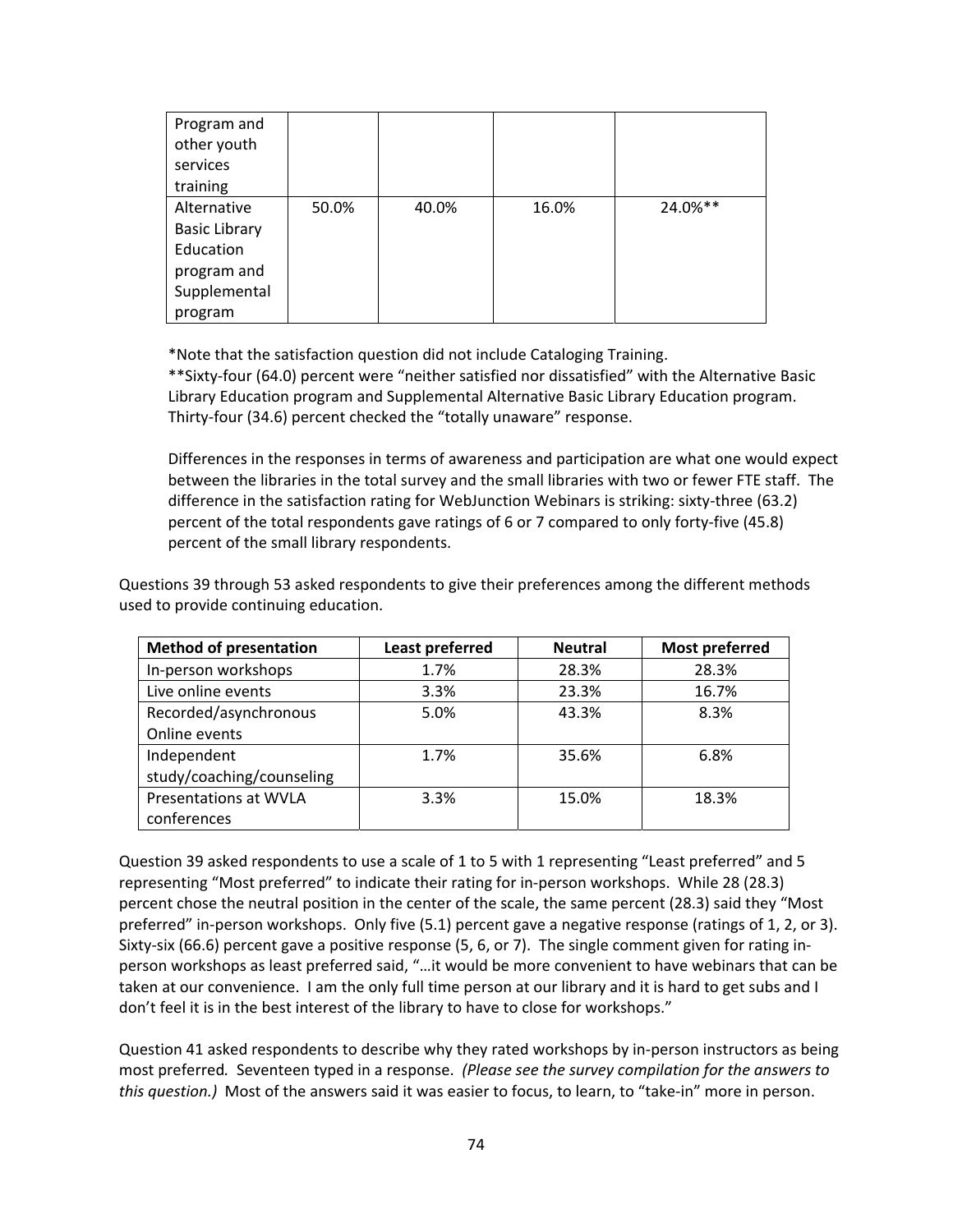Some commented that working hands‐on with others as a positive experience. One liked that she wasn't interrupted as she would be if she were taking the workshop while at her own library.

Question 42 asked respondents to rate their preferences for live online events, again using the scale of 1 to 5. Twenty‐three (23.3) percent chose the neutral center point of the scale. Sixteen (16.7) percent indicated it was their "Most preferred" method. Thirteen (13.3) percent gave a negative response (ratings of 1, 2, or 3). Sixty‐three (63.3) percent gave a positive response (5, 6, or 7). The single negative comment for online events was "I am not as engaged."

When respondents were asked to describe why they rated live online workshops as being most preferred, "convenience" was the most frequent answer as well as not having to "travel." Ten respondents provided a reason. *(Please see the survey compilation for the answers to this question.)* 

Question 45 asked them to rate their preferences for recorded/asynchronous online sessions again using the scale of 1 to 5. Forty-three (43.3) percent chose the neutral center point of the scale. Eight (8.3) percent indicated it was their "Most preferred" method. Twenty (20.0) percent gave a negative response (ratings of 1, 2, or 3). Thirty-six (36.7) percent gave a positive response (5, 6, or 7). Two explained their negative ratings: "If it's not interactive, it's harder to pay attention." "Less personal, does not allow for personal interaction."

When respondents were asked to describe why they rated recorded or asynchronous online sessions as being most preferred, "convenience" was again cited. "Easier," and "less time" involved were given as answers*.* Five answered the question. *(Please see the survey compilation for the answers to this question.)* 

Question 48 asked them to rate their preferences for independent study/coaching/counseling again using the scale of 1 to 5. Thirty-seven (37.3) percent chose the neutral center point of the scale. Six (6.8) percent indicated it was their "Most preferred" method. Ten (10.2) percent gave a negative response (ratings of 1, 2, or 3). Fifty‐four (54.3) percent gave a positive response (5, 6, or 7). While the 54 percent positive rating might seem strong, note that 37 (37.3) percent gave this method a rating of 5, or only slightly positive, or just above neutral and the 7 rating or most preferred was only six (6.8) percent.

Those giving feedback (two responses) on why they rated this method "least preferred" said it "wasn't cost or time effective for either the trainer or the trainee" and that "it is harder to get feedback." Those four giving a "most preferred" response said it was "easier to attend from your library" and they liked the one on one training.

Question 51 asked them to rate their preferences for presentations at WVLA conferences again using the scale of 1 to 5. Fifteen (15.0) percent chose the neutral center point of the scale. Eighteen (18.3) percent indicated it was their "most preferred" method. Almost ten (9.9) percent gave a negative response (ratings of 1, 2, or 3). Seventy‐five (75.0) percent gave a positive response (5, 6, or 7). The "least preferred" reasons included two responses. One cited travel expenses and time; the second was a lengthy answer which said "same old, same old." *(Please see the survey compilation for the answers to this question.)* The reasons for "most preferred" responses given by the 10 respondents included enjoying the interaction, knowledgeable presenters, and the availability of multiple subjects. *(Please see the survey compilation for the answers to this question.)*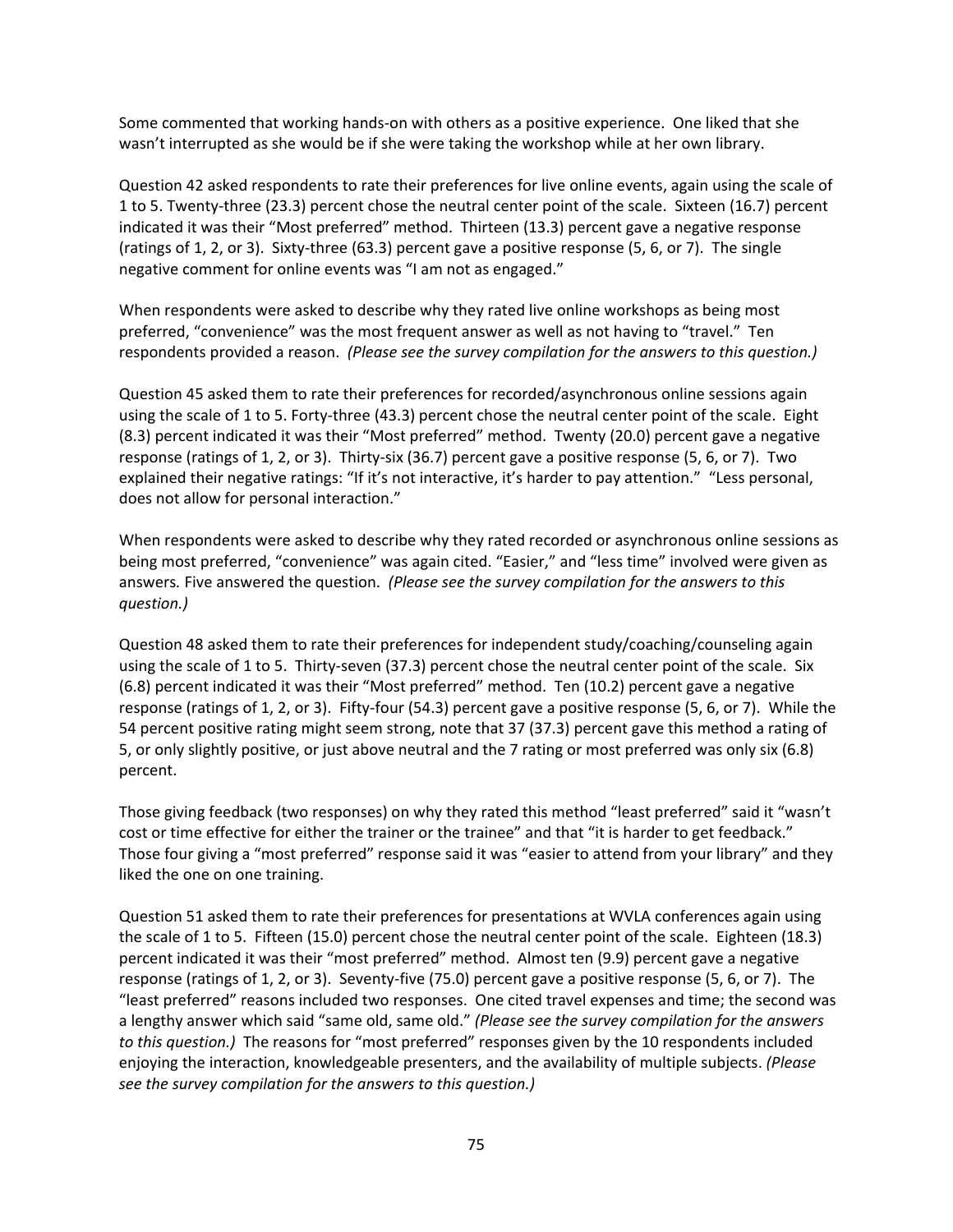### *Small libraries*

| <b>Method of presentation</b> | <b>Least preferred</b> | <b>Neutral</b> | <b>Most preferred</b> |  |
|-------------------------------|------------------------|----------------|-----------------------|--|
| In-person workshops           | 3.9%                   | 23.1%          | 26.9%                 |  |
| Live online events            | 0.0%                   | 19.2%          | 26.9%                 |  |
| Recorded/asynchronous         | 3.9%                   | 46.2%          | 11.5%                 |  |
| Online events                 |                        |                |                       |  |
| Independent                   | 3.9%                   | 30.8%          |                       |  |
| study/coaching/counseling     |                        |                |                       |  |
| <b>Presentations at WVLA</b>  | 3.9%                   | 23.1%          | 15.4%                 |  |
| conferences                   |                        |                |                       |  |

The responses from the small libraries are in relative agreement with the total responses. Most preferred by directors from small libraries are "in‐person workshops" and "live online events," tied for first place, followed by "presentations at WVLA conferences in second place." Directors' responses in the total survey show first place as "in-person workshops", in second place "presentations at WVLA conferences," and third place "live online events." (Note that a comparison of the responses between the two groups for an individual method is distorted with percents because of the small number (26 respondents) in the small library group. One person in the small libraries group represents 3.9 percent of the responses compared with one person in the total group, which represents 1.7 percent.)

Question 54 asked "Overall, how satisfied are you with the quality of continuing education/professional development services offered by WVLC?" Eighty (80.0) percent chose either "somewhat satisfied" or "completely satisfied." Ten (10.0) percent said they were "neither satisfied nor dissatisfied" and an equal percent (10.0) said they were "completely dissatisfied" or "somewhat dissatisfied."

Question 55 asked respondents to "describe any specific improvements in services at your library that can be attributed to the continuing education activities supported by WVLC." Twenty-one chose to answer this question. Frequent responses included improvements in children's programming, front line staff customer service, making staff more aware of new resources and better prepared to assist patrons. One person summarized "cataloging, summer reading programming, weeding, public outreach are just examples on how we have improved through the years with these activities." Unfortunately, several participants read the question as improvements that needed to be made at WVLC and gave responses related to wanting more training and events held closer to their library. *(Please see the survey compilation for the answers to this question.)*

Thirteen respondents offered comments in answering question 56, which asked for additional feedback regarding continuing education and professional development. It also asked for suggestions for training topics. *(Please see the survey compilation for the answers to this question.)* Suggestions included more training on new technology, Sierra, children's programming, funding/fundraising, financial, handling problem patrons, and programs on preventing burnout. Others included providing lists of topics and presenters available, and having written agendas on what the participant will learn by the end of the event. One person wanted WVLC staff to "actually visit libraries to see what they are doing and what they need."

## *Special Services*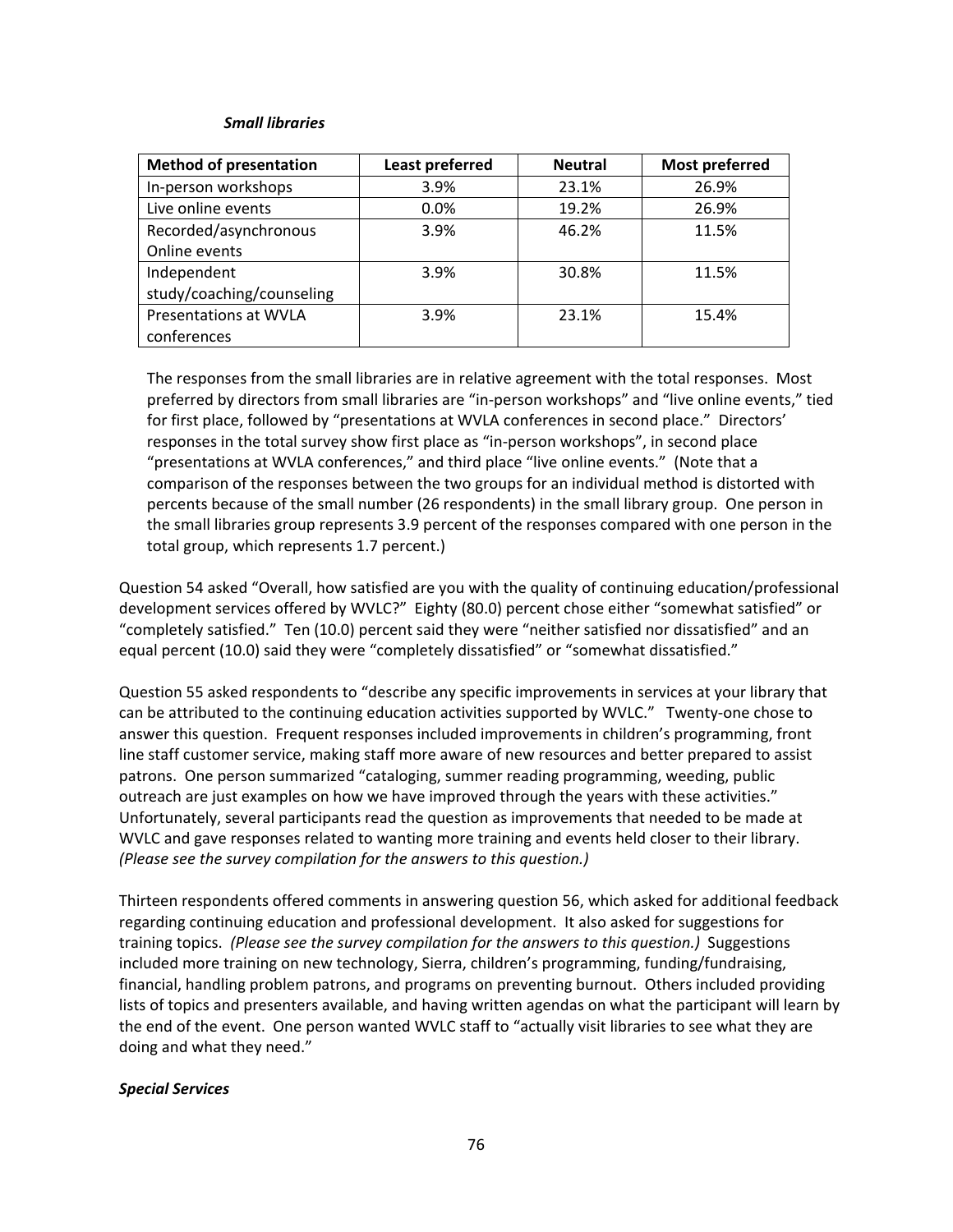Questions 57 through 69 address services provided through the Special Services Library.

Question 57 asked respondents how satisfied they are with the service quality of the resources available through the Special Services Library (the Talking Books Collection). Forty‐two (42.7) percent indicated they were "mostly satisfied" or "completely satisfied." Thirty-six (36.1) percent were either "unaware" or "unable to rate these resources." Eleven (11.5) percent chose the middle value ("neither satisfied nor dissatisfied"). Six (6.6) percent were either "completely dissatisfied" or "mostly dissatisfied."

Question 58 asked how satisfied respondents are with the service quality of the resources made available through BARD (Braille and Audio Reading Download). Twenty‐nine (29.1) percent indicated they were "mostly satisfied" or "completely satisfied." Fifty‐six (56.5) percent were either "unaware" or "unable to rate these resources." Almost thirteen (12.9) percent chose the middle value ("neither satisfied nor dissatisfied"). Only one person, representing 1.6 percent of the respondents indicated dissatisfaction at any level. That person was "completely dissatisfied."

Question 59 asked how satisfied respondents are with the large print resources and services provided by WVLC. Forty-six (46.8) percent indicated they were "mostly satisfied" or "completely satisfied." Forty-three (43.6) percent were either "unaware" or "unable to rate these resources." Almost five (4.8) percent chose the middle value ("neither satisfied nor dissatisfied"). Three people, representing 4.8 percent of the respondents indicated dissatisfaction at any level. Two people were "completely dissatisfied" and one was "mostly dissatisfied."

Question 60 asked whether respondents were aware of the WVLA partnership with the National Library Service for the Blind and Physically Handicapped. Seventy-seven (77.4) percent answered yes.

Question 61 asked respondents their level of agreement with the statement: "My staff have the skills and training they need to design and execute an effective program of service to residents with special needs." Fifty-four (54.8) percent agreed at some level with the statement although only three (3.2) percent "strongly agreed." Twenty‐one (21.0) percent "neither agreed nor disagreed." Twenty‐four (24.2) percent "somewhat disagreed" or "disagreed" with the statement. No one "strongly disagreed."

Question 62 asked respondents their level of agreement with the statement: "My library has the technological resources it needs to design and execute an effective program of service to residents with special needs." Almost 42 (41.9) percent agreed at some level with the statement although only one person (1.6 percent) "strongly agreed." Twenty‐nine (29.0) percent "neither agreed nor disagreed." Twenty‐nine (29.0) percent "somewhat disagreed" or "disagreed" with the statement. No one "strongly disagreed."

Question 63 asked respondents to "describe the technology resources you feel would help your staff design and execute an effective program of service to residents with special needs." Twenty‐two people provided a response to this question. *(Please see the survey compilation for the answers to this question.)* Respondents did identify a number of technology resources such as large screen computer monitors and better website access as well as a Braille reader and a magnifying stand to place over books for patrons with progressive sight issues. However, the general tone of the comments was that staff use the resources so little that ongoing updates and training are needed.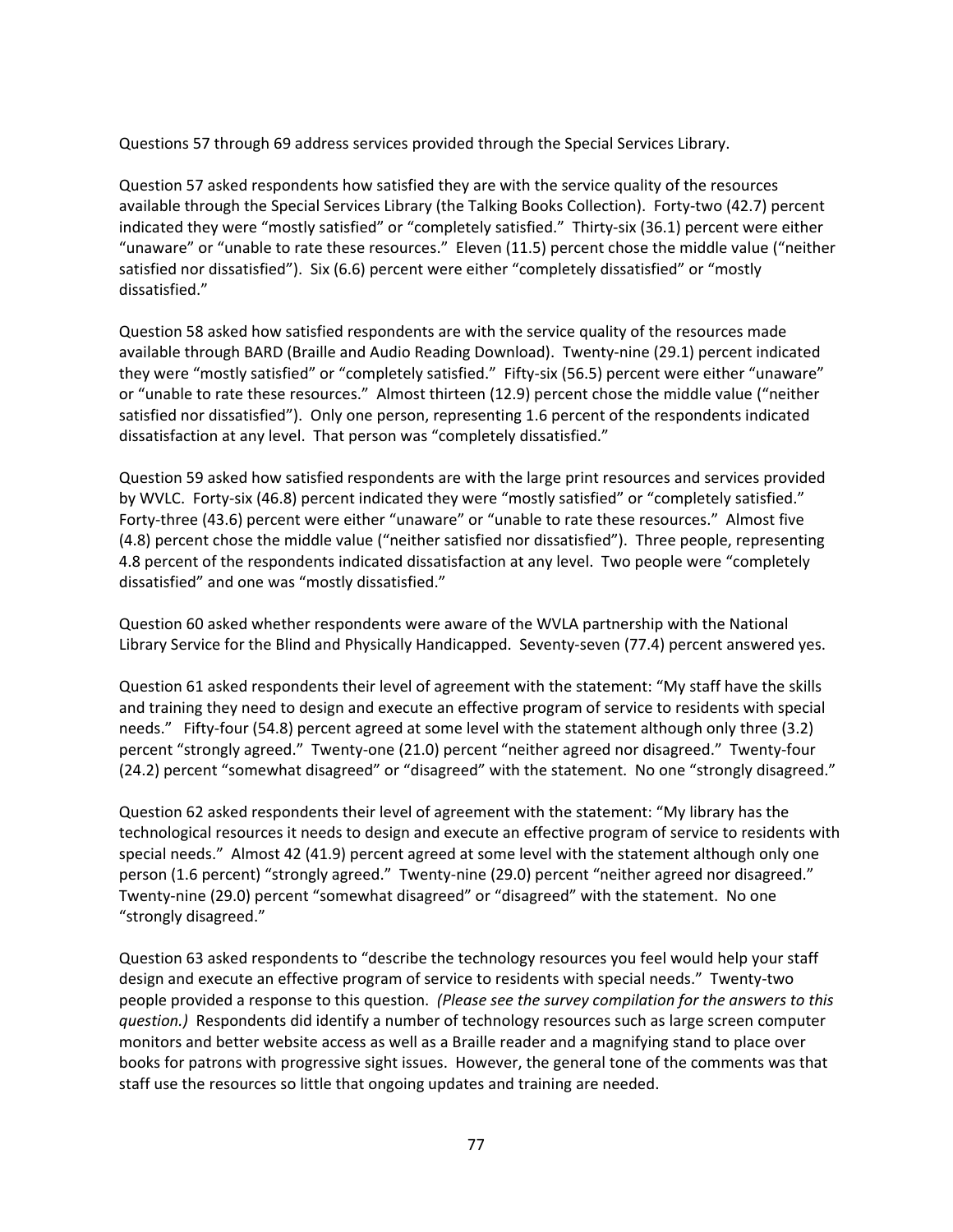Question 64 asked whether residents of the respondent's area make use of the services and resources provided through the Special Services Library. Fifty-six (56.5) percent said "yes;" nineteen (19.4) percent said "no" and twenty‐four (24.2) percent answered that they "don't know."

Question 65 asked "how does the availability of this program/service affect your ability to serve patrons?" Respondents were asked to choose the one response that is most important for their library. Fifty-eight (58.2) percent said the service "broadens the range of services/resources our patrons can access." Sixteen (16.7) percent chose "improves the quality of service we can provide to patrons." Thirteen (13.3) percent said "reduces the overall cost of services to patrons." No one cited "builds capacity among my staff." Seven checked "other" and made comments that ranged from "all apply" to various statements that indicated they knew little about this topic, they had no special services resources, or their patrons did not use the service.

Question 67 asked how satisfied, overall, the respondents were with the quality and services of the Special Services Library. Fifty‐six (56.7) percent were "mostly satisfied" or "completely satisfied." Thirty-one (31.7) percent chose the neutral response of "neither satisfied nor dissatisfied." Six (6.7) percent were dissatisfied to some degree.

Question 68 asked "how likely is it that your library would be able to fund the costs of the (Special Services Library) services through your library's budget (if it were no longer available through WVLC)? Almost 42 (41.9) percent said it was "extremely unlikely." Eighty (80.7) percent gave a negative answer ("extremely unlikely," "unlikely," or "somewhat unlikely)." Six (6.5) percent were "neutral or unsure." Almost thirteen (12.9) percent said, "somewhat likely," "likely," or "extremely likely." Among the small libraries 92 (92.4) percent gave a negative answer.

Question 69 asked for any additional feedback respondents wanted to give concerning the Special Services Library program. Twelve people commented. *(Please see the survey compilation for the answers to this question.)* The comments were generally positive regarding the staff serving in the program and its value. Respondents suggested the program be advertised more and a greater emphasis placed on keeping librarians aware of the specifics of the program.

# **Priorities**

Questions 70 to 75 focused on indicating priorities among the various responsibilities of the WVLC. Seventy (70.0) percent rated the *administration of state aid* as an "essential" service, followed by *development of standards and guidelines for libraries* (39.3 percent), and *library legislation preparation and review* (36.1 percent).

In terms of operational assistance to libraries, the highest rated "essential" service was *interlibrary loan referral services* (39.3 percent).

In terms of coordination/integration of library services the highest rated "essential" services were *statewide resource sharing* (44.3 percent), *continuing education programs* (41.0 percent), *summer reading program support* (37.3 percent), and *delivery system between/among libraries* (35.0 percent).

In terms of consulting services the highest rated "essential" services were *technology/connectivity* (57.4 percent), *youth/teen services* (32.8 percent), and a tie between *e‐rate* (31.1 percent) and *early literacy* (31.1 percent).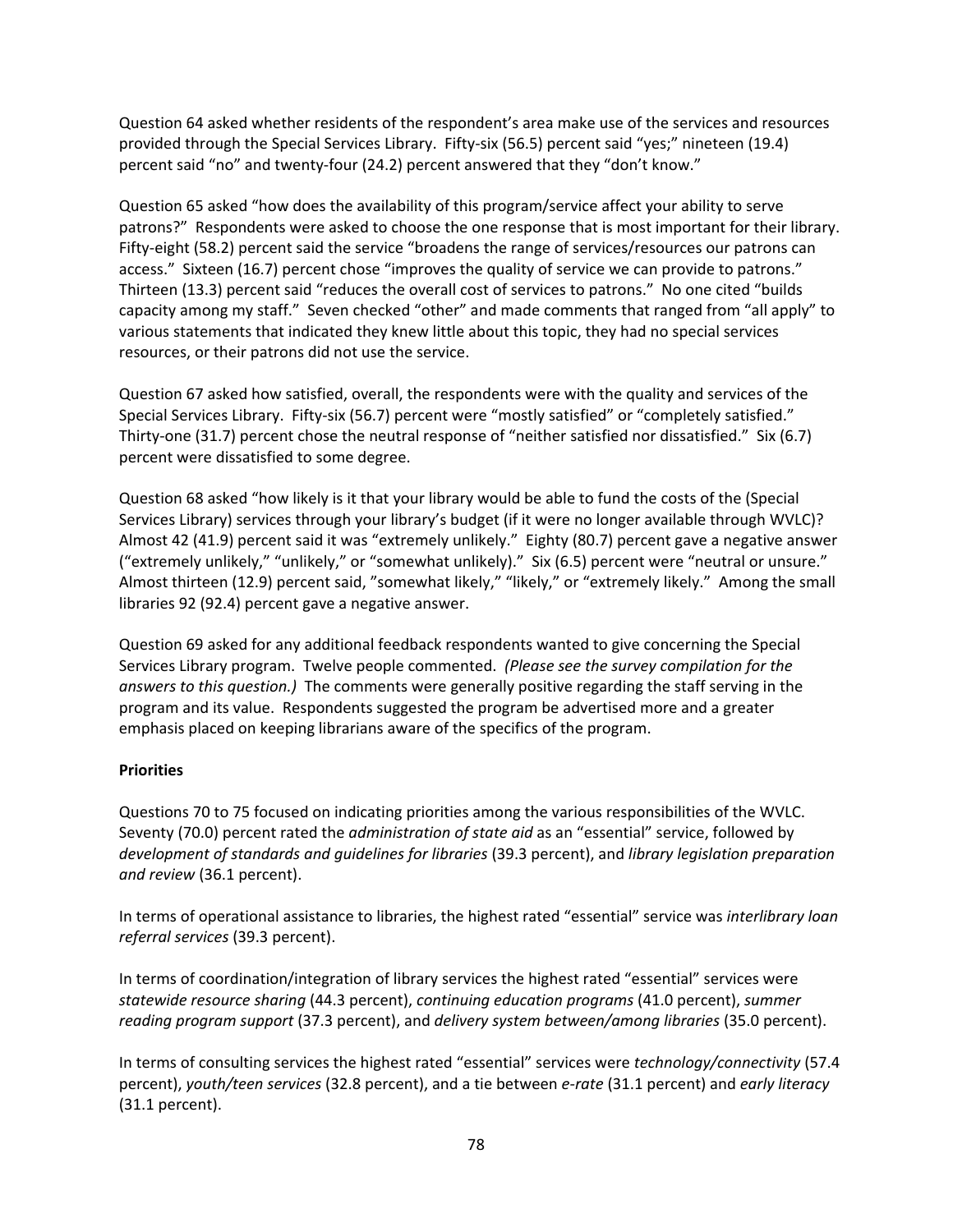Question 75 directed respondents to offer any additional comments. Only the academic library representative offered a comment: "Although the primary focus of the WVLC is public libraries, their programs, resources, and services are equally available all kinds of West Virginia Libraries. From time to time, they partner with academic libraries to successfully meet the needs of library stakeholders from all walks of life."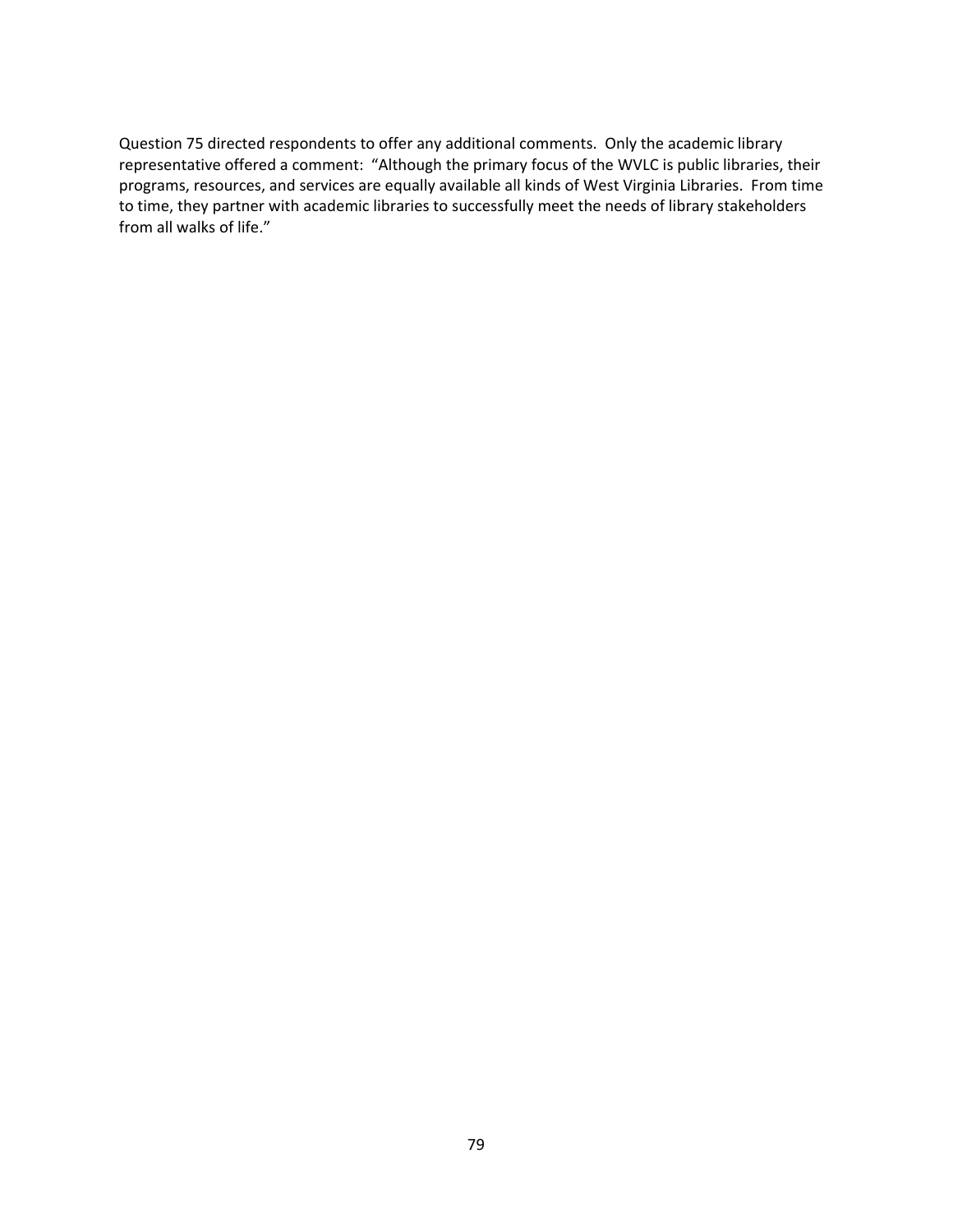# **Appendix G: Coding used in Analysis of West Virginia Focus Group Report**

11 participants at two virtual focus groups held September 20, 2016

| <b>Topic</b>                 | <b>Index</b><br>Key | <b>Number of</b><br>mentions -<br>positive | <b>Number of</b><br>mentions -<br>descriptive,<br>not positive<br>or negative | <b>Number of</b><br>mentions -<br>negative | <b>Total</b><br><b>Mentions</b> |
|------------------------------|---------------------|--------------------------------------------|-------------------------------------------------------------------------------|--------------------------------------------|---------------------------------|
| Information access,          | B                   | 9                                          |                                                                               | 3                                          | 13                              |
| including WVInfoDepot        |                     |                                            |                                                                               |                                            |                                 |
| Training/staff development   |                     | 8                                          | 4                                                                             |                                            | 12                              |
| Consulting                   | R                   | 8                                          |                                                                               | $\mathcal{P}$                              | 11                              |
| Technical support, including | A                   | 10                                         |                                                                               |                                            | 10                              |
| <b>Network Services</b>      |                     |                                            |                                                                               |                                            |                                 |
| Library consortia/delivery   | D                   | 7                                          | 3                                                                             |                                            | 10                              |
| <b>Staff</b>                 | Κ                   |                                            |                                                                               |                                            | 7                               |
| Partnerships                 | Н                   |                                            | 4                                                                             |                                            | 5                               |
| Funding                      | M                   | 3                                          |                                                                               |                                            | 5                               |
| Summer reading               | S                   | 4                                          |                                                                               |                                            | 5                               |
| Special services             | P                   | 3                                          |                                                                               |                                            | 4                               |
| Stability                    |                     | 3                                          |                                                                               |                                            | 3                               |